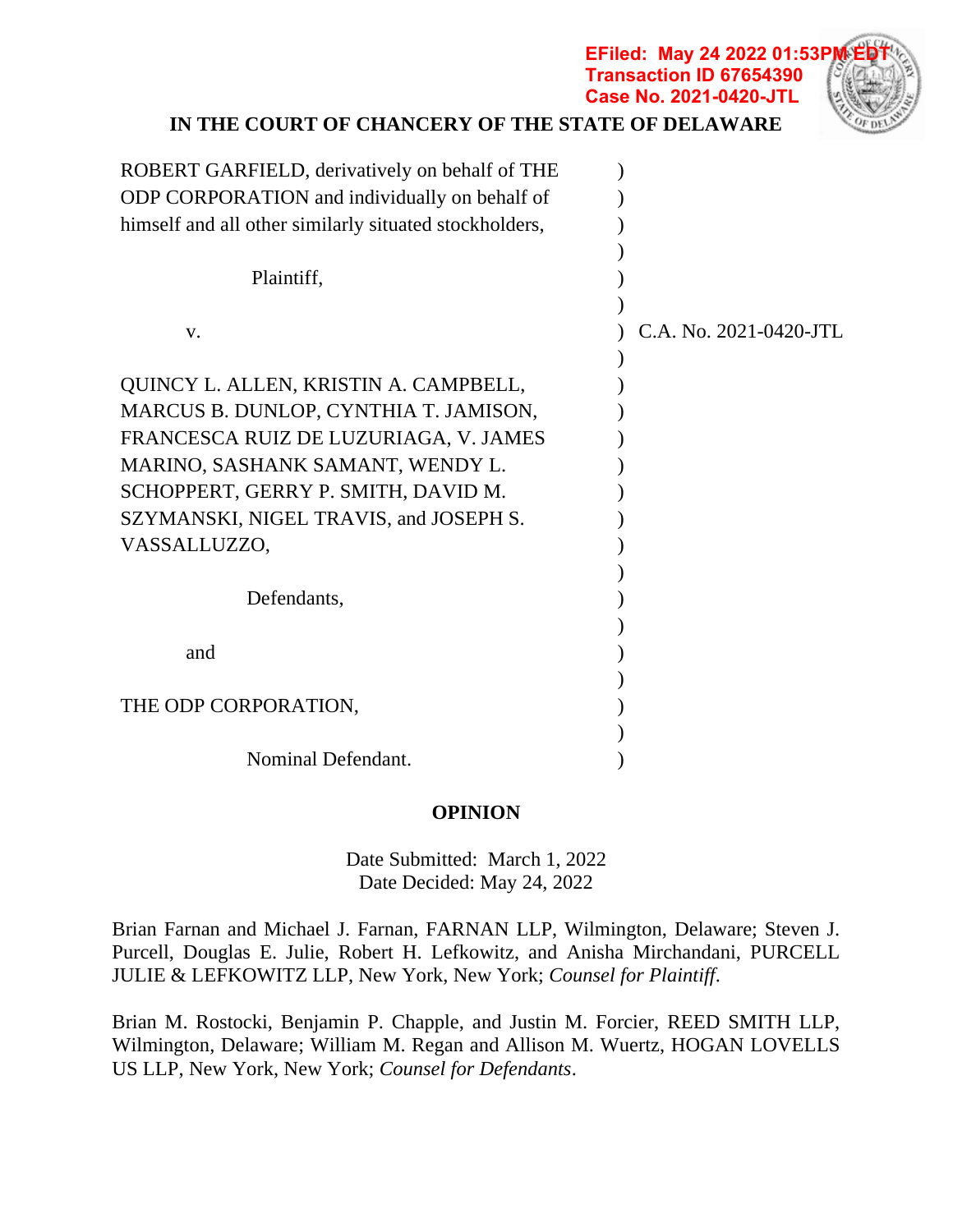**LASTER, V.C.**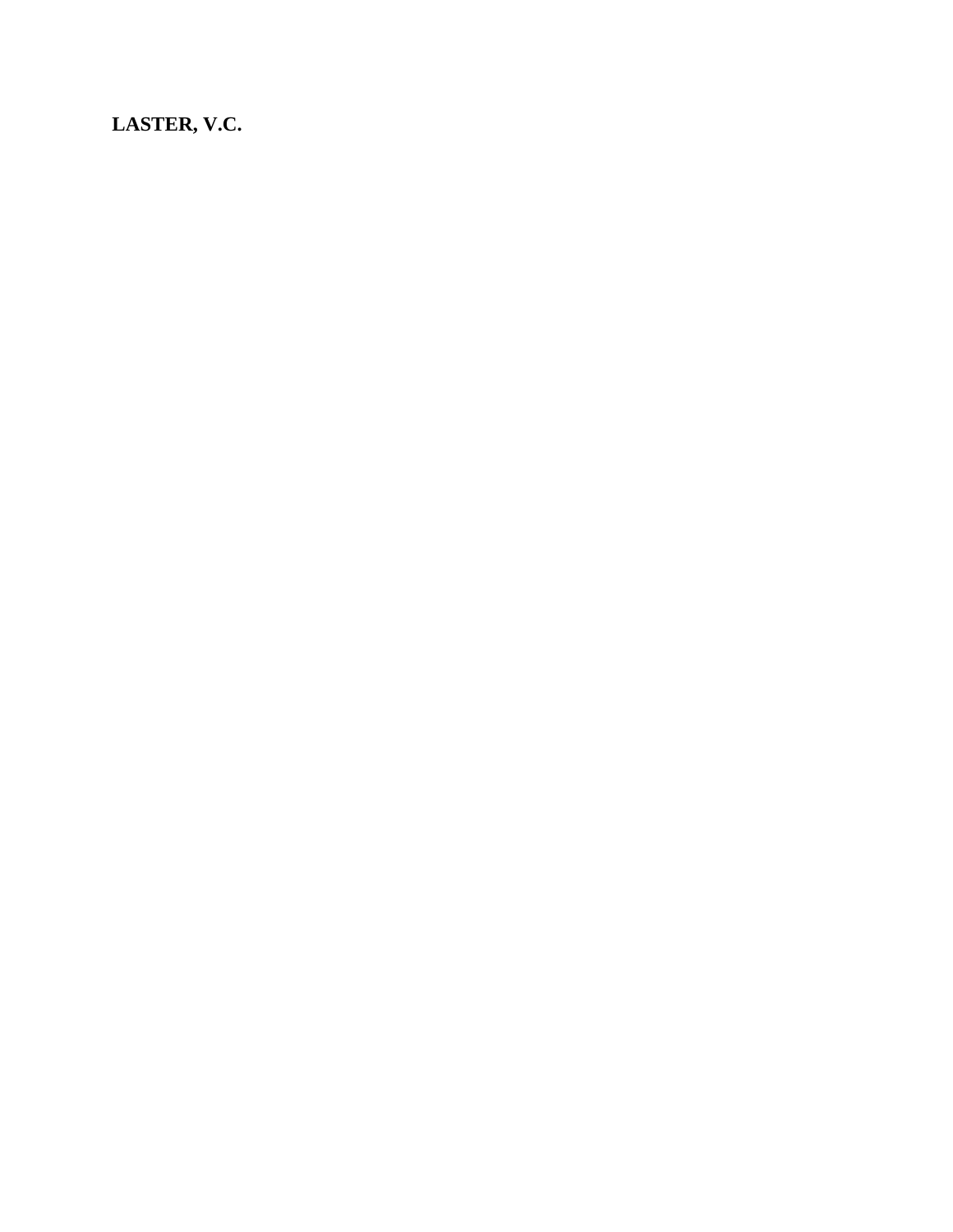In 2019, the stockholders of The ODP Corporation (the "Company") approved an equity compensation plan (the "2019 Plan"). The 2019 Plan authorizes the Company's board of directors (the "Board") to grant awards of performance shares, performance units, restricted stock, restricted stock units, nonqualified stock options, incentive stock options, stock appreciation rights, and other forms of equity-based compensation to officers, employees, non-employee directors, and consultants. A committee of the Board (the "Committee") administers the 2019 Plan.

The 2019 Plan limits the number of performance shares that the Committee can award to any single individual in the same fiscal year. In March 2020, the Committee made two grants of performance shares to the Company's chief executive officer ("CEO"), defendant Gerry P. Smith (the "Challenged Awards"). Each of the Challenged Awards entitled Smith to receive a variable number of performance shares, with the actual amount determined by the Company's performance over a three-year measurement period that will end in 2023. If the Company performs well, then the aggregate number of shares that Smith is entitled to retain will exceed the limit in the 2019 Plan.

The plaintiff is a stockholder of the Company. He contends that by granting the Challenged Awards, the defendants violated the express terms of the 2019 Plan, and he has asserted a direct claim for breach of the 2019 Plan.

The plaintiff also contends that the individual defendants breached their fiduciary duties, and he has sued derivatively on behalf of the Company to recover for the harm that the Company suffered as a result of those breaches. The plaintiff contends that the members of the Committee breached their fiduciary duties by approving the Challenged Awards. He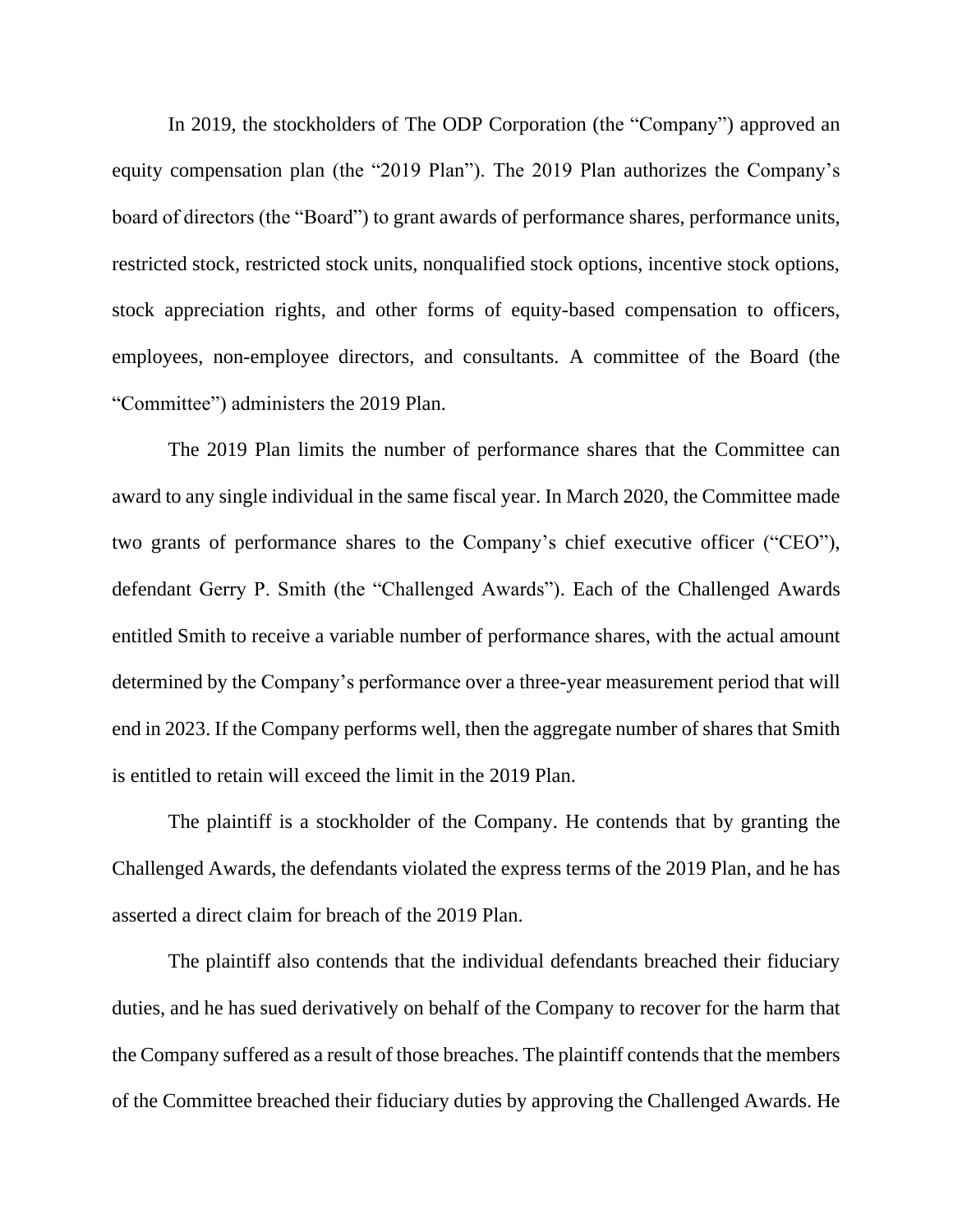maintains that Smith breached his fiduciary duties by accepting the Challenged Awards. And he contends that all of the members of the Board breached their fiduciary duties by not fixing the Challenged Awards after the plaintiff brought the violation of the 2019 Plan to their attention. In a separate derivative claim, the plaintiff asserts that Smith has been unjustly enriched by the Challenged Awards.

The defendants moved to dismiss the complaint in its entirety for failing to state a claim on which relief can be granted. The defendants did not seek dismissal of the derivative claims under Rule 23.1.

The defendants' arguments for dismissal conflicted with the express language of the 2019 Plan, the express language of the agreements that govern the Challenged Awards, and the Company's description of the Challenged Awards in its public disclosures. The defendants' arguments frequently contravened settled precedent.

In their opening salvo, the defendants argued that none of the plaintiff's claims are ripe. According to the defendants, a ripe challenge will not exist until it becomes certain how many shares Smith will retain. For decades now, the Delaware courts have dealt with variants of this argument. In earlier versions, defendants have contended that challenges to option grants were not ripe until the options were exercised. Past cases put those arguments to rest, and this decision rejects the latest reincarnation. When the Committee approved the Challenged Awards, the Committee granted a bundle of rights to Smith. The plaintiff can challenge now whether that bundle complies with the 2019 Plan.

The defendants next argued that the plaintiff failed to state a claim for breach of the 2019 Plan because the directors have authority to interpret the 2019 Plan and can determine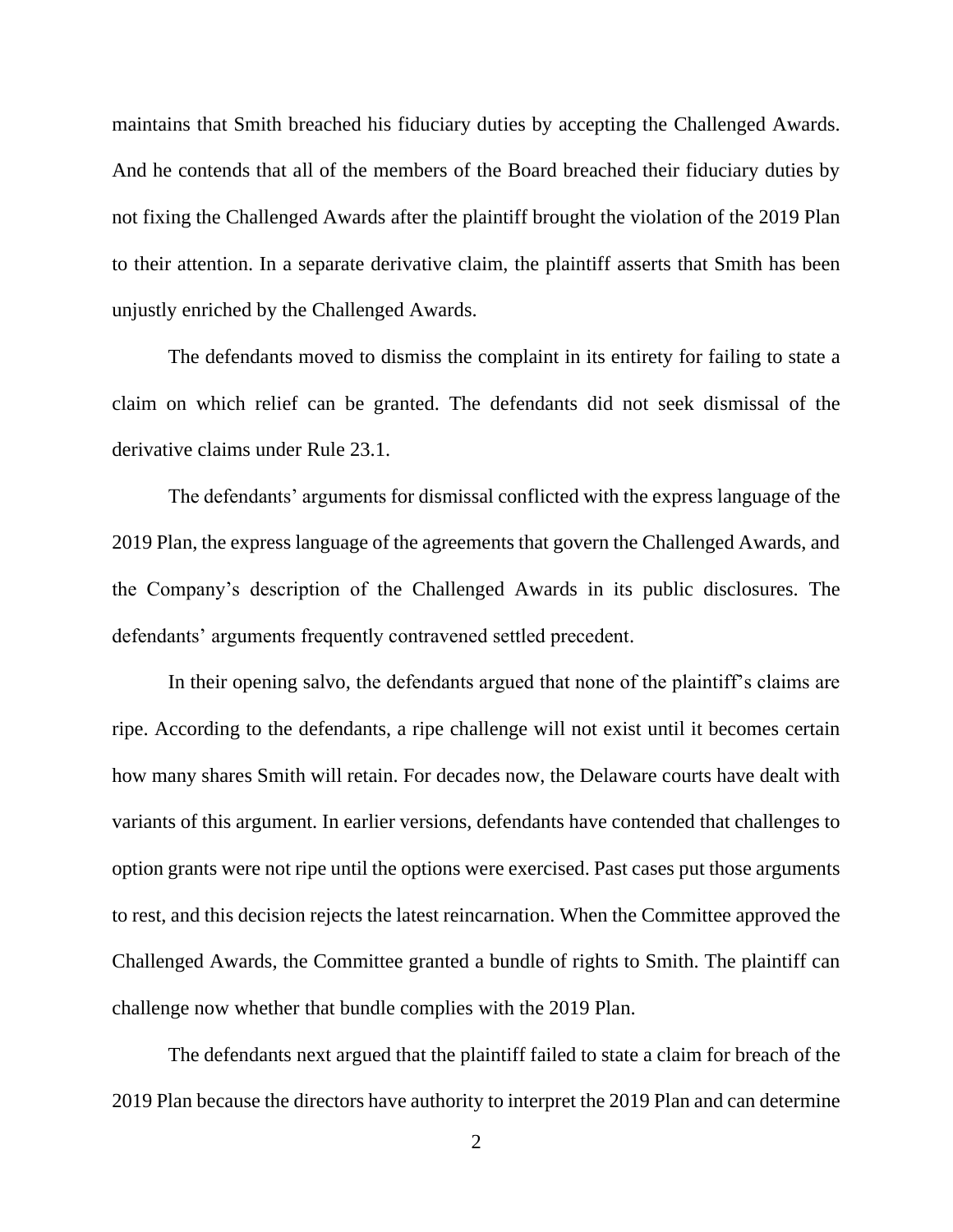that the Challenged Awards did not violate it. In an earlier case, this court flatly rejected an identical argument, holding that the authority to interpret an equity compensation plan does not confer authority to evade express restrictions in the equity compensation plan. The court reaches the same result in this case.

Turning to the fiduciary duty claims, the defendants argued that the plaintiff failed to state a claim because the business judgment rule protects the decision to grant the Challenged Awards. Multiple precedents explain that the business judgment rule does not apply to a claim that directors lacked authority to take action under the terms of a governing document. Other authorities hold that when directors grant awards that exceed an express limitation in an equity compensation plan, the allegations support an inference that the directors acted knowingly and intentionally. That inference in turn supports a claim that the directors breached their duty of loyalty by failing to act in good faith, which rebuts the protections of the business judgment rule. Under each line of reasoning, the defendants' argument lacks merit.

The defendants argued in passing that the plaintiff failed to state a claim for breach of fiduciary duty against Smith because the Challenged Awards were legitimate compensation. In several decisions, this court has recognized that a plaintiff states a claim against a fiduciary who accepts an award when the award violates an express limitation in an equity compensation plan. As with the directors who approved the award, the allegation that the award violates an express limitation in the plan supports a claim that the recipient acted knowingly when accepting the award, thereby breaching the duty of loyalty by failing to act in good faith. The court adheres to those precedents.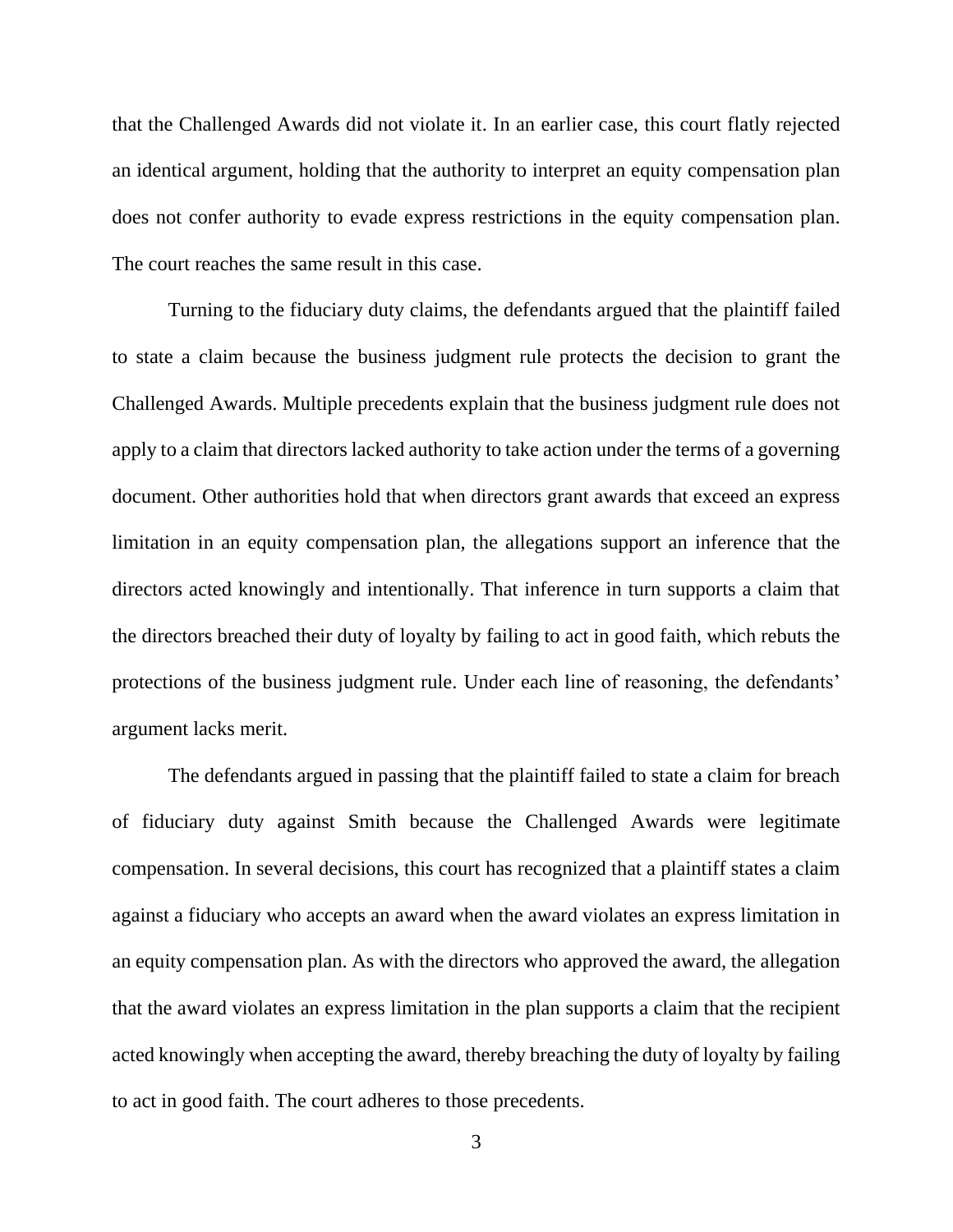In contrast to the preceding issues, which are governed by settled law, the plaintiff also advanced a novel theory. According to the plaintiff, all of the directors—including the directors who did not approve the Challenged Awards—breached their fiduciary duties by not fixing the obvious violation after the plaintiff sent a demand letter calling the issue to their attention. There is something disquieting about a plaintiff manufacturing a claim against directors by acting as a whistleblower and then suing because the directors did not respond to the whistle. Nevertheless, the logic of the plaintiff's theory is sound: Delaware law treats a conscious failure to act as the equivalent of action, so if a plaintiff brings a clear violation to the directors' attention and they do not act, then it is reasonably conceivable that the directors' conscious inaction constitutes a breach of duty. The same logic animates a *Caremark* claim that rests on the theory that the board consciously ignored proverbial red flags, although the source of the notice that the board receives is different.

There are obvious policy issues associated with such a claim. The artifice of sending a demand letter and then suing based on the failure to fix the problem could undermine salutary doctrines such as laches that force plaintiffs to bring claims in a timely fashion. It also could enable plaintiffs to expose new directors to litigation risk by presenting them with a problem that they did not create and asserting that they failed to fix it. And there is a lack of precedent for the theory. The wrongful rejection of a demand historically has affected only the question of who controls the derivative claim. It does not appear to have been analyzed as a separate fiduciary wrong.

The plaintiff, however, has pled what seems like one of the strongest possible scenarios for such a claim. The limitation in the 2019 Plan is plain and unambiguous. Under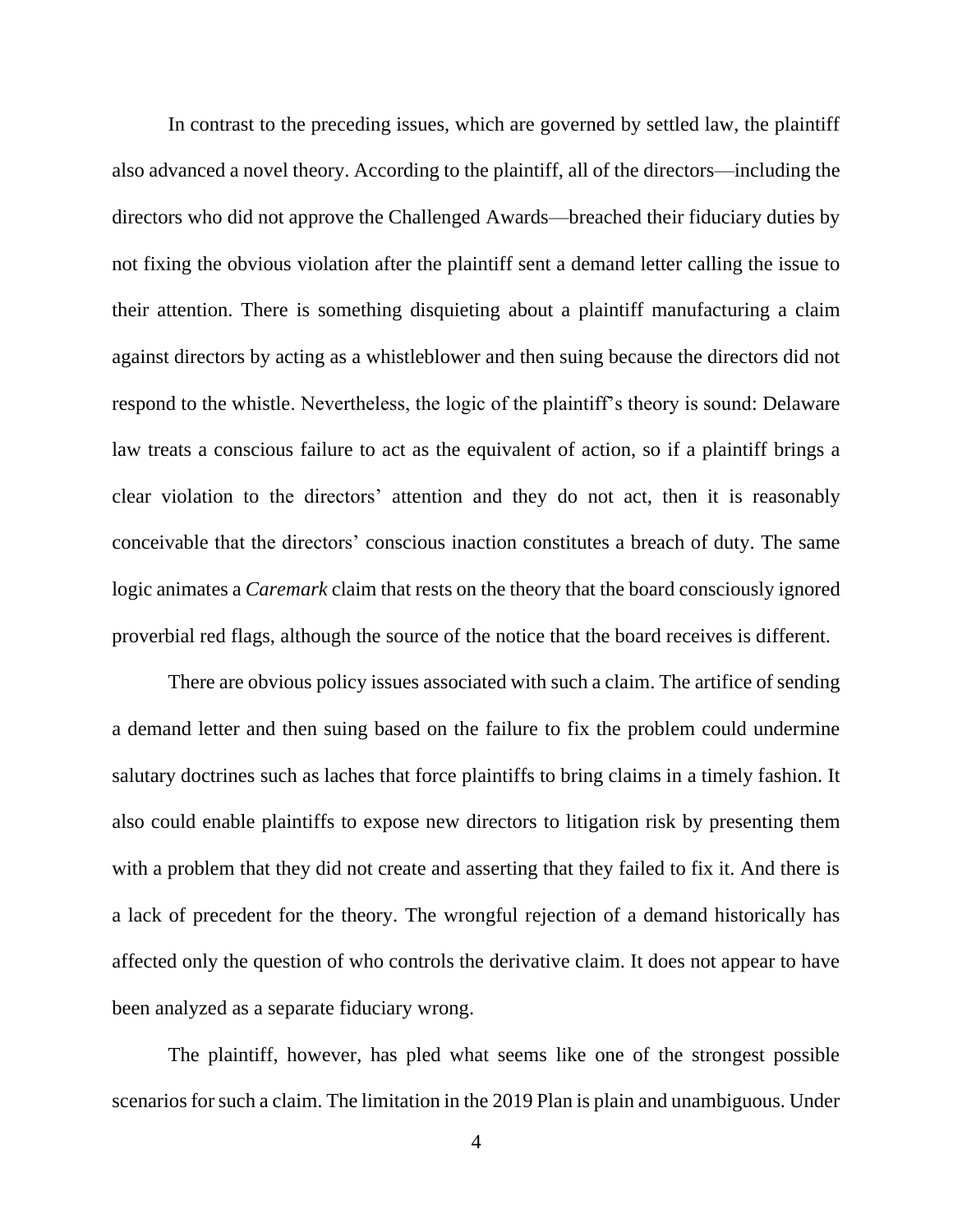established precedent, the failure to comply with a plain and unambiguous restriction in a stockholder-approved equity compensation plan supports an inference that the directors acted in bad faith. The recipient of the Challenged Awards was a fellow fiduciary who faced the same obligation to fix the flawed grants as the other members of the Board. If there was ever a time when all of the directors had a duty to take action to benefit the Company by addressing an obvious problem, it is reasonably conceivable that this was it. With admitted trepidation about knock-on effects, this decision permits the claim to survive pleading-stage analysis. In light of the policy implications that claims of this sort present, future decisions must consider carefully any attempts by plaintiffs to follow a similar path.

In response to the claim for unjust enrichment, the defendants argued that plaintiff failed to plead any of the required elements. That was plainly an overstatement, because the defendants did not attempt to dispute that one element was met. Because the Challenged Awards represented a transfer of value from the Company to Smith, most of the elements were met easily. The defendants' strongest attack on the claim was their assertion that the plaintiff had to show the absence of an adequate remedy at law. Because the plaintiff had pled other theories of recovery, the defendants contended that the plaintiff could not meet that element. But that assertion rests on a misunderstanding of the role that the element plays. Unjust enrichment arose at common law and is not an inherently equitable claim. A plaintiff therefore can assert a standalone claim for unjust enrichment in a court of equity only if the plaintiff can establish the absence of an adequate remedy at law. Without that showing, jurisdiction in equity does not exist. Here, jurisdiction in equity exists regardless, most obviously because the claim for breach of fiduciary duty is equitable. The court can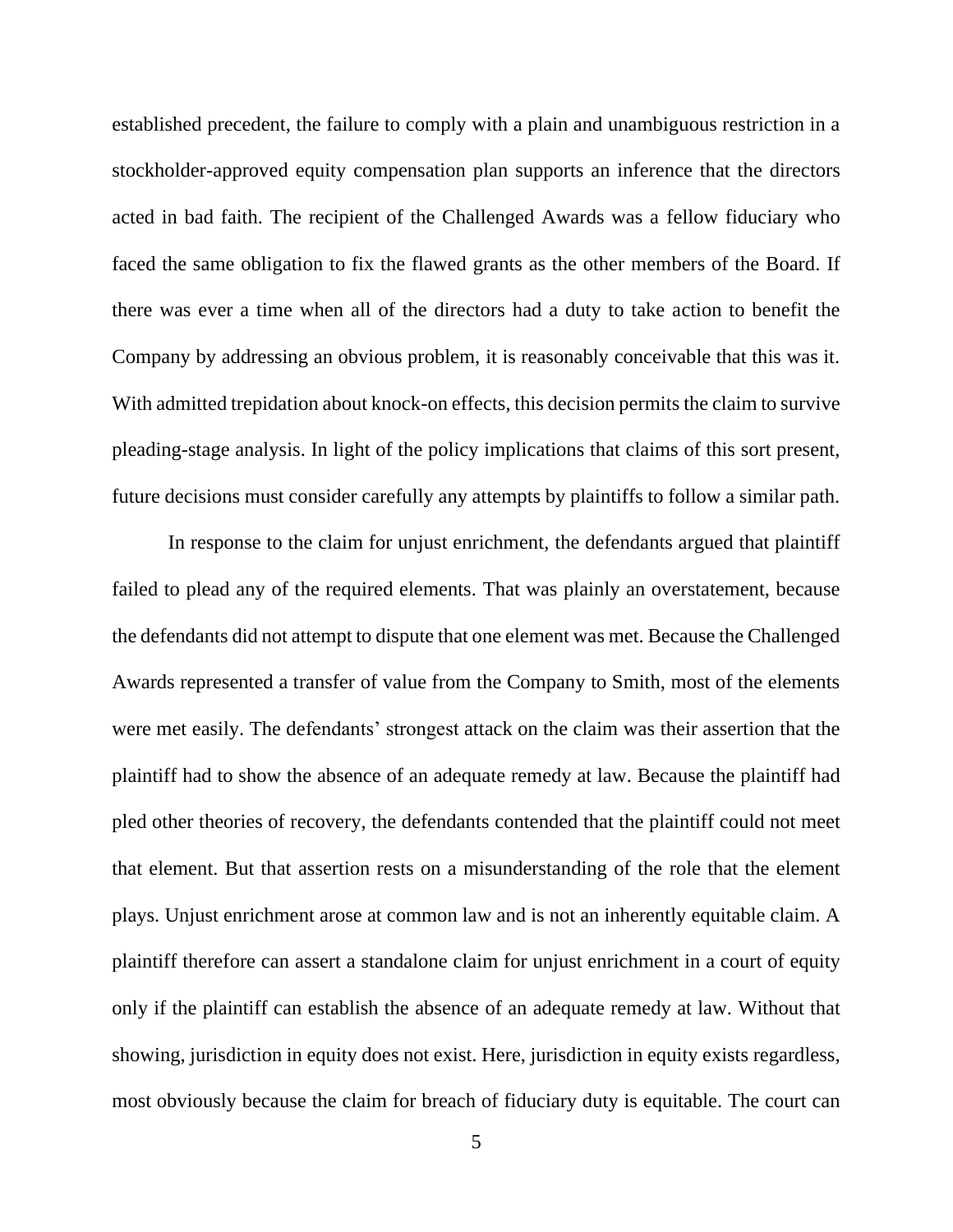exercise jurisdiction over the unjust enrichment claim under the clean-up doctrine, regardless of whether the plaintiff otherwise possesses an adequate remedy at law. The plaintiff therefore need not plead the absence of an adequate remedy at law and can proceed.

In a separate line of argument, the defendants advanced a facially unsound ratification defense based on a non-binding, advisory say-on-pay vote. At its annual meeting for 2021, the Company asked its stockholders to vote on a non-binding, advisory resolution regarding the total compensation of the Company's five named executive officers, one of whom was Smith (the "Say-On-Pay Resolution"). The stockholders approved the Say-On-Pay Resolution. Despite having told the stockholders that the Say-On-Pay Resolution was non-binding and would not have any legal effect, the defendants argued that the Say-On-Pay Resolution ratified the Challenged Awards. The defendants' argument is contrary to settled principles of Delaware law. It would undermine a federal statute. Prudence sometimes counsels against making a particular argument. When a theory so blatantly contradicts what the defendants previously told their stockholders, that should be a signal as to the prudent course.

The defendants also argued that the plaintiff's various theories are duplicative and that the plaintiff must pick a horse to ride at the pleading stage. That argument hearkens back to the antiquated principles of common law form pleading. Under that passé approach, a plaintiff had to pick a precise cause of action that fit the facts. A plaintiff could not select different forms and therefore could not plead in the alternative. In 1948, the Delaware courts moved beyond common law pleading by adopting rules modeled on the Federal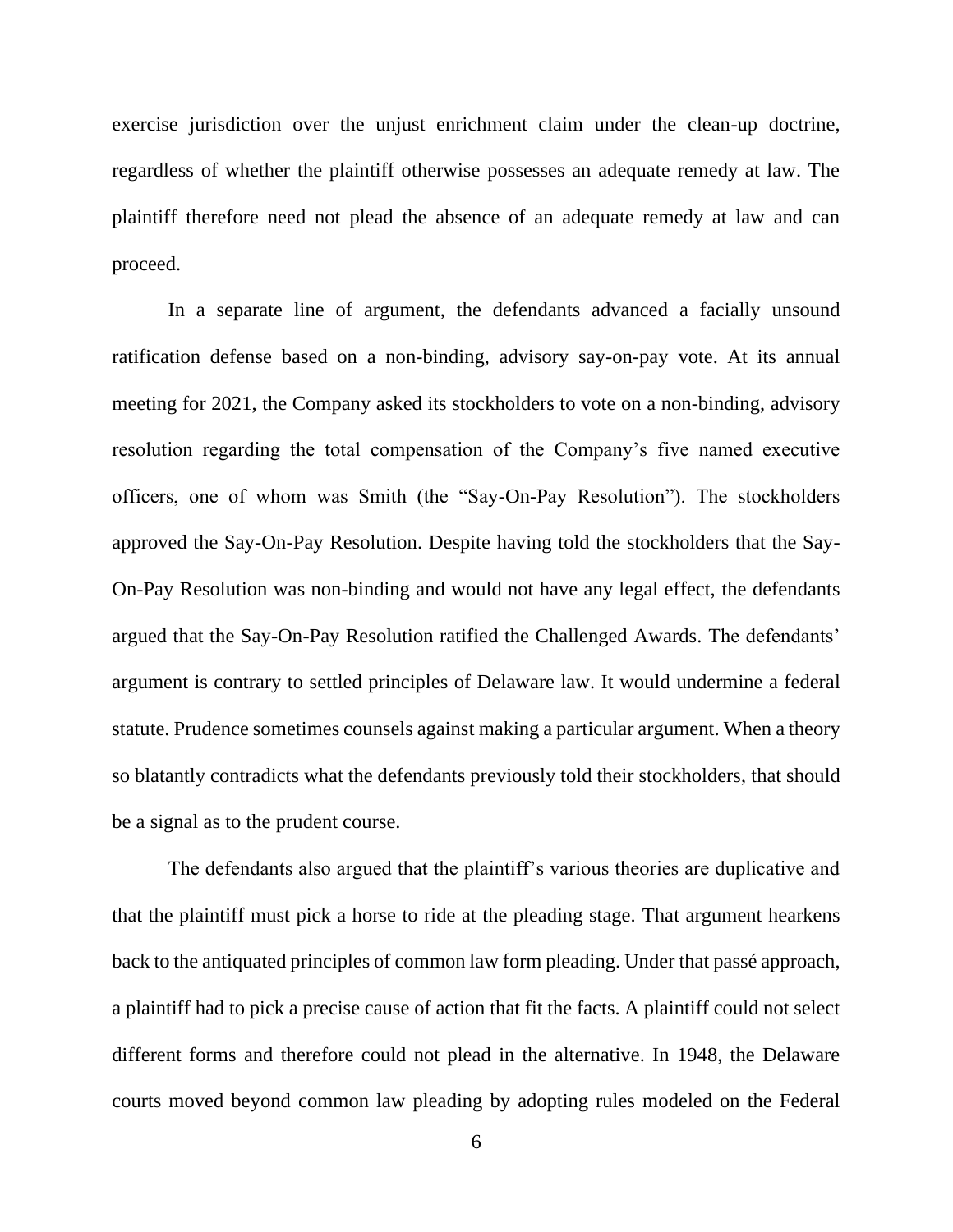Rules of Civil Procedure. Court of Chancery Rule 8 expressly permits a plaintiff to plead in the alternative. That is what the plaintiff has done in this case.

There have been and will be cases where it is helpful for a court to analyze the interaction of claims at the pleading-stage. Such an inquiry can assist in the formulation and simplification of issues for trial. In this case, there is no meaningful benefit to that effort. The pleadings are not the right time for the court to determine whether success on one claim might obviate the need for another.

# **I. FACTUAL BACKGROUND**

The facts are drawn from the complaint and the documents that it incorporates by reference. Dkt. 1 (the "Complaint" or "Compl."). At this procedural stage, the Complaint's allegations are assumed to be true, and the plaintiff receives the benefit of all reasonable inferences.

The defendants asked the court to take judicial notice of public filings with the Securities and Exchange Commission ("SEC"), and they submitted a copy of the 2019 Plan, the proxy statement filed in connection with the vote on the Say-On-Pay Resolution (the "2021 Proxy"), and a Form 8-K announcing the results of the vote. The court has taken judicial notice of these materials. The court also has taken judicial notice of the proxy statement filed in connection with the vote to adopt the 2019 Plan, the Form 8-K announcing the results of the vote on the 2019 Plan, and the exhibits to the Form 8-K which show the terms of the form agreements governing awards under the 2019 Plan.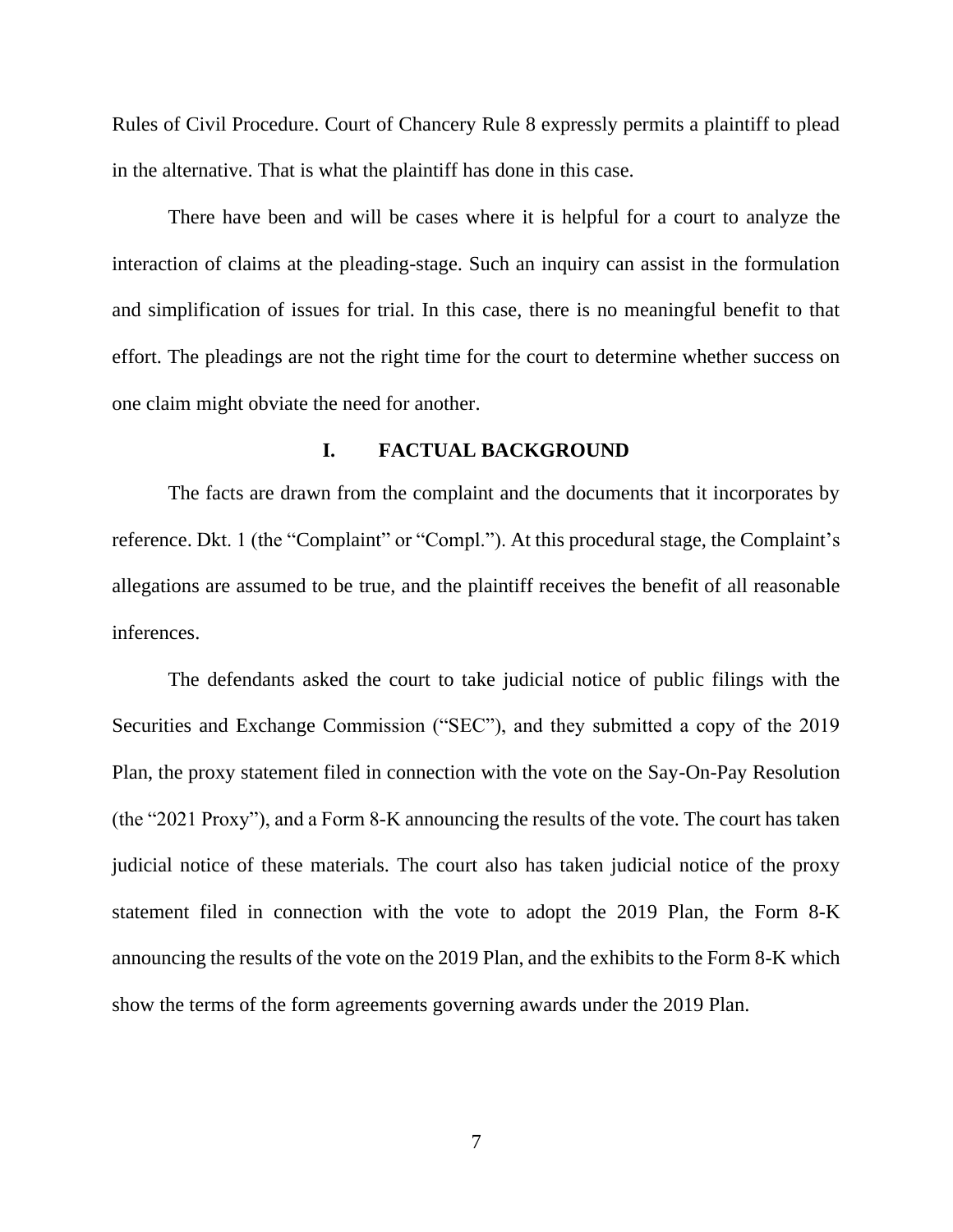#### **A. The Board Adopts The 2019 Plan.**

In 2019, the Board adopted the 2019 Long-Term Incentive Plan, which this decision refers to as the 2019 Plan. *See* Dkt. 6 Ex. A. The 2019 Plan is one of several long-term incentive plans under which the Company has granted equity-based awards. Prior plans included a 2003 Long-Term Incentive Plan, a 2015 Long-Term Incentive Plan, and a 2017 Long-Term Incentive Plan. *See* Office Depot, Inc., Definitive Proxy Statement (Schedule 14A) 27 (Mar. 20, 2019) (the "2019 Proxy").

The 2019 Plan is a relatively standard equity compensation plan. It authorizes the Board to grant awards of performance shares, performance units, restricted stock, restricted stock units, nonqualified stock options, incentive stock options, stock appreciation rights, and other types of equity-based awards (encompassed within a general catch-all category called "Other Awards"). 2019 Plan § 1.3. The 2019 Plan makes a total of 34,000,000 shares of common stock available for issuance pursuant to awards. *Id.* § 4.1.

The Board can grant the awards of equity-based compensation instruments to the Company's officers, employees, non-employee directors, and consultants. The 2019 Plan empowers the Committee to administer the 2019 Plan on behalf of the Board. *See id.* §  $3.2(a)$ .

This case concerns two awards of performance shares. The 2019 Plan defines a "Performance Share" as

an Award under Article 8 of the [2019] Plan that is valued by reference to a share of Common Stock, which value may be paid to the Participant by delivery of cash or other property as the Committee shall determine upon achievement of such performance objectives during the relevant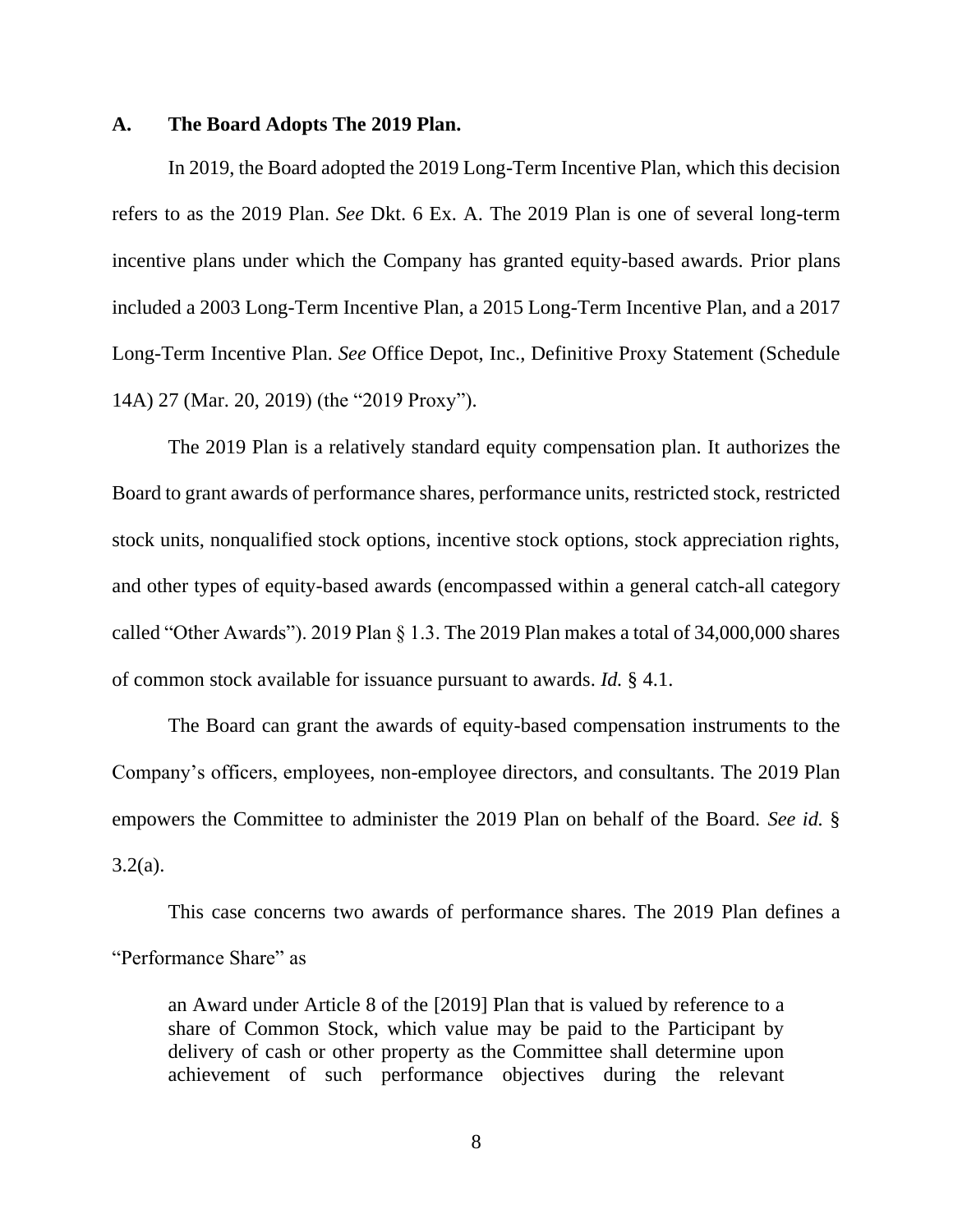Performance Period as the Committee shall establish at the time of such Award or thereafter.

*Id.* Art. 2 at A-5. The provisions in the 2019 Plan that govern Performance Shares frequently also refer to Performance Units. Using a virtually identical definition, the 2019

Plan defines a "Performance Unit" as

an Award under Article 8 of the [2019] Plan that has a value set by the Committee (or that is determined by reference to a valuation formula specified by the Committee), which value may be paid to the Participant by delivery of cash or other property as the Committee shall determine upon achievement of such performance objectives during the relevant Performance Period as the Committee shall establish at the time of such Award or thereafter.

*Id.*

The 2019 Plan defines an "Award" as "an award granted to a Participant under the

[2019] Plan that consists of one or more [equity-based awards]." *Id.* Art. 2 at A-1. Under

the 2019 Plan, each Award must be evidenced by an "Agreement" that defines the terms

of the Award. *Id.* § 3.5. To that end, the 2019 Plan states:

Each Award granted under the [2019] Plan shall be evidenced by an Agreement. Each Agreement shall be subject to and incorporate, by reference or otherwise, the applicable terms and conditions of the [2019] Plan, and any other terms and conditions, not inconsistent with the [2019] Plan, as may be imposed by the Committee . . . .

*Id.* The 2019 Plan defines an "Agreement" as "the written or electronic agreement evidencing an Award granted to a Participant under the [2019] Plan." *Id.* Art. 2 at A-1.

Article 8 of the 2019 Plan addresses Awards of Performance Shares and Performance Units. In that article, the 2019 Plan reiterates the importance of the Agreement governing the Award. Section 8.2 states: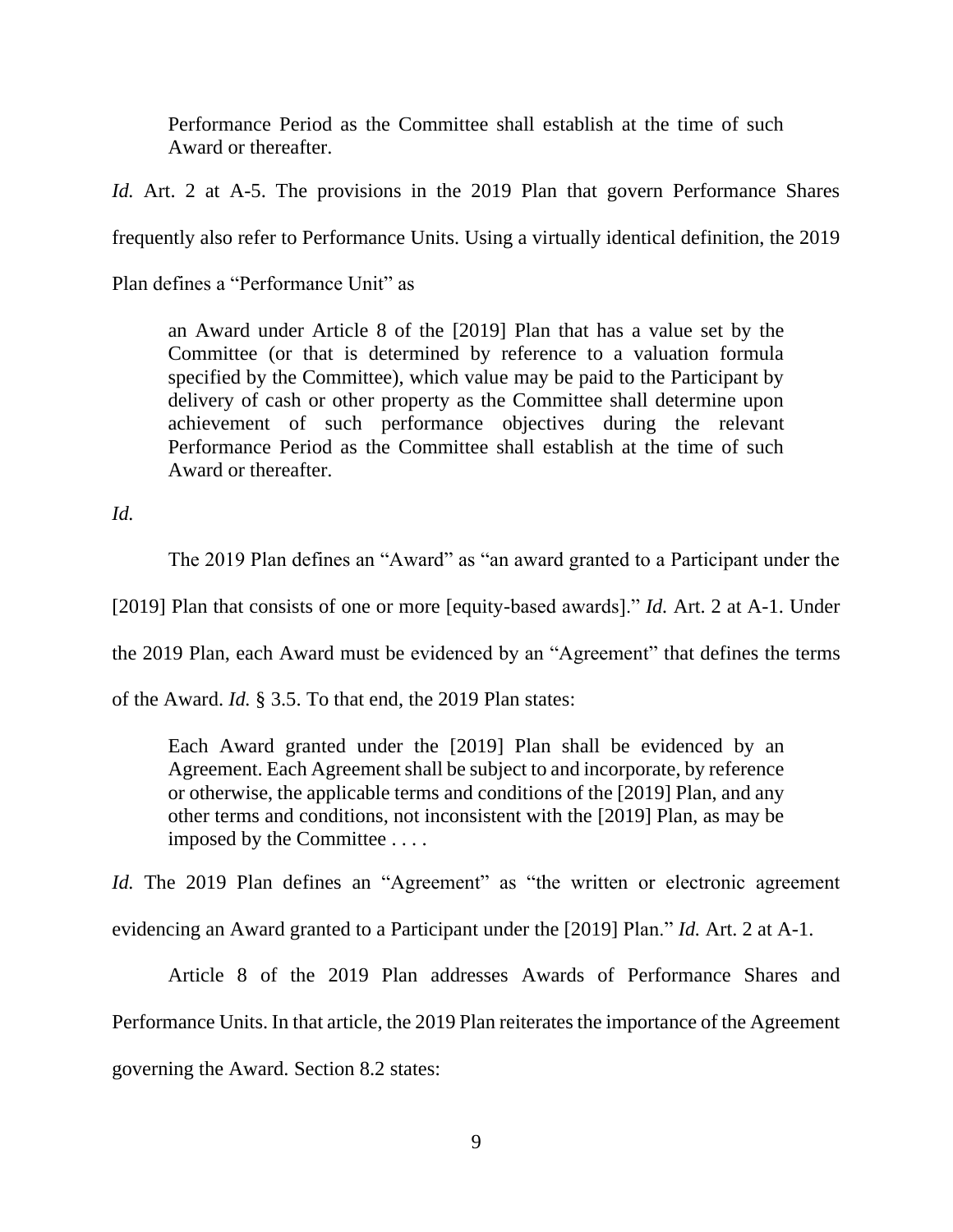The Performance Share or Performance Unit Agreement shall set forth the terms of the Award, as determined by the Committee, including, without limitation, the number of Performance Shares or Performance Units granted; the purchase price, if any, to be paid for such Performance Shares or Performance Units, which may be equal to or less than Fair Market Value of a share and may be zero, subject to such minimum consideration as may be required by applicable law; the performance objectives applicable to the Performance Shares or Performance Units; and any additional restrictions applicable to the Performance Shares or Performance Units . . . . The Committee shall have sole discretion to determine and specify in each Performance Shares or Performance Units Agreement whether the Award will be settled in the form of all cash, all shares of Common Stock, Other Company Securities, or any combination thereof. Unless and to the extent the Committee specifies otherwise, such settlement will be in the form of shares of Common Stock.

*Id.* § 8.2. Under this provision, the Committee has the "sole discretion to determine and specify . . . whether the Award will be settled in the form of all cash, all shares of Common Stock, Other Company Securities, or any combination thereof," but the Committee must set forth its determination in the Agreement. Unless the Committee specifies otherwise in the Agreement, "settlement will be in the form of shares of Common Stock." *Id.*

Importantly for this case, the 2019 Plan imposes restrictions on the Committee's ability to administer the 2019 Plan. Those restrictions include a series of "Individual Limits" on the magnitude of the Awards that the Committee could grant. *Id.* § 4.2. The limit governing Awards of Performance Shares and Performance Units states:

The maximum aggregate payout (determined as of the end of the applicable Performance Period) with respect to Performance Units granted in any one fiscal year of the Company to any one Participant shall be six million five hundred thousand dollars (\$6,500,000). The maximum number of shares of Common Stock subject to Awards of Performance Shares granted in any one fiscal year of the Company to any one Participant shall be three million five hundred thousand (3,500,000).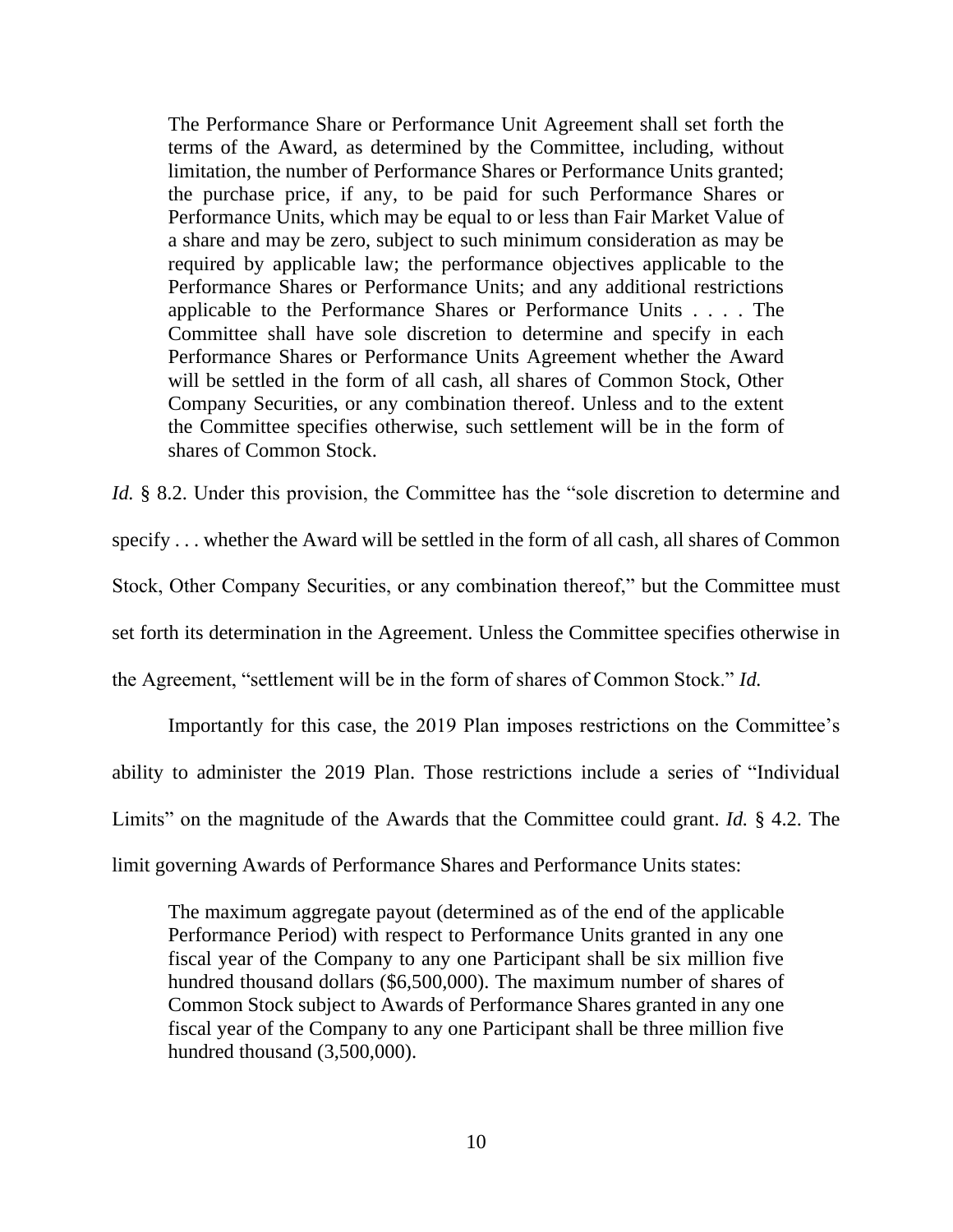*Id.* § 4.2(c). The first sentence caps the maximum aggregate payout "with respect to Performance Units granted in any one fiscal year of the Company to any one Participant." The second sentence caps the maximum number of shares "subject to Awards of Performance Shares granted in any one fiscal year of the Company to any one Participant" (the "Performance Share Limitation").

# **B. The Stockholders Approve The 2019 Plan.**

The Board submitted the 2019 Plan for stockholder approval during the Company's annual meeting in May 2019. In seeking stockholder approval of the 2019 Plan, the Board described the Performance Share Limitation as a "material term" of the 2019 Plan. Compl. ¶ 32; *see* 2019 Proxy at 31. The 2019 Proxy explained that limits in the 2019 Plan on specific types of Awards, including Performance Share Awards, reflect "equity compensation plan best practices" and are "consistent with the interests of [the Company's] shareholders and sound corporate governance practices." 2019 Proxy at 27–28.

The Company's stockholders approved the 2019 Plan. Holders of 394,516,623 shares voted in favor. Holders of 49,918,740 shares voted against. Holders of 465,399 shares abstained, and there were 50,340,377 shares that resulted in broker non-votes. Thus, approximately 79.7% of the votes were cast in favor of the 2019 Plan.

## **C. The Challenged Awards**

On March 10, 2020, the Committee granted the Challenged Awards to Smith. Defendants Kristin A. Campbell, Francesca Ruiz De Luzuriaga, V. James Marino, and Nigel Travis comprised the Committee and approved the Challenged Awards. All four members of the Committee were outside directors.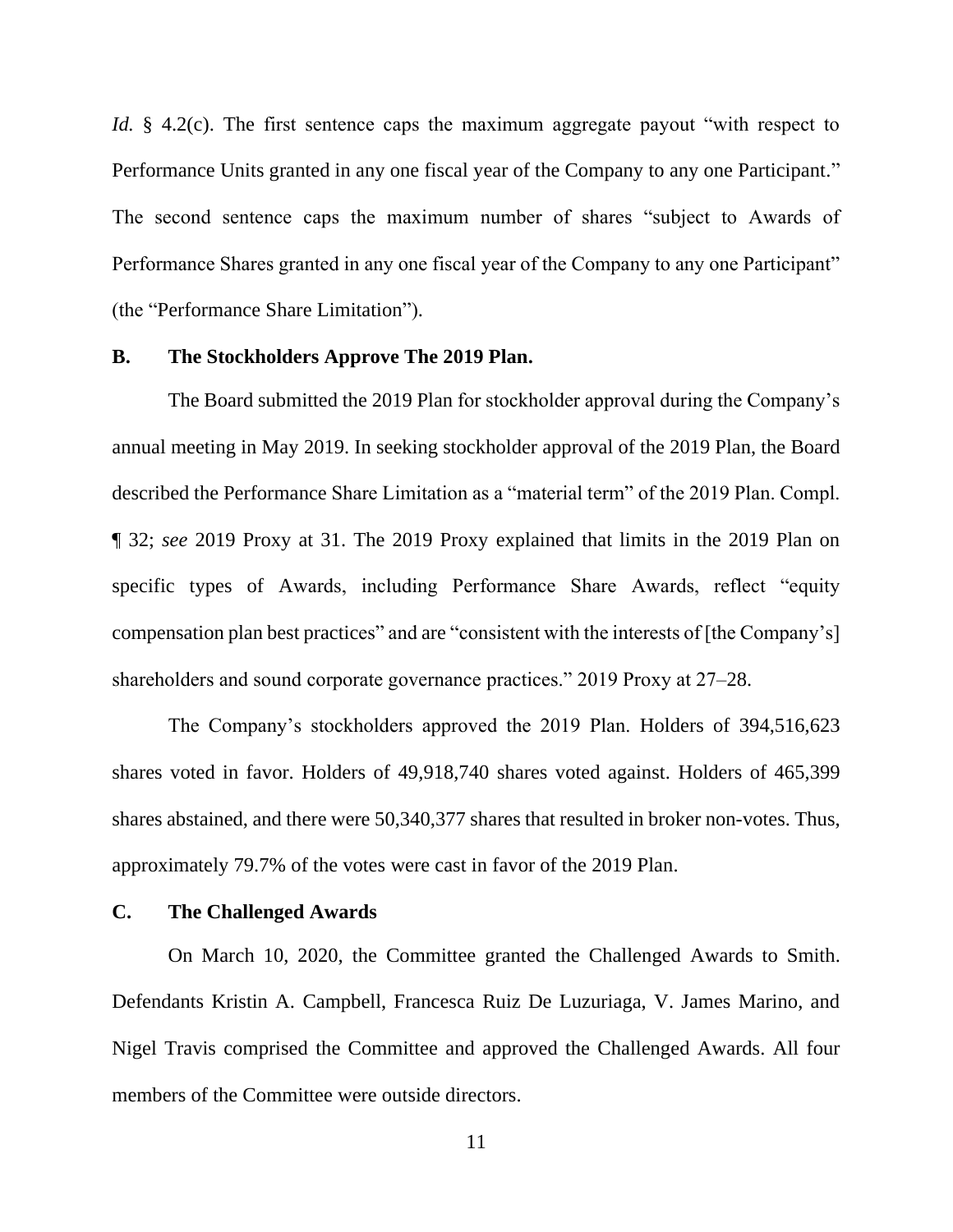# **1. The TSR Award**

The first of the Challenged Awards entitles Smith to receive a number of Performance Shares that will vary based on the Company's total shareholder return relative to its peer group (the "TSR Award"). The TSR Award entitles Smith to receive shares as long as the Company's total shareholder return matches or exceeds the thirtieth percentile in its peer group. Above that threshold, the TSR Award entitles Smith to receive between 533,180 and 2,132,700 shares, depending on the level of the Company's performance.

To operationalize the share calculation, the TSR Award establishes three benchmarks:

- If the Company's total shareholder return falls at the thirtieth percentile, then Smith is entitled to 533,180 shares (the "TSR Threshold").
- If the Company's total shareholder return falls at the fiftieth percentile, then Smith is entitled to 1,066,351 shares (the "TSR Target").
- If the Company's total shareholder return falls at the ninetieth percentile, then Smith is entitled to 2,132,700 shares (the "TSR Maximum").

*See* Compl. ¶ 36; 2021 Proxy at 72. For levels of Company performance falling between the benchmarks, Smith is entitled to a number of shares calculated "using straight line interpolation." 2021 Proxy at 61.

The time period for measuring total shareholder return for purposes of the TSR Award started on March 10, 2020. It will not end until March 10, 2023 (the "Performance Period"). To state the obvious, the Performance Period for the TSR Award has not ended yet. That fact serves as the cornerstone of the defendants' efforts to dismiss the Complaint.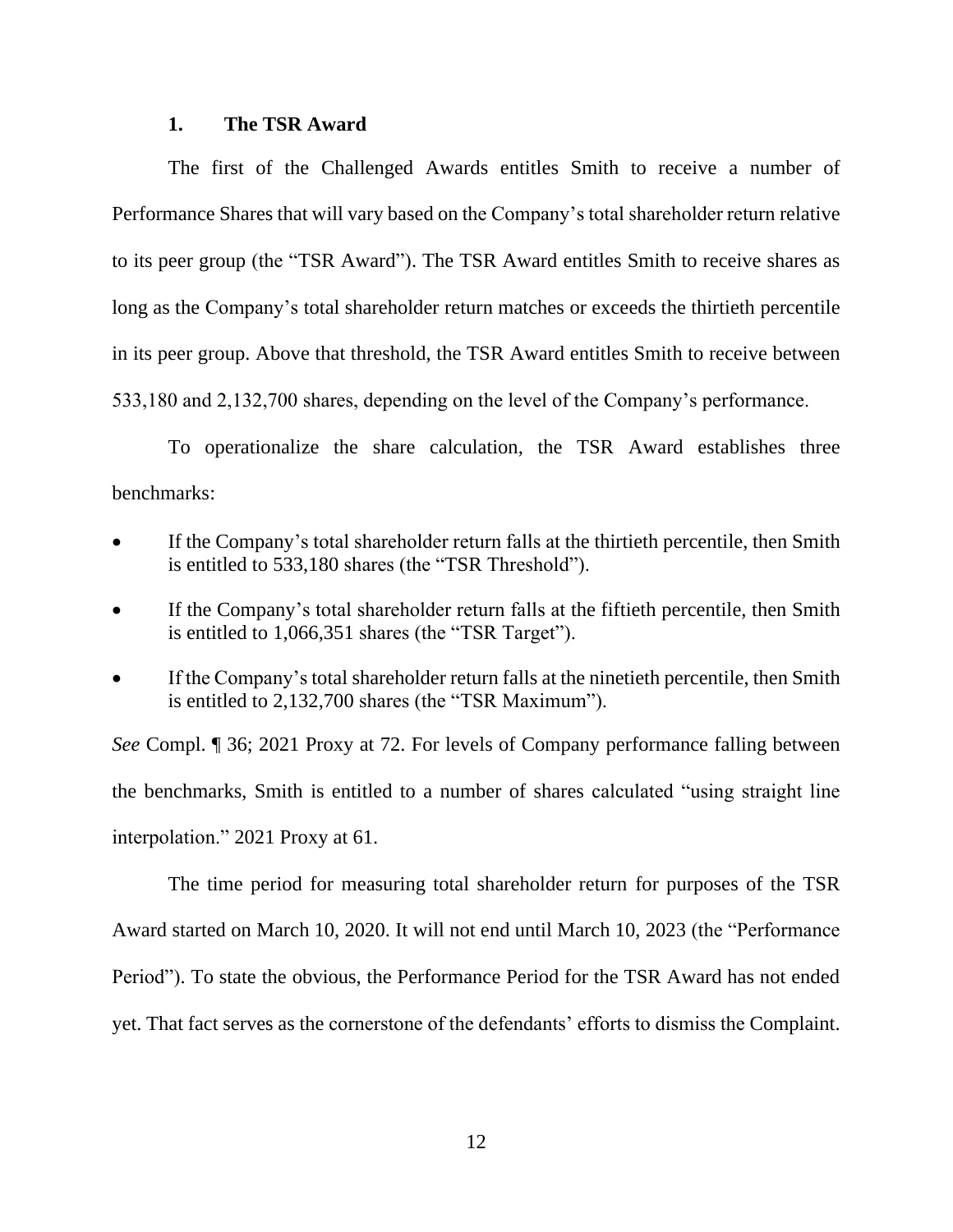Even after the Performance Period ends, the degree to which Smith has met the performance requirement for the TSR Award will not be known immediately. Under the terms of the 2019 Plan, once the Performance Period ends, Smith will "be entitled to receive a payout of the number and value of Performance Shares . . . earned by [him] over the Performance Period, if any, to be determined as a function of the extent to which the corresponding performance objectives have been achieved and any applicable nonperformance terms have been met." *Id.* § 8.4 (the "Eligible Award"). The Committee will have an "administratively practicable period following the end of each Performance Period . . . to determine whether the performance objective for such Performance Period has been satisfied." *Id.* § 10.3. Even if a performance objective "is not achieved, the Committee in its sole discretion may pay all or a portion of that Award based on such criteria as the Committee deems appropriate." *Id.*

The Company has not disclosed the specific agreement that governs the TSR Award. The Company has disclosed its standard-form agreement for a Performance Share Award like the TSR Award, and it is reasonable to infer at this stage of the case that the Agreement governing the TSR Award contains those terms. *See* Office Depot, Inc., Current Report (Form 8-K) at Ex. 10.6 (May 7, 2019) (the "TSR Agreement" or "TSR Agr.").

The TSR Agreement recognizes that Smith became entitled to enforceable rights upon its execution. It states that the recipient has "been granted the right to earn shares of the common stock of the Company . . . based upon satisfaction of certain performance conditions." *Id.* § 1.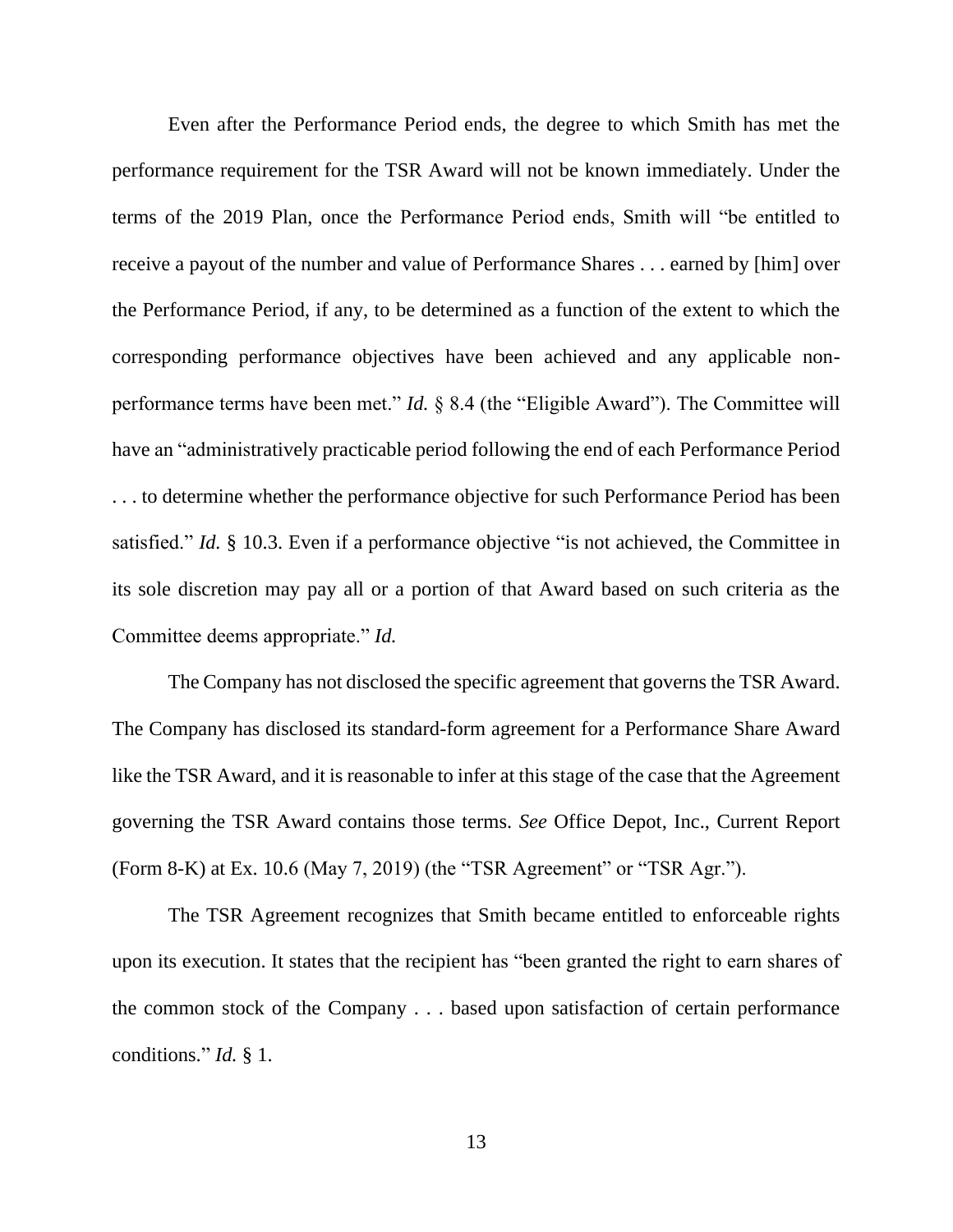The TSR Agreement specifies that any right to a payout will be settled in shares. The operative provision states: "Vested Performance Shares will be paid by issuance to you and registration in your name of a certificate or certificates for (or evidencing in book entry or similar account) a number of shares of Common Stock equal to the number of Performance Shares subject to payment." *Id.* § 4(b).

Reinforcing the fact that Smith has received an enforceable right to receive the shares that are subject to the TSR Award, the TSR Agreement states that after the Committee determines the Eligible Award, then Smith will "immediately forfeit all Performance Shares other than [his] Eligible Award." *Id.* § 2(a)(i). The TSR Agreement thus operates on the principle that Smith currently possesses a contractual right to receive the shares covered by the TSR Agreement, subject to the future forfeiture of any shares that he may become ineligible to receive.

# **2. The FCF Award**

The second of the Challenged Awards entitles Smith to receive a number of Performance Shares that will vary based on the Company's free cash flow (the "FCF Award"). Like the TSR Award, the FCF Award establishes a threshold that the Company must exceed before Smith is entitled to receive any Performance Shares. For the FCF Award, that threshold is free cash flow of \$720 million. Above that level, Smith is entitled to receive between 650,290 and 2,601,140 shares, depending on the level of the Company's performance.

As with the TSR Award, the FCF Award operationalizes the share calculation by establishing three benchmarks: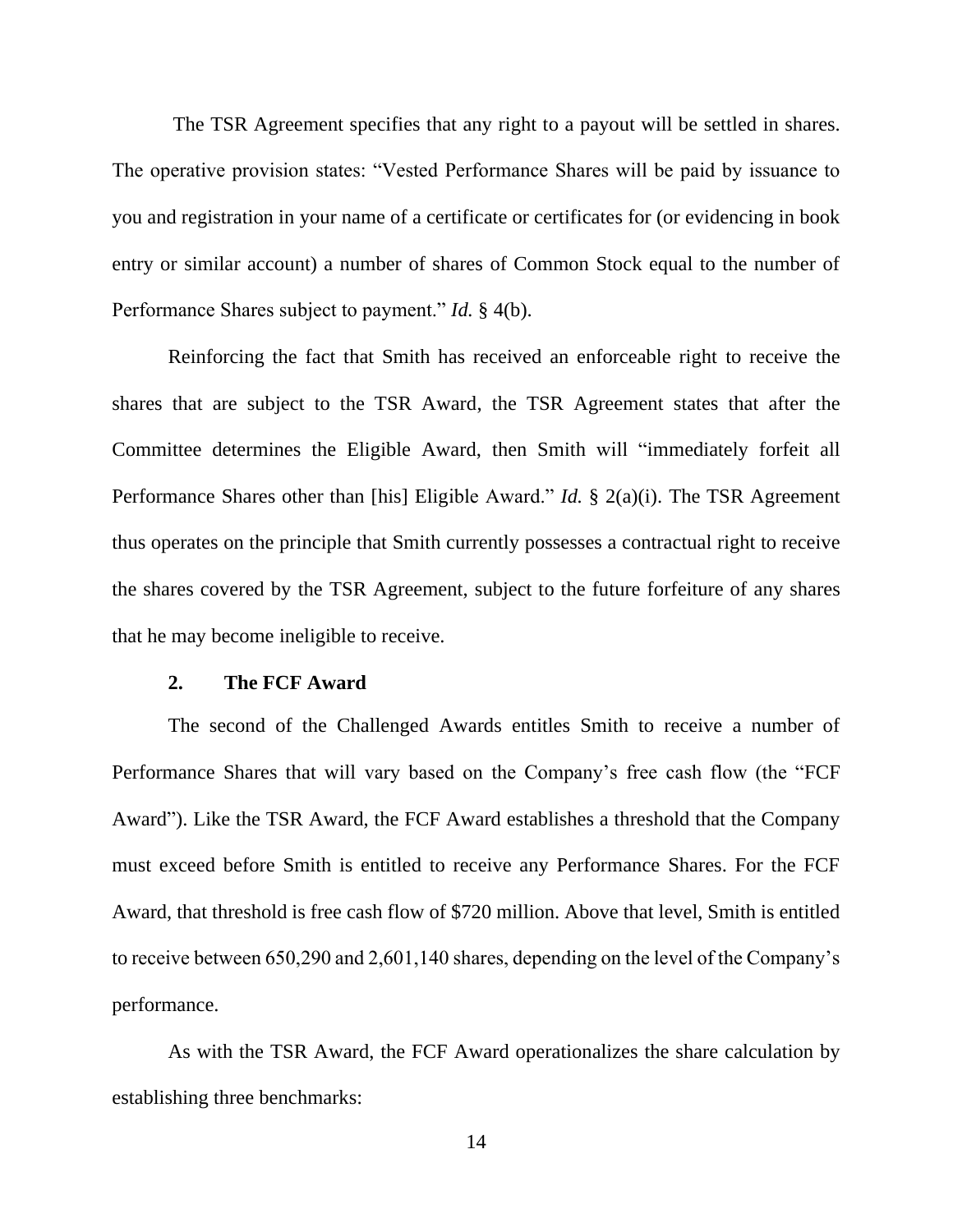- If the Company generates \$720 million in free cash flow during the Performance Period, then Smith is entitled to 650,290 shares (the "FCF Threshold").
- If the Company generates \$900 million in free cash flow during the Performance Period, then Smith is entitled to 1,300,578 shares (the "FCF Target").
- If the Company generates \$1.08 billion in free cash flow during the Performance Period, then Smith is entitled to 2,601,140 shares (the "FCF Maximum").

Compl. ¶ 38; *see* 2021 Proxy at 72. As with the TSR Award, if the Company's free cash flow falls between the benchmarks, then Smith is entitled to a number of shares calculated using straight line interpolation.

The Performance Period for the FCF Award began at the close of the 2020 fiscal year and will end at the close of the 2022 fiscal year. Thus, like the TSR Award, the Performance Period for the FCF Award has not closed yet. And as with the TSR Award, the Committee will have an "administratively practicable period" of time to determine which FCF Award benchmark, if any, the Company hit. And, like the TSR Award, even if a FCF Award benchmark is not hit, the Committee in its discretion can authorize Smith to receive all or any portion of the FCF Award. 2019 Plan § 10.3.

As with the TSR Award, the Company has not disclosed the specific agreement that governs the FCF Award. As with the TSR Award, the Company has disclosed its standardform agreement for a Performance Share Award like the FCF Award, and it is reasonable to infer at this stage of the proceeding that the Agreement governing the FCF Award contains those terms. *See* Office Depot, Inc., Current Report (Form 8-K) at Ex. 10.5 (May 7, 2019) (the "FCF Agreement" or "FCF Agr.").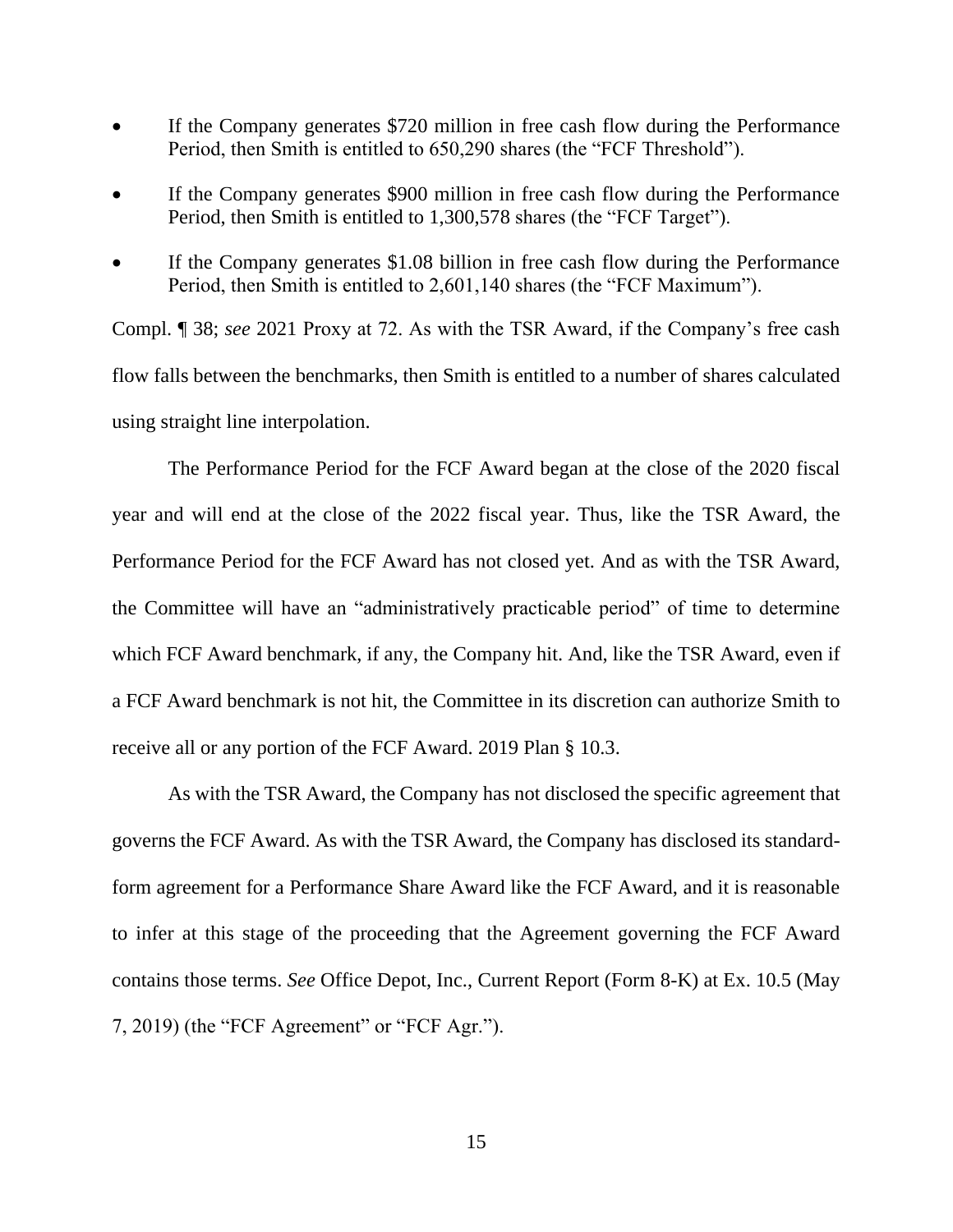Like the TSR Agreement, the FCF Agreement recognizes that Smith became entitled to enforceable rights upon its execution. It states that the recipient has "been granted the right to earn shares of the common stock of the Company . . . based upon satisfaction of certain performance conditions." *Id.* § 1. Like the TSR Agreement, the FCF Agreement specifies that any payout will be made in shares. *Id.* § 4(b). And like the TSR Agreement, the FCF Agreement states that after the Committee determines the "Eligible Award," then Smith will "immediately forfeit all Performance Shares other than [his] Eligible Award." *Id.* § 2(a)(i). The FCF Agreement thus also operates on the principle that Smith currently possesses a contractual right to receive the shares covered by the FCF Agreement, subject to the future forfeiture of any shares that he later becomes ineligible to receive.

# **D. The Interaction Of The Challenged Awards With The Performance Share Limitation**

Recall that the Performance Share Limitation provides that "[t]he maximum number of shares of Common Stock subject to Awards of Performance Shares granted in any one fiscal year of the Company to any one Participant shall be three million five hundred thousand (3,500,000)." 2019 Plan § 4.2(c). The Challenged Awards were granted to Smith in the same fiscal year. The Challenged Awards make a maximum of 4,733,840 shares subject to the TSR Agreement and the FCF Agreement (together, the "Award Agreements").

The following table summarizes the number of shares that are subject to the Challenged Awards at the performance thresholds in the Award Agreements: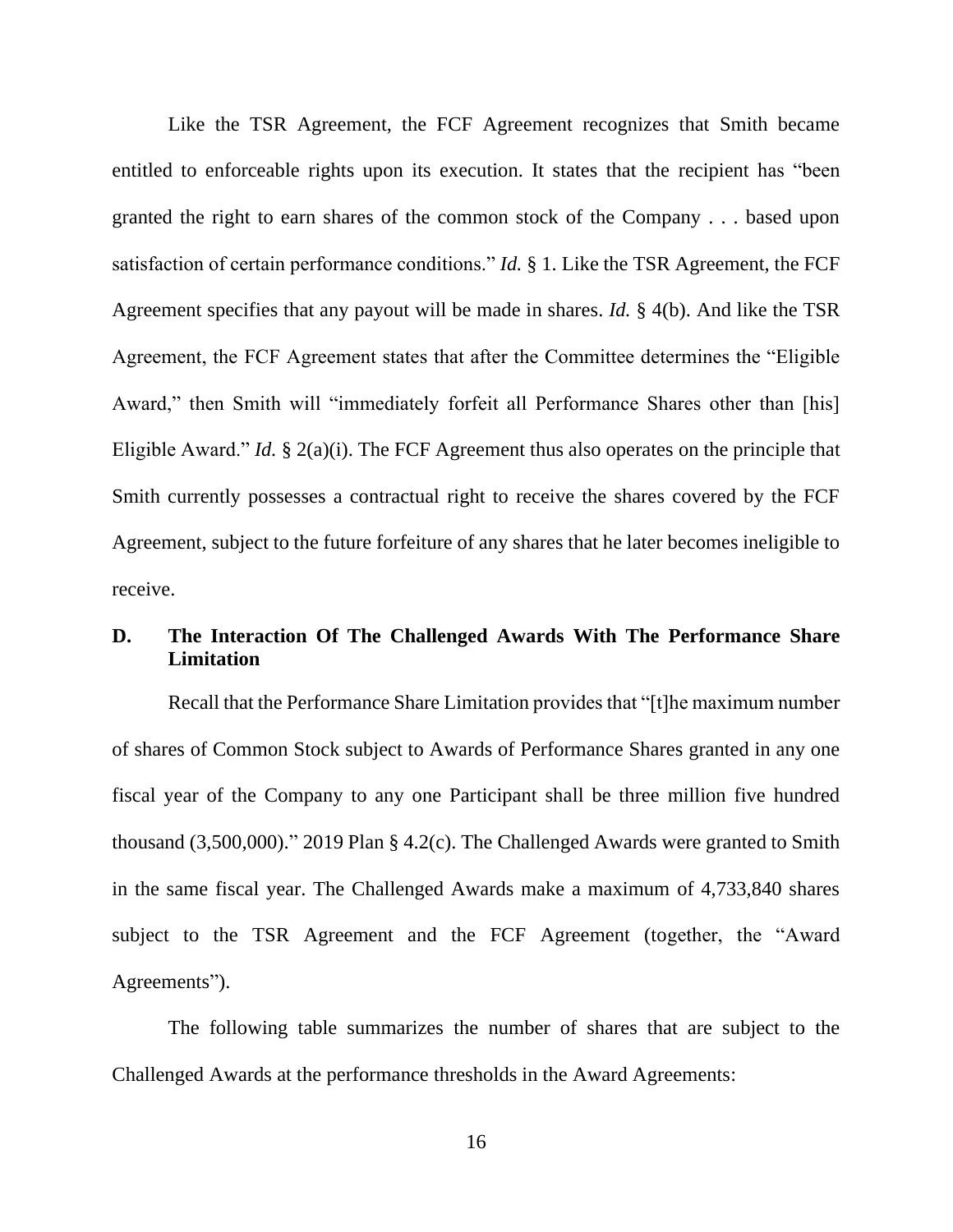|                  | <b>Number of Shares</b> |               |                |
|------------------|-------------------------|---------------|----------------|
|                  | <b>Threshold</b>        | <b>Target</b> | <b>Maximum</b> |
| <b>TSR Award</b> | 533,180                 | 1,066,351     | 2,132,700      |
| <b>FCF Award</b> | 650,290                 | 1,300,578     | 2,601,140      |
| <b>Total</b>     | 1,183,470               | 2,366,929     | 4,733,840      |

There are many scenarios where the Challenged Awards give Smith the right to receive more shares than the Performance Share Limitation permits. At their maximums, the Challenged Awards exceed the 3,500,000-share limit by 1,233,840 shares. Likewise, if the Company (i) generates total shareholder return sufficient to achieve the TSR Target and (ii) generates free cash flow sufficient to achieve the FCF Maximum, then the combination exceeds the Performance Share Limitation by 167,491 shares.

Nor are these the only cases in which the Challenged Awards give Smith the right to receive more than 3,500,000 shares. Because the Challenged Awards entitle Smith to receive shares at lower performance levels based on straight-line interpolation, there are many outcomes in which Smith is entitled to receive a combination of shares that will exceed 3,500,000.

In June 2020, the Company completed a 1-for-10 reverse stock split. As a result, the total number of shares authorized under the 2019 Plan was reduced proportionally from 34,000,000 shares to 3,400,000 shares. The Performance Share Limitation was reduced proportionally from 3,500,000 shares to 350,000 shares. Any Performance Share Awards granted before the reverse stock split were likewise proportionally reduced. This decision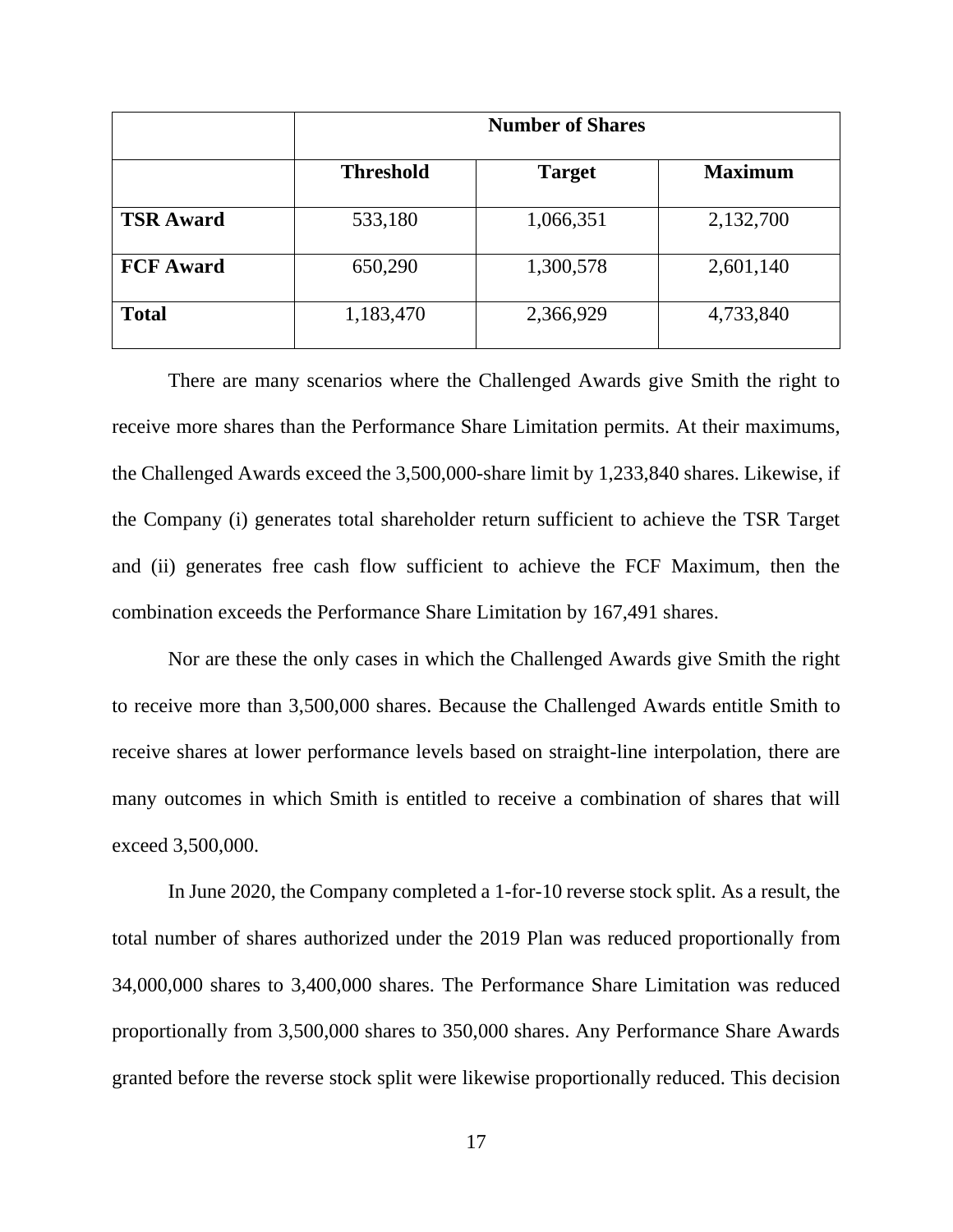uses the pre-reverse-split numbers because those numbers reflect the language in the 2019 Plan. The parties also used the pre-reverse-split numbers.

## **E. The Say-On-Pay Resolution**

On March 12, 2021, the Company filed the 2021 Proxy with the SEC in connection with its upcoming annual meeting. As required by federal law, the 2021 Proxy contained an extensive section that discussed and analyzed the Company's compensation of its senior officers.

As part of that section, the 2021 Proxy described the Challenged Awards. The 2021 Proxy contained a table titled "Grants of Plan-Based Awards in Fiscal Year 2020," which identified Smith's "Estimated Future Payouts Under Non-Equity Incentive Plan Awards" and "Estimated Future Payouts Under Equity Incentive Plan Awards." In a footnote to the table, the 2021 Proxy explained that the columns reflected the "threshold, target, and maximum payouts" for the awards "granted pursuant to the 2019 Plan." 2021 Proxy at 72. Consistent with the language of the 2019 Plan, the footnote stated that each named executive officer "will be eligible to earn all or a portion or an amount in excess of their target share award based on" the Company's performance. *Id.*

The 2021 Proxy asked the stockholders to vote on the Say-On-Pay Resolution, which was a non-binding, advisory resolution on the executive compensation that the Company paid to its five named executive officers, including Smith. The 2021 Proxy did not ask the stockholders to vote on Smith's compensation separately. The 2021 Proxy did not ask the stockholders to vote only on the Challenged Awards. It asked the stockholders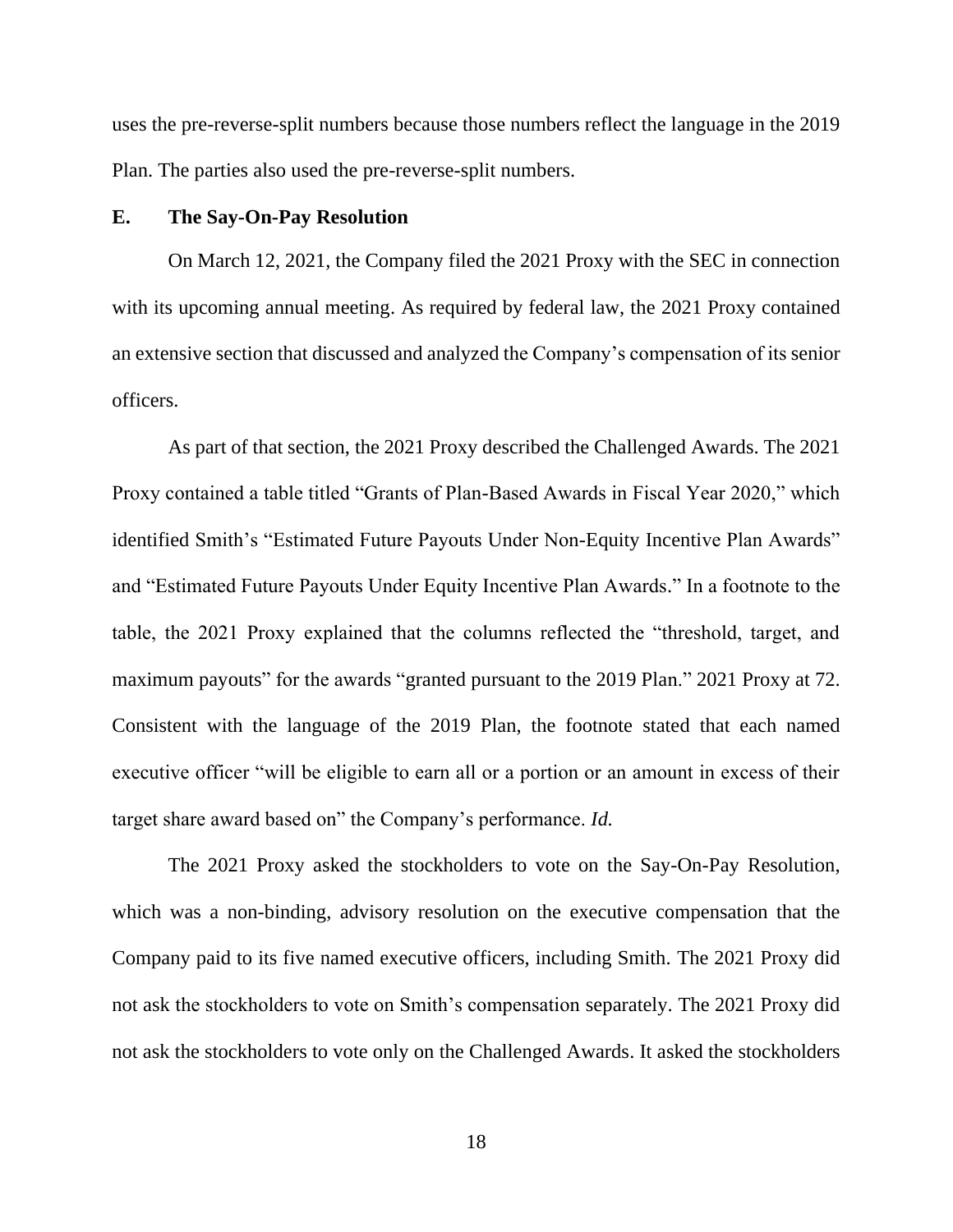to consider the Company's compensation program in its entirety for all five named executive officers. *See id.* at 93.

The 2021 Proxy repeatedly stated that the Say-On-Pay Resolution was non-binding. *On page one of the 2021 Proxy*, the document told stockholders that the Company was seeking "a non-binding advisory vote, of the Company's executive compensation." *Id.* at 1. The section of the 2021 Proxy devoted to the Say-On-Pay Resolution was titled "NON-BINDING ADVISORY VOTE ON COMPANY'S EXECUTIVE COMPENSATION." *Id.* at 93. In the ensuing discussion, the 2021 Proxy explained that the Dodd-Frank Wall Street Reform and Consumer Protection Act (the "Dodd-Frank Act") required that the Company present the Company's compensation program for its named executive officers to a "nonbinding advisory vote." *Id.* Emphasizing the non-binding status of the vote, the 2021 Proxy explained that the directors nevertheless "value the opinions of our shareholders and will seek to determine the causes of any significant negative voting results." *Id.* The discussion of the Say-On-Pay Resolution concluded with the Board's recommendation that the stockholders "vote for the advisory proposal to approve named executive officer compensation." *Id.*

### **F. The Demand Letter And The Response**

By letter dated March 18, 2021, plaintiff Robert Garfield sent a letter to the Company in which he asked that the Board "[m]odify the performance share awards granted to Smith by lowering the maximum potential payout to conform with the [Performance Share Limitation]." Compl. Ex. A (the "Demand Letter") at 3. The Demand Letter also asked the Board to "[i]nvestigate whether there are additional violations of the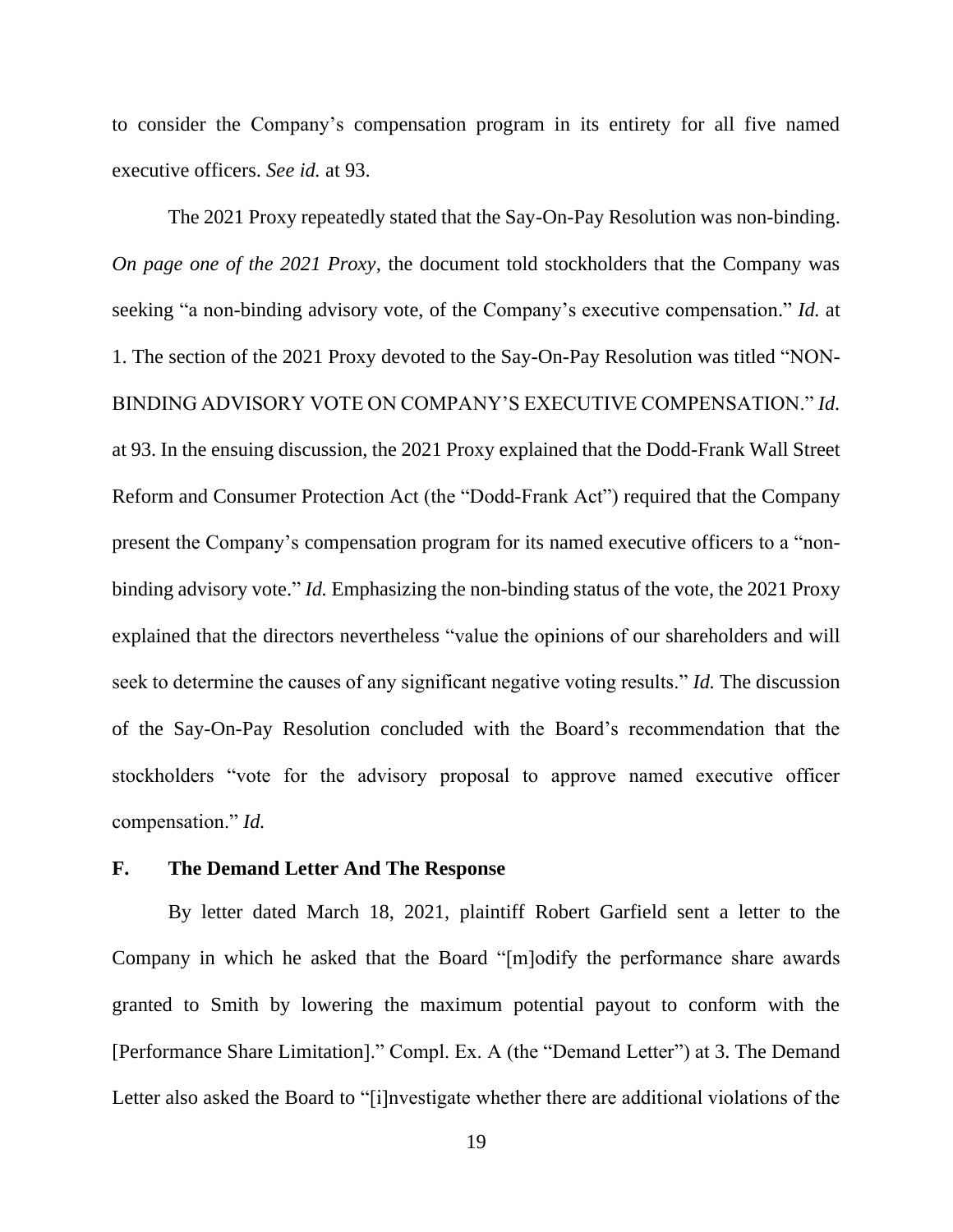Company's equity plans" and to "[a]dopt and implement internal controls and systems at the Company . . . to prohibit and prevent a recurrence of the 2019 Plan violation . . . and ensure compliance with NASDAQ rules and regulations." *Id.*

By letter dated April 9, 2021, the Company informed Garfield that it had refused to take any action in response to the Demand Letter. *Id.* Ex. B (the "Demand Refusal"). The Company represented that the Board had adopted a policy of interpreting the Performance Share Limitation as applying only to the TSR and FCF Target scenarios. *Id.* at 2. Under those two scenarios, Smith's aggregate award did not exceed 3,500,000. The Company claimed that the Board had the authority to adopt this policy "pursuant to the broad interpretative authority found in [2019] Plan Section 3.2(a)." *Id.* The Company also asserted that because the Performance Periods had not closed, "the number of shares that may become payable to [] Smith pursuant to the [Awards] is not presently known." *Id.*

## **G. The 2021 Annual Meeting**

On April 21, 2021, the Company held its annual meeting. Holders of 33,119,332 shares voted in favor of the Say-On-Pay Resolution. Holders of 11,117,191 shares voted against. Holders of 18,820 shares abstained. There were 2,276,935 shares subject to broker non-votes. Dkt. 6, Ex. F at Item 5.07 ¶ 4. As a result, holders of approximately 71.1% of the shares voted in favor of the Say-On-Pay Resolution.

## **H. This Litigation**

On May 13, 2021, the plaintiff filed the Complaint. It contains three counts.

Count I asserts a derivative claim for breach of fiduciary duty. The count alleges that the members of the Committee breached their fiduciary duties by approving the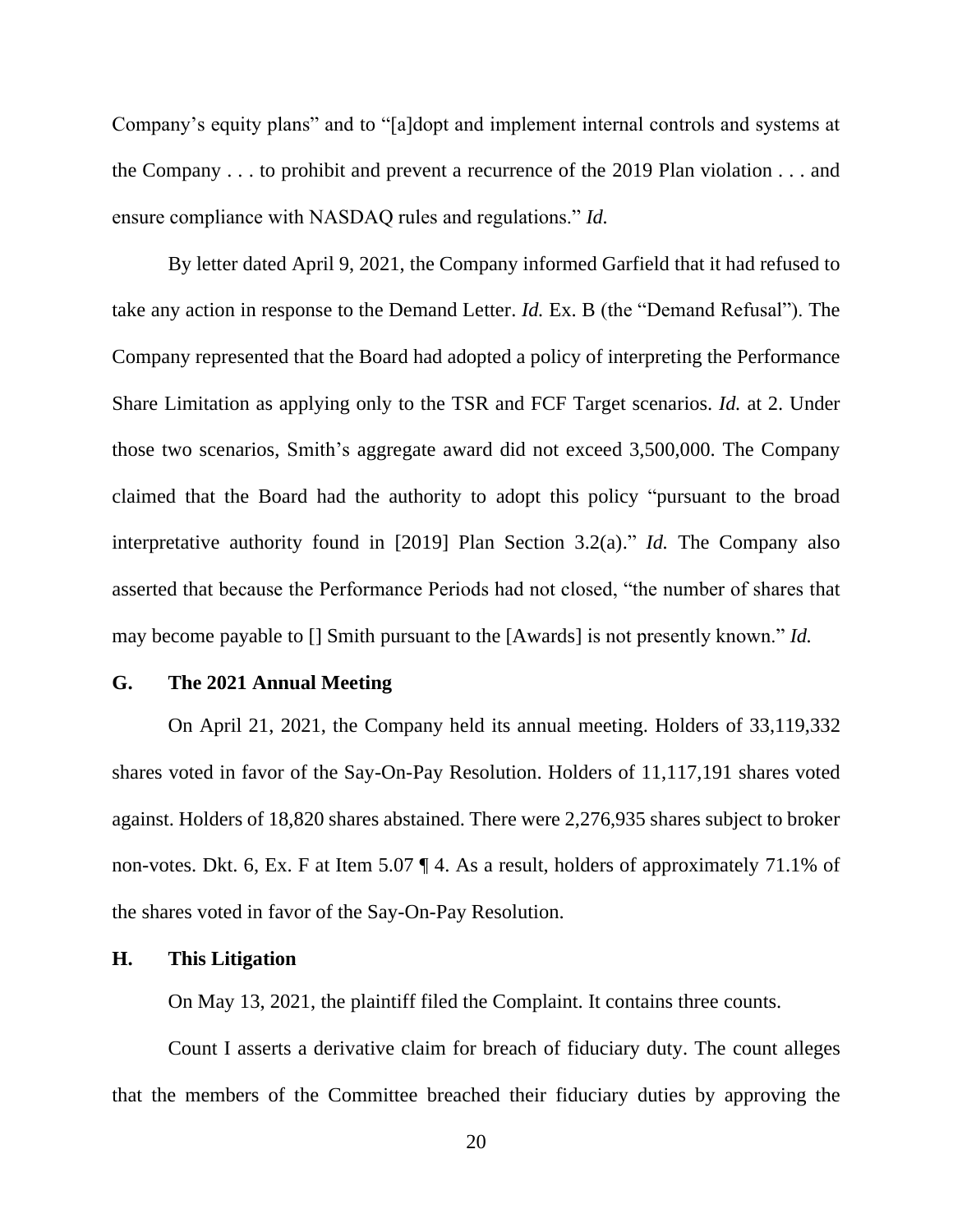Challenged Awards. The count alleges that Smith breached his fiduciary duties by accepting the Challenged Awards. And the count alleges that all of the members of the Board violated their fiduciary duties by failing to fix the Challenged Awards in response to the Demand Letter. Compl. ¶¶ 68–75.

Count II asserts a derivative claim for unjust enrichment against Smith. The count alleges that Smith received an unjustified benefit in the form of a right to receive a number of shares that exceeds the Performance Share Limitation. *Id.* ¶¶ 76–81.

Count III asserts a direct claim for breach of contract against the four members of the Committee who approved the Challenged Awards. The count alleges that the 2019 Plan is a contract between the Board and the Company's stockholders and that the members of the Committee breached the contract when they granted the Challenged Awards. The count asserts that all of the members of the Board who rejected the Demand Letter similarly breached the 2019 Plan by allowing Smith to retain his rights under the Challenged Awards. *Id.* ¶¶ 82–86.

The defendants moved to dismiss the Complaint in its entirety under Rule 12(b)(6). They did not move to dismiss the derivative claims under Rule 23.1.

### **II. RIPENESS**

As their lead argument for dismissal, the defendants contended that the plaintiff's claims are unripe and hence non-justiciable. According to the defendants, all of the plaintiff's claims are "contingent on future events" because it is impossible to determine whether Smith actually will receive shares in excess of the Performance Share Limitation, a fact that cannot be known until after the Performance Periods end. Dkt. 6 at 11. The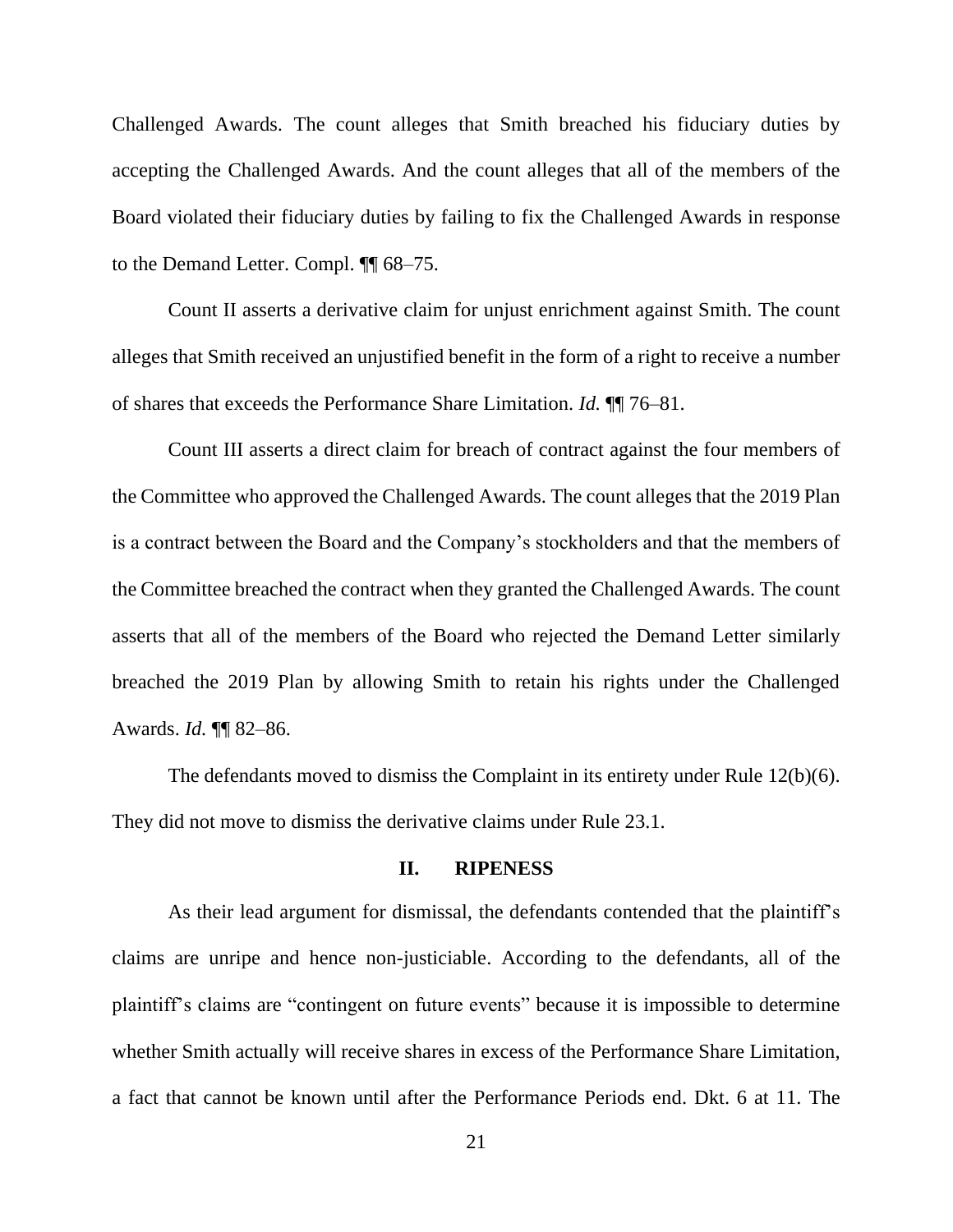defendants' argument runs contrary to the plain language of the 2019 Plan and the Award Agreements. Under those documents, Smith presently has the right to receive shares in excess of the Performance Share Limitation, albeit a right that is currently contingent. *See* Dkt. 10 at 10. The defendants' argument also contravenes settled precedent. The plaintiff's claims are ripe for judicial consideration.

"A ripeness determination requires a common sense assessment of whether the interests of the party seeking immediate relief outweigh the concerns of the court in postponing review until the question arises in some more concrete and final form." *XL Specialty Ins. Co. v. WMI Liquidating Tr.*, 93 A.3d 1208, 1217 (Del. 2014) (cleaned up). "Generally, a dispute will be deemed ripe if litigation sooner or later appears to be unavoidable and where the material facts are static." *Id.* (cleaned up). "The first step in this process of common sense evaluation is the identification of the legal questions in the case." *Stroud v. Milliken Enters., Inc.*, 552 A.2d 476, 480 (Del. 1989)*.*

A pivotal question in this case is whether the Challenged Awards violate the Performance Share Limitation. Answering that question presents an issue of contract interpretation.<sup>1</sup> "When interpreting a contract, the role of a court is to effectuate the parties'

<sup>&</sup>lt;sup>1</sup> The 2019 Plan contains a choice of law provision stating that "the [2019] Plan and all Agreements hereunder shall be construed in accordance with and governed by the laws of the State of Florida, without giving effect to any choice of law provisions." 2019 Plan § 16.15(c). The parties did not cite that provision in their briefing.

At oral argument, defense counsel mentioned in passing and without elaboration that the court should consider the potential application of Florida law as part of a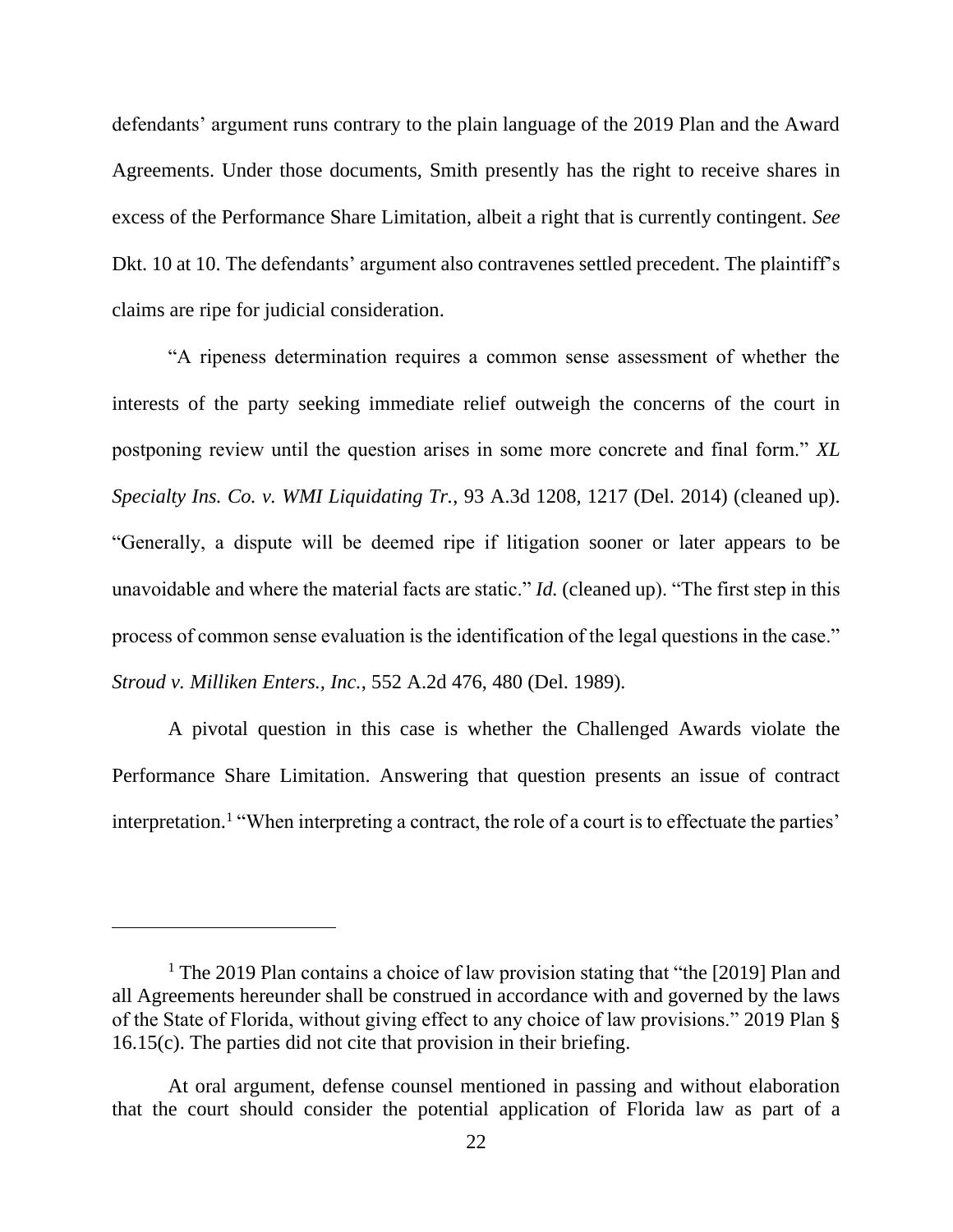intent." *Lorillard Tobacco Co. v. Am. Legacy Found.*, 903 A.2d 728, 739 (Del. 2006). "Clear and unambiguous language in a[] [contract] should be given its ordinary and usual meaning." *Rhone-Poulenc Basic Chems. Co. v. Am. Motorists Ins. Co.*, 616 A.2d 1192, 1195 (Del. 1992). "[A] contract is ambiguous only when the provisions in controversy are reasonably or fairly susceptible of different interpretations or may have two or more different meanings." *Id.* at 1196. And the court "will not torture contractual terms to impart ambiguity where ordinary meaning leaves no room for uncertainty." *Id.*

The Performance Share Limitation states that "[t]he maximum number of shares of Common Stock subject to Awards of Performance Shares granted in any one fiscal year of the Company to any one Participant shall be three million five hundred thousand (3,500,000)." 2019 Plan § 4.2(c). The defendants argue that because the Performance Share Limitation uses the phrase "maximum number of shares," it is impossible to determine

commonsense approach to ripeness. Defense counsel did not explain why or how that consideration would be pertinent. *See* Dkt. 23 at 24–25.

Defense counsel's offhand reference came too late to constitute a meaningful effort to invoke Florida law. Regardless, no one has suggested that Florida law differs from Delaware law with regard to any pertinent principle of contract interpretation. In fact, Florida's approach resembles Delaware's. Under Florida law, as under Delaware law, "[w]here the terms of a contract are clear and unambiguous, the parties' intent must be gleaned from the four corners of the document," and "the language itself is the best evidence of the parties' intent, and its plain meaning controls." *Crawford v. Barker*, 64 So.3d 1246, 1255 (Fla. 2011) (cleaned up). Because the parties did not make an issue of the governing law, and because Delaware and Florida law apply the same interpretive principles, this decision relies on Delaware law.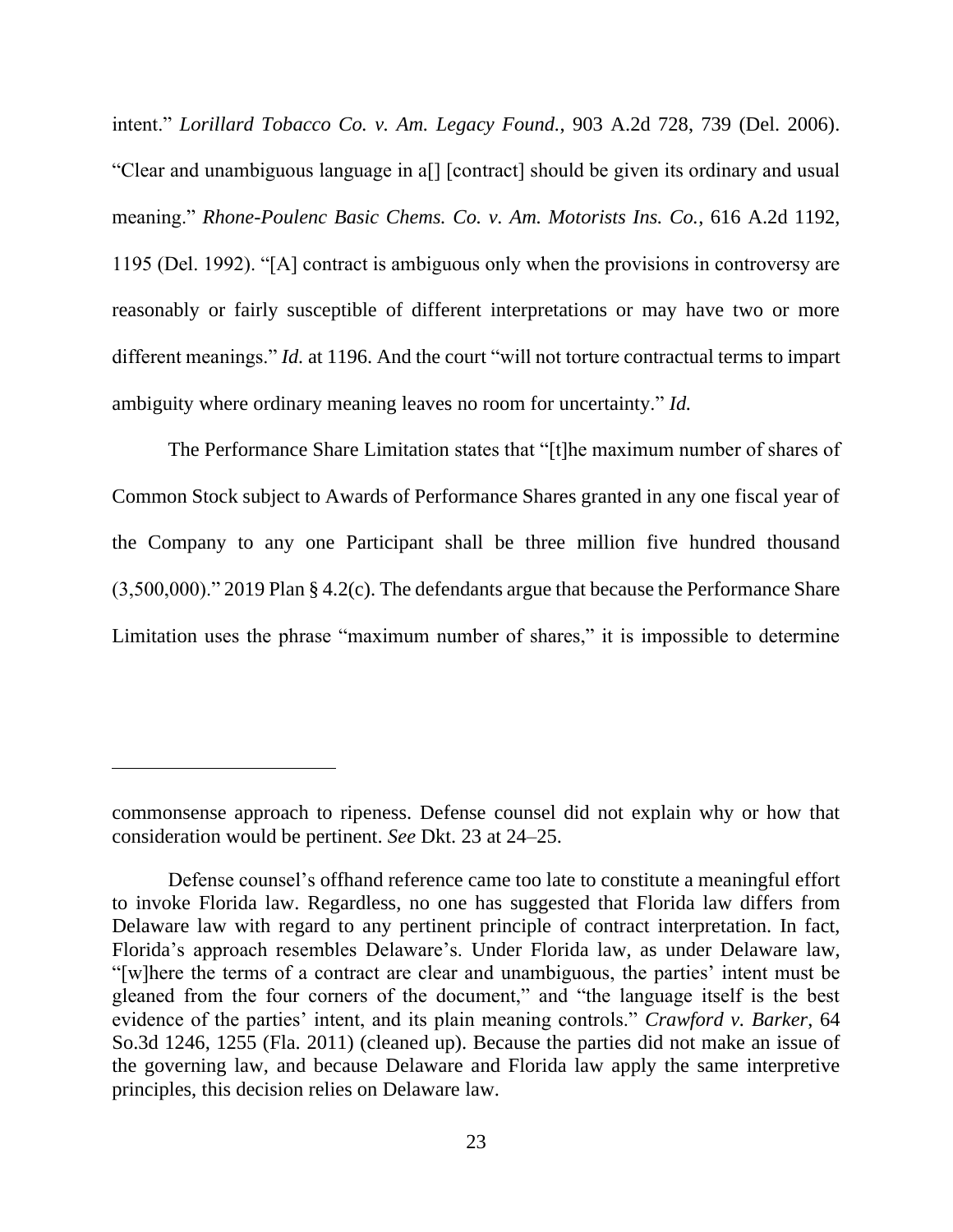whether the Performance Share Limitation has been violated before the number of shares that Smith receives is known. Dkt. 13 at 5.

The defendants' argument conflicts with the plain language of the 2019 Plan. Under the Performance Share Limitation, the test turns on the "maximum number of shares" that are "subject to Awards of Performance Shares." The number of shares that are "subject to" the Challenged Awards is the number of shares specified in the Award Agreements. If there is a range, then the Performance Share Limitation looks to the "maximum number of shares." Those details are fixed, known, and not subject to change.

Equally important, the Performance Share Limitation speaks in terms of the number of shares subject to Awards "*granted* in any one fiscal year . . . to any one Participant." 2019 Plan § 4.2(c) (emphasis added). By using that verb, the Performance Share Limitation calls for examining the maximum number of shares that the Committee granted when approving the awards made in the applicable fiscal year.

The Award Agreements confirm this interpretation. Each of the Award Agreements memorializes a grant of an Award as of a designated "Grant Date." The Award Agreements in the record are form agreements that do not identify a grant date for the Challenged Awards; they instead refer to the Grant Date as the date "displayed under the Performance Plan link of the Plan website." TSR Agr. at 1; *accord* FCF Agr. at 1. The record does not reflect the date that is displayed under that link.

It is nevertheless clear from the Company's disclosures (and it would be reasonable to infer in any event) that the Grant Date for each of the Challenged Awards was March 10, 2020. That was the date when the Committee approved the Challenged Awards. The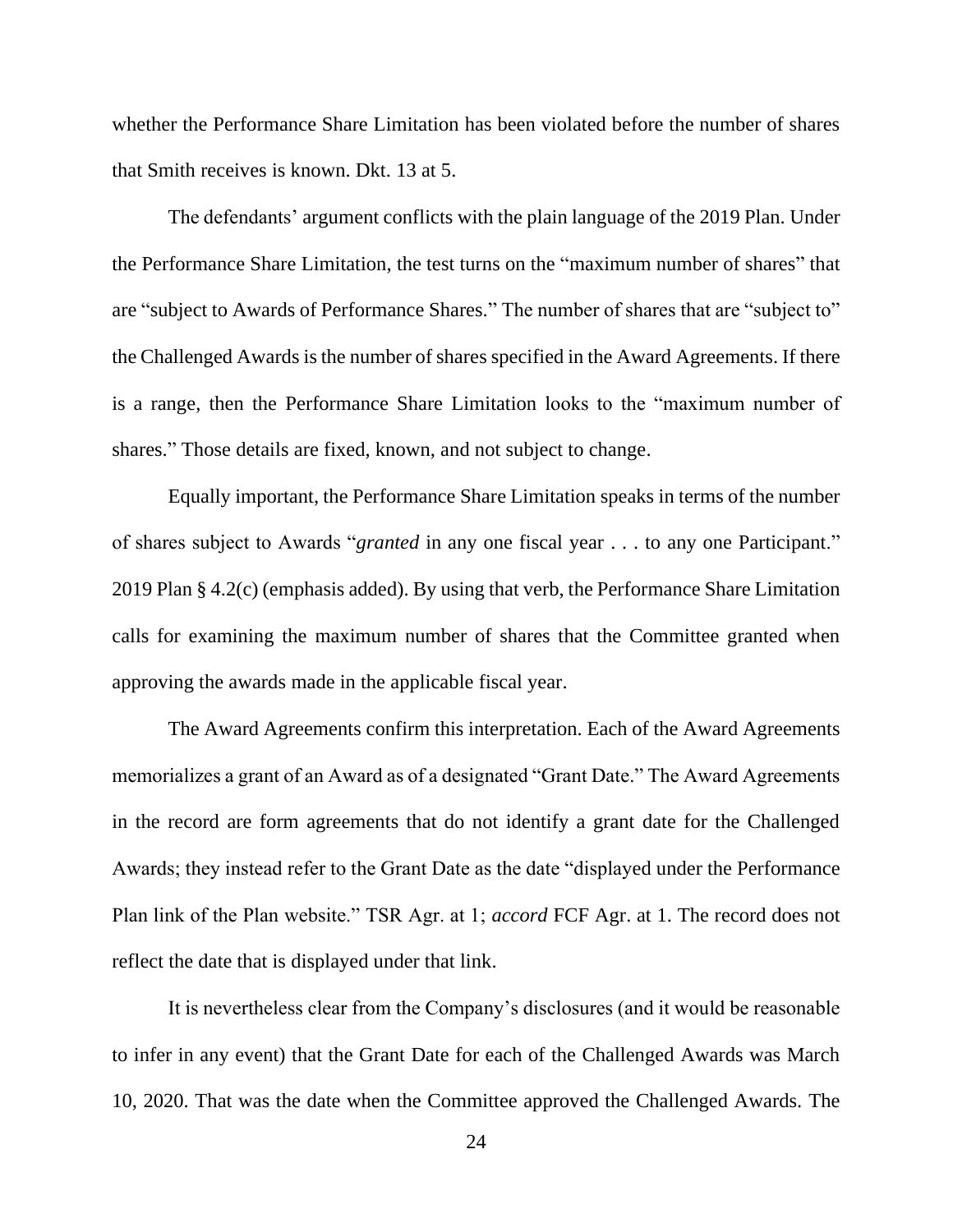2021 Proxy presents a table entitled "Grants of Plan-Based Awards in Fiscal Year 2020" and identifies the Challenged Awards as having a "Grant Date" of March 10, 2020. 2021 Proxy at 72.

Accordingly, under the plain language of the Performance Share Limitation, the test turns on the "maximum number of shares" that are "subject to" the Challenged Awards as of the date when the Committee granted the Challenged Awards, i.e., March 10, 2020. Those details became known on the Grant Date and are not subject to change.

The defendants' argument rests implicitly on the notion that Smith does not currently have a right to receive the maximum number of Performance Shares, but that theory conflicts with the Award Agreements. Each of the Award Agreements states: "You have been granted the right to earn shares of the common stock of the Company . . . based upon satisfaction of certain performance conditions pursuant to the provision and restrictions contained in the [2019] Plan and this Agreement." TSR Agr. § 1; *accord* FCF Agr. § 1. Each of the Award Agreements provides that if the Committee determines that the Eligible Award involves fewer shares, then Smith "will immediately forfeit all Performance Shares other than [his] Eligible Award." TSR Agr. § 2(a)(i); *accord* FCF Agr. § 2(a)(i). Each of the Award Agreements thus treats the full amount of the Challenged Awards as a vested contract right that Smith possesses, with some of his entitlement subject to forfeiture if the specified conditions are not met.

If the case-specific terms of the 2019 Plan and the Award Agreements were not enough, the defendants' ripeness argument runs contrary to how Delaware decisions have

25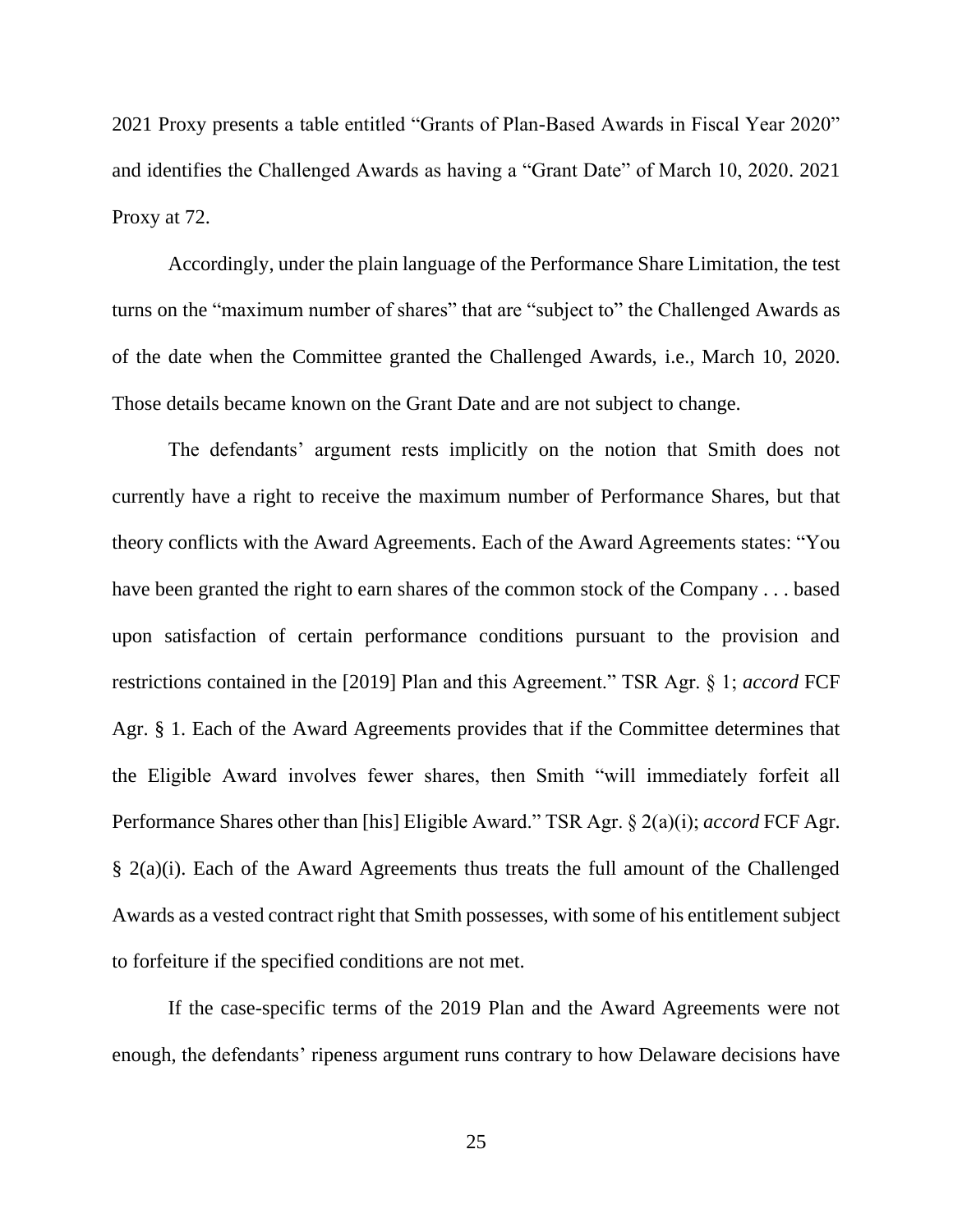interpreted grants of equity-based awards for over seven decades. <sup>2</sup> Delaware decisions have always treated the grant of an equity-based award as taking place when it was approved. None of the decisions have looked to the number of shares that the recipient eventually receives. The defendants did not address any of these decisions in their opening brief. The defendants cited just one of the decisions in their reply brief (*Williams v. Ji*), and that was only after the plaintiff identified the case in his answering brief. *See* Dkt. 10 at 14–15; Dkt. 13 at 5–7.

Even then, the defendants ignored the fact that *Williams*, among other cases, specifically rejected the argument that a dispute over a grant of options was not ripe until the participant actually exercised the option and received a specific number of shares. *See*  2017 WL 2799156, at \*4; *see also Elster*, 100 A.2d at 224. There are many reasons why a

<sup>2</sup> *See, e.g.*, *Beard v. Elster*, 160 A.2d 731, 733 (Del. 1960) (describing grants of options under plan; referring to approval of grants, not receipt of shares); *Williams v. Ji*, 2017 WL 2799156, at \*4 (Del. Ch. June 28, 2017) (addressing options and warrants that had not yet been exercised and stating, "In this case, the options and warrants have been granted"); *Desimone v. Barrows*, 924 A.2d 908, 918 (Del. Ch. 2007) (explaining the corporate jargon associated with stock option backdating; using "option grant" to refer to the date of grant, not the point at which shares are received); *La. Mun. Police Empls.' Ret. Sys. v. Countrywide Fin. Corp.*, 2007 WL 2896540, at \*1 (Del. Ch. Oct. 2, 2007) (addressing whether stockholder had presented sufficient evidence of backdated option grants to obtain books and records; using term to refer to the grant of the option, not the participant's receipt of shares); *Weiss v. Swanson*, 948 A.2d 433, 437–38 (Del. Ch. 2008) (describing company's practice with respect to "option grants" and using term to refer to the grant, not the receipt); *Conrad v. Blank*, 940 A.2d 28, 32–33 (Del. Ch. 2007) (same); *Ryan v. Gifford*, 918 A.2d 341, 346–48, 354–55 (Del. Ch. 2007) (same); *Stemerman v. Ackerman*, 184 A.2d 28, 33 (Del. Ch. 1962) (same); *Elster v. Am. Airlines*, 100 A.2d 219, 220 (Del. Ch. 1953) (same), *disapproved of on other grounds by Tooley v. Donaldson, Lufkin & Jenrette, Inc.*, 845 A.2d 1031 (Del. 2004).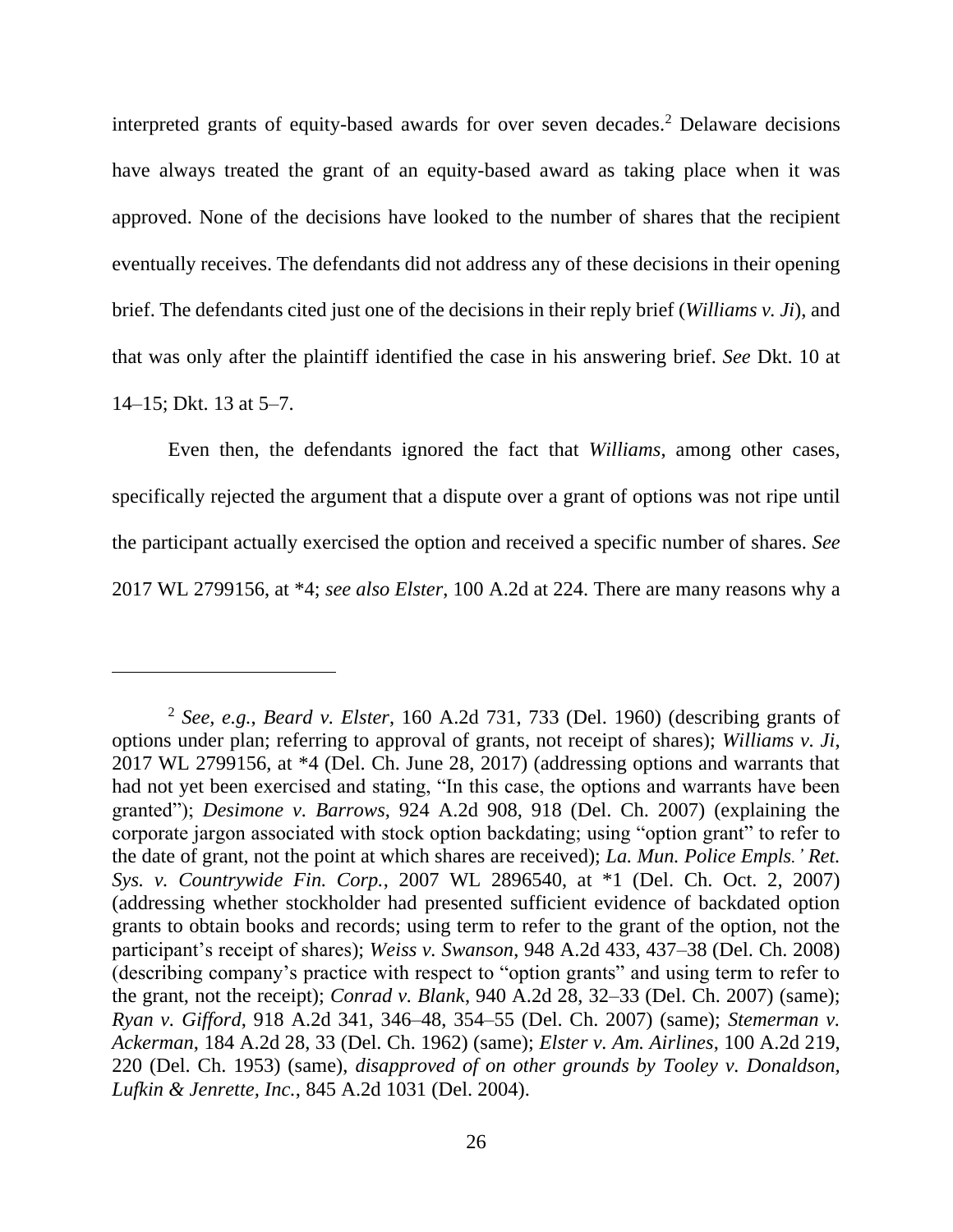participant might not exercise an option and receive shares. As the Challenged Awards illustrate, equity-based awards commonly have vesting criteria and are subject to termination events. Options invariably have an exercise price that may be out of the money. Under the defendants' view, those contingencies would require a court to defer addressing any challenge to an equity-based compensation grant until the option was exercised.<sup>3</sup>

Contrary to the defendants' argument, the Delaware Supreme Court has held that for purposes of a challenge to a grant of options, "[t]he wrong of which plaintiff complains is the option contract, not the purchase price and sale of stock pursuant thereto." *Elster*, 100 A.2d at 224. Applying that principle, the *Williams* decision declined to hold that a claim challenging allegedly excessive grants of options and warrants was unripe because the grants only had "speculative future value" that could not yet be determined. 2017 WL 2799156, at \*2, \*4. The court reasoned as follows:

In this case, the options and warrants have been granted . . . . Whether the [g]rants . . . constitute a breach of fiduciary duty owed to [the company] and its stockholders can be determined on a record developed from currently available evidence. The precise value of the [g]rants may remain speculative, as [d]efendants assert. But that argument is properly directed to the merits of [p]laintiff's claim, not to ripeness. This case is not unripe merely because there exist valuation questions with respect to the [g]rants.

*Id.* (formatting altered).

<sup>&</sup>lt;sup>3</sup> At oral argument in this case, the court asked defense counsel to assume that the Board granted an employee a tranche of options subject to a four-year vesting schedule in which one-fourth of the grant would vest each year. The court asked whether, in defense counsel's view, a plaintiff would have to wait to mount a challenge to the grant until the options had vested. Defense counsel agreed that under his view of the law, the plaintiff would have to wait until the options had vested. Dkt. 23 at 21–22.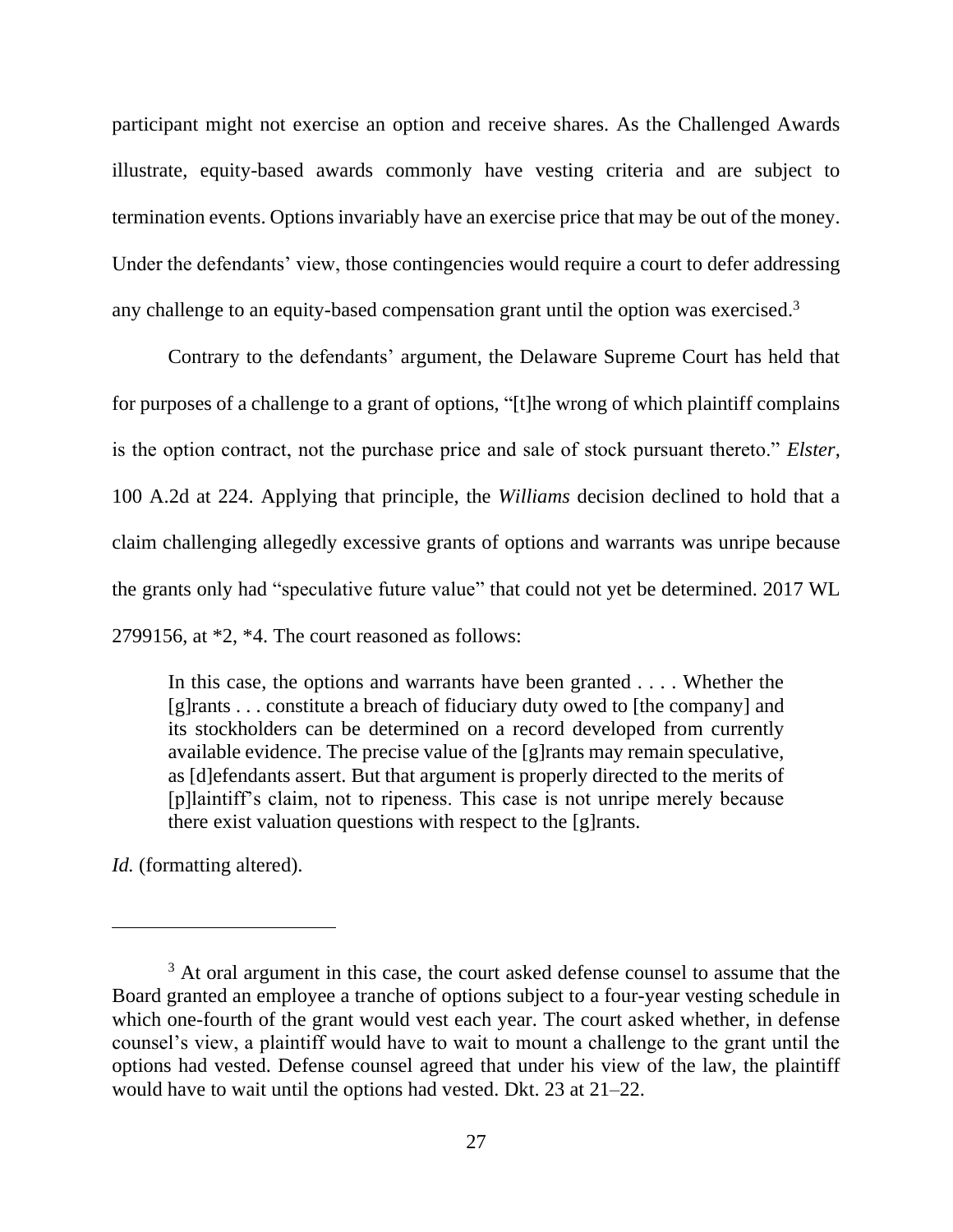The defendants' position regarding ripeness also conflicts with how the statute of limitations and the related doctrine of laches operate. The fact that the statute of limitations has started to run provides strong evidence that a claim is ripe. *See S'holder Representative Servs. LLC v. Alexion Pharms., Inc.*, 2021 WL 3925937, at \*6–7 & n.48 (Del. Ch. Sept. 1, 2021).

"Under Delaware law, a plaintiff's cause of action accrues at the moment of the wrongful act—not when the harmful effects of the act are felt—even if the plaintiff is unaware of the wrong." *In re Coca-Cola Enters., Inc. S'holders Litig.*, 2007 WL 3122370, at \*5 (Del. Ch. Oct. 17, 2007), *aff'd sub nom. Int'l Brotherhood Teamsters v. Coca-Cola Co.*, 954 A.2d 910 (Del. 2008) (TABLE). When applying those principles to claims challenging stock options and other equity-based awards, this court has held that the relevant date is the grant date, not the time when the participant receives the shares.<sup>4</sup> The court also has used the grant date when determining whether the contemporaneous ownership doctrine barred challenges to option grants that preceded the plaintiff's ownership.<sup>5</sup>

<sup>4</sup> *See Buerger v. Apfel*, 2012 WL 893163, at \*5 (Del. Ch. Mar. 15, 2012) (holding that doctrine of laches precluded challenge to option grants that took place more than three years before the filing of the complaint; permitting challenge to option granted within three years of filing); *Weiss*, 948 A.2d at 450–53 (holding that statute of limitations began to run from date of grant but tolling statute of limitations because of false disclosures about the dates on which the grants were issued); *Ryan*, 918 A.2d at 359–60 (same).

<sup>5</sup> *See Conrad*, 940 A.2d at 42; *Ryan*, 918 A.2d at 359; *Desimone*, 924 A.2d at 924– 27; *Elster*, 100 A.2d at 224*.*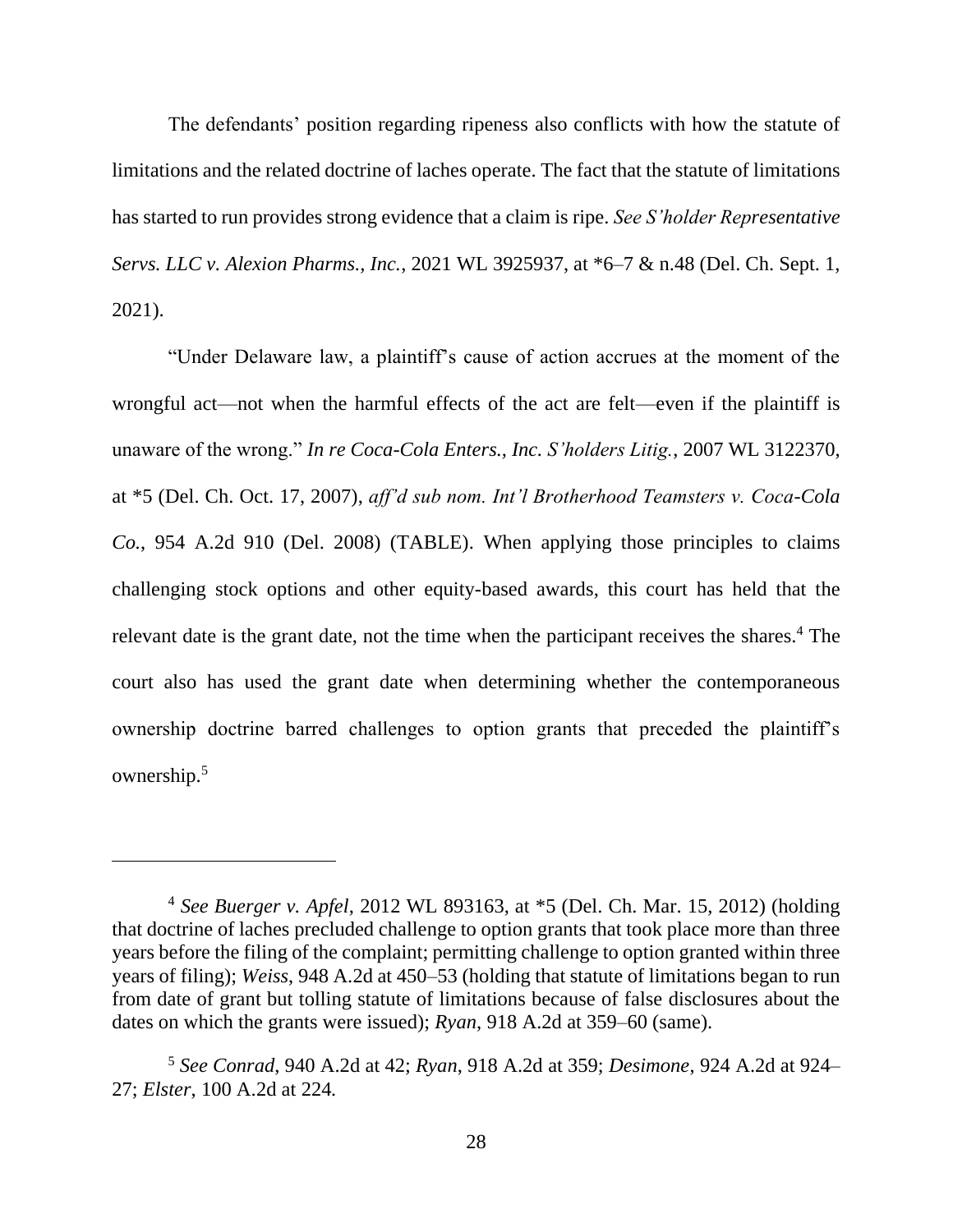Under these precedents, the "wrongful act" is the Board's decision in March 2020 to grant the Challenged Awards. The statute of limitations is three years for a claim for breach of fiduciary duty, a claim for breach of contract, and a claim for unjust enrichment.<sup>6</sup> Under the defendants' approach to ripeness, the plaintiff's claims would not be ripe until after the three-year Performance Period had concluded and the Committee had decided to what extent the performance metrics had been met. At that point, however, the three-year statute of limitations would apply, and the plaintiff's claims would be time-barred.

When asked about this scenario at oral argument, defense counsel responded that the defendants were not arguing that the claims were time-barred. Dkt. 23 at 18–20. That was true but irrelevant. The obvious problem for the defendants is that their interpretation of ripeness doctrine creates an incoherent Catch-22.

The legal question presented by the case can and should be decided now. The Committee granted the Challenged Awards. The question is whether the Challenged Awards violated the Performance Share Limitation. The facts are static. The plaintiff's claims are ripe.

<sup>6</sup> *GRT, Inc. v. Marathon GTF Tech., Ltd.*, 2011 WL 2682898, at \*6 (Del. Ch. July 11, 2011) ("In Delaware, the default statute of limitations applicable to claims based on contract, including breach of contract, is three years."); *Winner Acceptance Corp. v. Return on Cap. Corp.*, 2008 WL 5352063, at \*14 (Del. Ch. Dec. 23, 2008) (stating that the default statute of limitations applicable to an unjust enrichment claim is three years); *In re Dean Witter P'ship Litig.*, 1998 WL 442456, at \*4 (Del. Ch. July 17, 1998) ("It is well-settled under Delaware law that a three-year statute of limitations applies to claims for breach of fiduciary duty.").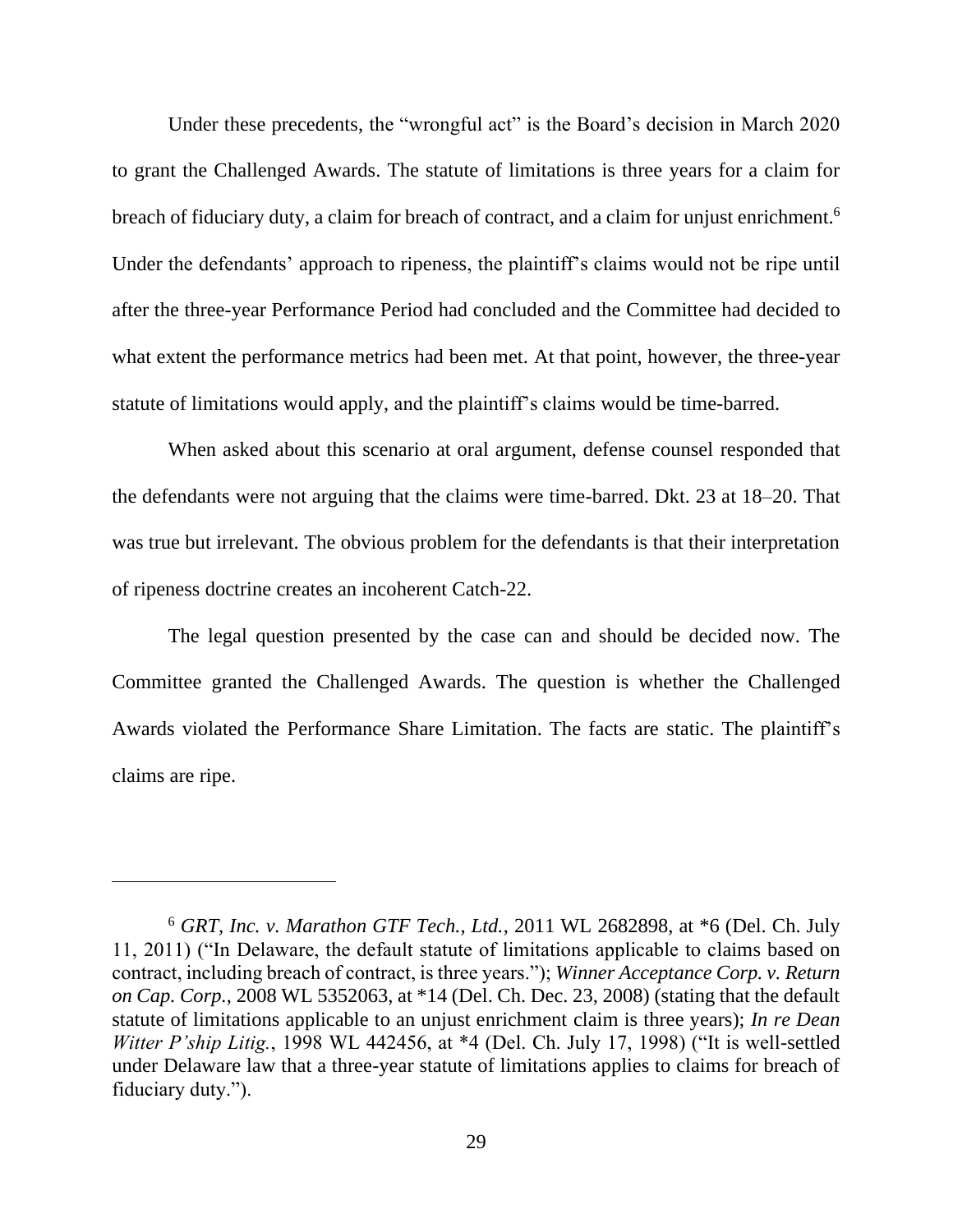#### **III. RULE 12(B)(6)**

Having decided that plaintiff's claims are ripe, the court's next task is to address the defendants' contention that the complaint fails to state a claim on which relief can be granted. When reviewing a motion to dismiss under Rule 12(b)(6), Delaware courts "(1) accept all well pleaded factual allegations as true, (2) accept even vague allegations as 'well pleaded' if they give the opposing party notice of the claim, [and] (3) draw all reasonable inferences in favor of the non-moving party." *Cent. Mortg. Co. v. Morgan Stanley Mortg. Cap. Hldgs. LLC*, 27 A.3d 531, 535 (Del. 2011). "[T]he governing pleading standard in Delaware to survive a motion to dismiss is reasonable conceivability." *Id.* at 537 (cleaned up). "The reasonable conceivability standard asks whether there is a possibility of recovery." *Garfield v. BlackRock Mortg. Ventures, LLC*, 2019 WL 7168004, at \*7 (Del. Ch. Dec. 20, 2019).

"[T]he threshold for the showing a plaintiff must make to survive a motion to dismiss is low." *Doe v. Cahill*, 884 A.2d 451, 458 (Del. 2005). "A court can dismiss for failure to state a claim on which relief can be granted only if it appears with reasonable certainty that the plaintiff could not prove any set of facts that would entitle him to relief." *Id.* (cleaned up). That is, "[o]nly if a court can say that the plaintiff could prevail on no state of facts inferable from the pleadings may it dismiss the complaint under Rule 12(b)(6)." *Ramunno v. Cawley*, 705 A.2d 1029, 1034 (Del. 1998). Nevertheless, Delaware courts "do not . . . simply accept conclusory allegations unsupported by specific facts, nor do [they] draw unreasonable inferences in the plaintiff's favor." *Clinton v. Enter. Rent-A-Car Co.*, 977 A.2d 892, 895 (Del. 2009).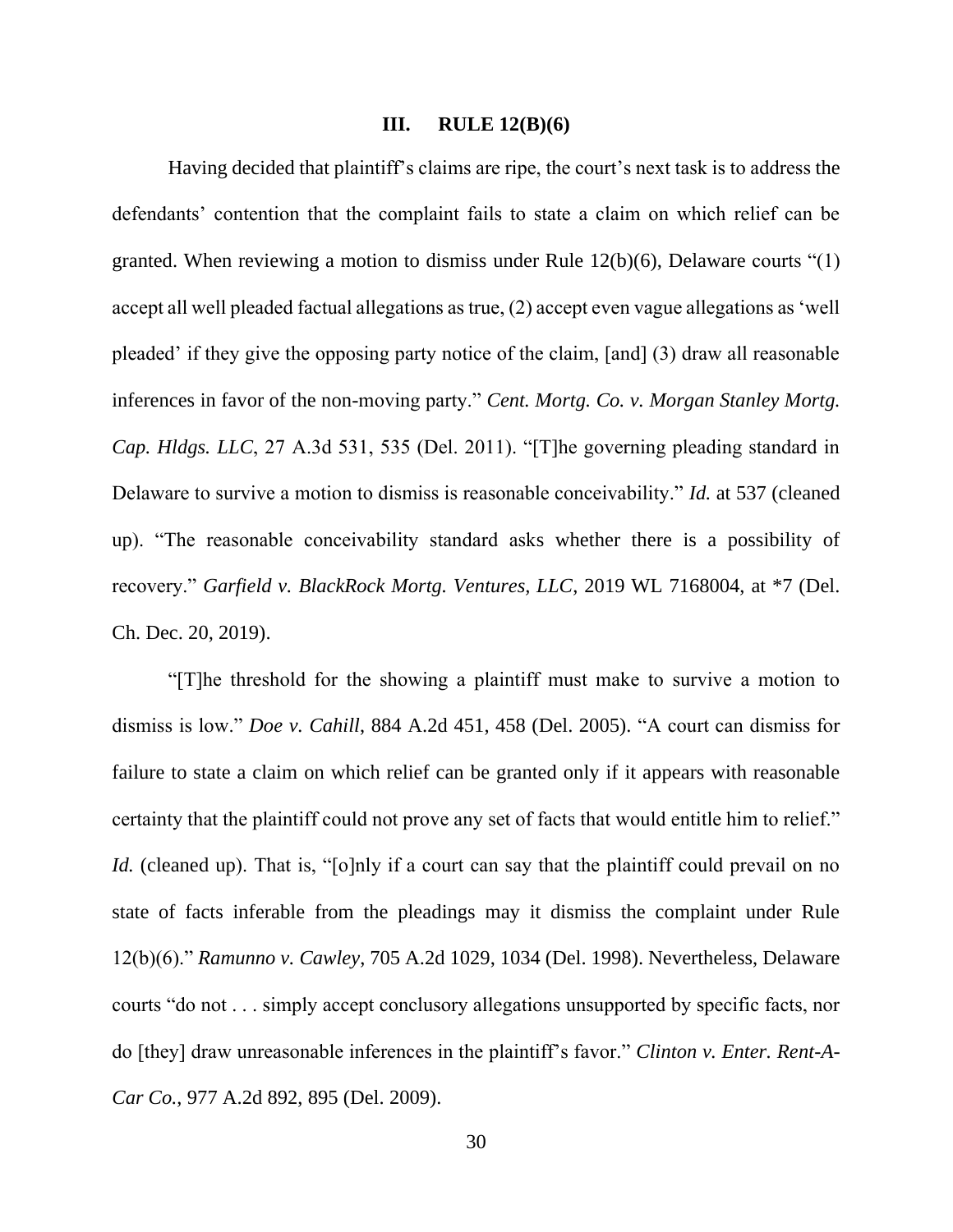#### **A. Breach Of Contract**

The plaintiff asserts that the members of the Committee breached the Performance Share Limitation when approving the Challenged Awards. To reiterate, the Performance Share Limitation states that "[t]he maximum number of shares of Common Stock subject to Awards of Performance Shares granted in any one fiscal year of the Company to any one Participant shall be three million five hundred thousand (3,500,000)." 2019 Plan § 4.2(c). The Committee granted the Challenged Awards to a single Participant (Smith) in a single fiscal year. The maximum number of shares of Common Stock that are subject to the Challenged Awards is 4,733,840. That figure exceeds 3,500,000. The Complaint thus states a claim for breach of the 2019 Plan.

The defendants stage a triple-pronged but ultimately futile attack on the breach of contract claim. First, the defendants argue that the 2019 Plan is not actually a contract. Second, the defendants argue that the plaintiff misreads the Performance Share Limitation. Finally, the defendants argue that the plaintiffs failed to plead damages stemming from the breach. None of these arguments have merit.

#### **1. The 2019 Plan Is A Contract.**

For starters, the defendants contend that the 2019 Plan is not a contract. This court has ruled on this issue expressly and held that a stockholder-approved equity compensation plan is a contract between the board of directors and its stockholders. *See Sanders v. Wang*, 1999 WL 1044880, at \*6 (Del. Ch. Nov. 8, 1999) (interpreting a key employee stock ownership plan and describing it as "simply a contract between [company] shareholders . . ., on one hand, and the defendant board of directors . . ., on the other"); *see also Quadrant*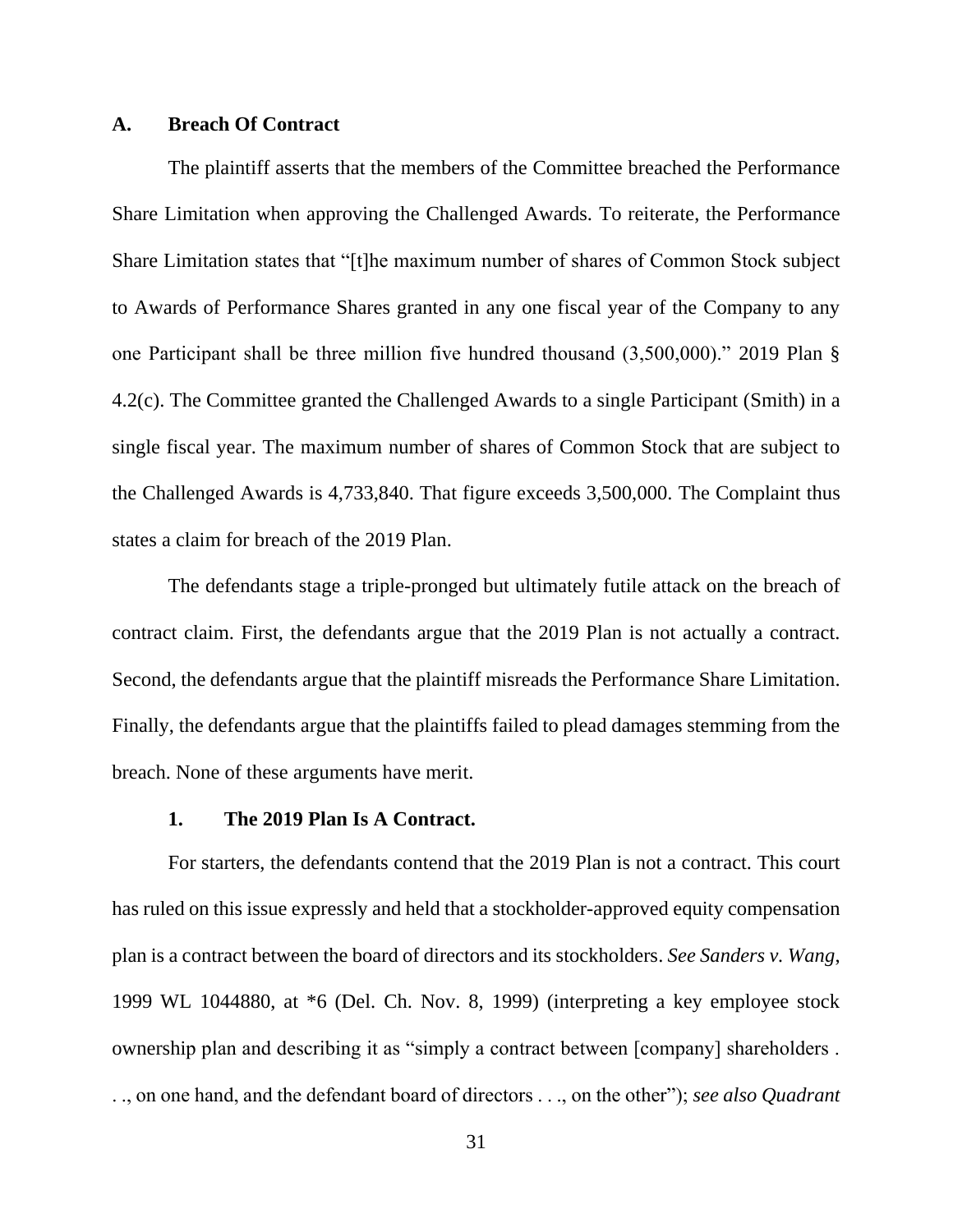*Structured Prods. Co., Ltd. v. Vertin*, 2014 WL 5465535, at \*3 (Del. Ch. Oct. 28, 2014) (describing stock and equity compensation plans as "entity-specific contractual agreements"); *cf. Fox v. CDX Hldgs., Inc.*, 2015 WL 4571398, at \*22–23 (Del. Ch. July 28, 2015) (holding that option holder proved a claim for breach of contract where board failed to comply with requirement in stock option plan), *aff'd*, 141 A.3d 1037 (Del. 2016).

The defendants claim that Delaware decisions "disagree" on whether an equity compensation plan constitutes a contract. *See* Dkt. 6 at 22–23. To support that assertion, they strive to build on the Delaware Supreme Court's observation in *Friedman v. Khosrowshahi* to the effect that there was an issue where this court's decisions "arguably conflict." 2015 WL 1001009, at \*1 (Del. Mar. 6, 2015) (TABLE). The "arguable" conflict identified in *Friedman* concerned the role of demand futility and Rule 23.1. The dispute did not concern whether an equity compensation plan constitutes a contract.

In *Friedman*, the plaintiff alleged that the defendants breached their fiduciary duties by violating the terms of an equity compensation plan. The plaintiff framed their claim as derivative, and the defendants moved to dismiss the claim under Rule 23.1 for failure to plead that demand was futile. The Court of Chancery granted that motion, finding that the complaint did not plead sufficient facts to establish demand futility. In affirming that ruling, the Delaware Supreme Court implied that the plaintiff could have asserted a direct claim for breach of contract that would not have necessitated a demand futility analysis, but the high court declined to rule on the issue:

[B]ecause the defendants framed their motion as one for dismissal for failure to make a demand, the Court of Chancery framed its decision in those terms. We affirm the Court of Chancery's judgment, but stress the distinction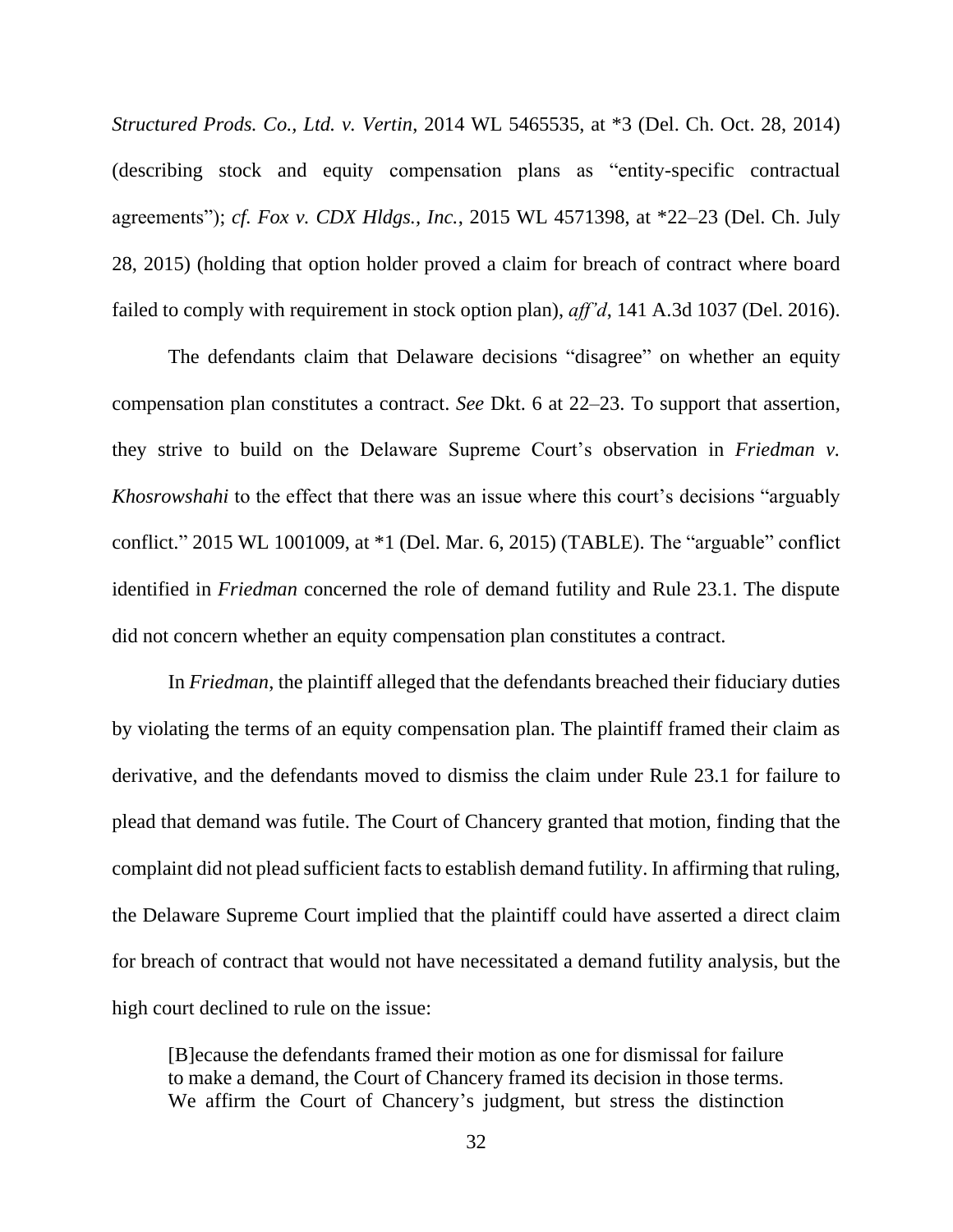between this case and a situation that is not before us. Here, the stockholder plaintiff chose to sue the directors for breach of fiduciary duty. The Chancellor's careful decision thus focused on the question presented to him, *i.e.*, whether there was some basis under *Aronson v. Lewis* to excuse demand. The Chancellor correctly found that on the facts of this case, neither of the two prongs of the *Aronson* test was satisfied, and correctly examined what would be necessary to hold the independent directors liable for monetary damages as part of that analysis. What was not before the Chancellor was the question of whether a stockholder plaintiff must plead demand excusal if her claim for relief is a breach of a stockholder-approved plan as a contract, and she seeks recovery under contract law. That question is one that this Court has not decided and on which Court of Chancery decisions arguably conflict.

*Id.* (footnotes omitted). The high court then stated, "Analytically, a contract claim under such a plan could be subject to distinctive treatment for demand excusal purposes as a breach of fiduciary duty claim, because directors arguably have no discretion to violate the terms of a stockholder-adopted compensation plan whose terms cannot be amended without the stockholders' approval." *Id.*

As examples of cases that applied the contractual framework, the *Friedman* court cited *Allen v. El Paso Pipeline GP Co., L.L.C.*, 90 A.3d 1097 (Del. Ch. 2014), and *Ryan*, 918 A.2d 341. The *Allen* decision explained why a plaintiff could plead a claim for breach of contract without having to satisfy a demand-futility analysis:

Boards of directors have no discretion to exceed the intra-entity limitations on their authority. The possession of discretionary authority is a prerequisite for the policy-based deference of the business judgment rule. Without authority to take the action in question, a board has no business judgment to exercise. Looked at from the opposite perspective, precisely because directors have wide discretion to act within their legal authority, stockholders have a right to insist that directors not take action beyond the limits of that authority. To overlay stockholders' contractual rights with a presumption that boards determine when those rights can be asserted would conflict with our law's long-standing protection of stockholder rights, of which voting rights are an important but by no means exclusive example. Stockholders can assert those rights directly, without first seeking permission from the board.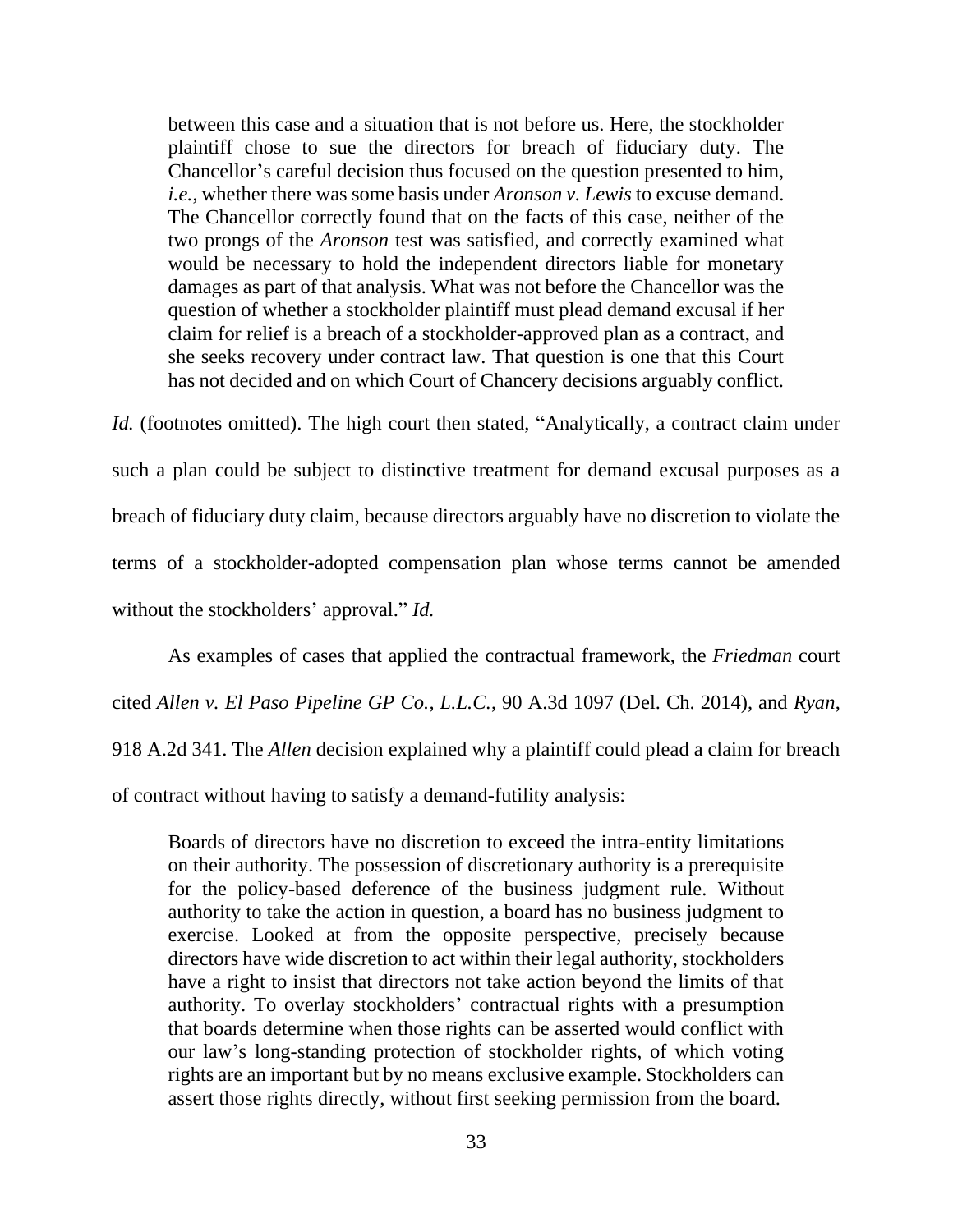In support of that proposition, the *Allen* court discussed decisions interpreting

equity compensation plans:

A series of decisions involving Rule 23.1 motions to dismiss has reached the same conclusion implicitly, although ironically within the framework of a demand futility analysis. These cases hold that when a board violates contractual limits on its authority, that decision is not a business judgment to which deferential fiduciary duty review applies, rendering demand futile under the second prong of *Aronson*. In my view, the same reasoning demonstrates that the claim is not derivative at all. The analytical implication has not proved salient in the Rule 23.1 context because for purposes of a motion to dismiss, the endpoint is the same: the plaintiff can proceed with the lawsuit. *See Weiss v. Swanson*, 948 A.2d 433, 441 (Del. Ch. 2008) (recognizing authority claim as a basis for demand futility under the second prong of *Aronson* because "[a]lthough the defendants are correct that compensation decisions are typically protected by the business judgment rule, the rule applies to the directors' grant of options pursuant to a stockholder-approved plan only when the terms of the plan at issue are adhered to"); *Ryan v. Gifford*, 918 A.2d 341, 355 (Del. Ch. 2007) (recognizing authority claim as a basis for demand futility under the second prong of *Aronson* because "the alleged facts suggest that the director defendants violated an express provision of two option plans and exceeded the shareholders' grant of express authority"); *Cal. Pub. Empls.' Ret. Sys. v. Coulter*, 2002 WL 31888343, at \*10 (Del. Ch. Dec. 18, 2002) (holding that "[t]he business judgment rule may not be invoked to shelter unauthorized actions of a board of directors" and excusing demand under the second prong of *Aronson*); *id.* at \*11 (explaining that "[a]ny action of the board that falls outside the rather broad scope of its authority is not entitled to the protection of the business judgment rule," causing demand to be excused); *Sanders v. Wang*, 1999 WL 1044880, at  $*5$  (Del. Ch. Nov. 8, 1999) (noting that "each plaintiff's core allegation [is] that the board exceeded its authority" and finding that "the plaintiffs have sufficiently pleaded facts which cast doubt that the board's alleged acts could be the result of a valid exercise of business judgment," and "[t]herefore, demand [was] excused").

*Id.* at 1108 n.6. Each of the decisions identified in this passage treated the equity compensation plan as a binding contract, but nevertheless conducted a Rule 23.1 analysis,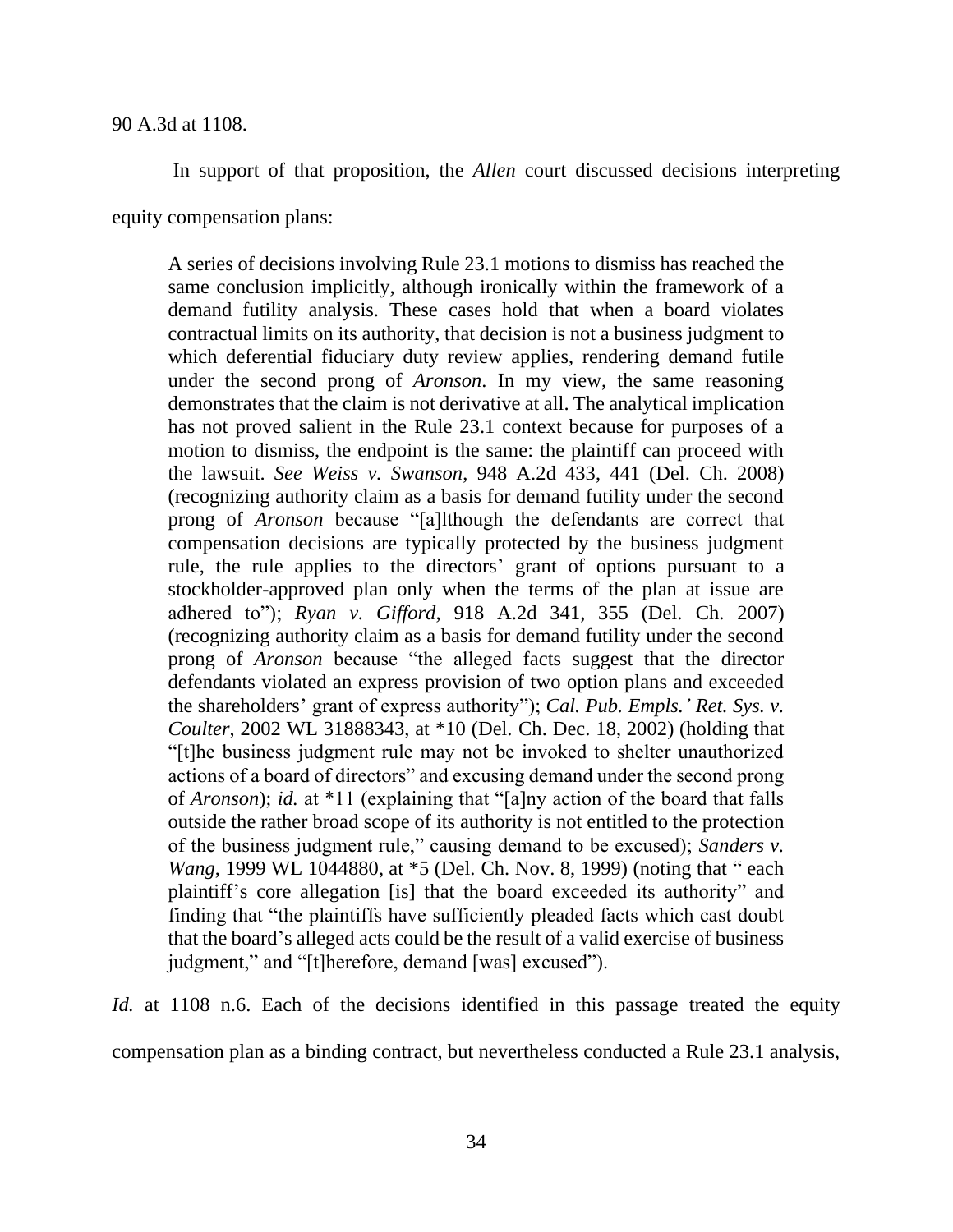albeit one where the contractual aspects of the plan proved dispositive. The second decision that the Delaware Supreme Court cited—*Ryan*—was one of those cases.

As its example of a case that did not treat the claim as one for breach of contract and instead considered whether demand was futile under *Aronson*, the *Friedman* decision cited *Pfeiffer v. Leedle*, 2013 WL 5988416 (Del. Ch. Nov. 8, 2013). That decision also treated an equity compensation plan as a contract, and it followed the same analytical approach taken in *Ryan*, *Sanders*, and the other cases that this court cited in *Allen*. The *Pfeiffer* decision stated, for example, that "*Sanders* teaches that when a plaintiff presents particularized factual allegations that indicate that the board clearly violated an unambiguous provision of a stock plan, it is proper to infer that such violation was committed knowingly or intentionally and, therefore, that demand should be excused." *Id.*  at \*6. The *Pfeiffer* court determined that the plaintiff sufficiently alleged that the board had violated a plain and unambiguous restriction, and it therefore held that demand was excused. *Id.* at \*7.

Delaware decisions thus do not conflict on whether a stockholder-approved equity compensation plan is a contract. All of the decisions treat the plan as a contract. The precedents differ in their mode of analysis, because in some of the decisions, the plaintiff asserted a direct claim for breach of contract, while in others, the plaintiff asserted a derivative claim for breach of fiduciary duty based on the failure to comply with the contract. Under both approaches, the plan operates as a contract. Indeed, for purposes of pleading-stage motion practice under Rules 12(b)(6) and 23.1, the choice between the two routes is usually trivial because, when the complaint pleads that the directors violated a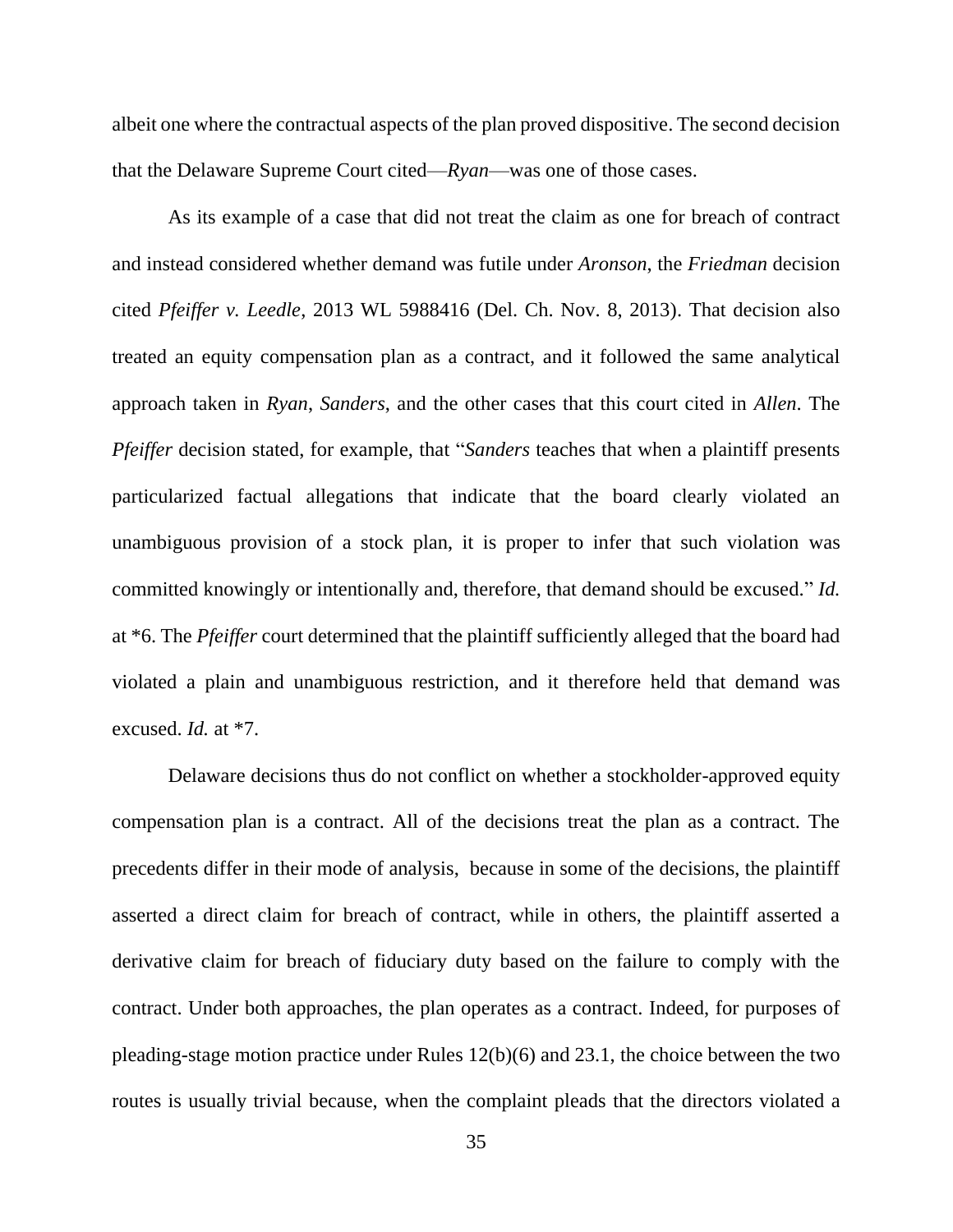plain and unambiguous provision of an equity compensation plan, that fact supports an inference of bad faith that renders demand futile as to the directors who approved the problematic awards.

In this case, the arguable conflict that the Delaware Supreme Court identified and which the defendants seek to raise has no salience. The first reason is because the plaintiff did not choose between a contract theory and a fiduciary duty theory. The plaintiff asserted both. As discussed below, that is both permissible under Court of Chancery Rule 8(e), which permits pleading in the alternative, and it recognizes that the theories serve different purposes and can support different remedies.

The second reason is because the defendants did not move to dismiss under Rule 23.1. There accordingly is no reason to evaluate whether a demand-futility analysis would be necessary for purposes of the breach of contract claim. Even if the court assumed that Rule 23.1 applied, demand would be futile under the logic of *Pfeiffer*, *Weiss*, *Ryan*, *Coulter*, and *Sanders*.

The defendants have not cited any authority to support their argument that the court should dismiss the breach of contract claim because there is no contract. There is a contract—the 2019 Plan.

# **2. The Plain Meaning Of The Performance Share Limitation**

Next, the defendants debate the meaning of the Performance Share Limitation. Because the court interprets the 2019 Plan as a contract, standard principles of contract interpretation apply. *See*, *supra*, Part II (summarizing operative principles of contract interpretation).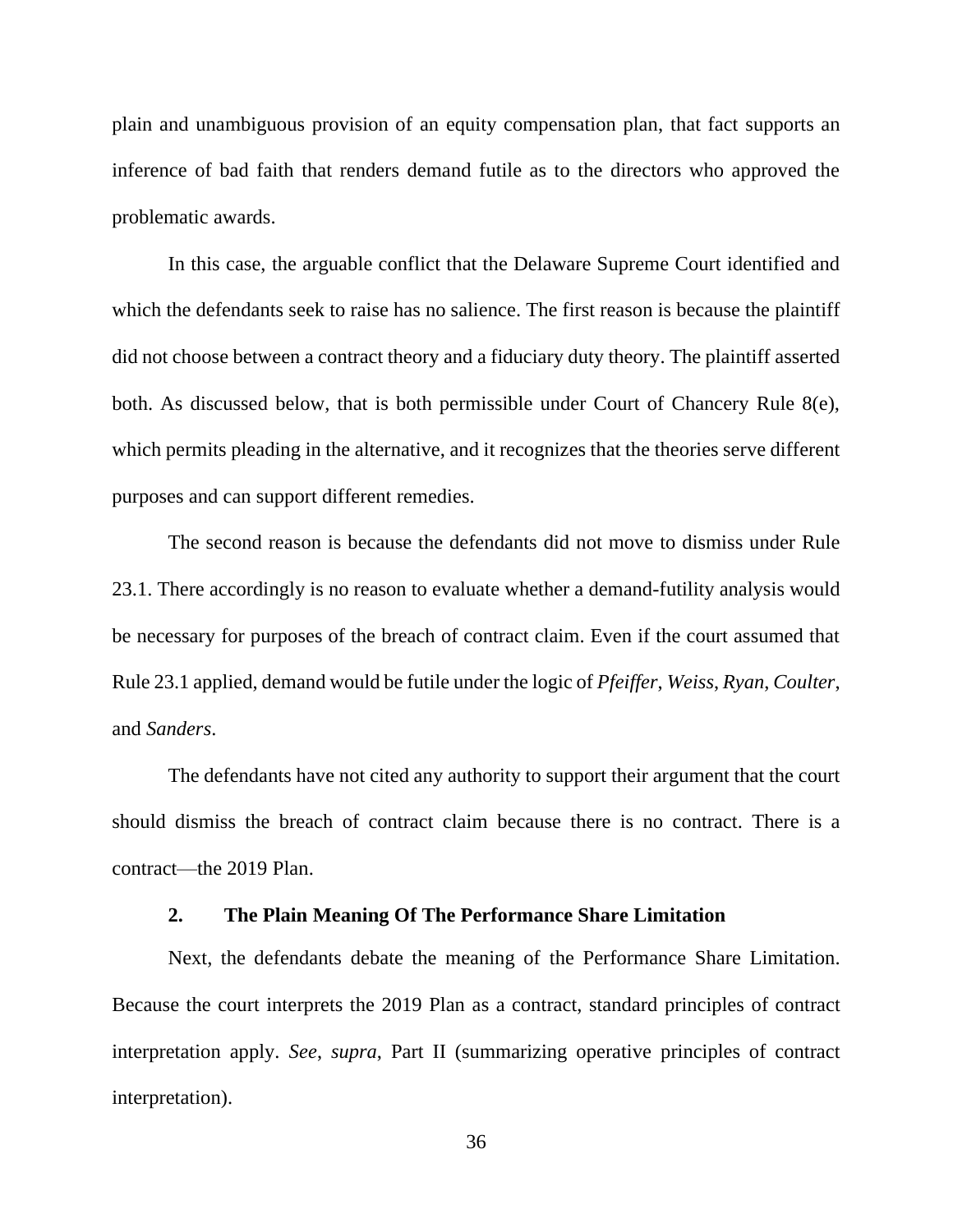Lest anyone forget, the Performance Share Limitation states that "[t]he maximum number of shares of Common Stock subject to Awards of Performance Shares granted in any one fiscal year of the Company to any one Participant shall be three million five hundred thousand (3,500,000)." 2019 Plan § 4.2(c). The plain language requires looking at the "maximum number of shares" that are "subject to Awards of Performance Shares granted in any one fiscal year . . . to any one Participant" and determining whether that number exceeds 3,500,000. The plain language of the Performance Share Limitation does not permit the Committee to grant awards to a single participant in a single fiscal year where the "maximum number of shares" that is "subject to" the Awards would exceed 3,500,000.

As this decision has noted, the plaintiff pleads that the maximum number of shares that are subject to the Challenged Awards is 4,733,840. The plaintiff pleads that the Challenged Awards were granted to the same individual in the same fiscal year. It is selfevident that 4,733,840 exceeds 3,500,000. The plaintiff has therefore stated a claim for breach of the 2019 Plan.

#### **a. The Interpretation Provision**

In their first attempt to explain why the plaintiff has not stated a claim, the defendants assert that the phrase "maximum number of shares . . . subject to Awards" is unclear such that the directors have the ability to interpret it. The defendants then argue that the directors properly adopted a policy of interpreting the Performance Share Limitation as applying only to the FCF Target and TSR Target scenarios.

37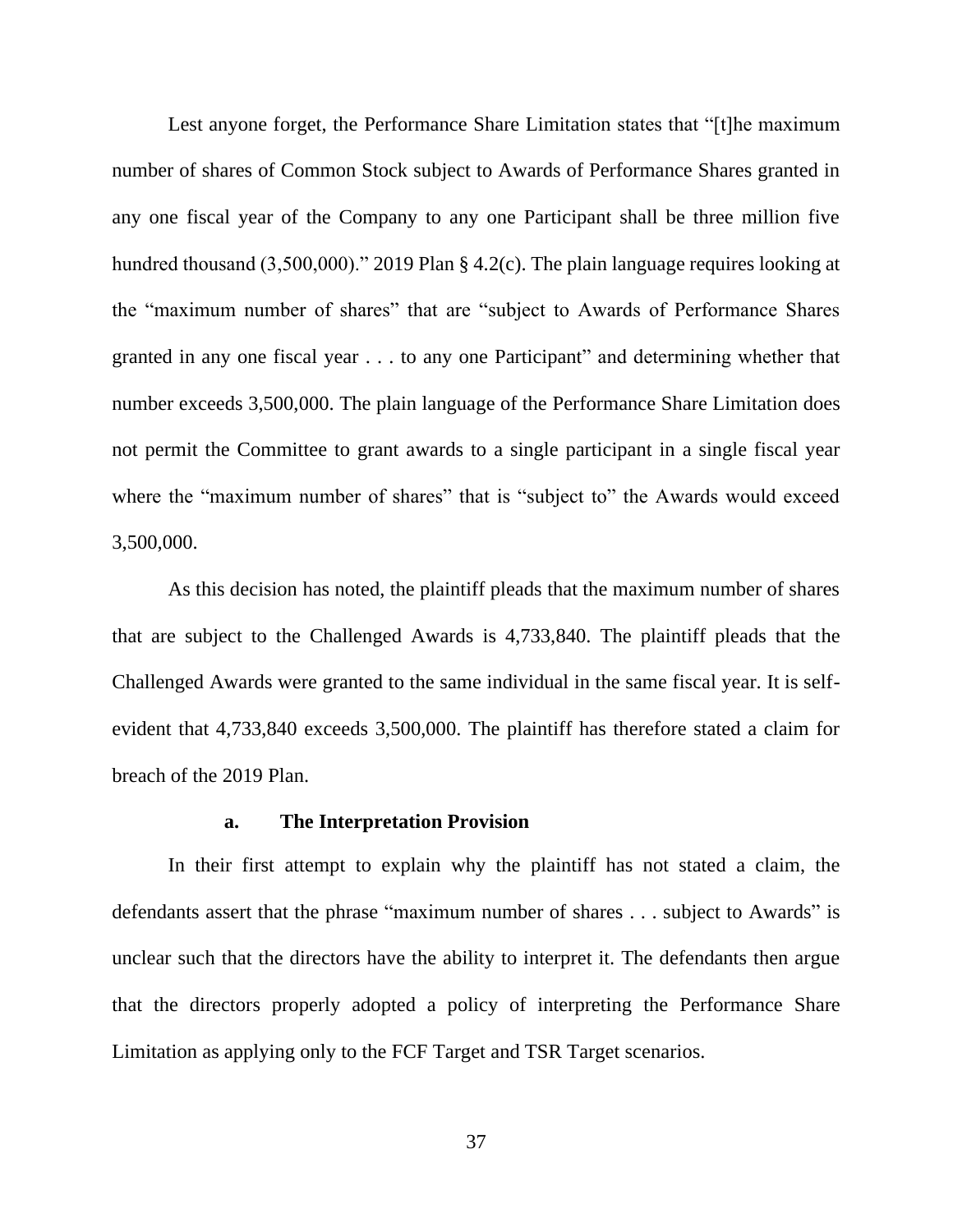In making this argument, the defendants rely on Section 3.2(a) of the 2019 Plan,

which states:

Subject to the provisions of the [2019] Plan, the Committee shall have the full and discretionary authority to (i) select the persons who are eligible to receive Awards under the [2019] Plan, (ii) determine the form and substance of Awards made under the [2019] Plan and the conditions and restrictions, if any, subject to which such Awards will be made, (iii) modify the terms of Awards made under the [2019] Plan, (iv) interpret, construe and administer the [2019] Plan and Awards granted thereunder, (v) make any adjustments necessary or desirable in connection with Awards made under the [2019] Plan to eligible Participants located outside the United States, and (vi) adopt, amend, or rescind such rules and regulations, and make such other determinations, for carrying out the [2019] Plan as it may deem appropriate.

*Id.* § 3.2(a) (the "Interpretation Provision"). A related section of the 2019 Plan provides that "[d]ecisions of the Committee on all matters relating to the [2019] Plan shall be in the Committee's sole discretion and shall be conclusive, final and binding on all parties." *Id.*  $§ 3.2(c).$ 

The defendants cannot rely on the Interpretation Provision to escape the plain meaning of the Performance Share Limitation. As a threshold matter, the plain language of the Interpretation Provision establishes that the Committee's authority to make discretionary decisions is "[s]ubject to the provisions of the [2019] Plan." *Id.* § 3.2(a). The Performance Share Limitation is a provision of the 2019 Plan. The defendants' ability to make discretionary determinations is "[s]ubject to" clear limitations like the Performance Share Limitation.

The "[s]ubject to" language in the Interpretation Provision provides explicitly for the same outcome that would apply even if that phrase did not appear. "Boards of directors have no discretion to exceed the intra-entity limitations on their authority." *Allen*, 90 A.3d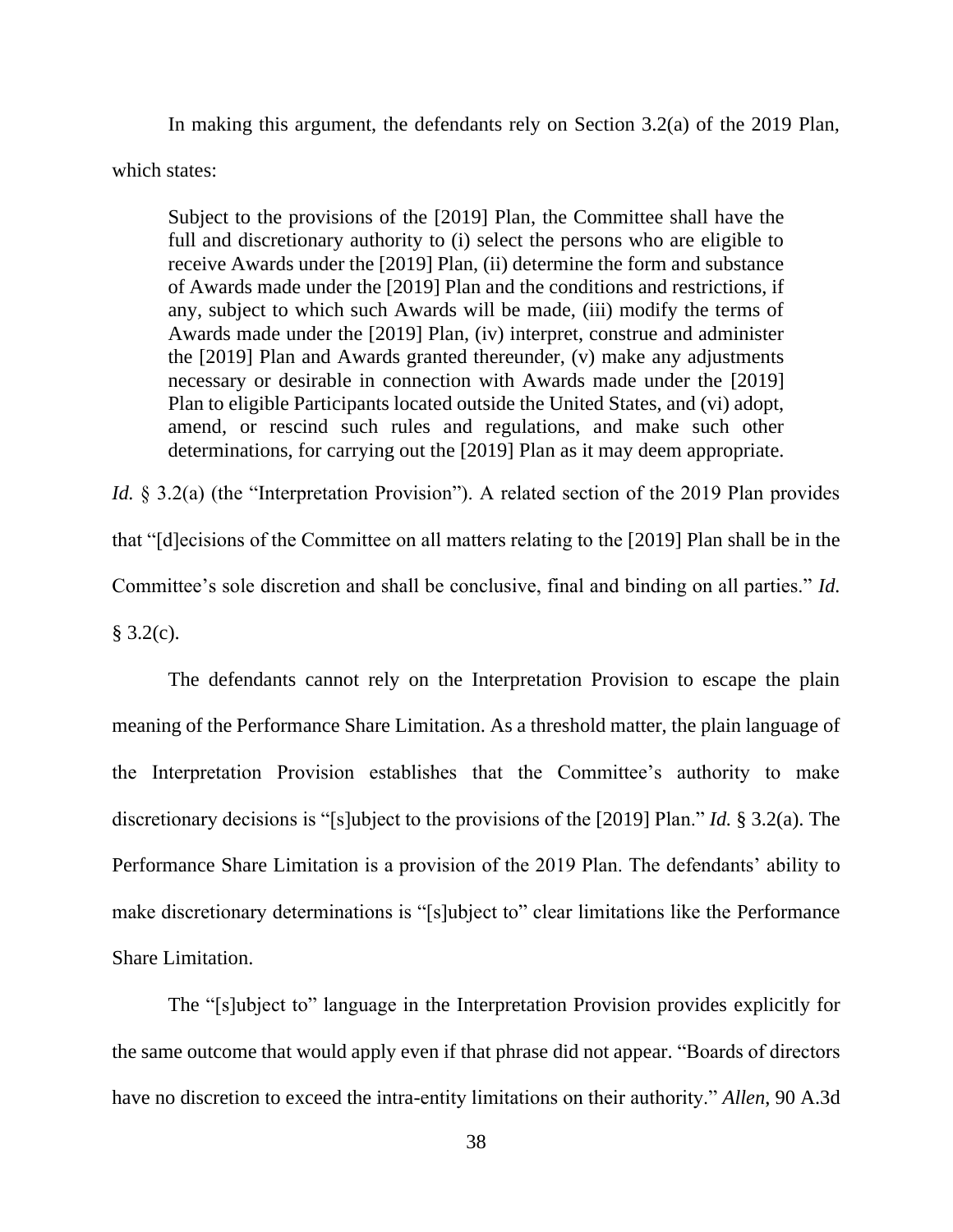at 1108. The limitations on the authority possessed by a board of directors or similar governing body establish the metes and bounds within which that body can exercise its discretionary authority. The board has no power to act outside those limits. *See JER Hudson GP XXI LLC v. DLE Invs., L.P.*, — A.3d —, 2022 WL 1296831, at \*19 (May 2, 2022).

This court has addressed this very issue in the context of an equity compensation plan. In *Sanders*, this court asked: "Can a board of directors rely upon its purported discretion to administer a shareholder-approved 'key employee stock ownership plan' to grant key executives more shares than expressly authorized by the plain language of the [plan]?" 1999 WL 1044880, at \*1. The court answered "[n]o." *Id.* So too here. The Committee lacks the authority to take action that contravenes the express limitation of the 2019 Plan.

The Committee would have authority under the Interpretation Provision to interpret and apply an ambiguous provision.<sup>7</sup> In this case, the defendants have not advanced a reasonable reading of the Performance Share Limitation that could render the provision

<sup>7</sup> As Vice Chancellor Zurn recently explained, the grant of authority to a committee to make determinations under an equity compensation plan can be viewed as a form of expert-determination provision. *See Terrell v. Kiromic Biopharma, Inc.*, 2022 WL 175858 (Del. Ch. Jan. 20, 2022). The contractual provision that confers authority on the expert establishes the bounds of the expert's authority. *Penton Bus. Media Hldgs., LLC. v. Informa PLC*, 252 A.3d 445, 458 (Del. Ch. 2018). Under the express terms of the Interpretation Provision and this court's decision in *Sanders*, the Interpretation Provision does not grant the Committee authority to take action that contravenes an express limitation in the 2019 Plan.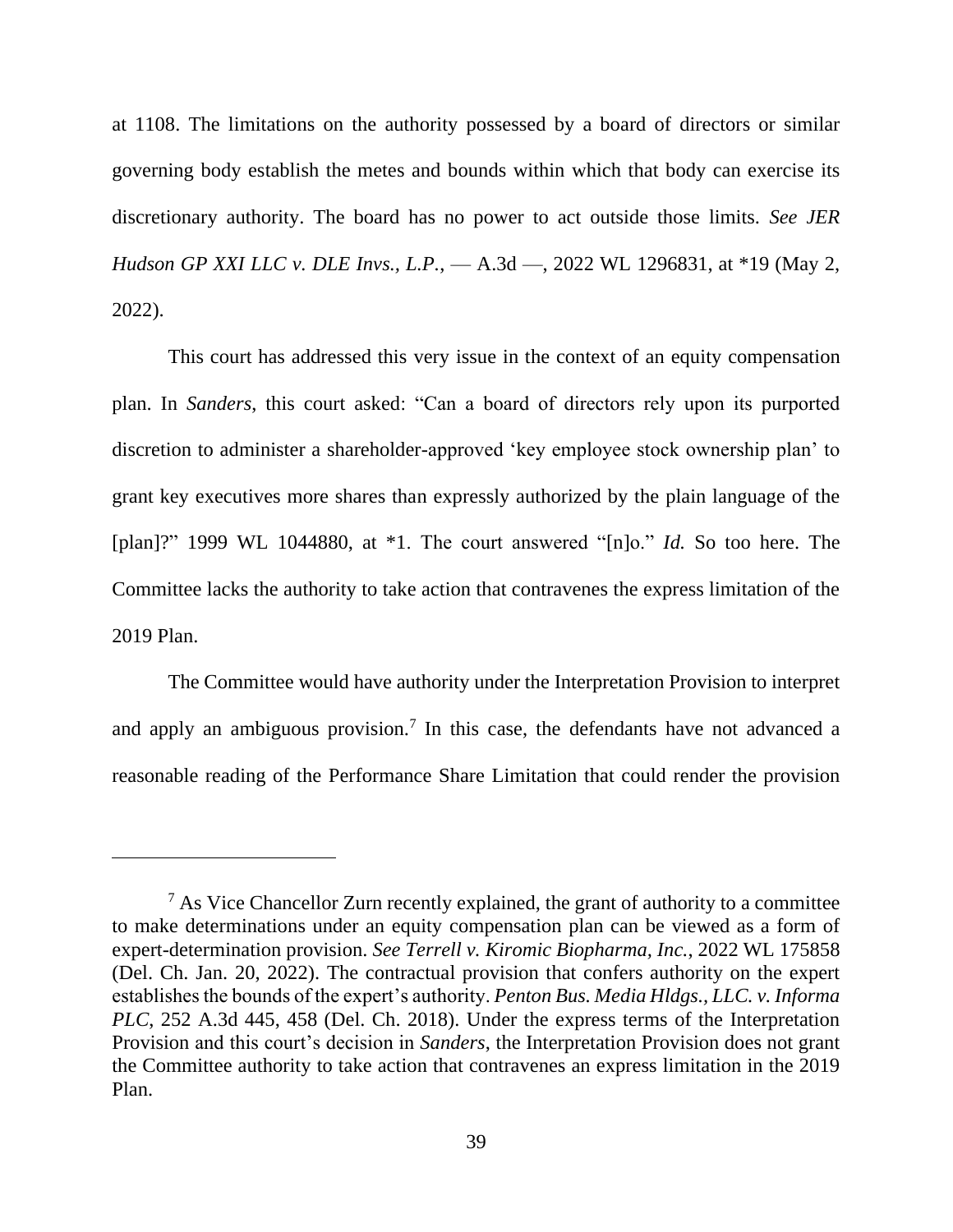ambiguous. The plain language of the provision places a cap on the *maximum number* of shares that are *subject to* Awards.

Nonetheless, the defendants argue that in response to the Demand Letter, they adopted a policy to use in determining whether an Award complies with the Performance Share Limitation. *See* Demand Refusal at 3. The defendants explain that under the policy they adopted, compliance with the Performance Share Limitation is measured using the "target" benchmark in a performance share award, not the maximum benchmark (the "Target Award Policy"). *See id.* (explaining that under the Board's policy, the "Performance Share limit serves as a governor on the face or target number of shares underlying Performance Share awards granted during a year"). Viewed through the lens of the Target Award Policy, the Challenged Awards do not violate the Performance Share Limitation because at their target levels, the combined TSR and FCF Awards do not exceed 3,500,000 shares.

When advancing this argument, the defendants did not cite to a specific provision of the 2019 Plan. They claimed instead to have crafted the Target Award Policy to address the issue that the Demand Letter raised. But the defendants did not conjure the Target Award Policy from the ether. They plainly drew on provisions in the 2019 Plan that address how Awards are treated for purposes of the 2019 Plan's share pool.

The 2019 Plan authorizes a share pool of 34,000,000 shares or share equivalents that can be subject to Awards (the "Share Pool"). 2019 Plan § 4.1. When an Award is granted, the Award reduces the number of available shares in the Share Pool. Different types of Awards count against the Share Pool at different rates. Every share that is subject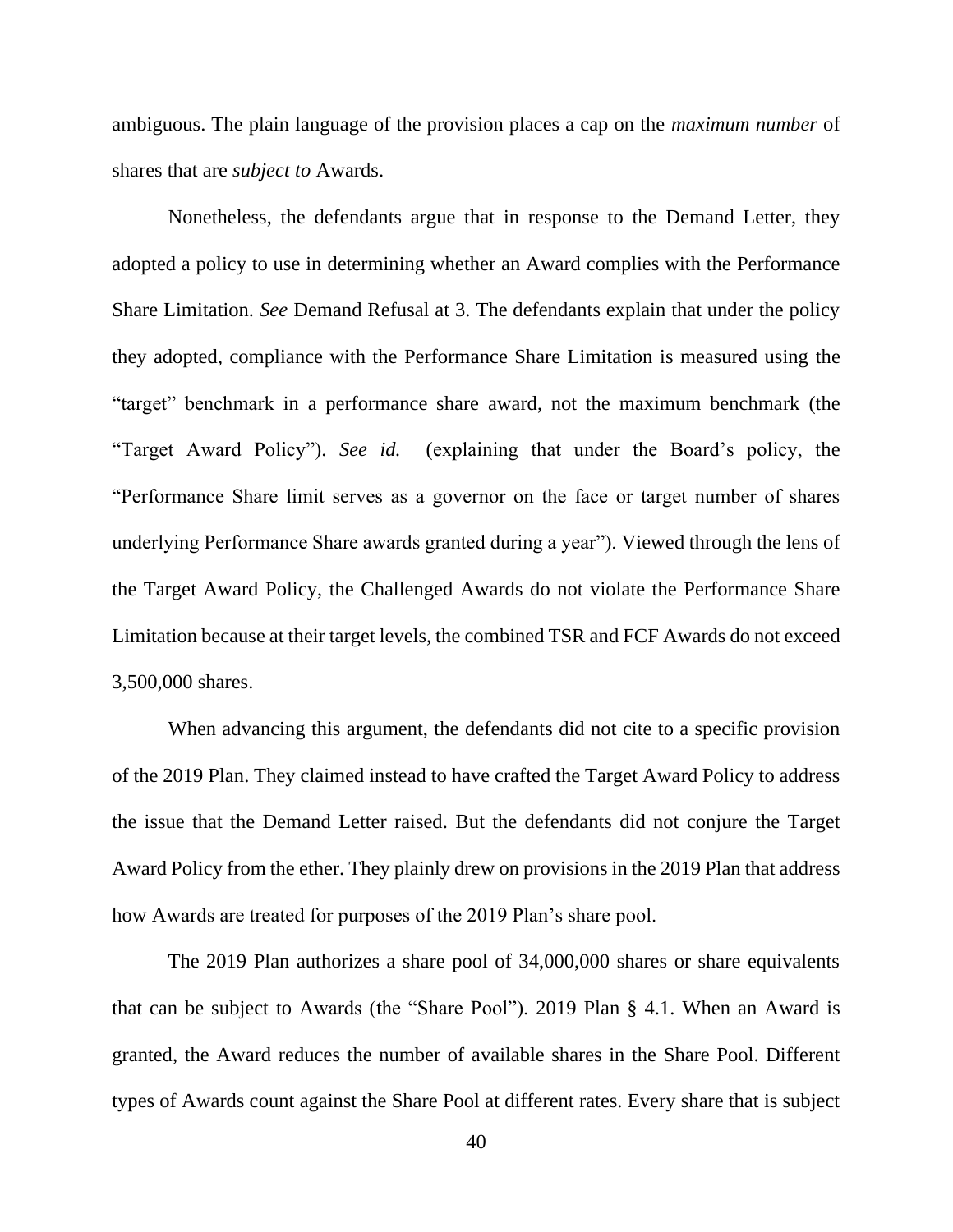to a stock option, stock appreciation right, or similar Award results in a deduction of one share from the Share Pool. *Id.* § 4.1(a). Each share of Restricted Stock or any Restricted Unit that may be settled in shares of common stock, or any Other Award settled in shares of common stock results in a deduction of 1.5 shares from the Share Pool. *Id.* § 4.1(b). The same section provides a special rule for Performance Shares and Performance Units that are settled in common stock:

Each Performance Share that may be settled in shares of Common Stock shall be counted as 1.5 shares subject to an Award, based on the number of shares that would be paid under the Performance Share for achievement of target performance, and deducted from the Share Pool. Each Performance Unit that may be settled in shares of Common Stock shall be counted as a number of shares subject to an Award based on 1.5 multiplied by the number of shares that would be paid under the Performance Unit for achievement of target performance, with the number determined by dividing the value of the Performance Unit at the time of grant by the Fair Market Value of a share of Common Stock at the time of grant, and this number shall be deducted from the Share Pool. In both cases, in the event that the Award is later settled based on above-target performance, the number of shares of Common Stock corresponding to the above-target performance, calculated pursuant to the applicable methodology specified above, shall be deducted from the Share Pool at the time of such settlement; in the event that the Award is later settled upon below-target performance, the number of shares of Common Stock corresponding to the below-target performance, calculated pursuant to the applicable methodology specified above, shall be added back to the Share Pool. Performance Shares and Performance Units that may not be settled in shares of Common Stock shall not result in a deduction from the Share Pool.

*Id.* § 4.1(c) (the "Share Pool Rule"); *see* 2019 Proxy at 30. The 2019 Proxy summarized these rules by stating that if the Committee made full value Awards, then those shares would "count against the shares reserved for issuance at a higher rate than appreciation awards (such as stock options and [stock appreciation rights])." 2019 Proxy at 27.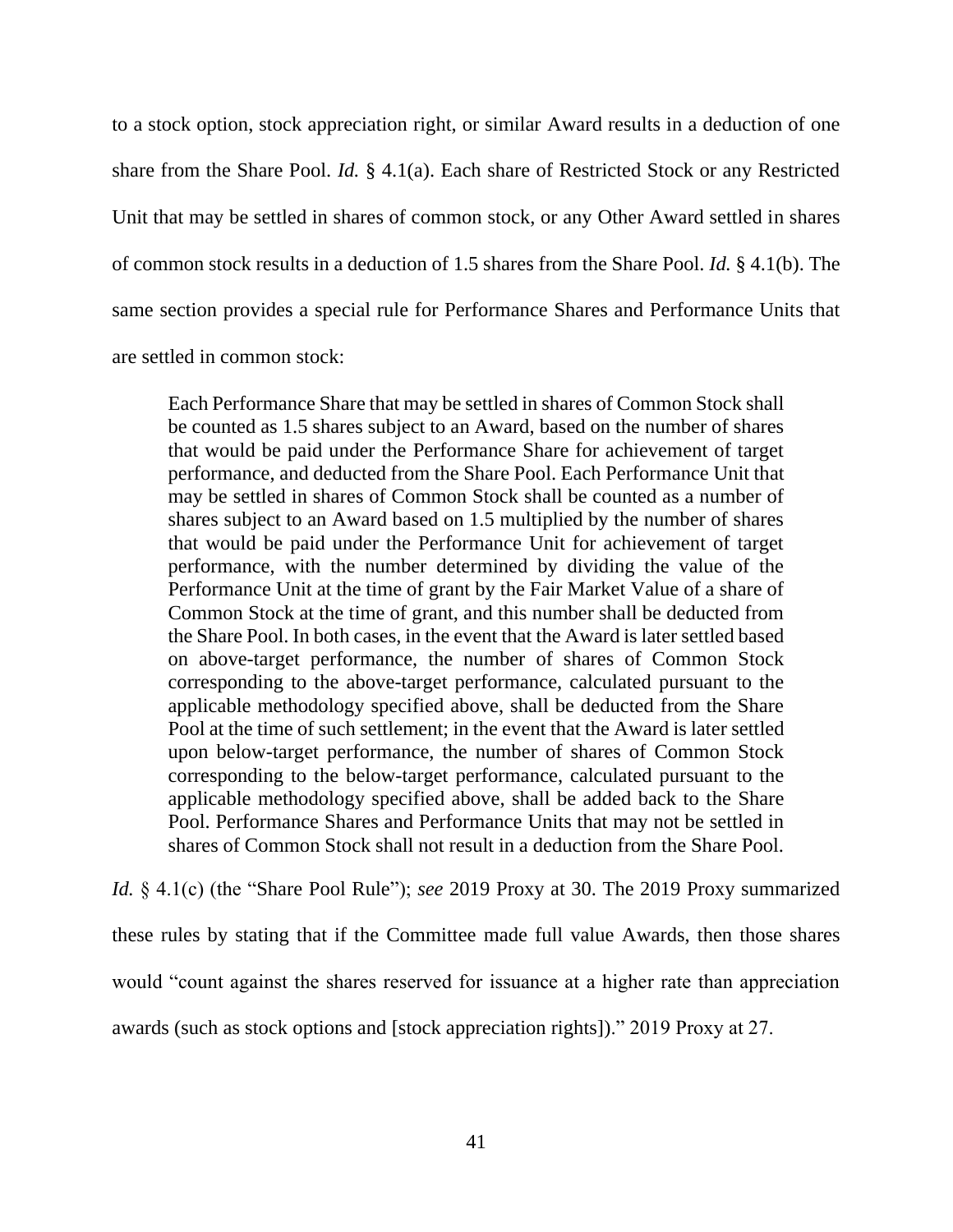The Share Pool Rule only determines how the grant of a Performance Share affects the number of shares in the Share Pool. The Share Pool Rule does not apply to the Performance Share Limitation. The Performance Share Limitation is in a different subsection of the 2019 Plan that lays out the "rules [that] apply to Awards under the Plan." *Id.* § 4.2 The Performance Share Limitation does not reference "target performance." All it says is that "[t]he maximum number of shares of Common Stock subject to Awards of Performance Shares granted in any one fiscal year of the Company to any one Participant shall be three million five hundred thousand (3,500,000)." *Id.* § 4.2(c). There is no "target" qualifier.

The Share Pool Rule and the Performance Share Limitation operate in different ways and serve different purposes. The Share Pool Rule is an administrative provision that provides a metric for managing the Share Pool. For each of the Challenged Awards, the maximum number of shares subject to the Award is twice the target Award. If the 2019 Plan required that the Share Pool be reduced by the maximum number of shares that were subject to a Performance Share Award, then 25% more shares would be deducted from the Share Pool. The Share Pool Rule keeps more shares available for potential issuance by using 1.5x the target number.

The Performance Share Limitation serves a different purpose. It places a hard cap on the maximum number of Performance Shares that the Committee can grant to a single person in a single fiscal year. The Performance Share Limitation expressly refers to the "maximum number of shares of Common Stock subject to Awards." The Share Pool Rule has no role to play in the calculation that the Performance Share Limitation requires.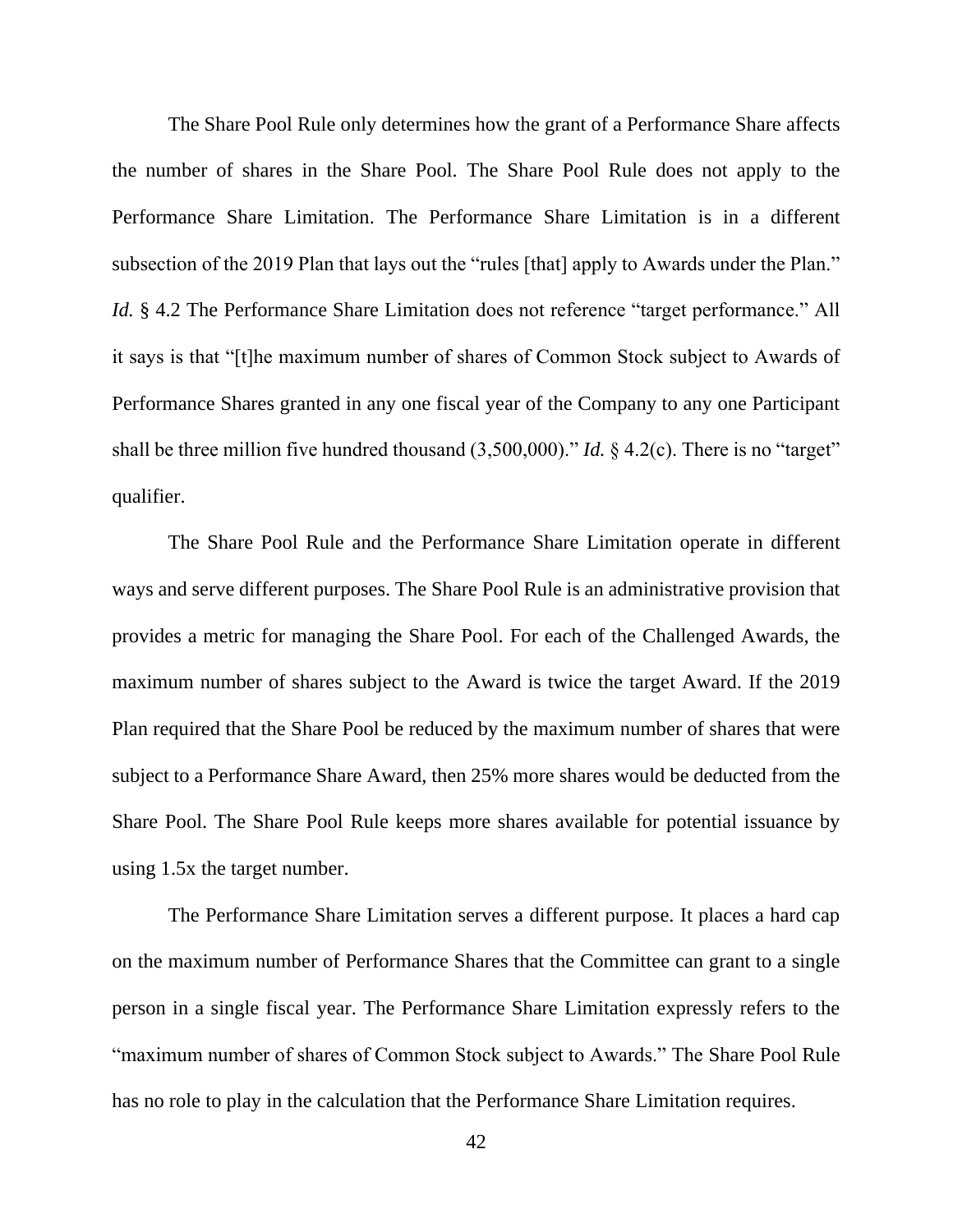The defendants have tried to rewrite the 2019 Plan by giving the Share Pool Rule a new name, claiming it was a policy, and then applying that policy to the Performance Share Limitation. The defendants cannot use the Interpretation Provision to alter the plain terms of the 2019 Plan. Whether called the Share Pool Rule or the Target Award Policy, the interpretive principle that the defendants invented has no application to the Performance Share Limitation. The defendants therefore cannot rely on the Interpretation Provision to obtain dismissal of the breach of contract claim.

#### **b. The Form Of Consideration Provision**

At oral argument, the defendants offered a new theory about why the plaintiff could not state a claim for breach of the Performance Share Limitation (or at least not yet). The defendants argued that under Section 8.2 of the 2019 Plan, the Committee has the "sole discretion" to decide whether a Performance Shares Award "will be settled in the form of all cash, all shares of Common Stock, Other Company Securities, or any combination thereof." *Id.* § 8.2 (the "Form of Consideration Provision"). The defendants suggested that if the Company performs well and Smith becomes entitled to receive a number of shares that would exceed the Performance Share Limitation, then the Committee could rely on the Form of Consideration Provision and elect to award the excess shares in the form of cash or Other Company Securities. At that point, in the defendants' eyes, Smith would not have received shares that exceed the Performance Share Limitation.

The defendants' argument misreads the Form of Consideration Provision. That provision indeed states that the "the Committee shall have sole discretion to determine and specify in each Performance Shares or Performance Units Agreement whether the Award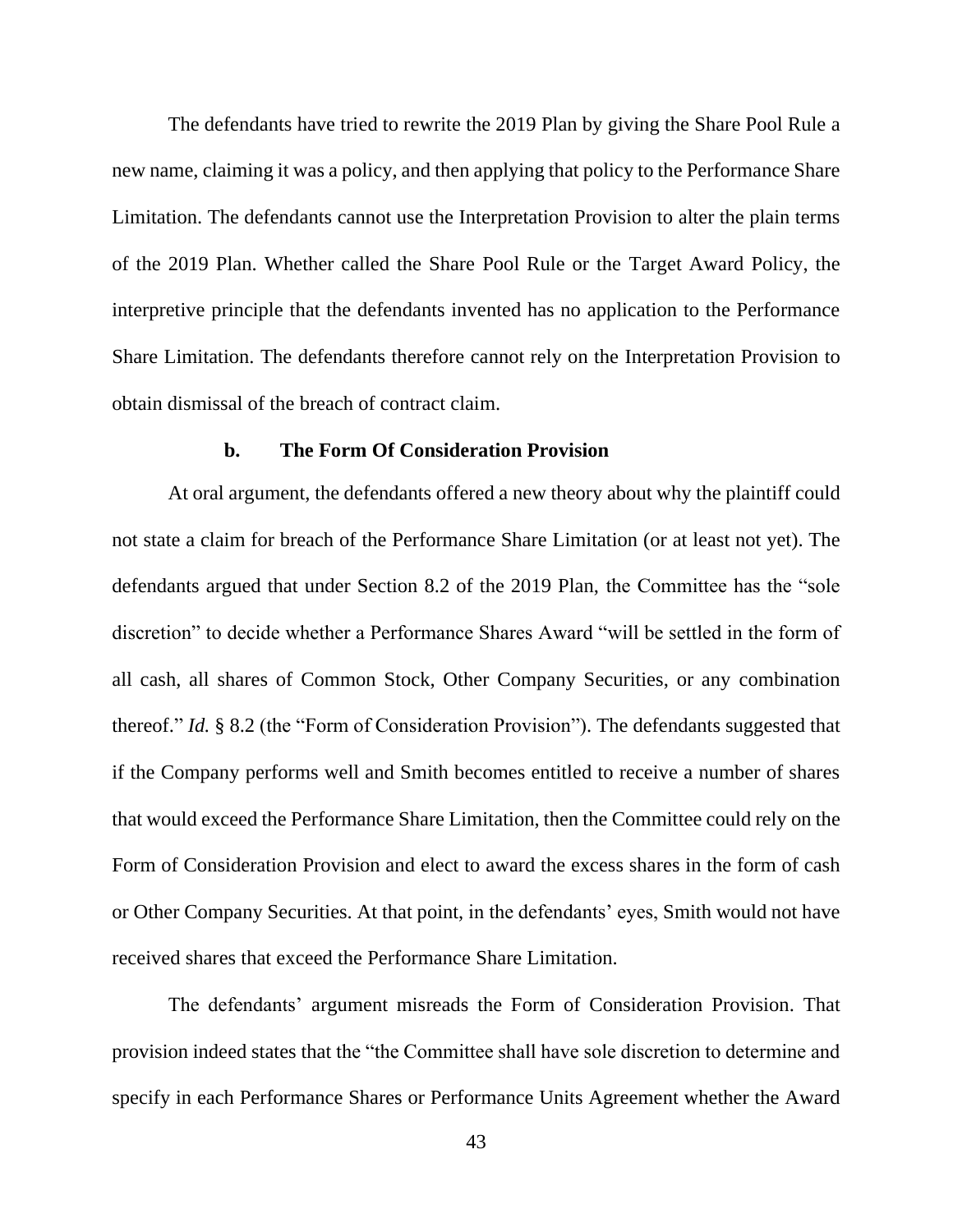will be settled in the form of all cash, all shares of Common Stock, Other Company Securities, or any combination thereof." *Id.* But the Form of Consideration Provision only authorizes the Committee to specify the means of settlement *in the Agreement governing the Performance Share Award*. The Form of Consideration Provision does not authorize the Committee to transmogrify the Award at some later date.

The Award Agreements each state that the "form of payment" is in "a number of shares of Common Stock equal to the number of Performance Shares subject to payment." TSR Agr. § 4(b); FCF Agr. § 4(b). Smith has the right to insist on settlement in the form of shares of stock. The Committee does not have the sole discretion to change the terms of the grant.

Although the defendants did not make this point at oral argument, they might respond that the Committee and Smith could amend the Challenged Awards by agreeing to settle the excess shares in the form of cash or Other Company Securities. Doubtless they could, but that possibility does not help the defendants escape their past violation of the Performance Share Limitation, because the Performance Share Limitation tests an Award at the time of grant. The Performance Share Limitation caps the "maximum number of shares of Common Stock subject to Awards of Performance Shares granted in any one fiscal year." 2019 Plan § 4.2(c). The Committee granted the Challenged Awards when it approved them. *See*, *supra*, Part II*.* At that point, the Committee made a maximum of 4,733,840 shares "subject to" the Challenged Awards.

What the Committee and Smith might agree to later is irrelevant to the existing violation of the Performance Share Limitation. The Committee and Smith can agree to new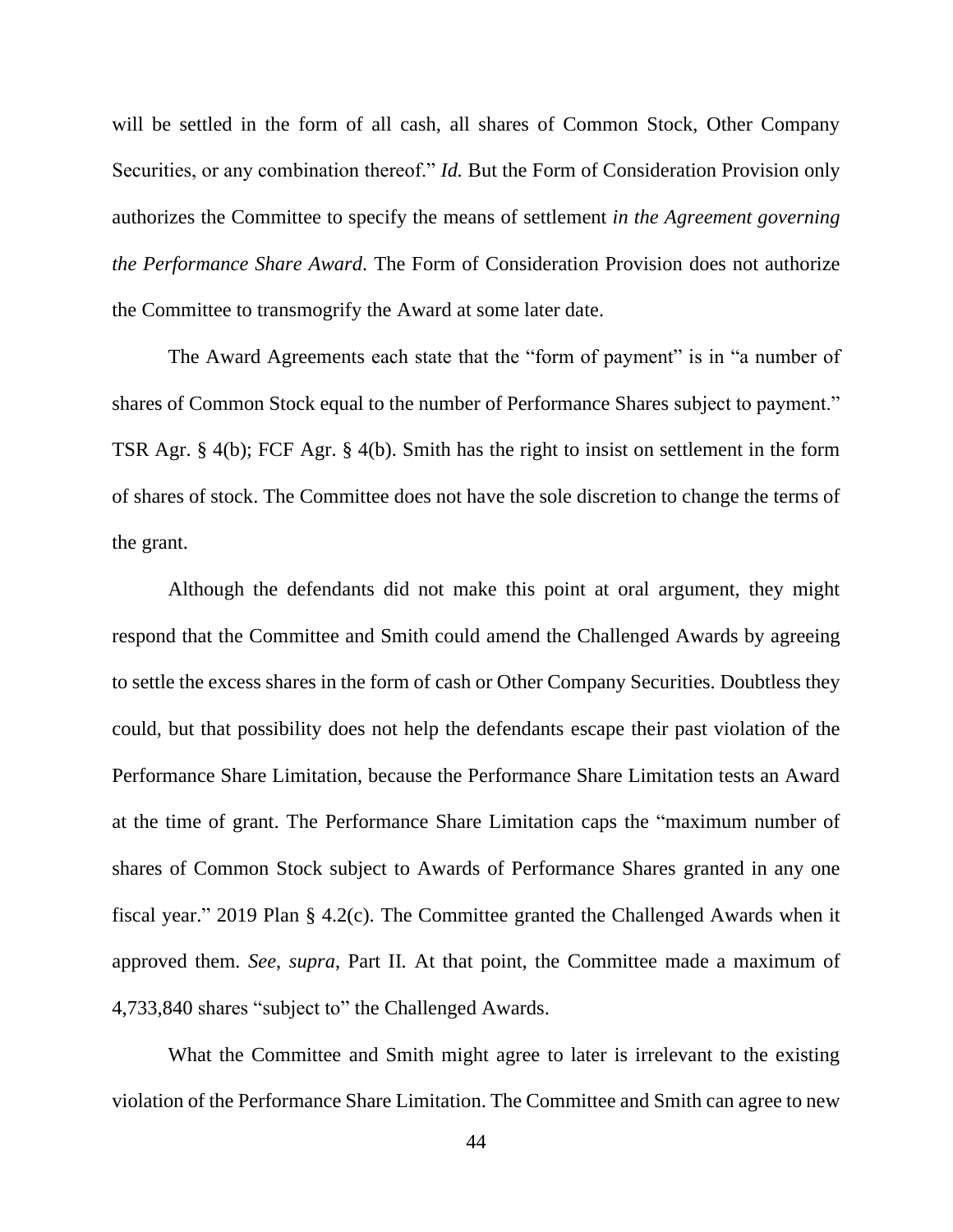terms that would fix the violation, but they cannot go back in time and avoid the original violation.

At oral argument, the defendants sought to support their claim that the Committee could invoke the Form of Consideration Provision to recharacterize a portion of the Challenged Awards by citing a difference between Section 4.1(c), which establishes the Share Pool Limit, and Section 4.2, which contains the Performance Share Limitation. *See*  Dkt. 23 at 26–27. The defendants then pointed to the last clause in Section 4.2, the "Individual Limits" section, which provides that "[t]he multipliers specified in subsections (a) through (g) of Section 4.1 shall not apply for purposes of applying the foregoing limitations of this Section 4.2." *Id.* § 4.2. They asserted that "[t]he fact that the [2019] [P]lan expressly does not provide a rule for counting performance shares for individual cap purposes [in Section 4.2], but does for aggregate purposes [in Section 4.1], means that the [C]ommittee retains discretion on how to make that determination." Dkt. 23 at 27–28; *see id.* at 29 ("Given how that plan is set up, then, there is significant discretion left in the [C]ommittee for purposes of determining how to count shares at the outset of a plan, especially when those plans can be settled with cash and/or common stock when the performance period expires.").

That reading is both irrelevant and unreasonable. It is irrelevant because it ignores the fact that the Form of Consideration Provision requires that the Award Agreement specify the means of settlement; the Committee cannot decide on it later. The interpretation is unreasonable because it disregards the plain meaning of the statement that "[t]he multipliers specified in subsections (a) through (g) of Section 4.1 shall not apply for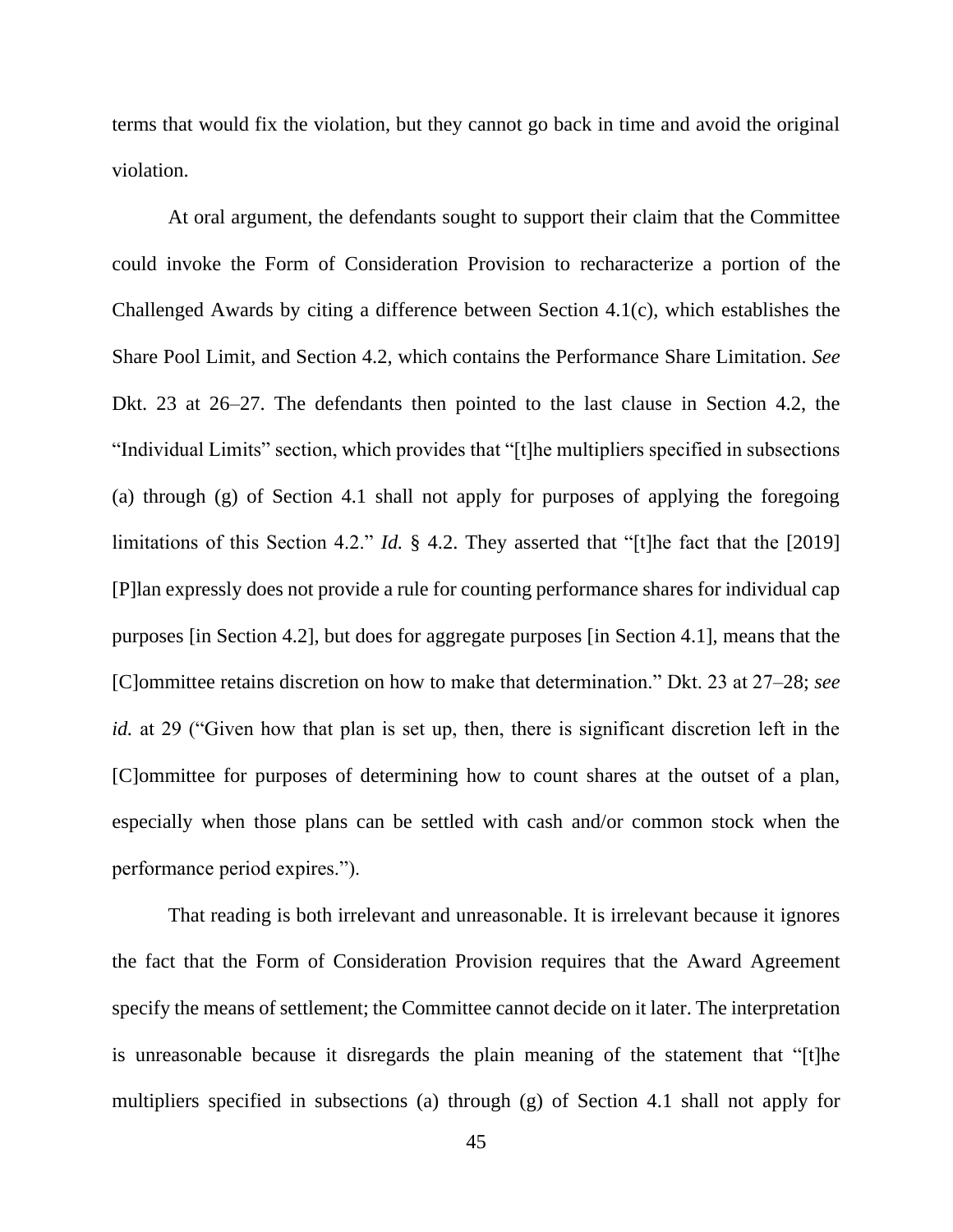purposes of applying the foregoing limitations of this Section 4.2." 2019 Plan § 4.2. By including this language, the 2019 Plan makes clear that each designated numerical limitation in Section 4.2, such as the figure of 3,500,000 shares in the Performance Share Limitation, really means that number, i.e., 3,500,000 shares. It does not mean that the 1.5x multiplier applies to the number of shares subject to the Award, such that an Award of 2,400,000 shares should be regarded as the equivalent of 3,600,000 shares (i.e., 2,400,000 x 1.5) and deemed to violate the Performance Share Limitation. It also does not mean that the 1.5x multiplier could apply to the 3,500,000 figure, such that the limit of 3,500,000 shares really means a limit of 5,250,000 shares. The plain meaning of the last sentence of Section 4.2 establishes that a maximum of 3,500,000 shares really does mean a maximum of 3,500,000 shares.

Finally, the defendants' interpretation is unreasonable because it would undermine the effectiveness of the Performance Share Limitation. Under the defendants' theory, the Committee theoretically could grant Smith ten million shares, and the grant would not violate the Performance Share Limitation because the Board could determine to allow Smith to receive 3,500,000 shares in the form of equity and to deliver the value-equivalent of the other 6,500,000 shares in the form of cash or other securities. The 2019 Plan does not permit that result.

The defendants cannot defeat the plaintiff's claim of breach by arguing that the Committee could transfigure a portion of the Challenged Awards from shares into some other form of consideration. Once again, the plaintiff has pled breach.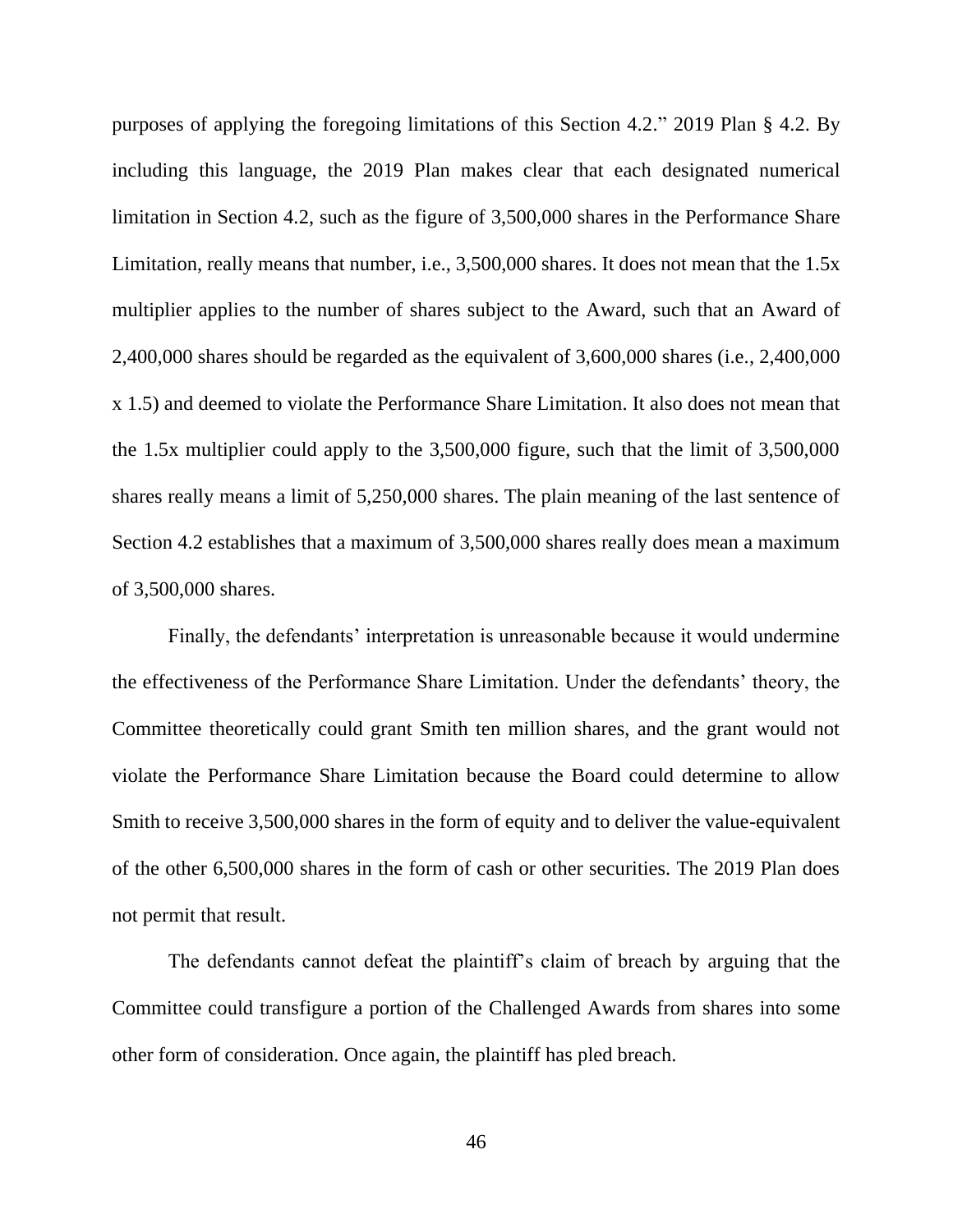### **3. Plaintiff Has Adequately Pled Harm.**

In their last attempt at escaping the breach of contract claim, the defendants argue that the plaintiff cannot state a claim for breach of contract because a necessary element of the claim is damages. Dkt. 6 at 22–23. The defendants say that at present, the plaintiff "cannot allege . . . any 'resultant damage'" because Smith has not yet received any "final award." *Id.* at 23. The defendants thus wrongly maintain that the plaintiff must allege monetary damages to state a claim.

"In alleging a breach of contract, a plaintiff need not plead specific facts to state an actionable claim." *VLIW Tech., LLC v. Hewlett-Packard Co.*, 840 A.2d 606, 612 (Del. 2003). At the motion to dismiss stage it is sufficient to simply allege "first, the existence of the contract . . .; second, the breach of an obligation imposed by that contract; and third, the resultant damage to the plaintiff." *Id.* So long as the complaint alleges that an "agreement<sup>[]</sup> ha<sup>[s]</sup> been breached," and even if it is not clear that the non-breaching party has "suffer[ed] immediate quantifiable harm, the equitable powers of this Court afford [it] broad discretion in fashioning appropriate relief." *Universal Studios Inc. v. Viacom Inc.*, 705 A.2d 579, 583 (Del. Ch. 1997). It is thus more accurate to describe the elements of a claim for breach of contract as "(i) a contractual obligation, (ii) a breach of that obligation by the defendant, and (iii) a causally related injury that warrants a remedy, such as damages or in an appropriate case, specific performance." *AB Stable VIII LLC v. Maps Hotels & Resorts One LLC*, 2020 WL 7024929, at \*47 (Del. Ch. Nov. 30, 2020), *aff'd*, 268 A.3d 198 (Del. 2021).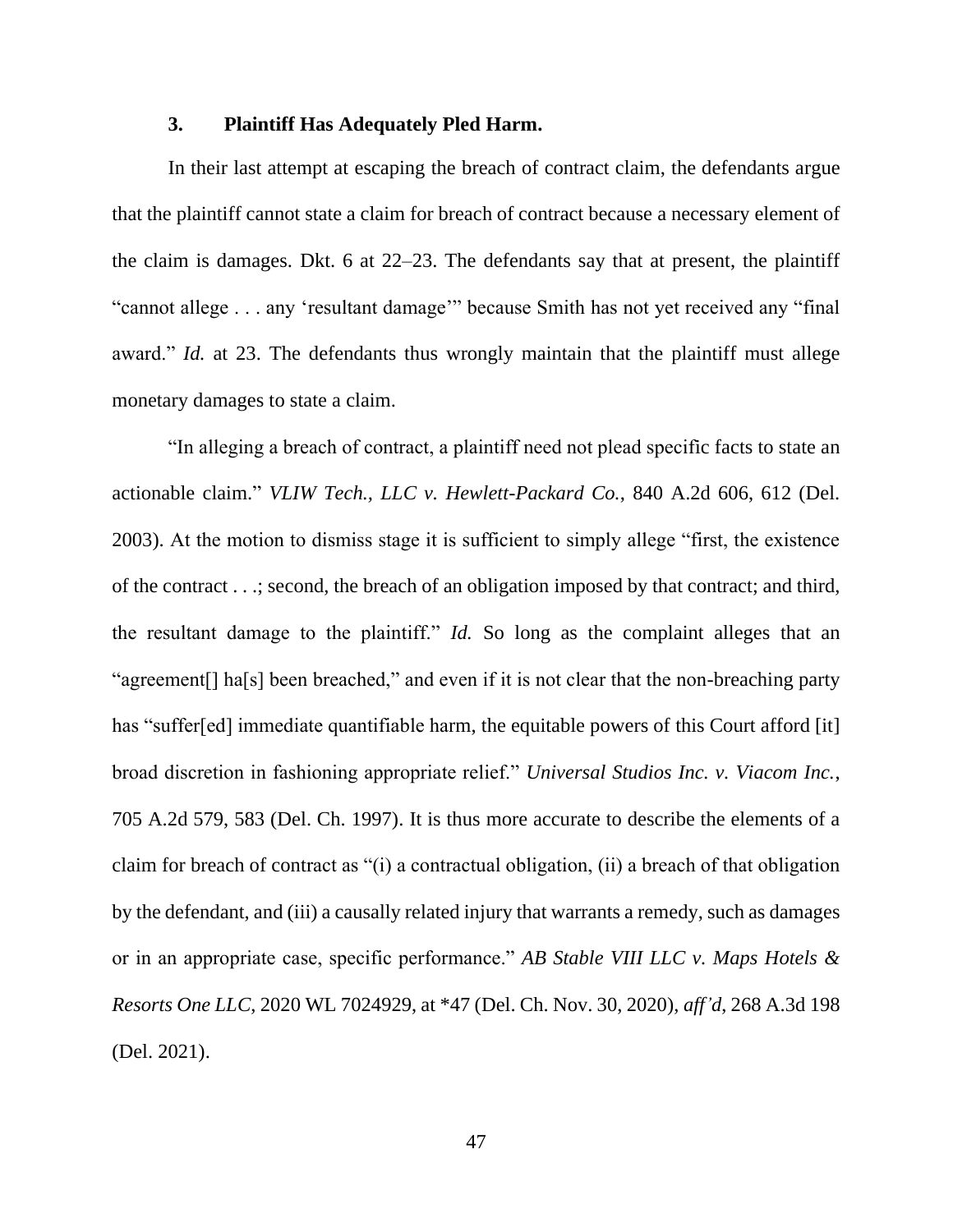These holdings comport with blackletter sources. Put simply, "[a] breach of contract gives rise to a right of action." 23 Williston on Contracts § 63:8 (4th ed.), Westlaw (databased updated May 2022). That is because any "unexcused failure to perform a contract is a legal wrong. An action will therefore lie for the breach although it causes no injury." 24 Williston on Contracts, *supra*, § 64:9; *see Norman v. Elkin*, 860 F.3d 111, 128– 29 (3d Cir. 2017).

An award of monetary damages is one possible form of relief that a plaintiff can receive for a breach of contract. If warranted, a plaintiff may obtain a decree of specific performance or other equitable relief. *See Eureka VII LLC v. Niagara Falls Hldgs. LLC*, 899 A.2d 95, 107, 113–16 (2006) (granting motion for summary judgment and fashioning a remedy despite the fact that there was no apparent discrete financial harm). Or a court can vindicate a breach of contract that does not give rise to monetary damages through an award of nominal damages. *See* Restatement (Second) of Contracts § 346(2) (Am. L. Inst. 1981), Westlaw (database updated Oct. 2021) ("If the breach caused no loss or if the amount of the loss is not proved under the rules stated in this Chapter, a small sum fixed without regard to the amount of loss will be awarded as nominal damages."); *id.* cmt. b ("Although a breach of contract by a party against whom it is enforceable always gives rise to a claim for damages, there are instances in which the breach causes no loss. . . . In all these instances the injured party will nevertheless get judgment for nominal damages.").

Thus, a plaintiff need not plead monetary damages to sustain a breach of contract claim. The plaintiff need only plead causally related harm, which the plaintiff can accomplish by pleading a violation of the plaintiff's contractual rights.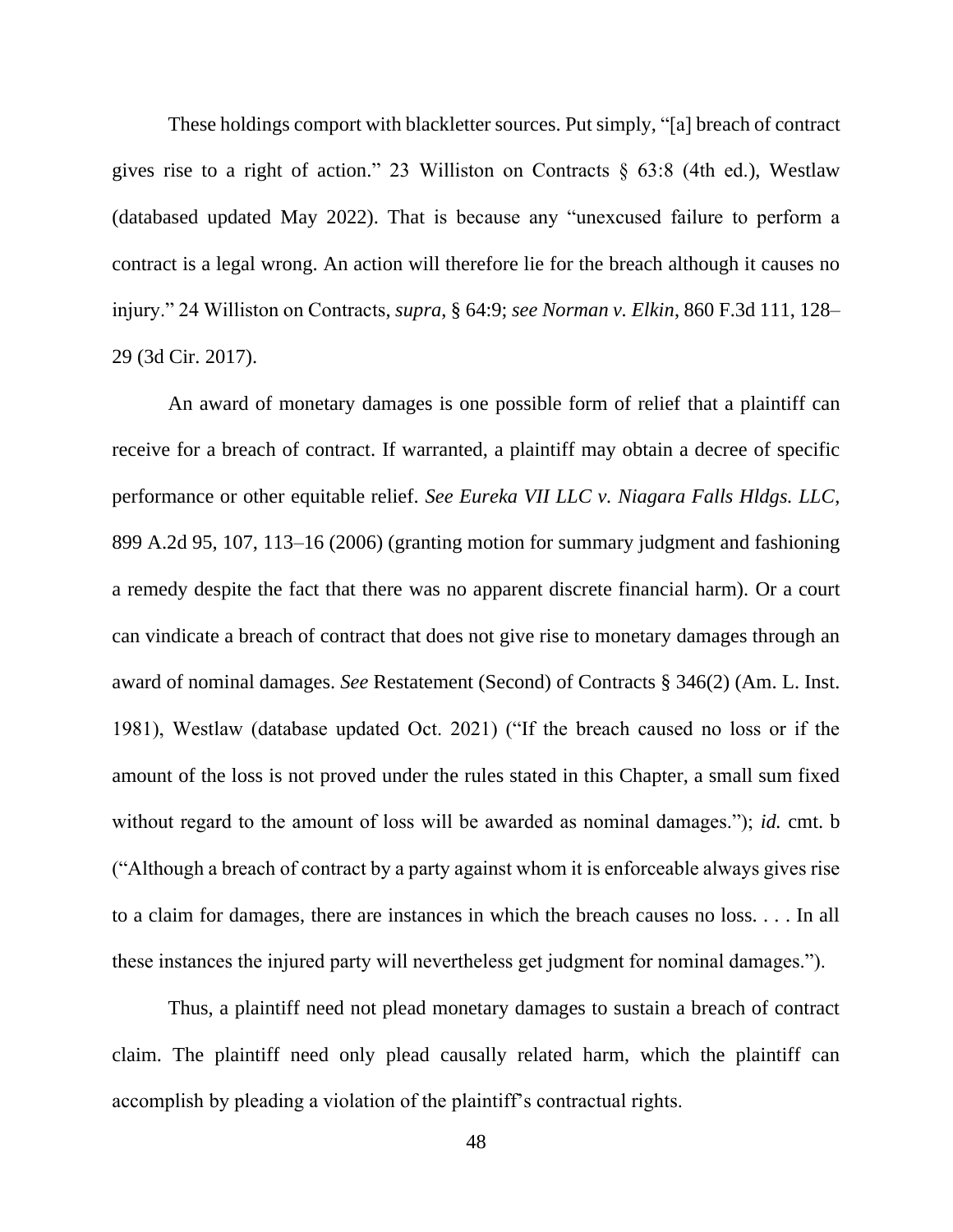In this case, the allegations of the Complaint support an inference of harm. The plaintiff has pled that the members of the Committee committed an unexcused breach of the Performance Share Limitation. That is sufficient.

The facts as alleged in the Complaint support obvious potential remedies. Prior decisions of this court have recognized that the court can impose a range of possible remedies to address equity-based awards that violate a mandatory limitation in a stockholder-approved compensation plan.<sup>8</sup> The court could award some form of classbased damages, or the court could vindicate the plaintiff's theory with an award of nominal damages. *See Ivize of Milwaukee, LLC v. Complex Litig. Support, LLC*, 2009 WL 1111179, at \*12 (Del. Ch. Apr. 27, 2009) ("Even if compensatory damages cannot be or have not been demonstrated, the breach of a contractual obligation often warrants an award of nominal damages."). More likely remedies for the breach of contract claim would involve declaratory or equitable relief. The court could issue a declaratory judgment invalidating the Challenged Awards. The court could issue injunctive relief preventing the enforcement of the Challenged Awards. The court could rescind the Challenged Awards.

<sup>8</sup> *See Pfeiffer*, 2013 WL 5988416, at \*3 (denying defendant's motion to dismiss complaint which sought "rescission of any stock options awarded to [the defendant] in excess of what was allowed under the [company's stock incentive plan]"); *Weiss*, 948 A.2d at 450 (observing that "even if the defendants do not exercise any [of the challenged] options at all, the court may still be able to fashion an appropriate remedy, such as repricing or rescinding the options"); *Ryan*, 918 A.2d at 361 (contemplating that the court could use "expert testimony to determine the true value of the [unauthorized] option grants or simply rescind them").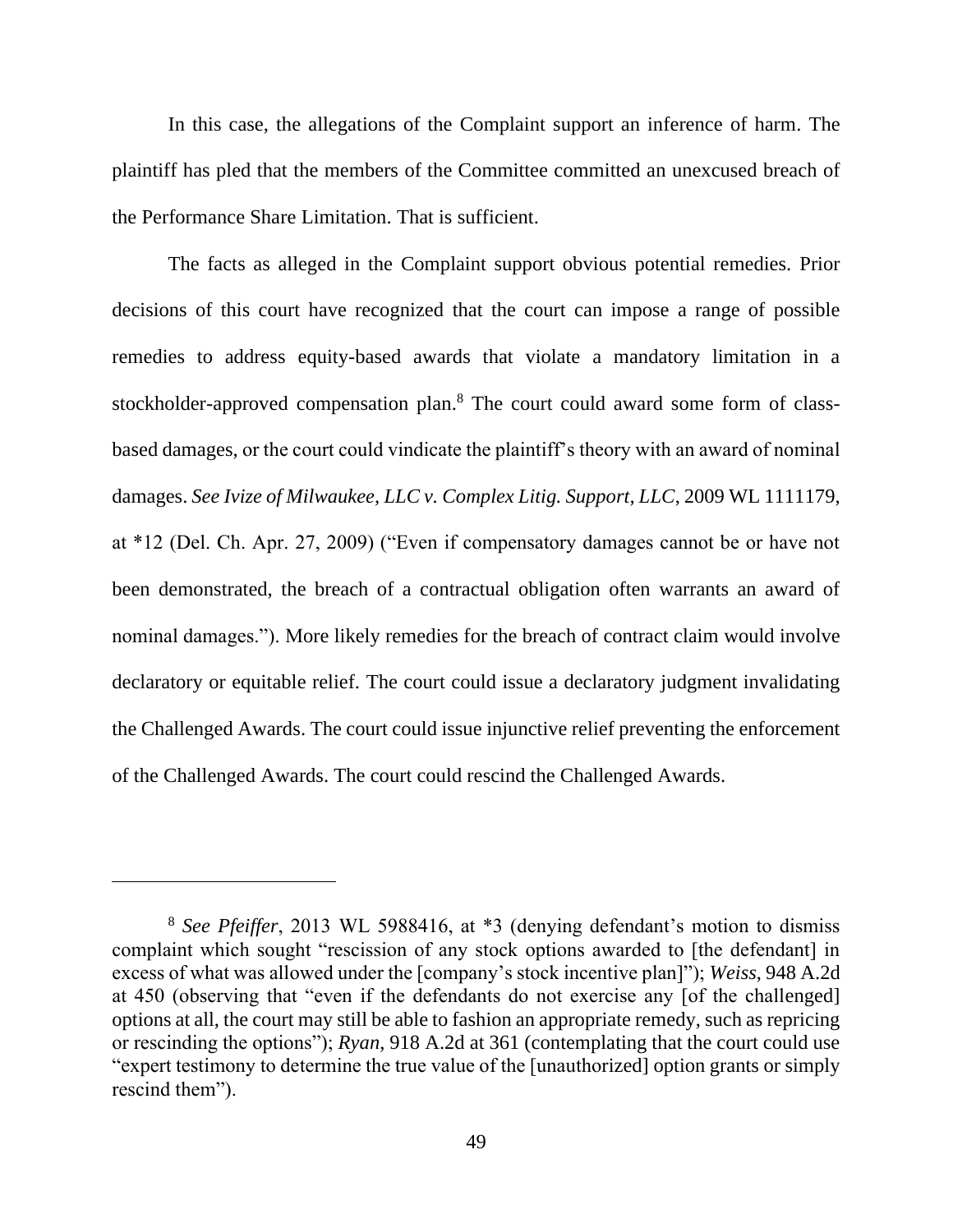The plaintiff has pled facts making it reasonably conceivable that (i) a contract exists, (ii) the members of the Compensation Committee breached the contract by approving the Challenged Awards, and (iii) the stockholders were harmed by the breach. That is all that is required.

### **4. The Broader Breach Of Contract Claim Against All Defendants**

When framing the claim for breach of contract, the plaintiff not only asserts that the members of the Committee breached the 2019 Plan when they granted the Challenged Awards, but also that all of the members of the Board who rejected the Demand Letter breached the 2019 Plan when they allowed Smith to maintain his rights under the Challenged Awards. *Id.* ¶¶ 82–86. It is reasonably conceivable that the latter theory could support a claim on which relief can be granted, but the nature of the claim is more nuanced than the claim against the members of the Committee.

For the reasons already discussed, it is reasonably conceivable that the Committee breached the Performance Share Limitation when the Committee approved the Challenged Awards. That claim became ripe when the Committee approved the Challenged Awards, thereby causing Smith to receive contract rights which, on the facts pled, violate the Performance Share Limitation.

One consequence of the Committee's actions constituting a breach of the Performance Share Limitation is that the Board did not commit a second breach of that provision by not fixing the Challenged Awards. The Performance Share Limitation does not create an ongoing obligation. It establishes a limitation that is tested at the time of grant. The breach of that provision had already occurred.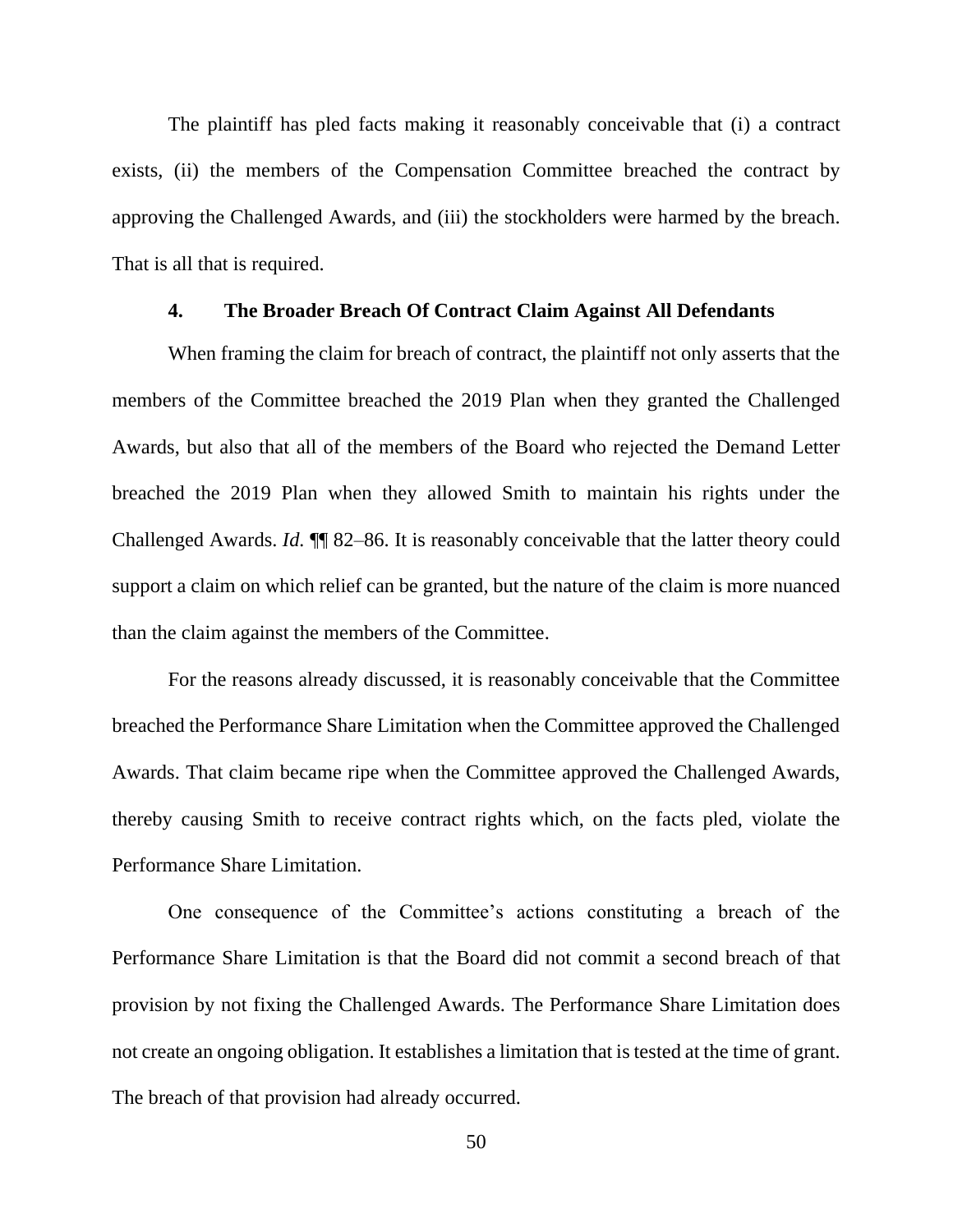If the Board simply had done nothing in response to the Demand Letter, then the plaintiff could not state a reasonably conceivable claim against the directors for breach of the 2019 Plan based on their failure to take action. As discussed below, the complaint does support a claim that the Board breached its fiduciary duties by not fixing the Challenged Awards in response to the Demand Letter. The directors' unremitting fiduciary duties imposed a duty to act. The 2019 Plan did not. It therefore would not be reasonably conceivable that the directors breached the Performance Share Limitation by doing nothing.

But the directors did not do nothing. They adopted the Target Award Policy in reliance on the Interpretation Provision, and they invoked the Target Award Policy to contend that the Challenged Awards were valid. The Interpretation Provision, however, did not give the directors the authority they claimed. By adopting the Target Award Policy, the directors invoked authority that they did not possess.

It is reasonably conceivable that by adopting the Target Award Policy and attempting to use it to validate the Challenged Awards, the directors breached the 2019 Plan. That claim is different and more nuanced than the claim against the Committee for breach of the Performance Share Limitation, but it is a claim that the Complaint supports.

### **B. Breach Of Fiduciary Duty**

The plaintiff separately alleges that the defendants breached their fiduciary duties. The plaintiff asserts that the directors who approved the Challenged Awards breached their fiduciary duties by knowingly violating the Performance Share Limitation. The plaintiff asserts that Smith breached his fiduciary duty by accepting the Challenged Awards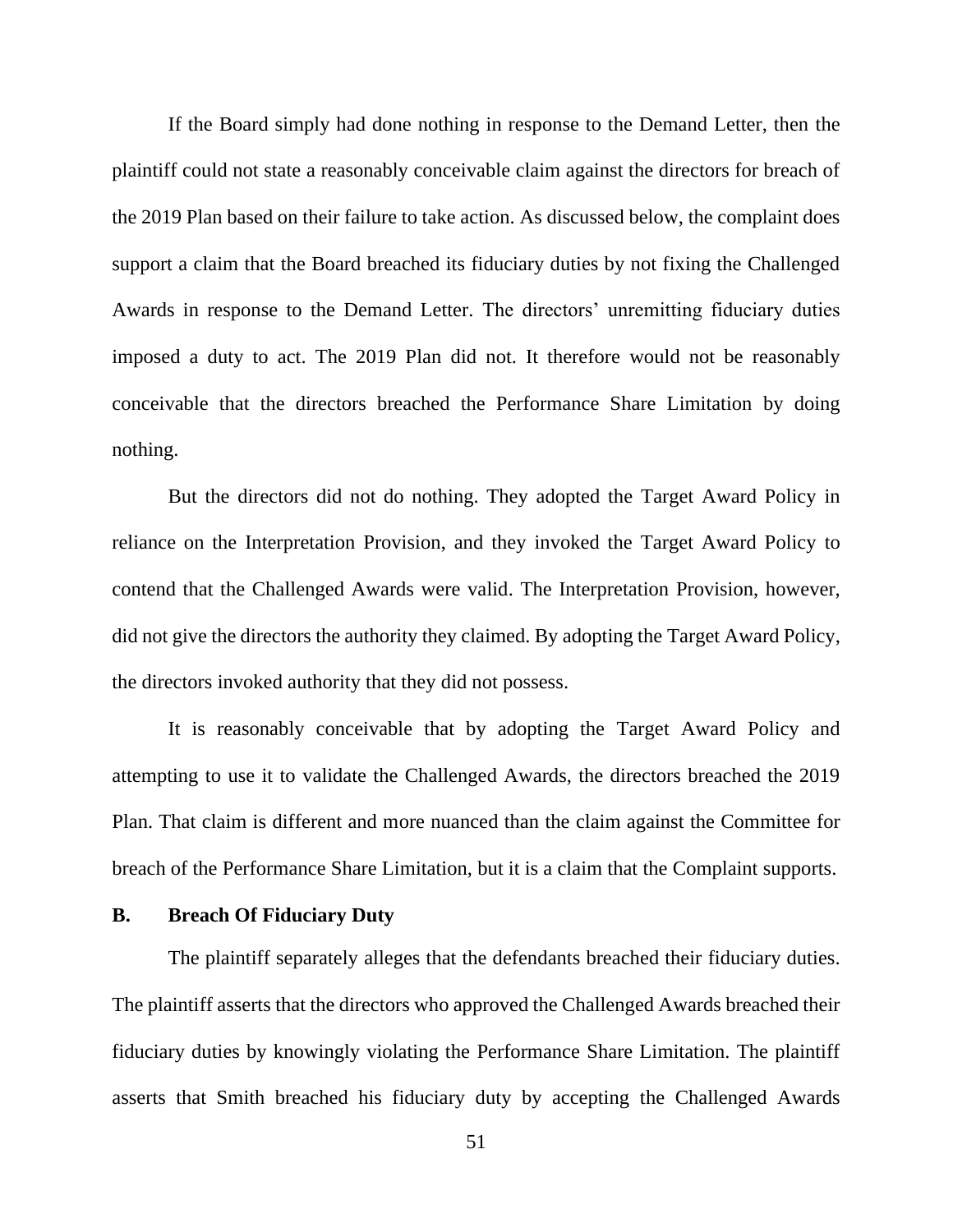knowing that they violated the Performance Share Limitation. And the plaintiff asserts that the directors who refused plaintiff's demand that the Company remedy the unauthorized grant of the Challenged Awards breached their fiduciary duties by failing to correct the Challenged Awards. At the pleading stage, these theories state claims on which relief can be granted.

#### **1. The Attempt To Invoke The Business Judgment Rule**

The defendants assert that the plaintiff has failed to state a claim for breach of fiduciary duty against any defendant because the business judgment rule protects the Committee's decisions from challenge. The defendants argue that "the Committee made two business judgments, both of which are protected by the business judgment rule." Dkt. 6 at 17. Those business judgments were (i) the decision to approve the Challenged Awards and (ii) the decision to interpret the Performance Share Limitation using the Target Award Policy. *Id.* at 18–19. The defendants maintain that the plaintiff failed to rebut the presumptions of the business judgment rule as to either decision, resulting in the plaintiff failing to plead an actionable claim. *Id.* at 17–18. This argument conflicts with two lines of established precedent.

First, the business judgment rule only applies when directors make a discretionary judgment that falls within the scope of their authority. The business judgment rule does not protect a decision that exceeds the directors' authority. Instead, allegations that the directors knowingly exceeded their authority are sufficient to state a claim that the directors breached their duty of loyalty. *Allen*, 90 A.3d at 1108 ("The possession of discretionary authority is a prerequisite for the policy-based deference of the business judgment rule.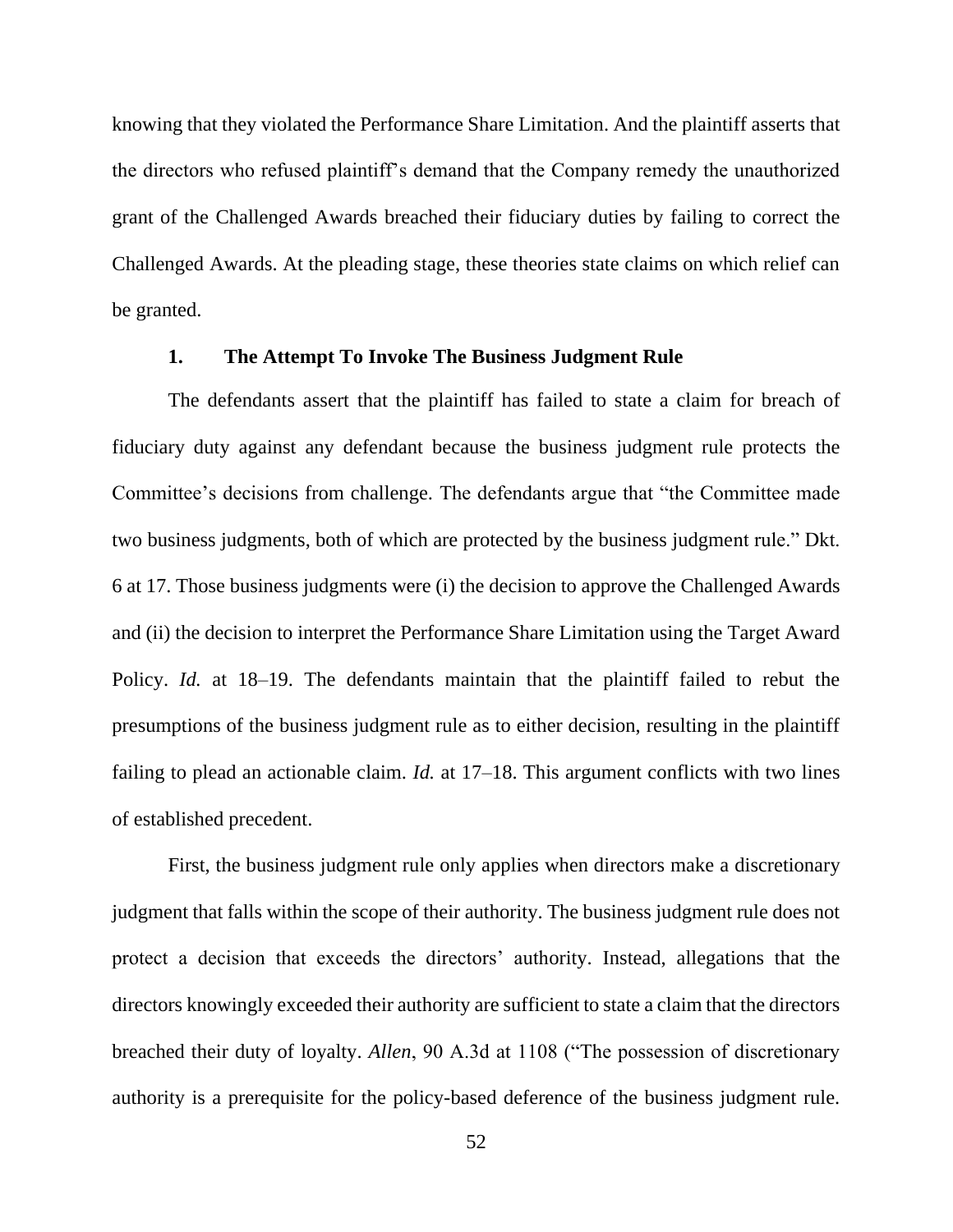Without authority to take the action in question, a board has no business judgment to exercise.").

As noted in the breach of contract discussion, the plain language of the Performance Share Limitation caps the maximum number of Performance Shares that can be made subject to Awards to a single participant in a single fiscal year. The business judgment rule therefore does not protect the decision to grant the Challenged Awards.

As noted in the breach of contract discussion, the plain language of the Interpretation Provision does not give the Board the authority to adopt a policy that would rewrite the Performance Share Limitation. The Board's authority under the Interpretation Provision is "[s]ubject to" the other provisions of the 2019 Plan, and the *Sanders* decision makes clear that directors cannot use a provision like the Interpretation Provision to circumvent a clear limitation in an equity compensation plan. The Interpretation Provision did not give the Board the authority to adopt the Target Award Policy in an effort to validate the Challenged Awards. The business judgment rule therefore does not protect the Board's interpretive decision.

Second, a separate line of Delaware precedent makes clear that when the allegations of a complaint support a reasonable inference that a fiduciary violated a plain and unambiguous restriction on the fiduciary's authority, then the plaintiff has asserted a claim for a breach of the duty of loyalty that rebuts the protections of the business judgment rule. The loyalty violation in that setting is the failure to act in good faith to comply with pertinent legal obligations. In the face of a plain and unambiguous restriction on the fiduciary's authority, it is reasonable to infer that the fiduciary violated the restriction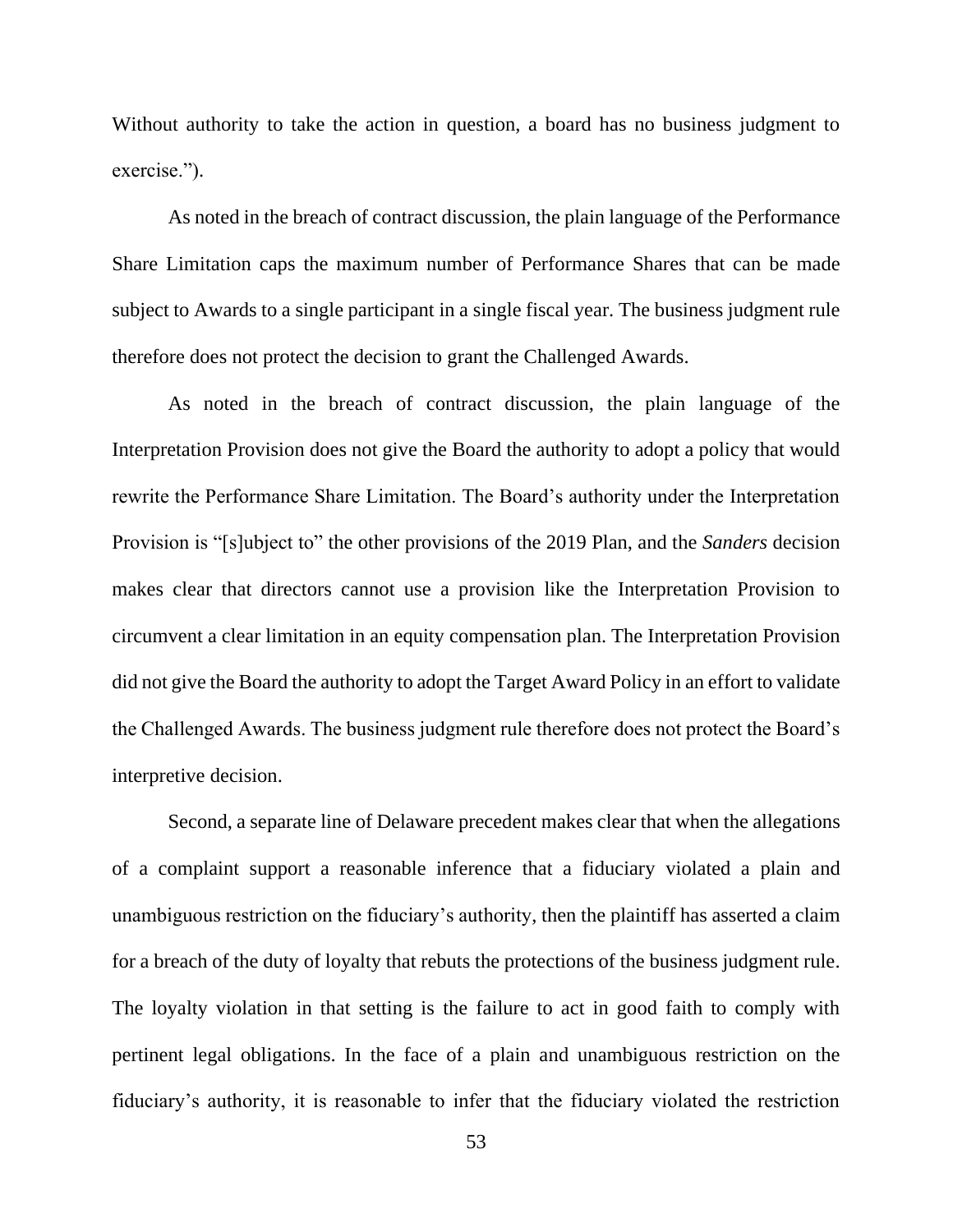knowingly. Here, the Complaint's allegations pled a prima facie case of a fiduciary breach under this line of precedent.

For purposes of the violation of the Performance Share Limitation, this court's decision in *Pfeiffer* is squarely on point. There, the plaintiff alleged that a board of directors granted the CEO a number of options that exceeded an express cap in a stockholderapproved plan. The court explained that those allegations stated a claim for a breach of the duty of loyalty:

In this case, [the plaintiff] has alleged sufficiently that the [b]oard clearly violated an unambiguous provision of the [p]lan. . . . [A] *prima facie* showing of such a clear violation supports an inference that the [b]oard either knowingly or deliberately exceeded its authority. Knowing or deliberate violations of a stockholder approved stock plan implicate the duty of loyalty, and breaches of the duty of loyalty cannot be exculpated by a charter provision adopted pursuant to 8 *Del. C.* § 102(b)(7).

*Pfeiffer*, 2013 WL 5988416, at \*9. The court held that to the extent the business judgment rule might otherwise protect the board's decision, the allegation regarding the violation of a plain and unambiguous provision of the stockholder-approved plan was sufficient to rebut the business judgment rule. *Id.*

Other decisions stand for the same proposition. For example, in *Sanders*, this court addressed claims that a board of directors breached its fiduciary duties by "granting three of the board members, who [were] also the company's top executives, . . . . [shares that] far exceeded the number authorized by the [company's key employee stock ownership plan]." 1999 WL 1044880, at \*1. As here, the stockholders in *Sanders* had approved the plan at an annual meeting, and as here, the plan's "terms [were] quite straightforward." *Id.* at \*2. The *Sanders* plan limited the number of shares the committee administering the plan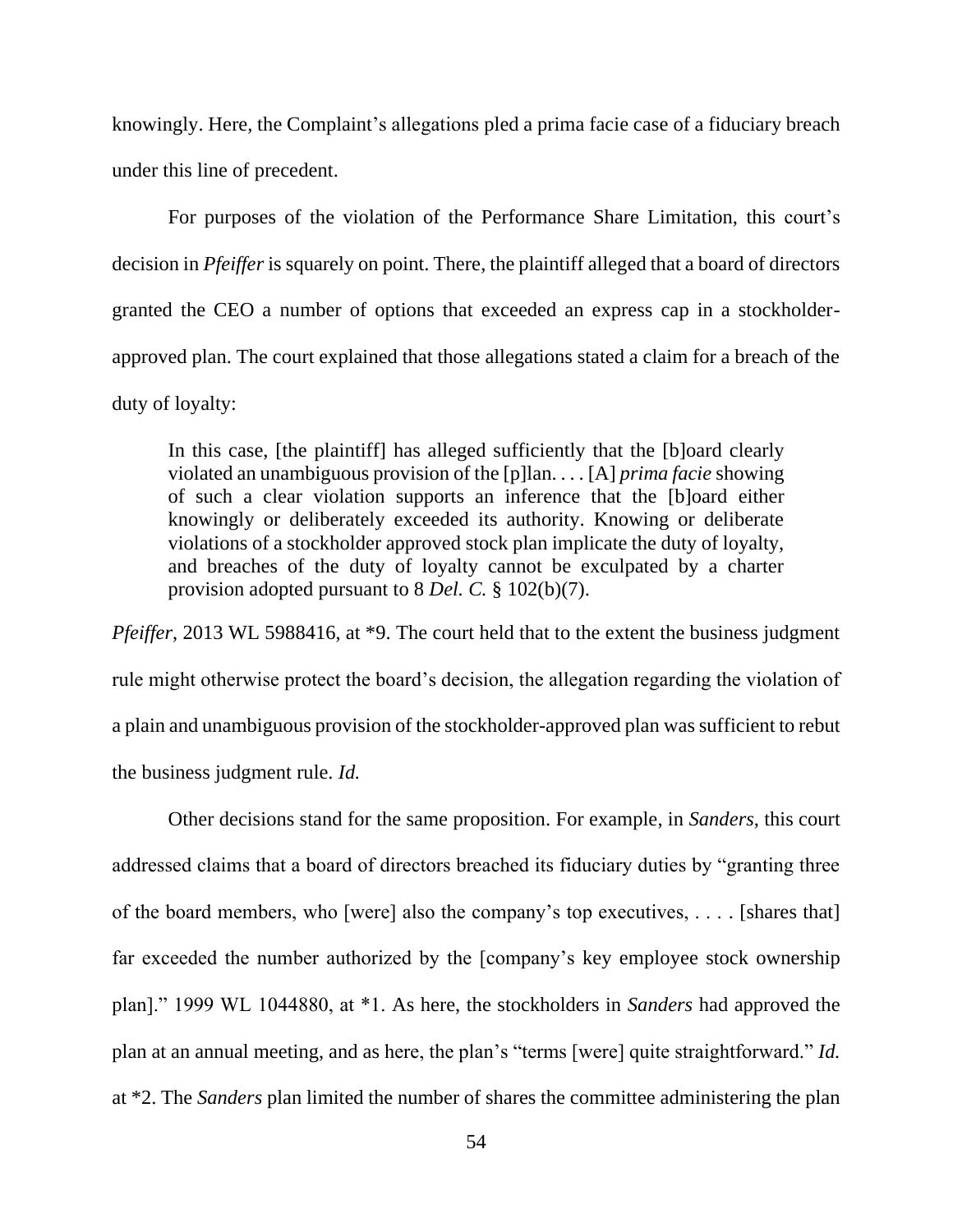could grant to 6,000,000 shares. *Id.* The committee ultimately granted 20.25 million total shares. Stockholder plaintiffs challenged the grant of the 20.25 million shares and sought, among other things, cancellation or recission of the excess shares, imposition of a constructive trust, damages, fees, and costs.

The court determined that the terms of the plan "are not susceptible to varying interpretations under any reasonable analysis that could lead to the conclusion that the board had the authority to award excess shares over the limitation found in [the plan]." *Id.* at \*7. The court concluded that "the plaintiffs have sufficiently alleged facts which, taken as true, show that the [company's] board violated an express [plan] provision limiting the number of shares they were authorized to award. . . . Thus, the facts raise doubt that the board's actions resulted from a valid exercise of business judgment." *Id.* at \*5; *see id.* at \*1 ("By establishing a prima facie case that a board of directors awarded . . . more shares than actually authorized by a stock plan, do the plaintiffs state claims for gross negligence, waste of corporate assets and breach of fiduciary duty? Yes.").

The rulings in *Pfeiffer* and *Sanders* do not stand alone. In a series of decisions involving backdated stock options, this court held repeatedly that when directors granted options that violated an express restriction in a stockholder-approved plan, the court could infer that the directors acted in bad faith and in a manner not protected by the business judgment rule. In the seminal decision of *Ryan v. Gifford*, the defendants argued that demand was not futile because a disinterested and independent majority of the board could consider the plaintiffs' claims. 918 A.3d at 354. The court rejected that argument because the terms of the stock option plan required that the exercise of the option be not less than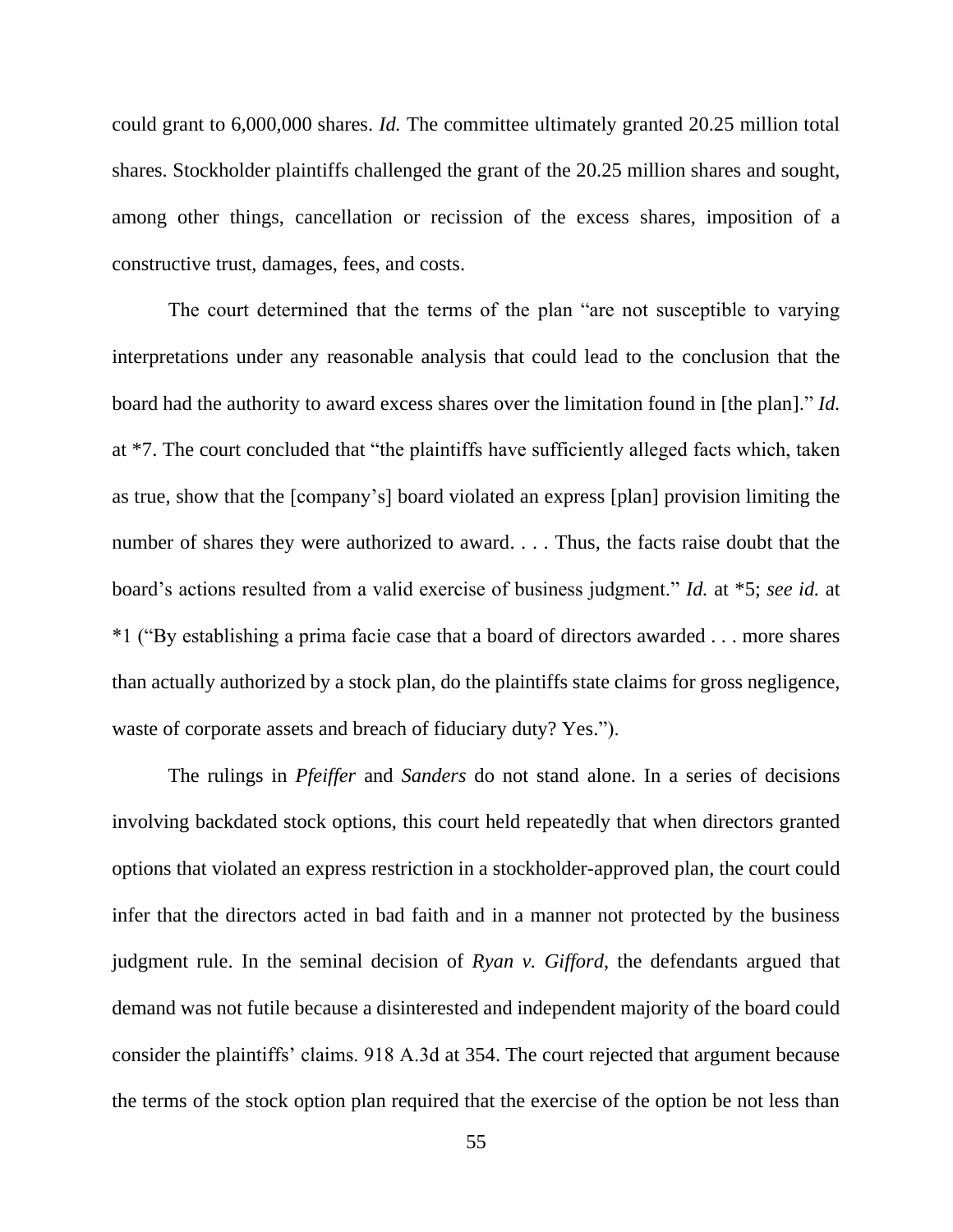100% of the fair market value on the date of the grant. The board had no authority to disregard that limitation, yet the allegations of the complaint supported an inference that the board had backdated nine options grants over a six-year period to make it appear that the grants took place at the lowest market price of the month or year of the grant. The court reasoned that the directors who approved the backdated options faced a substantial likelihood of liability for having knowingly violated the option plan, rendering demand futile. *Id.* at 355.

Later decisions followed *Ryan* on this point.<sup>9</sup> Writing while a member of this court, Chief Justice Strine characterized *Ryan* as holding that "the directors who knowingly approved or received backdated options grants faced a substantial likelihood of personal liability for breaching their fiduciary duty of loyalty." *Desimone*, 924 A.2d at 929. Later in the decision, the court described a scenario in which a

compensation committee approved option grants to newly-hired employees, but was aware that the stockholder-approved option plan required options to

<sup>9</sup> *See London v. Tyrrell*, 2008 WL 2505435, at \*6 (Del. Ch. June 24, 2008) (holding that complaint's allegations rebutted the business judgment rule where plaintiff alleged that directors knowingly violated requirement to set strike-price for options at between 100% and 110% of the stock's fair market value as of the date of the option grant); *Weiss*, 948 A.2d at 441 ("Although the defendants are correct that compensation decisions are typically protected by the business judgment rule, the rule applies to the directors' grant of options pursuant to a stockholder-approved plan only when the terms of the plan at issue are adhered to." (footnote omitted)); *In re Tyson Foods, Inc. Consol. S'holder Litig.*, 919 A.2d 563, 593 (Del. Ch. 2007) (explaining that an otherwise disinterested and independent board acts "beyond the bounds of business judgment" if it knowingly violates a limitation in a stockholder approved compensation plan); *Conrad*, 940 A.2d at 40 (holding that allegations that directors approved backdated options in violation of restriction in plan supported inference that directors "acted knowingly" and breached their duty of loyalty by engaging in intentional wrongdoing).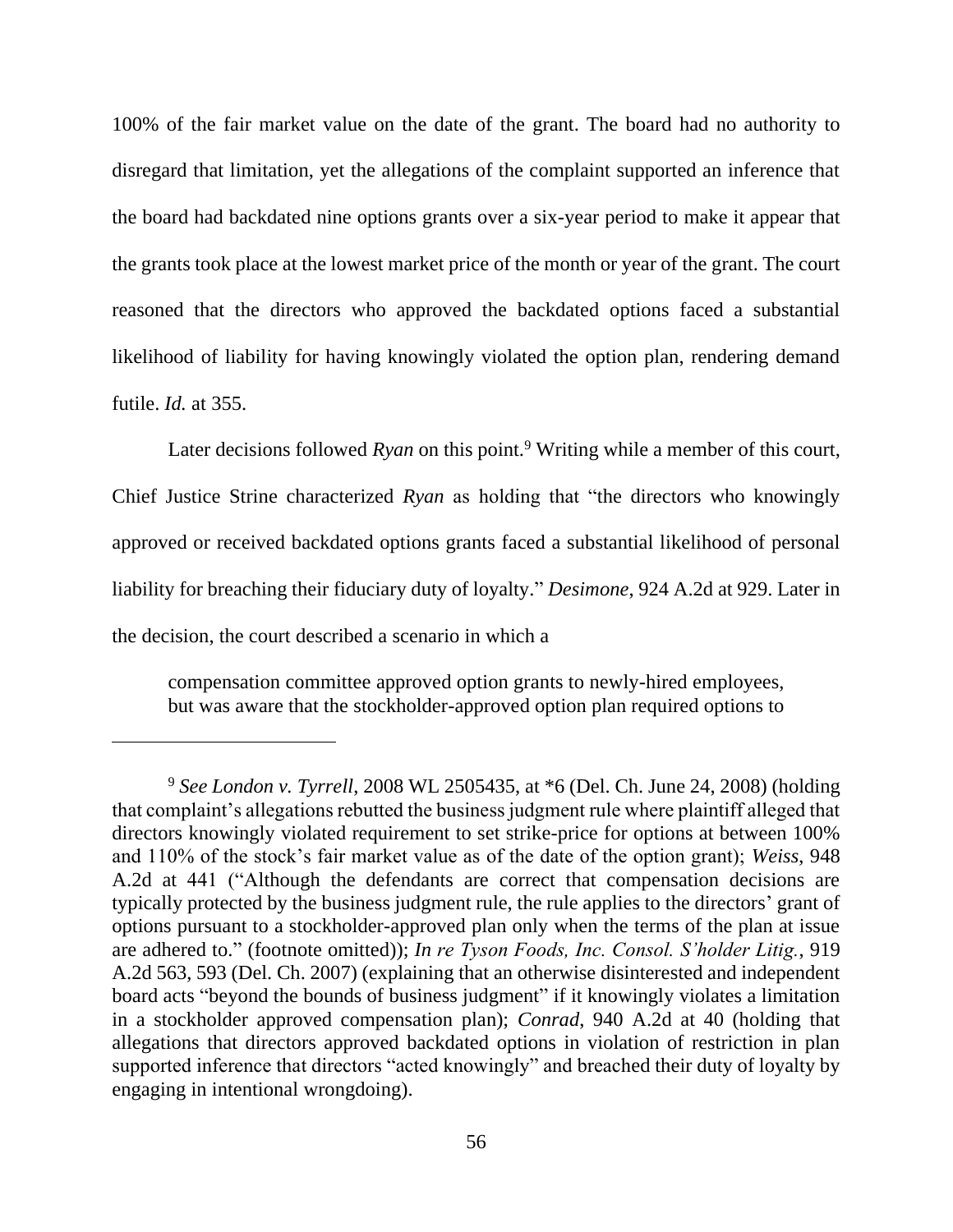be issued at fair market value on the date of grant. The committee realized that this was problematic because depending on market fluctuations in the stock price, employees hired in the same quarter could end up with very different incentives. Being told that "everyone was doing it," the committee decided to approve a plan of systematically backdating options so that recipients would all have a strike price set at the lowest price of the quarter in which they were hired. The committee was aware that the options were being accounted for as if they were issued on the date used to set the strike price when they in fact were not.

*Id.* at 933. Then-Vice Chancellor Strine explained that under this scenario, the directors

#### would have

wide-open exposure to damages liability. Because the directors would have consciously taken action beyond their authority, they were, as explained in *Ryan* and *Tyson*, disloyal to the corporation. This is so even though their motives were not necessarily selfish. Although the directors may have had a reasonable business basis to provide the same incentives to all similarly situated employees, they did so using a technique (below-market options) that they had agreed not to use . . . .

#### *Id.*

The Performance Share Limitation is a different type of restriction, in that it imposes a cap on the size of an award rather than requiring a fair-market grant. The operative legal principle, however, is the same. It is reasonably conceivable that by granting the Challenged Awards in violation of the Performance Share Limitation, the Committee acted in bad faith.

The same reasoning applies to the Board's attempt to adopt the Target Award Policy in an effort to validate the Challenged Awards. The plain language of the Interpretation Provision did not give the Board the authority adopt the Target Award Policy. It is reasonably conceivable that by attempting to validate the Challenged Awards, the Board acted in bad faith.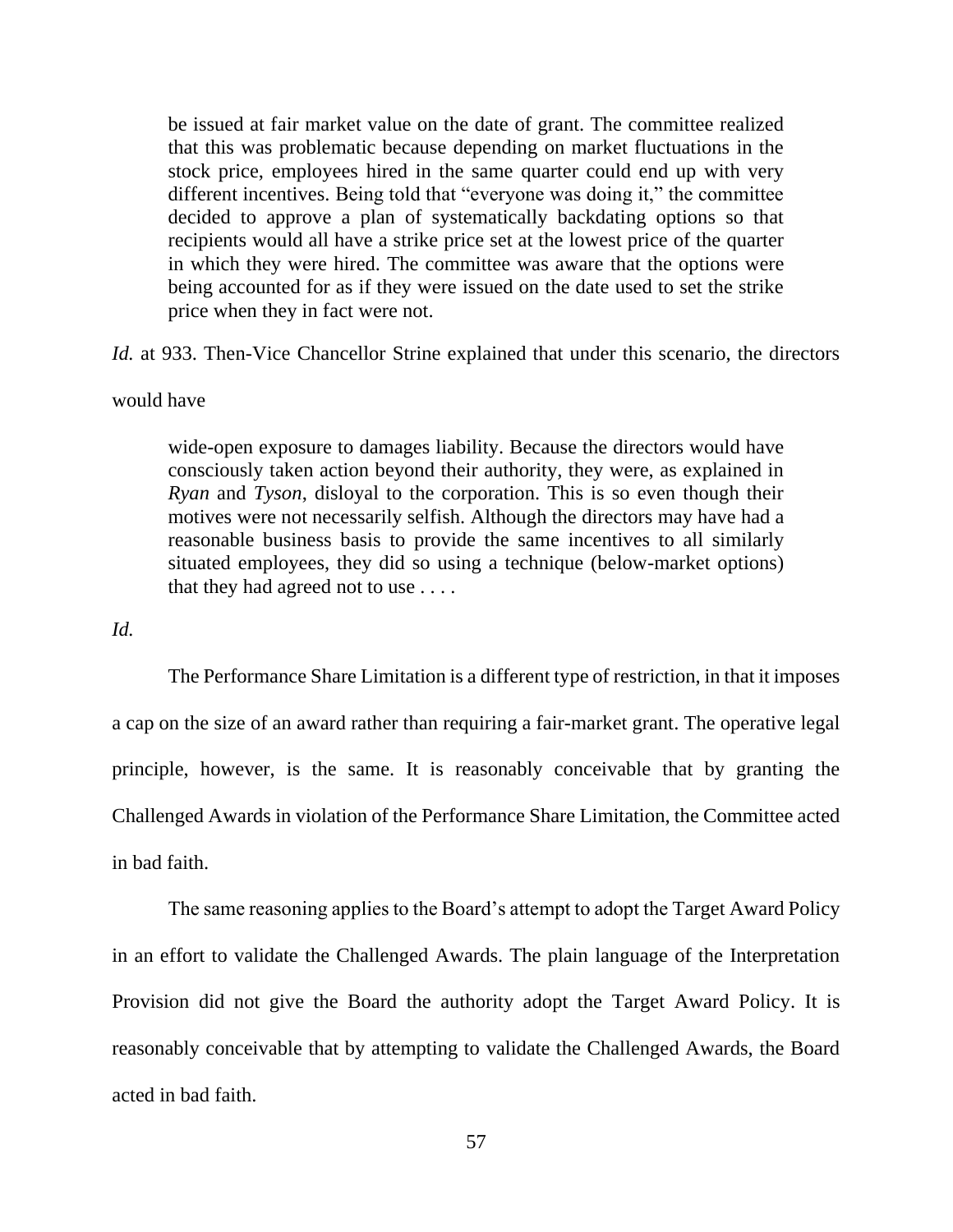The business judgment rule does not apply in this case. First, it does not apply because the case involves clear limitations on director authority. Second, it does not apply because it is reasonable to infer at this stage that the directors acted in bad faith by violating those clear limitations, thereby rebutting the business judgment rule.

# **2. The Claim For Breach Of Fiduciary Duty Against The Committee Members**

The analysis of why the business judgment rule does not protect the Committee's decision to approve the Challenged Awards establishes that the Complaint states a claim for breach of fiduciary duty against the members of the Committee for making that decision. The allegations of the Complaint support an inference that the members of the Committee breached their duty of loyalty by failing to act in good faith because they knowingly violated the Performance Share Limitation, which was a clear limitation in the 2019 Plan. Under *Pfeiffer*, *Ryan*, *Desimone*, and other authorities, those allegations state a claim on which relief can be granted.

## **3. The Claim For Breach Of Fiduciary Duty Against The Board For Adopting The Target Award Policy**

The analysis of why the business judgment rule does not protect the Board's decision to adopt the Target Award Policy establishes that the Complaint states a claim for breach of fiduciary duty against the members of the Board for taking that step and attempting to validate the Challenged Awards. The allegations of the Complaint support an inference that the members of the Board breached their duty of loyalty by failing to act in good faith because they knowingly exceeded their authority under the Interpretation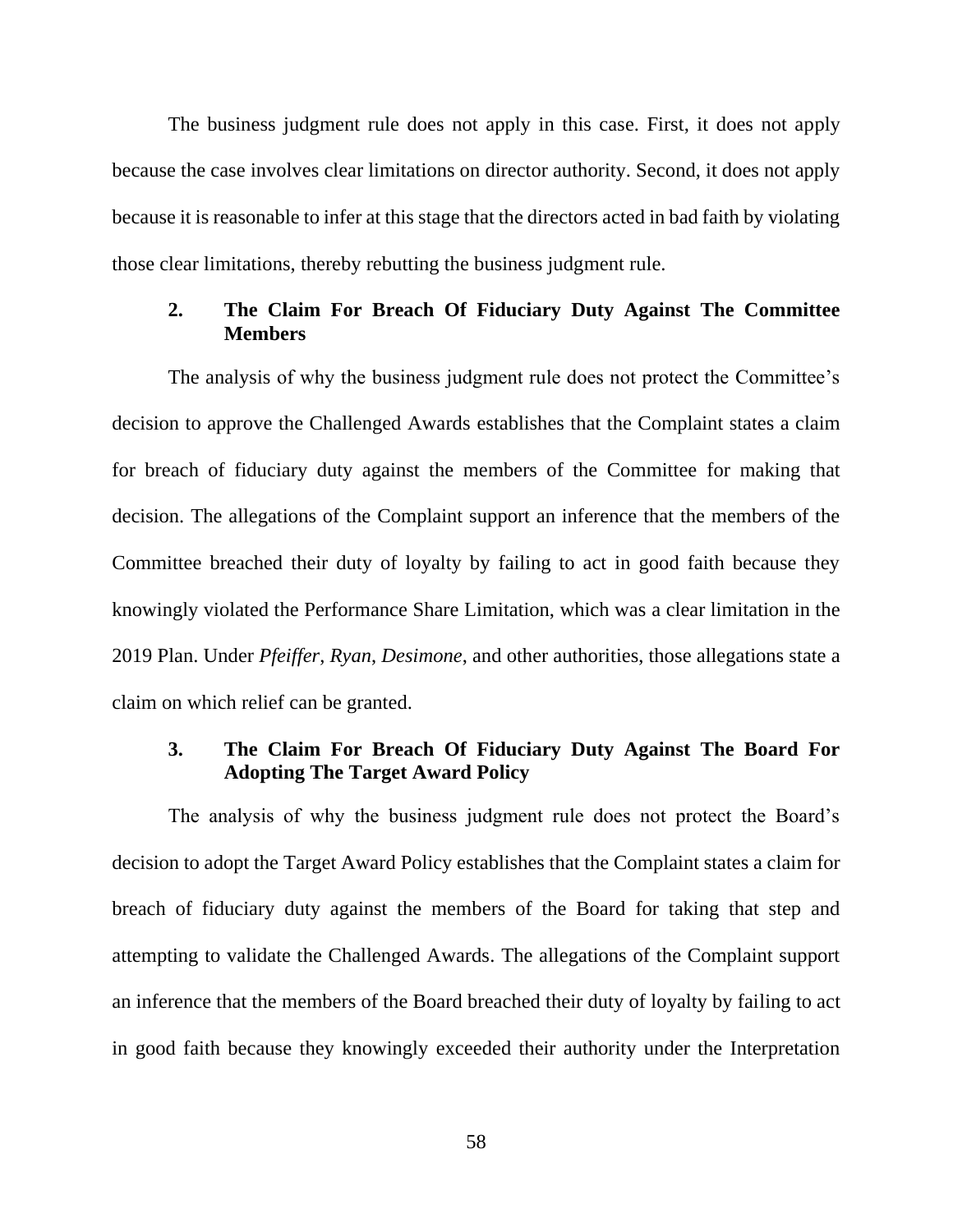Provision, which was a clear limitation in the 2019 Plan. Under *Pfeiffer*, *Ryan*, *Desimone*, and other authorities, those allegations also state a claim on which relief can be granted.

## **4. The Claim For Breach Of Fiduciary Duty Against Smith**

The plaintiff next asserts that Smith breached his fiduciary duties by accepting the Challenged Awards. Under existing precedent, that theory also states a claim on which relief can be granted. The defendants did not acknowledge this theory, much less respond to it effectively.

This court's decision in *Pfeiffer* is again squarely on point. The plaintiff in *Pfeiffer* alleged that the corporation's president, Ben Leedle, had received options for more shares in a single year than the option plan permitted. The court made short work of the defendants' attempt to dismiss this claim:

As to the breach of fiduciary duty claim, the [c]omplaint supports a reasonable inference that Leedle knew or should have known that his receipt of more than 150,000 Stock Options in a year violated the [p]lan. "Such allegations, taken as true, support an inference that [Leedle] . . . via [his] receipt of the options, breached [his] fiduciary duties."

2013 WL 5988416, at \*10 (alterations in original) (quoting *Weiss*, 948 A.2d at 449).

As the *Pfeiffer* decision indicates, the *Weiss* case stands for the same proposition. In *Weiss*, company stockholders alleged that directors had approved, and officer defendants had received, "spring-loaded" and "bullet-dodged" option grants in violation of a stockholder-approved option plan. The court in *Weiss* began its analysis by explaining that the business judgment rule "applies to the directors' grant of options pursuant to a stockholder-approved plan only when the terms of the plan at issue are adhered to." 948 A.2d at 441. The court first excused demand after determining that the stockholder plaintiff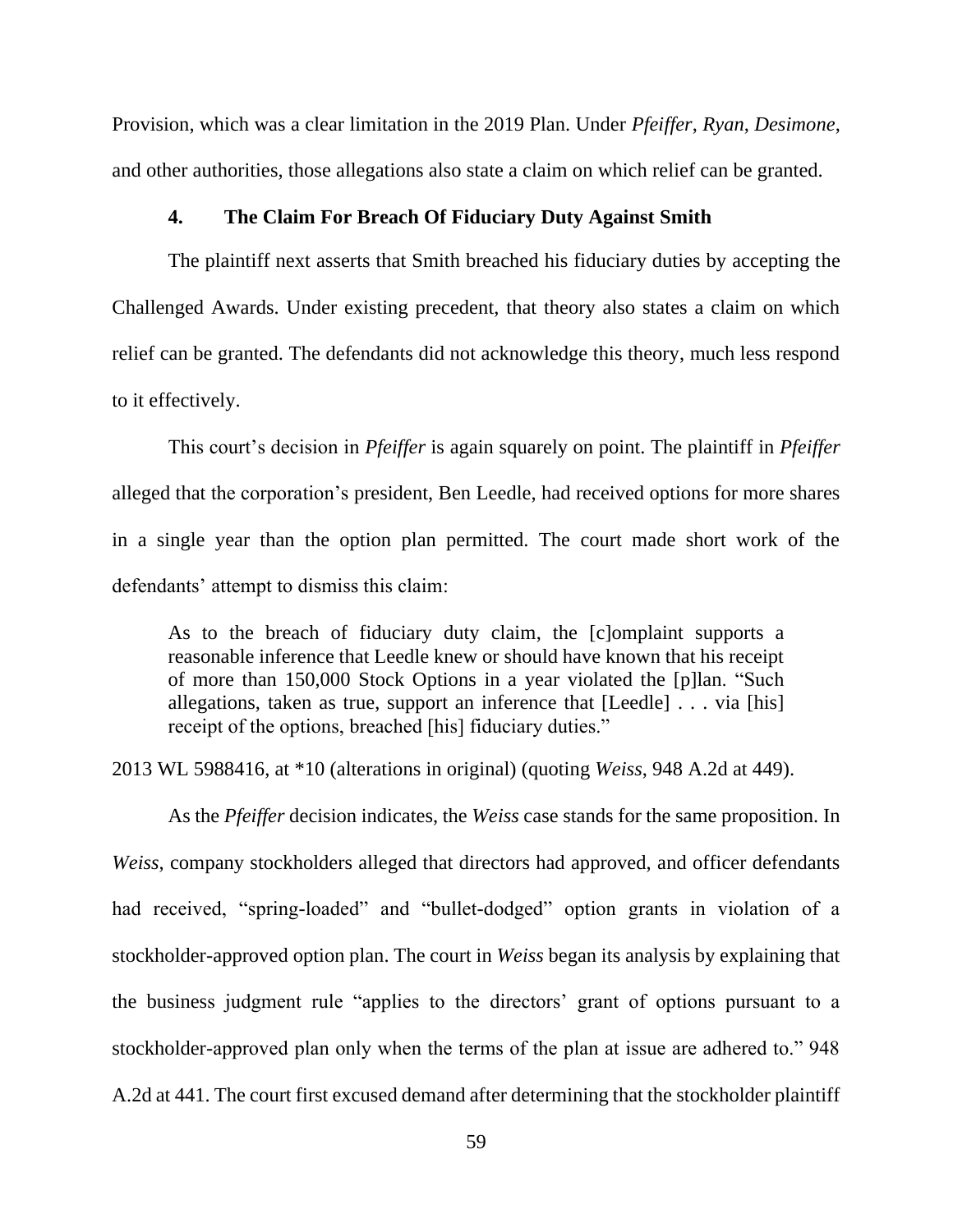had "alleged particularized facts creating a reasonable doubt that the options grants resulted from a valid exercise of business judgment." *Id.* at 444. Because demand was excused, the court then denied the defendants' motion to dismiss the breach of fiduciary duty claim against the directors for approving the challenged options grants. Next, the court addressed whether the complaint stated a claim against the officer defendants and a director for "receiving the challenged grants." *Id.* at 449. The court concisely rejected the defendants' motion on this front:

Here, the complaint alleges that these individuals knew or, absent recklessness, should have known that the grants violated the stockholderapproved option plans. Under the liberal pleading standards of this court, this knowledge may be averred generally. Such allegations, taken as true, support an inference that the [o]fficer [d]efendants and [a director], via their receipt of the options, breached their fiduciary duties.

*Id.*

Still other decisions, such as *Ryan*, support the proposition that a fiduciary breaches his duty of loyalty and faces a substantial risk of liability by knowingly receiving a stock option that violated a specific limitation in an option plan—in that case a backdated option. *See Ryan*, 918 A.2d at 356. The court in *Ryan* explained that demand was futile because four directors faced a substantial risk of liability where the plaintiff alleged that "three members of [the] board *approved* backdated options, and another board member accepted them." *Id.* Accepting the wrongfully granted options was enough. As this decision noted previously, Chief Justice Strine has characterized *Ryan* as holding that "the directors who knowingly approved *or received* backdated options grants faced a substantial likelihood of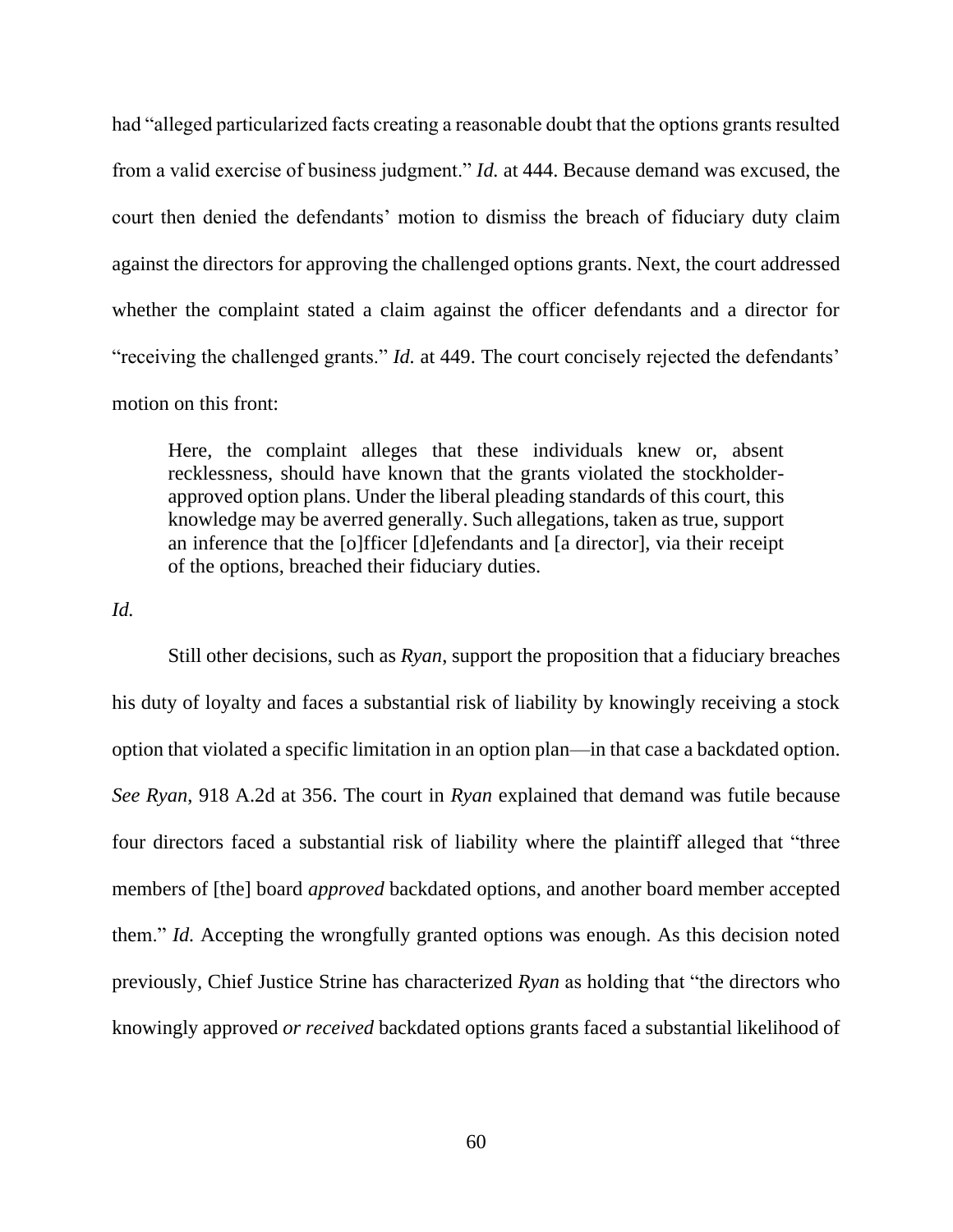personal liability for breaching their fiduciary duty of loyalty." *Desimone*, 924 A.2d at 929 (emphasis added).

Under these precedents, the Complaint's allegations against Smith are sufficient to state a claim on which relief can be granted. Smith is the Company's CEO. He also has been a member of the Board since 2017. The Board adopted the 2019 Plan in 2019, when Smith was a member. The Board presented the 2019 Plan to the Company's stockholders and recommended that they approve it in the Company's 2019 Proxy. In that disclosure document, the directors described the Performance Share Limitation as one of the 2019 Plan's "material terms." 2019 Proxy at 31; Compl. ¶ 32. The 2019 Proxy explained that the "2019 Plan contains annual limits on the number of shares or dollar value that can be granted as each award type to any participant, which we believe are consistent with the interests of our shareholders and sound corporate governance practices." 2019 Proxy at 28.

Given the evident importance of the Performance Share Limitation, and given his role as CEO and board member, it is reasonable to infer that Smith knew about the Performance Share Limitation. It is also reasonable to infer that he knew that the Challenged Awards violated the Performance Share Limitation. Thus, as in *Pfeiffer* and *Weiss*, the Complaint's "allegations, taken as true, support an inference that [Smith], via [his] receipt of the [Challenged Awards], breached [his] fiduciary duties."<sup>10</sup>

<sup>10</sup> *See Weiss*, 948 A.2d at 449. Vice Chancellor Glasscock recently addressed a stockholder plaintiff's challenge to options that the members of a compensation committee granted to themselves, other members of the board, and corporate officers. *Knight v. Miller*, 2022 WL 1233370 (Del. Ch. Apr. 27, 2022). The plaintiff challenged the grant and receipt of the options and brought claims for corporate waste, breach of fiduciary duty, and unjust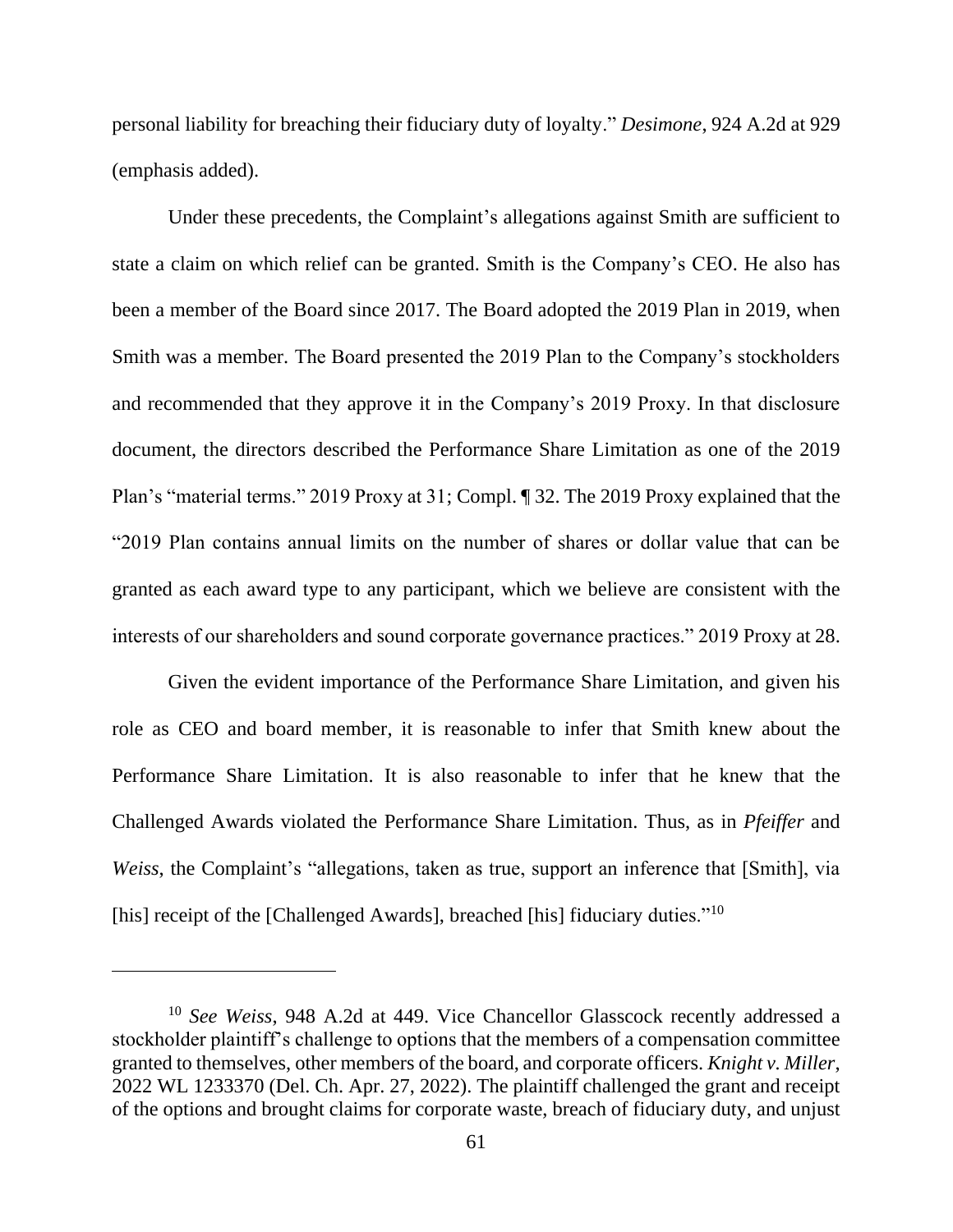enrichment. *Id.* at \*1. The issue was not whether the compensation committee had exceeded its authority pursuant to a stockholder-approved plan, but whether the compensation committee's grant of options in March 2020—when the company's stock price had bottomed out as a result of COVID-19 induced stock market turbulence—was a breach of their fiduciary duties. *Id.* at \*3–5, \*9. The court dismissed the plaintiff's corporate waste claim and separately found that the plaintiff had failed to allege facts supporting a reasonable inference that the compensation committee had acted in bad faith. The court engaged in a discussion of the differing standards of review applicable to the fiduciary aspect of the compensation committee's grant of options to itself, the other directors, and the officer defendants. As to the grants to directors, the court concluded that entire fairness review applied and that the plaintiff had a stated a claim for breach of fiduciary duty. *Id.* at \*8–11. As to the grants to the officers, the court concluded that the business judgment rule applied and that the plaintiff therefore had not stated a claim for breach of fiduciary duty. *Id.* at \*11.

The court then addressed the claim for breach of fiduciary duty against the director and officer defendants for accepting the option grants. In discussing the applicable law, the court explained that

Delaware courts have found that actions for breach of fiduciary duty for accepting compensation can survive a motion to dismiss where (1) the compensation awarded was *ultra vires*, and the recipients knew it, or (2) where compensation was repriced advantageously in light of confidential and sensitive business information which the recipients knew, and which they accordingly used to the company's detriment.

*Id.* at \*12. The court cited *Pfeiffer* as an example of when accepting compensation constituted a breach of fiduciary duty because "the compensation awarded was *ultra vires*." *Id.* The court reasoned that a plaintiff must plead bad faith to plead a breach of fiduciary duty arising from a defendant's allegedly wrongful acceptance of compensation. *Id.* Based on the facts presented, the court concluded that "there [was] an insufficient record to sustain even a claim that the [c]ompensation [c]ommittee [d]efendants making the awards acted in bad faith, much less that the recipients' acceptance violated that standard." *Id.* Accordingly, the court dismissed the fiduciary claim for accepting the awards. Finally, the court rejected the defendants' motion to dismiss the unjust enrichment claim. *Id.* at \*13.

*Knight* acknowledges that a plaintiff can state a claim against defendants for accepting equity-based awards in bad faith. The *Knight* decision did not involve a violation of a clear and unambiguous limitation in a plan, and on the facts presented, the *Knight* court held that it was not reasonable to infer that the option recipients accepted them in bad faith.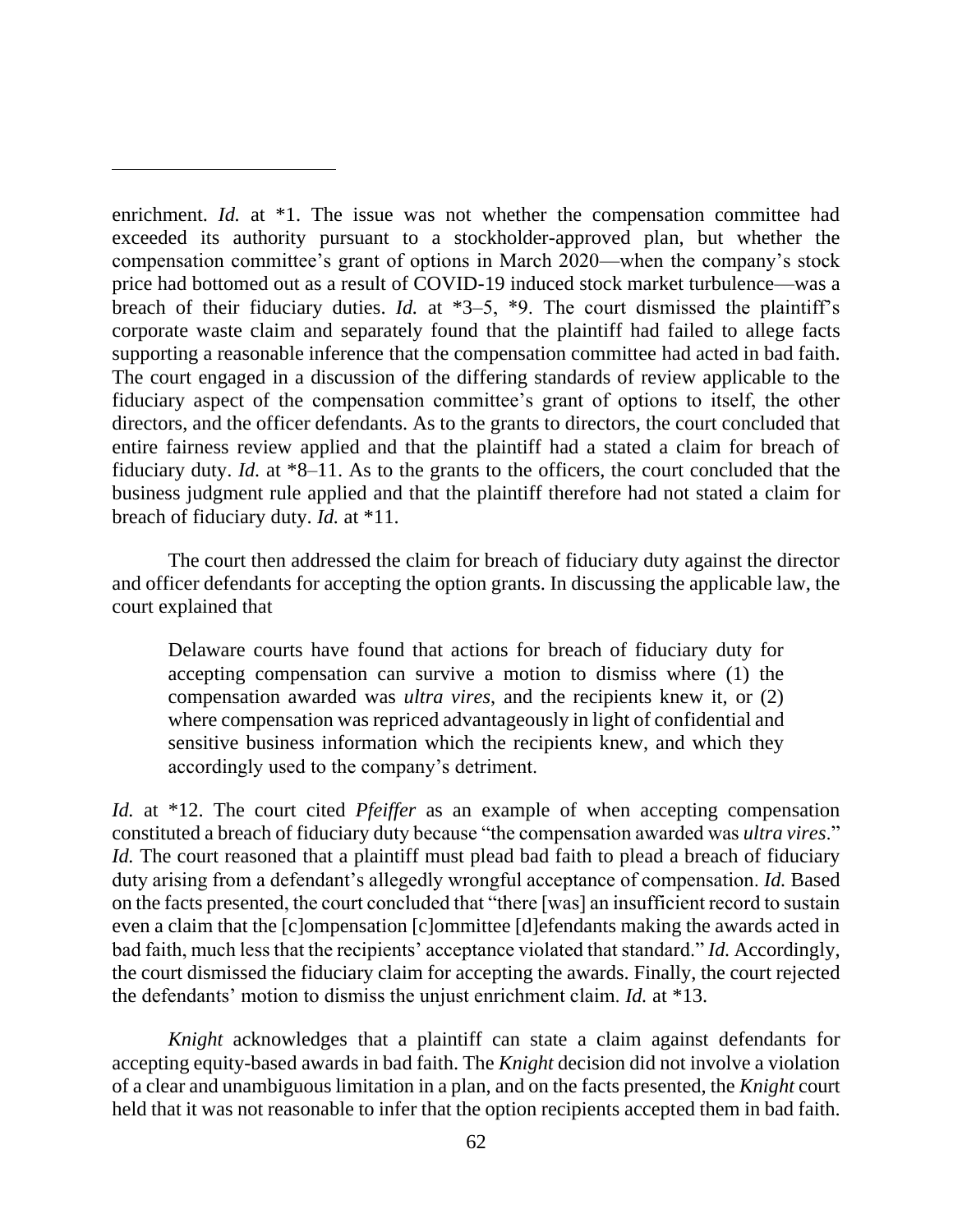## **5. The Claim Against The Members Of The Board For Not Fixing The Challenged Awards**

Finally, assuming for the sake of argument that the Board had not adopted the Target Award Policy and sought to validate the Challenged Awards, the Complaint still would state a claim for breach of fiduciary duty against all of the members of the Board for not fixing the Challenged Awards when the plaintiff brought the issue to their attention in the Demand Letter. That theory works on the facts of this case, but it is nevertheless one that future decisions should approach with caution.

Delaware law recognizes that conscious inaction represents as much of a decision as conscious action.<sup>11</sup> The conscious failure to take action to address harm to the

Vice Chancellor Slights has perfected the art of including an apt musical reference to underscore or illustrate a point. I lack his gift. He retires from the court this month, and

*See id.* at \*12. This decision applies the same principle, but in a setting where the equitybased awards violated a clear and unambiguous limitation in the governing document.

<sup>11</sup> *See Aronson v. Lewis*, 473 A.2d 805, 813 (Del. 1984) ("[A] conscious decision to refrain from acting may nonetheless be a valid exercise of business judgment and enjoy the protections of the rule.") (subsequent history omitted); *In re China Agritech, Inc. S'holder Deriv. Litig.*, 2013 WL 2181514, at \*23 (Del. Ch. May 23, 2013) ("The Special Committee decided not to take any action with respect to the Audit Committee's termination of two successive outside auditors and the allegations made by Ernst & Young. The conscious decision not to take action was itself a decision."); *Krieger v. Wesco Fin. Corp.*, 30 A.3d 54, 58 (Del. Ch. 2011) ("Wesco stockholders had a choice: they could make an election and select a form of consideration, or they could choose not to make an election and accept the default cash consideration."); *Hubbard v. Hollywood Park Realty Enters., Inc.*, 1991 WL 3151, at \*10 (Del. Ch. Jan. 14, 1991) ("From a semantic and even legal viewpoint, 'inaction' and 'action' may be substantive equivalents, different only in form."); Jean–Paul Sartre, *Existentialism Is a Humanism* 44 (Carol Macomber trans., Yale Univ. Press 2007) ("[W]hat is impossible is not to choose. I can always choose, but I must also realize that, if I decide not to choose, that still constitutes a choice." For a discussion on *Aronson*'s subsequent history, see footnote 14, *infra.*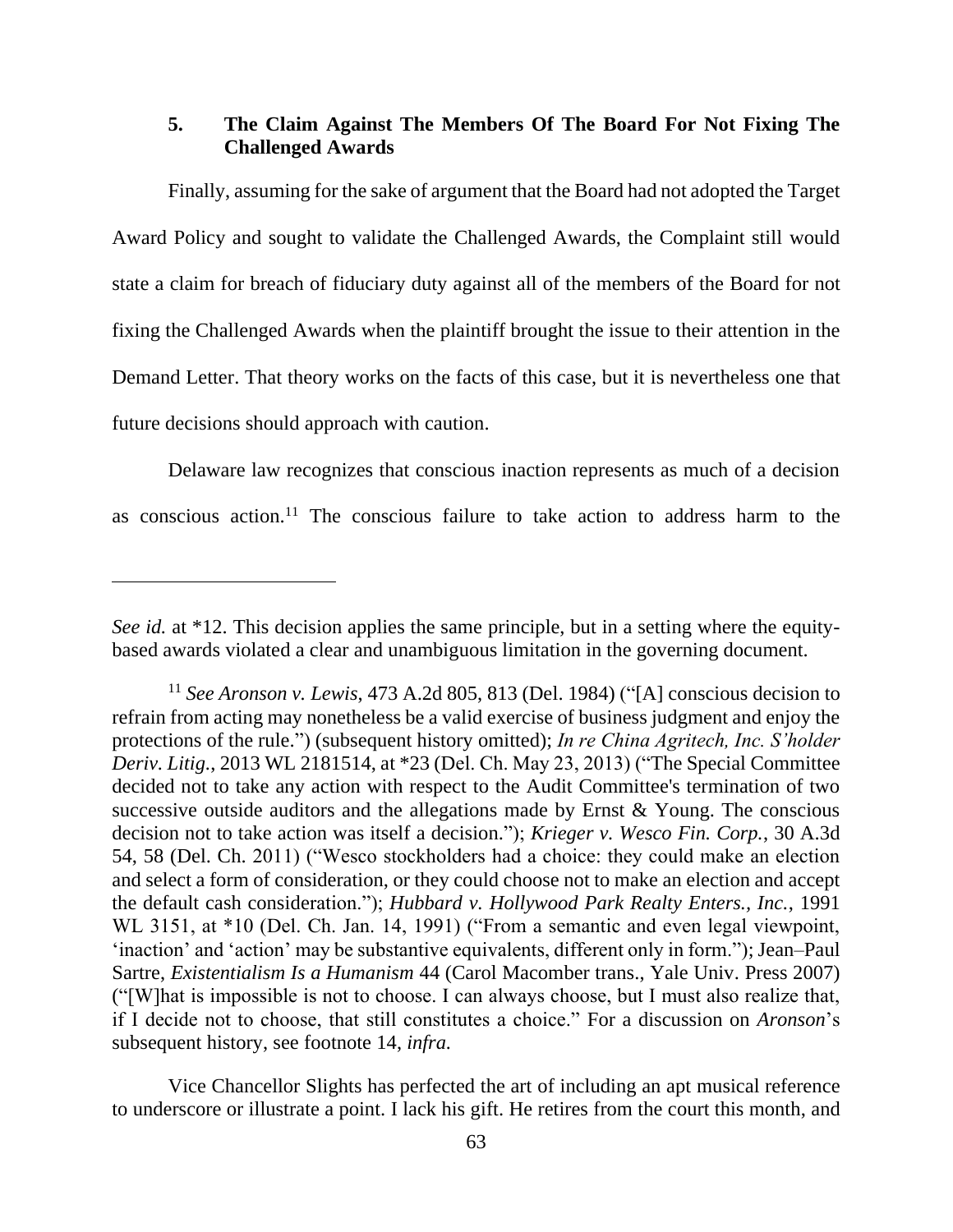corporation animates a type of *Caremark* claim. *See South v. Baker*, 62 A.3d 1, 15 (Del. Ch. 2012). The original *Caremark* decision recognized that for a plaintiff to plead an oversight claim, the complaint must allege that the board knew or should have known about a problem and failed to correct it. *In re Caremark Int'l Inc. Deriv. Litig.*, 698 A.2d 959, 971 (Del. Ch. 1996) (Allen, C.). "In practice, plaintiffs often attempt to satisfy the elements of a *Caremark* claim by pleading that the board had knowledge of certain 'red flags' indicating corporate misconduct and acted in bad faith by consciously disregarding its duty to address that misconduct." *Melbourne Mun. Firefighters' Pension Tr. Fund v. Jacobs*, 2016 WL 4076369, at \*8 (Del. Ch. Aug. 1, 2016), *aff'd*, 158 A.3d 449 (Del. 2017) (TABLE). The pleading of red flags supports an inference that the directors acted knowingly and in bad faith by failing to take action to address the issue, thereby breaching their duty of loyalty. *See, e.g.*, *In re Clovis Oncology, Inc. Deriv. Litig*., 2019 WL 4850188, at \*13–15 (Del. Ch. Oct. 1, 2019). For example, "[a] claim that an audit committee or board had notice of serious misconduct and simply failed to investigate . . . would survive a motion to dismiss, even if the committee or board was well constituted and was otherwise functioning." *David B. Shaev Profit Sharing Acct. v. Armstrong*, 2006 WL 391931, at \*5 (Del. Ch. Feb. 13, 2006) (footnote omitted), *aff'd*, 911 A.2d 802 (Del. 2006) (TABLE).

all of us will miss a truly exemplary colleague and friend. In his honor, I supplement my typically staid list of citations with the following: "You can choose a ready guide in some celestial voice. If you choose not to decide, you still have made a choice." Rush, *Freewill*, *on* Permanent Waves (Moon Recs. 1980) (lyrics written by Neil Peart).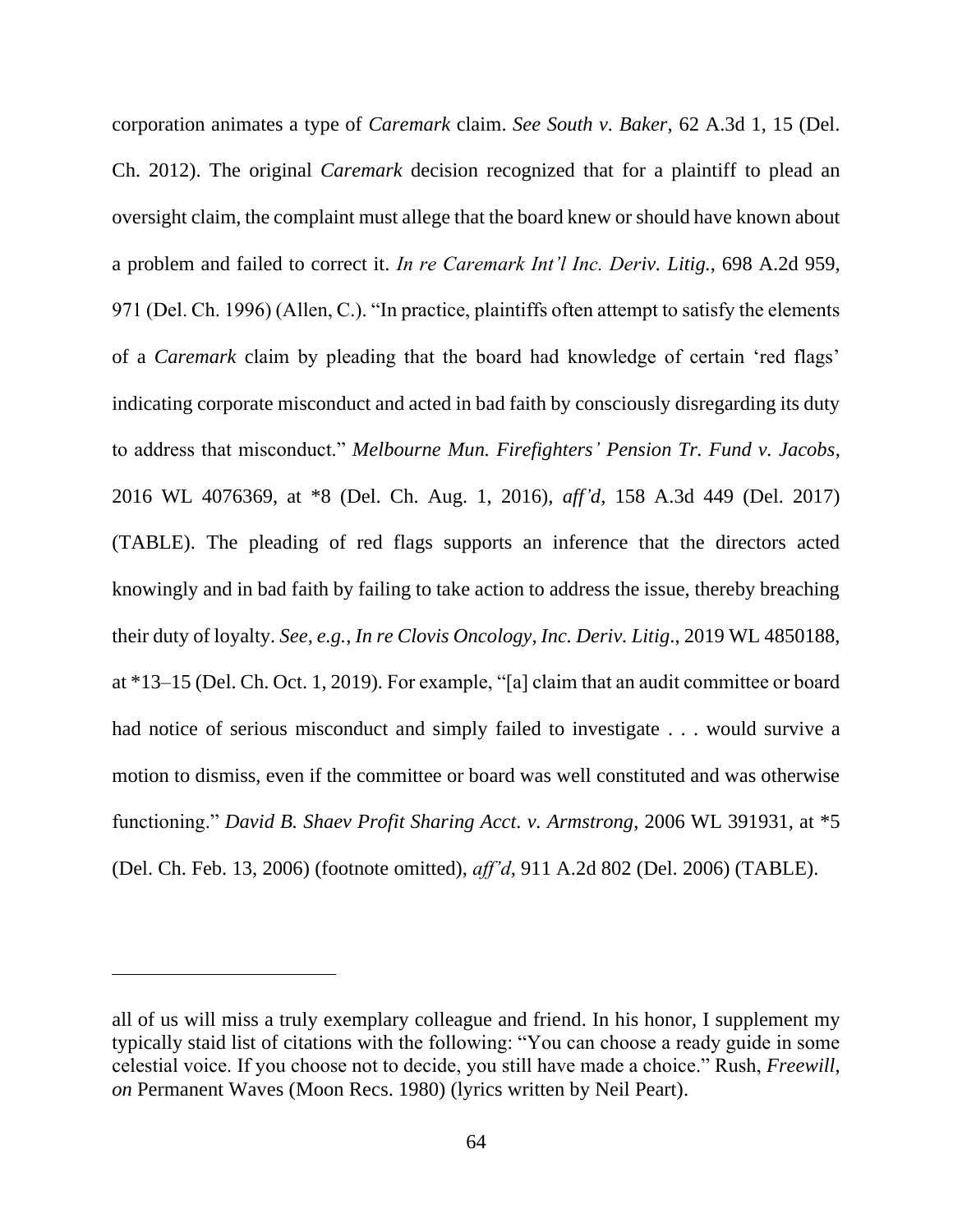As this decision has explained, settled precedent establishes that a decision-maker acts disloyally and in bad faith by consciously disregarding a limitation in an equity compensation plan. Because conscious inaction is functionally the same as action, it follows that a conscious decision to leave a violative award in place supports a similar inference that the decision-maker acted disloyally and in bad faith.

That is what the plaintiff asserts here. The Complaint alleges that the Demand Letter put the directors on notice that the Challenged Awards violated the unambiguous language of the 2019 Plan. The Complaint alleges that the directors refused to correct the situation. The plaintiff alleges that the knowing failure to take action to correct the Challenged Awards constituted a breach of fiduciary duty. *See* Compl. ¶ 73 ("The Demand Board Defendants breached their fiduciary duties by refusing to correct the situation upon being provided with an opportunity to do so through the [Demand Letter].").

For purposes of this claim, it matters that the contractual counterparties on both sides of the Challenged Awards—the Company and Smith—had a fiduciary duty to fix the violation. Envision a hypothetical in which the Committee had granted the options to a third-party consultant (permitted by the 2019 Plan). Further assume (to make the hypothetical cleaner) that the recipient had no reason to know about the Performance Share Limitation and was a blameless recipient of the grant. Under that setting, if the Board learned later about the violation, then the Board would not have an easy fix available. The consultant would not plainly have a fiduciary duty to fix the grant, and the Board would face a tough decision. The alternatives could range from doing nothing to asserting some form of claim against the consultant. In that setting, the decision to address the problem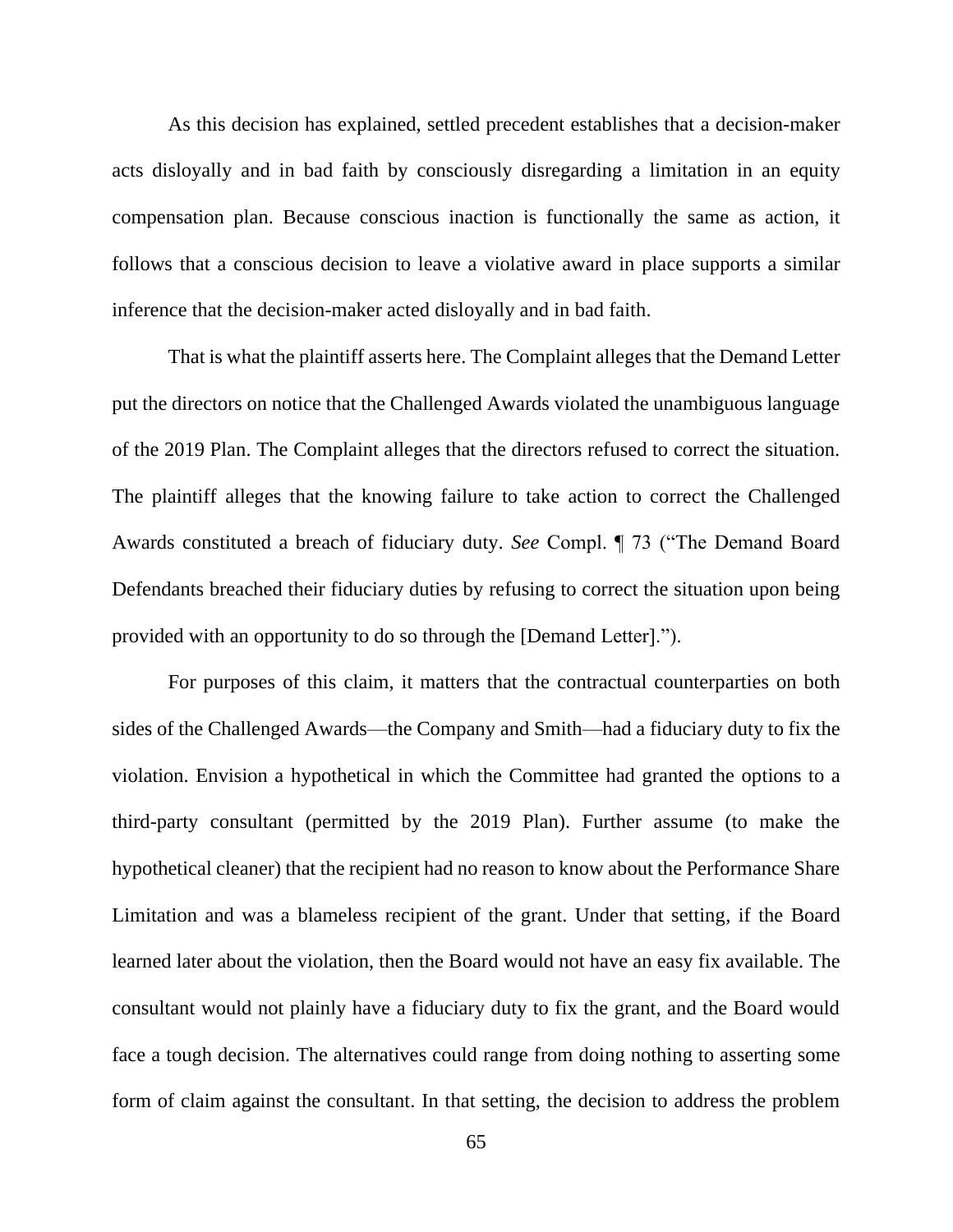would be a business judgment, and in exercising discretion over what action to take, the Board could take into account a number of factors, including the effect on the Company's relationships with third parties if the Company did not bear the responsibility for the errant grant. The Board might reason that letting the issue go would be better for the Company in the long run. This court has acknowledged similar considerations when a Board has faced a decision over whether to invoke an arguably strong basis for a for-cause termination against a senior executive.<sup>12</sup>

In that hypothetical, any effort by the plaintiff to assert a claim based on the board's allegedly wrongful refusal of the plaintiff's demand would founder on the rocks of the business judgment rule. A plaintiff would not have a viable claim based on a non-grossly negligent or otherwise exculpated decision made by disinterested and independent directors. But the hypothetical generates that result not because the decision to address the demand is a decision to which fiduciary liability never could attach, but rather because of

<sup>12</sup> *See, e.g.*, *Espinoza v. Hewlett-Packard Co.*, 32 A.3d 365, 368–69, 373 (Del. 2011) (affirming denial of request to inspect books and records to investigate allegedly wrongful failure to terminate CEO for cause because the company had "provided some explanation of why the [b]oard did not fire [the executive] 'for cause,'" and therefore the stockholder had made "no showing that the undisclosed details in the [withheld internal report] address[ed] the [b]oard's negotiating position" in executing a severance agreement with the executive); *Zucker v. Andreessen*, 2012 WL 2366448, at \*8–10 (Del. Ch. June 21, 2012) (dismissing complaint challenging termination without cause as a breach of fiduciary duty; explaining that "[a]lthough the [b]oard *could* have elected to pay [the executive] nothing, determining whether it *should* have done so, or whether making the deal it did constitutes waste, involves a broader legal analysis" and concluding that the board could properly consider the "costs of time, resources, and negative publicity" in deciding whether to invoke a for-cause termination).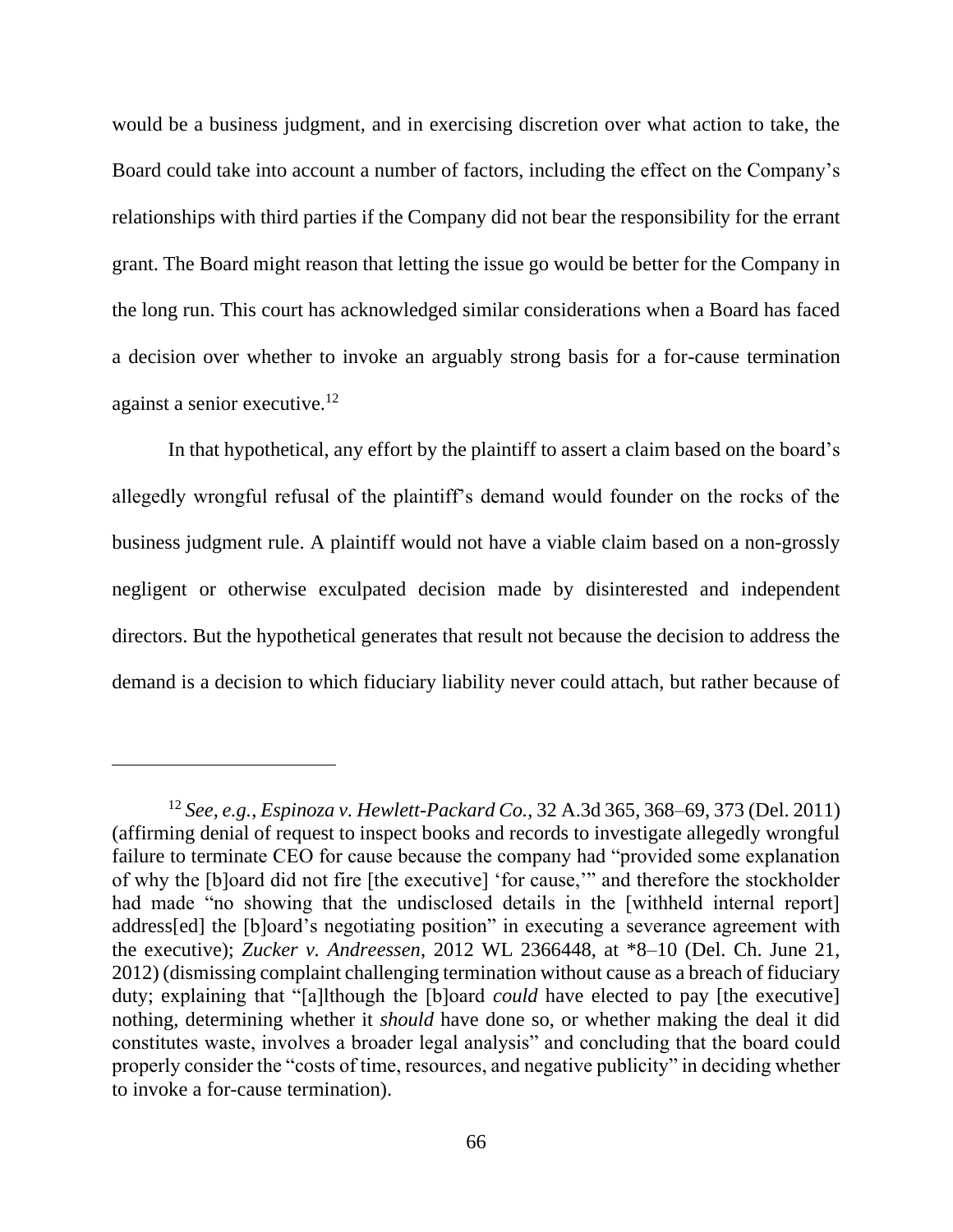the applicable standard of review. If there were grounds to rebut the business judgment rule, the outcome would be different.<sup>13</sup>

Here, the facts are different. The clear answer was to fix the Challenged Awards, and the failure to take that action supports an inference of bad faith conduct. A fix was readily available because Smith himself was a director and he therefore had the same fiduciary-fueled obligation to remedy the problem as his fellow directors.

Notwithstanding the doctrinal analysis, this outcome gives me pause. In this case, the stockholder plaintiff put the Board on notice of the problem by sending the Demand Letter. There are sound policy reasons to resist permitting a stockholder plaintiff to create a new claim by sending a demand letter. A plaintiff might send a demand letter strategically for any number of reasons, two of which come to mind. Envision a claim where the limitations period for challenging the original wrong was drawing to a close. A plaintiff might send a letter identifying the original wrong and demanding that the board fix it, then attempt to take advantage of that new claim to support a timely filing. I suspect that the members of this court will be able to see through an artifice of that sort when applying the doctrine of laches, but it still presents concern.

Another potential strategy would be to bring a different or deeper-pocketed defendant into the target zone. Assume, as here, that a subset of the directors made the

 $13$  In the hypothetical, the directors who approved the original grant still would face a claim for exceeding a clear and unambiguous limitation on their authority. The challenge to the subsequent decision about what to do to fix the problem—even if the decision was to do nothing—would not state a claim on which relief could be granted.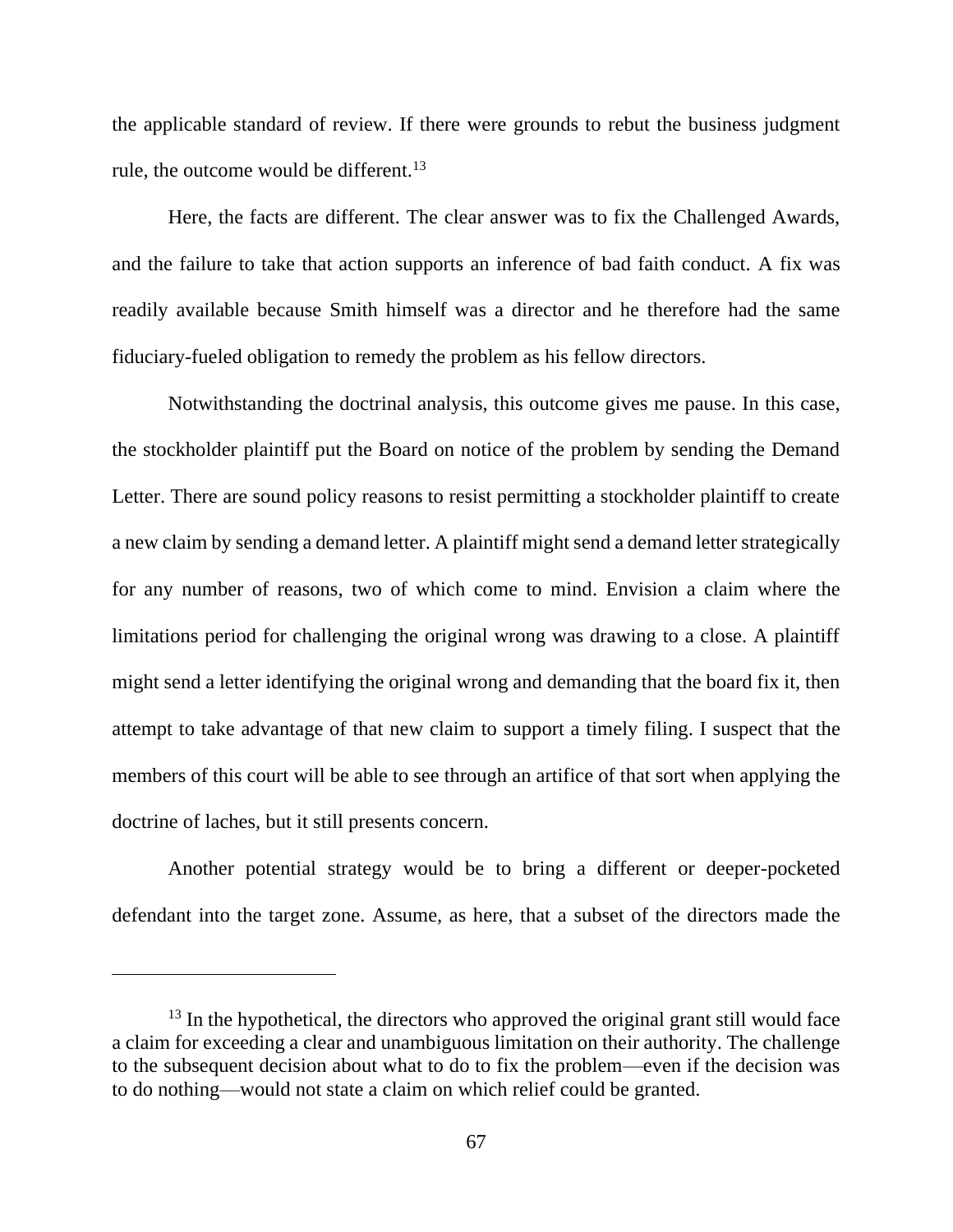original decision, but the plaintiff sees an advantage in filing a lawsuit that could name other members of the board. By sending a letter identifying the problem and demanding that the board fix it, the plaintiff could bring additional defendants into the mix.

The making of a demand has an established role under Rule 23.1. As the Delaware Supreme Court has explained, "if demand is excused or wrongfully refused, the stockholder will normally control the proceedings." *Brehm v. Eisner*, 746 A.2d 244, 255 (Del. 2000). The making of demand has not historically given rise to a new cause of action. Indeed, in a footnote, this court once observed in passing that "[w]rongful refusal is not an independent cause of action." *Baron v. Siff*, 1997 WL 666973, at \*1 n.4 (Del. Ch. Oct. 17, 1997).

It is worth asking *why* this is so. The answer is the tacit-concession doctrine that the Delaware Supreme Court announced in *Spiegel v. Buntrock*, 571 A.2d 767, 772–73 (Del. 1990). Under that doctrine, a stockholder who makes demand tacitly concedes that the board was disinterested and independent for purposes of responding to the demand. As a result, the board's decision regarding the demand generally receives the protection of the business judgment rule. *See Solak v. Welch*, 2019 WL 5588877, at \*3 (Del. Ch. Oct. 30, 2019), *aff'd*, 228 A.3d 690 (Del. 2020) (TABLE).

The tacit-concession doctrine generally prevents the making of a demand from giving rise to a follow-on claim. Instead, the principal function of making demand has been to affect who controls the derivative suit.

But the tacit-concession doctrine will not always result in the business judgment rule protecting the board's decision. Chancellor McCormick's decision in *City of Tamarac*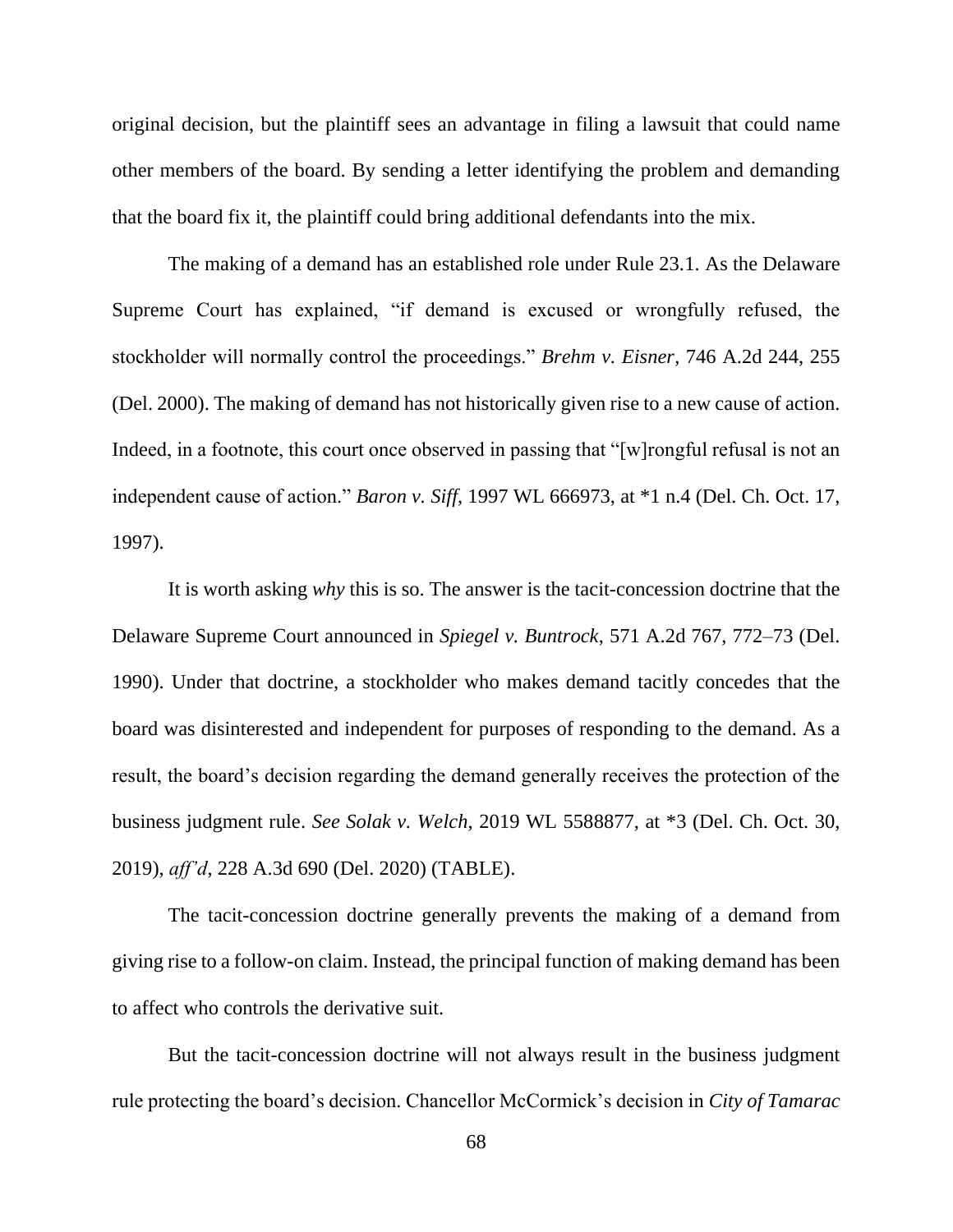*Firefighters' Pension Trust Fund v. Corvi* illustrates how that could occur. *See* 2019 WL 549938 (Del. Ch. Feb. 12, 2019). The plaintiff in *Corvi* alleged that the members of a board of directors acted wrongfully by rejecting a demand in reliance on the report and recommendation of a conflicted committee. *Id.* at \*6. The defendants argued that *Spiegel*'s tacit-concession doctrine extended to the committee, but Chancellor McCormick explained that two post-*Spiegel* decisions—*Grimes v. Donald*, 673 A.2d 1207 (Del. 1996), and *Scattered Corporation v. Chicago Stock Exchange, Inc., 701 A.2d 70 (Del. 1997)<sup>14</sup>* circumscribed the *Spiegel* rule. After those later decisions, the tacit-concession doctrine means that "the plaintiff accepts that the number of board members necessary to carry a vote, typically a majority, lacks conflicts with respect to the demand." *Corvi*, 2019 WL 549938, at \*8. "The tacit concession doctrine does not go further and prevent a court from considering obvious conflicts or bias when evaluating a board's decision to delegate the demand-review process to a committee." *Id.* It also does not prevent a court from

<sup>14</sup> In *Beam*, the Delaware Supreme Court overruled seven precedents (including *Grimes* and *Scattered*) to the extent they had reviewed a Rule 23.1 decision by the Court of Chancery under an abuse of discretion standard or otherwise suggested deferential appellate review. *Beam*, 746 A.2d 253 & n.23 (overruling in part on this issue *Scattered*, 701 A.2d at 72–73; *Grimes*, 673 A.2d at 1217 n.15 (Del. 1996); *Heineman v. Datapoint Corp.*, 611 A.2d 950, 952 (Del. 1992); *Levine v. Smith*, 591 A.2d 194, 207 (Del. 1991); *Grobow v. Perot*, 539 A.2d 180, 186 (Del.1988); *Pogostin v. Rice*, 480 A.2d 619, 624–25 (Del. 1984); and *Aronson*, 471 A.2d at 814). The *Brehm* Court held that going forward, appellate review of a Rule 23.1 determination would be de novo and plenary. *Brehm*, 746 A.2d at 253–54. This decision does not rely on any of the partially overruled precedents for the standard of appellate review, and it therefore omits the reference to their subsequent reversal on other grounds by *Brehm*. This decision also does not rely on *Aronson* for any aspect of its test for demand futility, which the Delaware Supreme Court reformulated in *United Food & Commercial Workers Union v. Zuckerberg*, 262 A.3d 1034 (Del. 2021).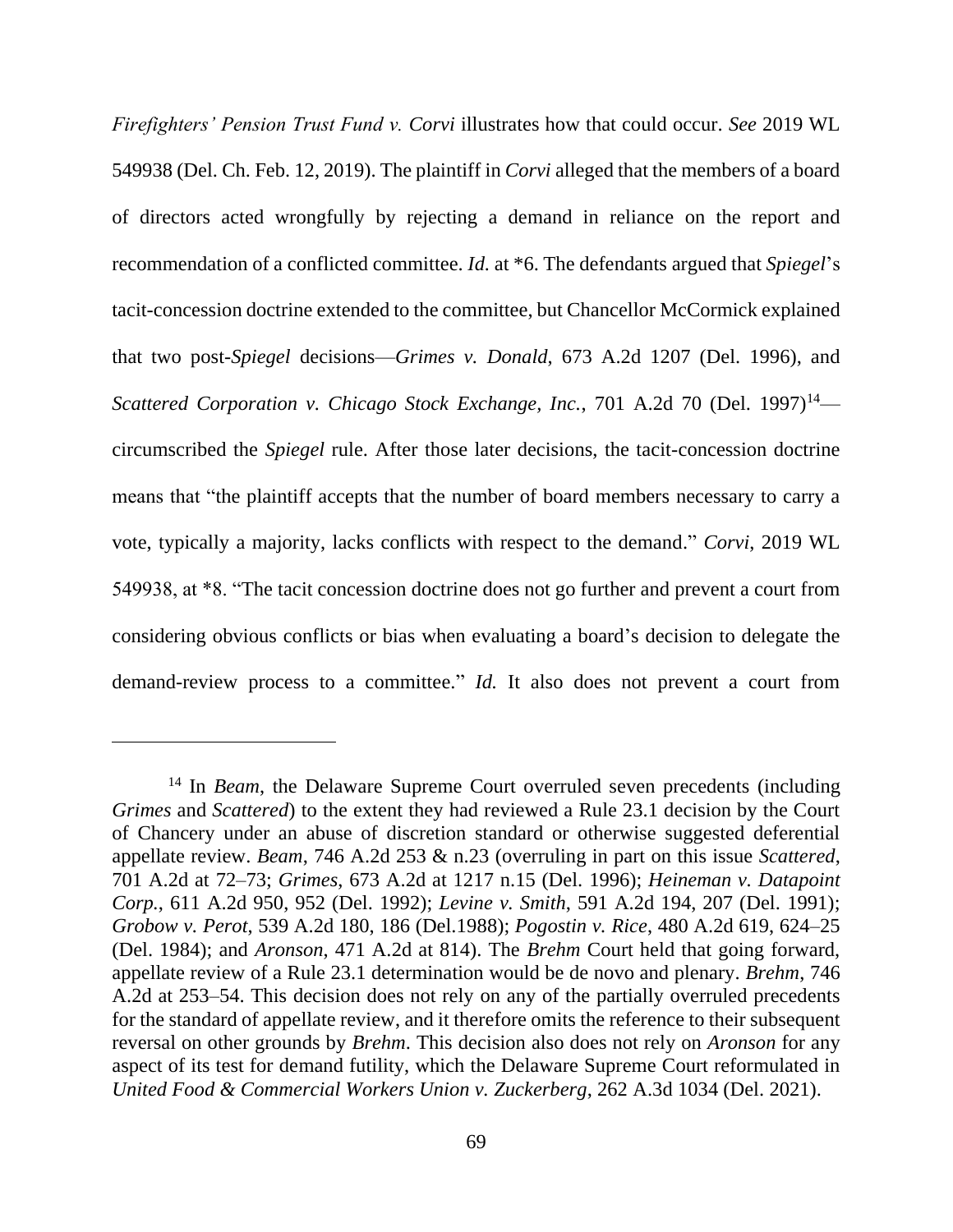considering whether the directors acted in good faith when considering a litigation demand. "To show bad faith, a plaintiff must plead with particularity that the [b]oard intentionally acted in disregard of the [c]ompany's best interest in deciding not to pursue the litigation the [p]laintiff demanded." *Id.* at \*10 (cleaned up). That is a high standard, but *Corvi*  recognized that a plaintiff could overcome the tacit-concession doctrine by pleading facts demonstrating that a board acted in bad faith. *Id.* at \*8.

In *Corvi*, the plaintiff did not plead sufficient facts to support an inference of wrongful refusal, and the Chancellor therefore dismissed the claim. *Id.* at \*12. But if the Chancellor had found that the directors acted in bad faith in refusing the demand, it would not require any additional analysis to infer that the directors breached their duty of loyalty by acting in bad faith and hence that the wrongful decision to refuse the demand supported a claim for breach of fiduciary duty.

The plaintiff in this case alleges that the directors knowingly failed to fix an obvious violation of a clear restriction in a stockholder-approved plan. Those allegations support an inference that all of the directors (including Smith) acted in bad faith and hence that they breached their fiduciary duties in rejecting the Demand Letter. This case is therefore one of the (likely rare) scenarios in which a plaintiff will be able to assert a viable breach of fiduciary duty claim based on the rejection of a demand letter.<sup>15</sup>

<sup>&</sup>lt;sup>15</sup> Of course, stating a claim is only the first step. There are other difficulties for the plaintiff to overcome. Most notably, the extent of any damages will be debatable. The Delaware Supreme Court has made clear, however, that reliance damages, such as some quantum of the expense that the corporation was forced to bear, can be available even if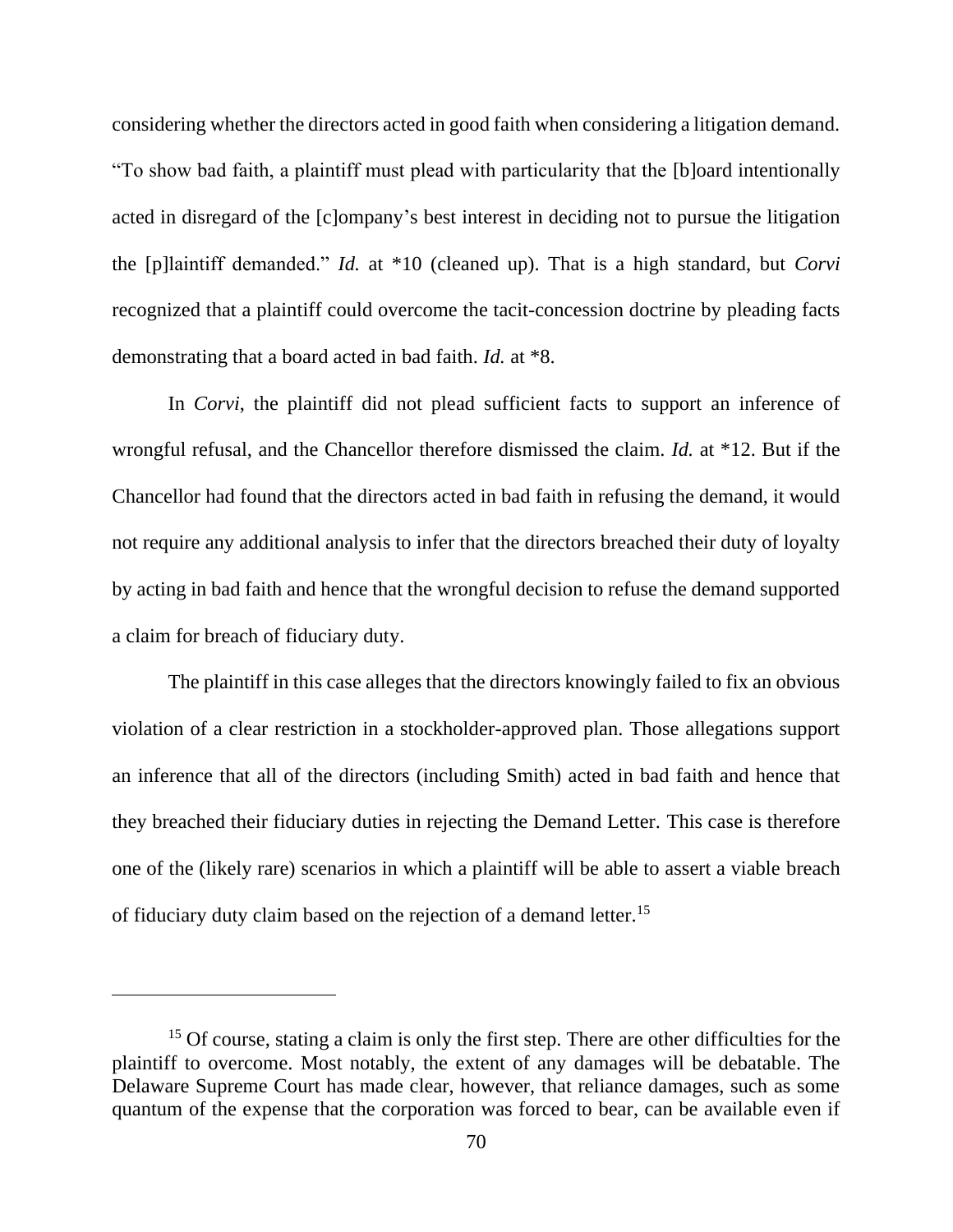The outcome remains uncomfortable. It would be easier to analyze the claim if the notification came from a whistleblower, or if there were red flags internal to the corporation that put the directors on notice and resulted in their failure to act. From an analytical perspective, however, the source of the director's knowledge should not make a difference. The breach lies in their conscious failure to act based on the knowledge that they possessed.

The claim against the directors for failing to fix the Challenged Awards in response to the Demand Letter therefore survives pleading-stage review. It is a novel claim, but "novelty is not necessarily a fatal quality." *SDF Funding LLC v. Fry*, 2021 WL 4519599, at \*4 (Del. Ch. Oct. 4, 2021). "It is not the dictate . . . of sound reasoning to reject a proposition as untrue upon its first announcement, and for the reason, solely, that it has never been heard of before. Such a determination would necessarily lead to the rejection of all propositions, however correct and demonstrable; for all propositions have had a first announcement." *Fox v. Wharton*, 5 Del. Ch. 200, 210 (1878). The common law develops on a case-by-case basis, and future decisions should provide opportunities to refine the extent to which a plaintiff can sue based on action that directors take or consciously fail to take in response to a demand.

# **C. Unjust Enrichment.**

In the Complaint's final count, the plaintiff advances a claim for unjust enrichment against Smith for the "personal financial benefit" he received "as a result of the excess

transactional damages are not. *See Thorpe by Castleman v. CERBCO, Inc.*, 676 A.2d 436, 444 (Del. 1996).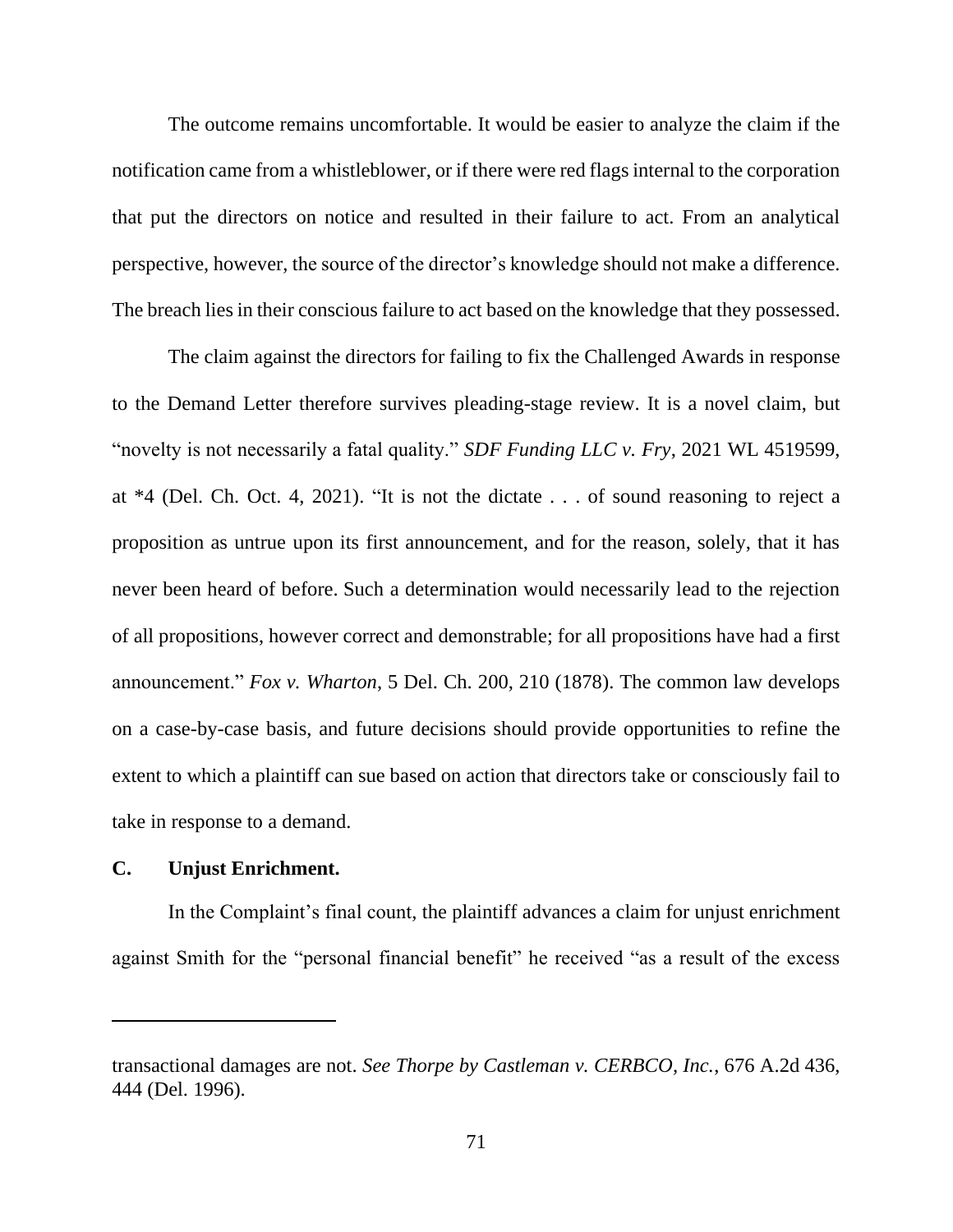Performance Share Awards." Compl. ¶ 77. This count states a claim on which relief can be granted.

As a threshold matter, it is important to emphasize that unjust enrichment can operate either as a cause of action or as a remedy. Put in more scholarly terms, "[u]njust enrichment has both a substantive and a remedial aspect." Dan B. Dobbs, *Law of Remedies: Damages—Equity—Restitution* § 4.1(1), at 366 (2d ed. 1993). "The substantive question is whether the plaintiff has a right at all, that is, whether defendant is unjustly enriched by legal standards." *Id.* That question is distinct from the remedial aspect, which is "concerned first with whether, among the remedies possible, restitution is an appropriate or the most appropriate choice  $\dots$  . [and] [s]econd  $\dots$  with the appropriate measure or form of restitution." *Id.*; *see* Eric J. Konopka, Note, *Hey, That's Cheating! The Misuse of the Irreparable Injury Rule as a Shortcut to Preclude Unjust-Enrichment Claims*, 114 Colum. L. Rev. 2045, 2054 (2015).

The defendants seek to dismiss the plaintiff's effort to plead unjust enrichment as a claim. It remains possible that even if the court dismissed the substantive claim for unjust enrichment, the court still could award a restitutionary remedy that could be described as a remedy for unjust enrichment. *See Great-West Life & Annuity Ins. Co. v. Knudson*, 534 U.S. 204, 213–14 (2002) (explaining the availability of restitution as a remedy); *accord Reich v. Cont'l Cas. Co.*, 33 F.3d 754, 756 (7th Cir. 1994) (Posner, J.).

Under the standard Delaware formulation of the elements of a claim for unjust enrichment, a plaintiff must plead and later prove "(1) an enrichment, (2) an impoverishment, (3) a relation between the enrichment and impoverishment, (4) the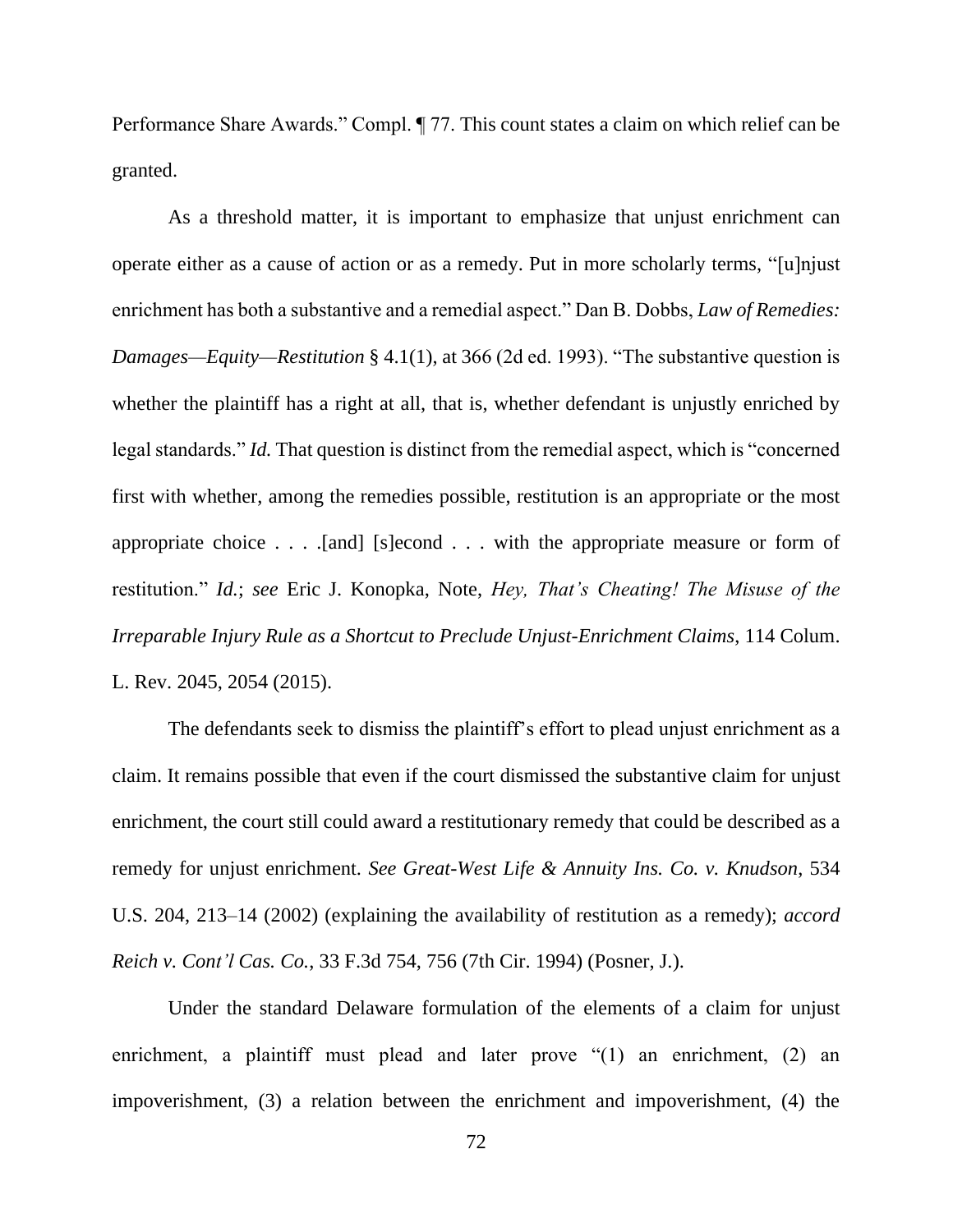absence of justification, and (5) the absence of a remedy provided by law." *Nemec v. Shrader*, 991 A.2d 1120, 1130 (Del. 2010). In seeking to dismiss the claim, Smith asserted boldly that the plaintiffs failed to allege "any element of a claim for unjust enrichment." Dkt. 6 at 22. His arguments failed to sustain that confident contention.

# **1. An Enrichment**

The first element of a claim for unjust enrichment is, not surprisingly, an enrichment. The Complaint easily pleads this element. Smith currently possesses the Challenged Awards. That is an enrichment.

The defendants respond that Smith has "not yet received any enrichment" because it is impossible as yet to know what value Smith will receive. *See* Dkt. 6 at 20–21; Dkt. 13 at 17. Once again, the defendants' argument contravenes the plain language of their own documents. It also contravenes settled authority.

The 2019 Plan recognizes the fact that the Challenged Awards had value at the time of their grant, despite the uncertainty about the value the shares would have upon receipt. The 2019 Plan even provides a metric for measuring the initial value of a Performance Share Award: "Each Performance Share shall have an initial value equal to the Fair Market Value of a share of Common Stock on the date of grant." 2019 Plan § 8.3. The 2019 Plan defines the Fair Market Value of a share of the Company's common stock as the "closing sale price of a share of Common Stock on such date." *Id.* Art. 2 at A-3.

That formula makes it a simple matter to calculate the initial value of the Challenged Awards. There were 4,733,840 shares that were subject to the grants. The date of the grant was March 10, 2020. The closing price of a share of the Company's common stock on that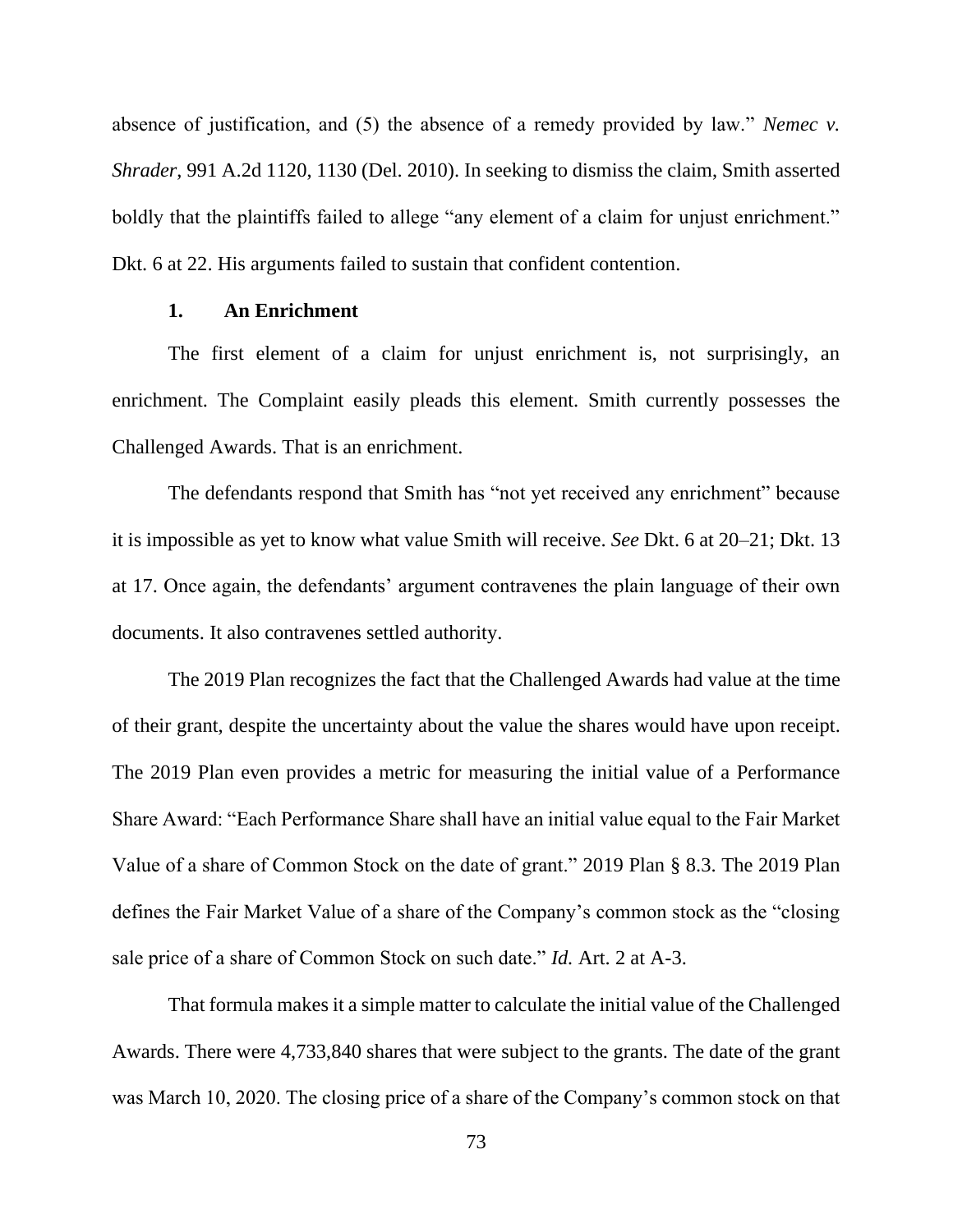date was \$20.30.<sup>16</sup> Using the metric that the 2019 Plan specifies, the Challenged Awards had a grant-date value of \$96,096,952. It is reasonable to infer at the pleading stage that Smith was enriched by that amount.

The Company's disclosures also ascribe values to the Challenged Grants, although significantly lower values than the formula in the 2019 Plan. The 2021 Proxy contains a table identifying the Challenged Grants. Under the column labeled "Grant Date Fair Value," the 2021 Proxy identifies \$2,250,000 as the value of each of the Challenged Grants, albeit after the 1-for-10 reverse split. 2021 Proxy at 72. A footnote explains that this is computed "in accordance with FASB ASC Topic 718 for stock-based compensation." *Id.* at 72 n.4. The 2021 proxy also directs the reader to Notes 1 and 14 of the consolidated financial statements in the 2020 annual report and explains that "these amounts do not correspond to the actual value that will be recognized as income by each of the [named executive officers] when received." *Id.*; *see* ODP Corporation, Annual Report (Form 10- K) 60–66, 88–89 (Feb. 26, 2020). As an alternative measure of enrichment, it is reasonable to infer at the pleading stage that Smith has been enriched by that amount.

Just as their contention that Smith has not yet been enriched to any degree fails to come to grips with the 2019 Plan, the defendants' position also—once again—flies in the face of precedent. This court has rejected similar arguments where plaintiffs bring an unjust enrichment claim against individuals with unexercised options. In *Ryan*, this court rejected

<sup>16</sup> *ODP Historical Data*, NASDAQ, https://www.nasdaq.com/marketactivity/stocks/odp/historical.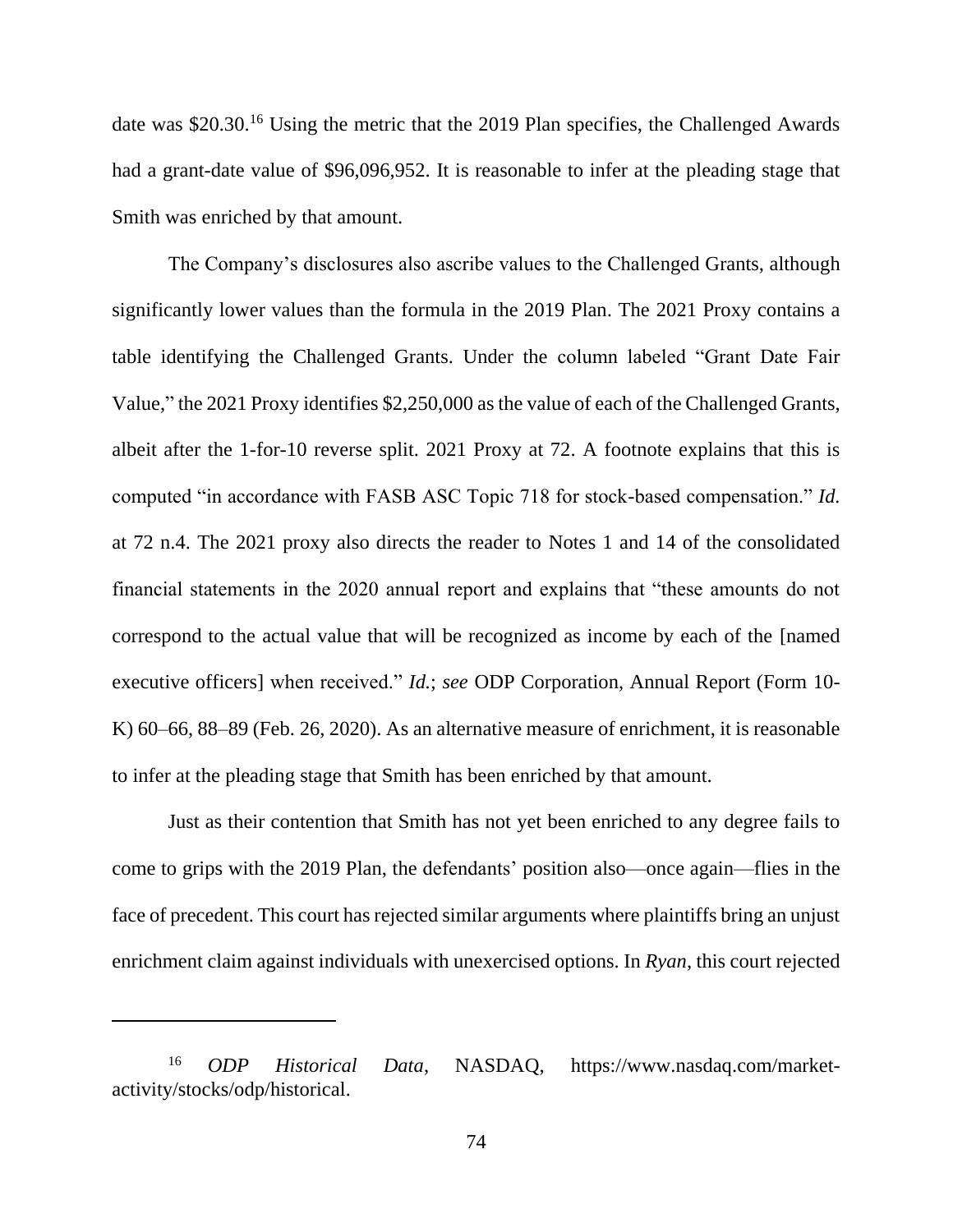the argument that a recipient of backdated stock options had not received any benefit because the plaintiff had not alleged that the recipient had exercised the options. 918 A.2d at 361. Describing that assertion as "contrary both to the normal concept of remuneration and to common sense," the court explained that the recipient "does retain something of value, the alleged backdated option, at the expense of the corporation and its stockholders." *Id.* The court recognized that the option had contingent value, because "one can imagine a situation where [the defendant] exercises the options and benefits from the low exercise price." *Id.* The court added that "even if [the defendant] fails to exercise a single option during the course of this litigation, that fact would not justify dismissal of the unjust enrichment claim." *Id.*

In *Weiss*, the court rejected a variant of the same argument, relying on *Ryan. Weiss*, 948 A.2d at 449. The court explained that the fact that the options had not been exercised "does not lead to a conclusion that there is no reasonably conceivable set of circumstances under which the defendants might be unjustly enriched." *Id.* at 449–50. Instead, the defendants "retain[ed] something of value—the challenged options—at the expense of the corporation." *Id*. at 450.

Here, Smith currently possesses the right to receive shares under the Challenged Grants. That right has value. As in the precedent cases, it is also reasonably conceivable that the right will become exercisable. It is reasonably conceivable that Smith has been enriched.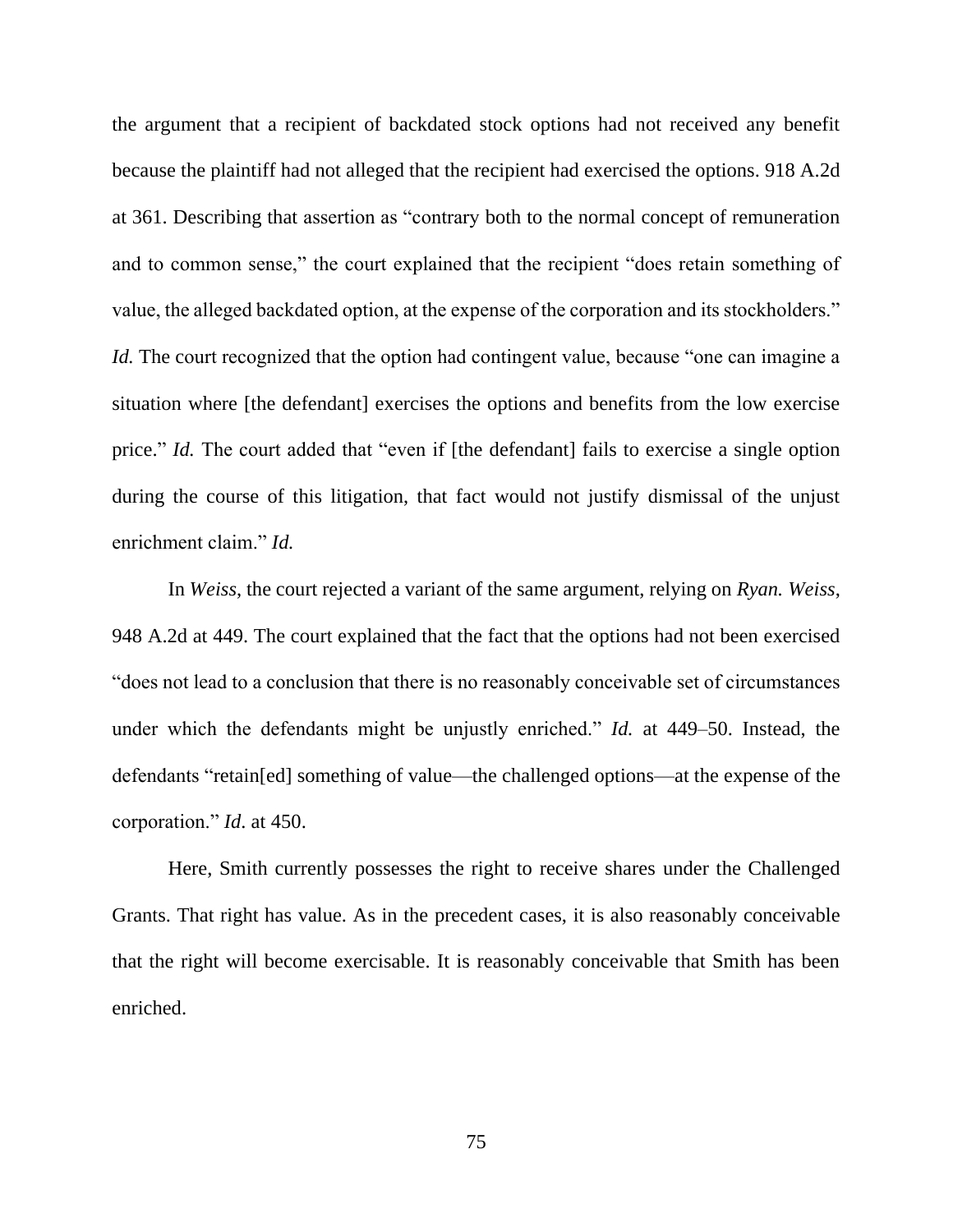# **2. An Impoverishment**

As framed under Delaware law, the second element of an unjust enrichment claim is an impoverishment. The Complaint pleads facts making it reasonably conceivable that the Company has been impoverished. The Challenged Awards give Smith rights against the Company. As discussed in the prior section, those rights have value. As the counterparty under the Challenged Awards, those rights come at the expense of the Company.

In yet another version of their "we don't know yet" argument, the defendants maintain that no impoverishment could have taken place until the number of shares or equivalent value that Smith will receive is known. Dkt. 6 at 20–21. The defendants cannot perceive how the Company's rights could have been interfered with before it transfers any shares of stock to Smith or makes any payment to him. Dkt. 13 at 17.

Presumably the defendants would not be so flummoxed by the effects of the Company entering into a promissory note (or guaranteeing one). The fact that the Company had not yet paid any money on the obligation would not negate the existence of the obligation, which would have a straightforward impact on the Company's financial statements. For purposes of understanding the impoverishment, there is no difference between the Company's obligation to repay money under a note and the Company's obligation to issue shares under the Challenged Awards.

Once again, the cases addressing unexercised options defeat the defendants' argument. As explained in both *Weiss* and *Ryan*, the unexercised options constituted "something of value" that the defendants received "at the expense of the corporation and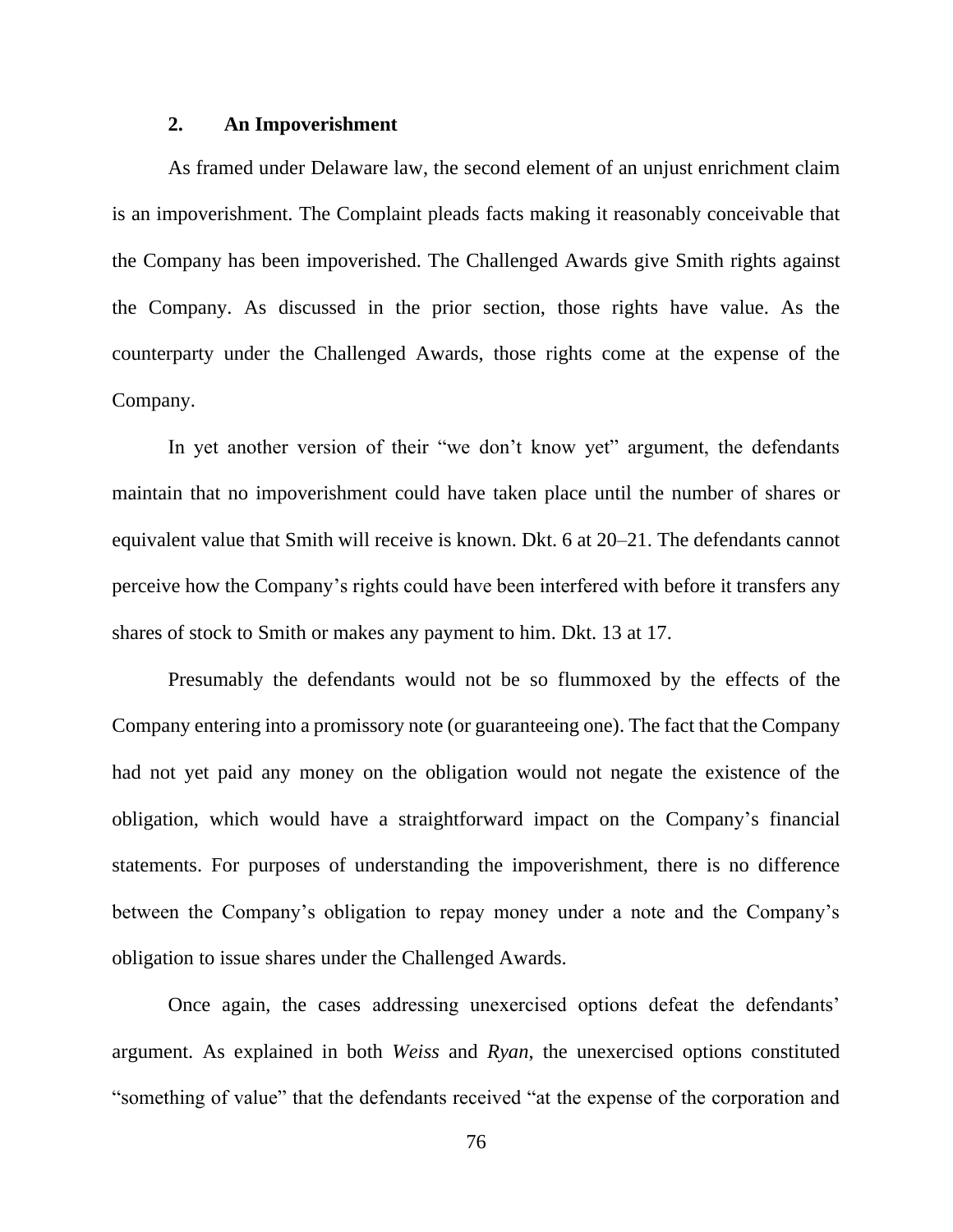shareholders." *Ryan*, 918 A.2d at 361; *accord Weiss*, 948 A.2d at 450. The same is true here. The Challenged Awards bind the Company to provide consideration to Smith. That is an invasion of the Company's rights to the shares. The second element is satisfied.

Although not critical to this case, blackletter sources recognize that there are situations where a plaintiff need not plead a distinct impoverishment to support a claim for unjust enrichment. The Restatement (Third) of Restitution and Unjust Enrichment provides that "[a] person who is unjustly enriched at the expense of another is subject to liability in restitution." Restatement (Third) of Restitution and Unjust Enrichment § 1 (Am. L. Inst.), Westlaw (database updated Mar. 2022) [hereinafter Restatement of Unjust Enrichment]. But the Restatement of Unjust Enrichment explains that

[w]hile the paradigm case of unjust enrichment is one in which the benefit on one side of the transaction corresponds to an observable loss on the other, the consecrated formula 'at the expense of another' can also mean 'in violation of the other's legally protected rights,' without the need to show that the claimant has suffered a loss.

*Id.* cmt. a.

In a later section, the Restatement of Unjust Enrichment amplifies these points by emphasizing that "[a] person is not permitted to profit by his own wrong." *Id.* § 3. In the Reporter's Note to that section, the Restatement of Unjust Enrichment explains that an earlier version of the Restatement tacked the words "at the expense of another" onto the statement that "[a] person is not permitted to profit by his own wrong." *Id.* (citing Restatement (First) of Restitution § 3 (Am. L. Inst. 1937), Westlaw (database updated Mar. 2022) ("A person is not permitted to profit by his own wrong at the expense of another.")).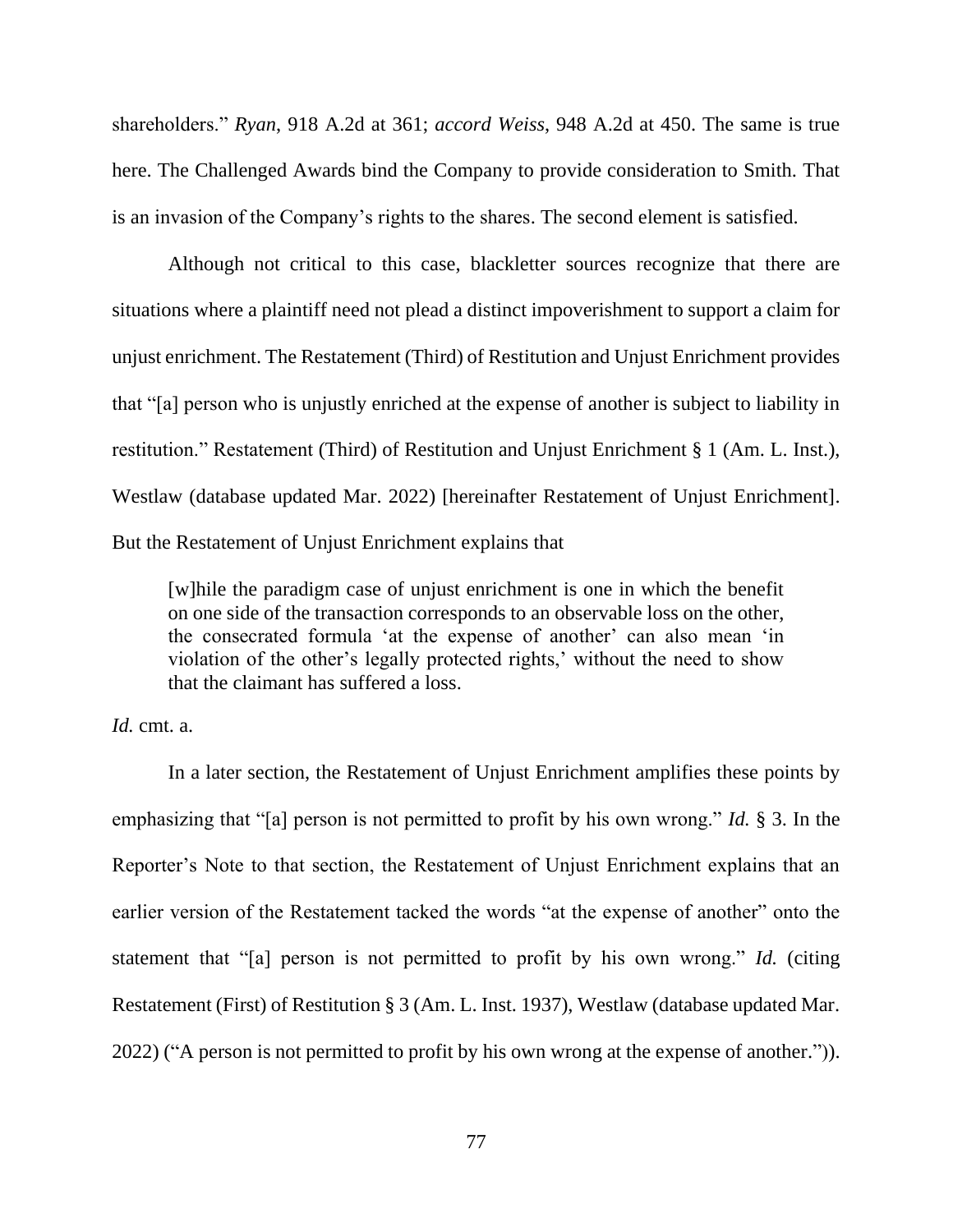The current edition of the Restatement of Unjust Enrichment intentionally omitted that phrase:

The purpose of this change is to avoid any implication that the defendant's wrongful gain must correspond to a loss on the part of the plaintiff. . . . On the contrary, it is clear not only that there can be restitution of wrongful gain exceeding the plaintiff's loss, but that there can be restitution of wrongful gain in cases where the plaintiff has suffered an interference with protected interests but no measurable loss whatsoever.<sup>17</sup>

Permitting restitution even where the plaintiff has "no measurable loss whatsoever" is consistent with the principles underlying the concept of unjust enrichment. As one textbook explains, "The basic purpose of the result reached in these cases is to prevent the defendant from being unjustly enriched. Hence, the restitutionary recovery is not, as in damages, the *harm* to the plaintiff, but rather the *benefit* received by the defendant."<sup>18</sup>

<sup>17</sup> *Id.* reporter's note a; *see Merrimon v. Unum Life Ins. Co. of. Am.*, 758 F.3d 46, 53 (1st Cir. 2014) (citing Restatement of Unjust Enrichment, *supra*, § 3 to support the finding that plaintiffs had constitutional standing because "plaintiffs ma[de] a colorable claim[]... . . that the insurer has wrongfully retained and misused their assets. . . ., [which] [i]f proven . . . would constitute a tangible harm even if no economic loss results"); *Edmonson v. Lincoln Nat'l Life Ins. Co.*, 725 F.3d 406, 415 (3d Cir. 2013) (holding that plaintiffs had standing because their claim was for disgorgement, a remedy in restitution, and that there was no requirement "that a plaintiff suffer a financial loss, as relief in a disgorgement claim is measured by the defendant's profits" and the "nature of disgorgement claims suggest that a financial loss is not required for standing, as loss is not an element of a disgorgement claim" (cleaned up)).

<sup>18</sup> Edward D. Re & Joseph R. Re, *Remedies: Cases and Materials* 650 (5th ed. 2000); *see* Dan B. Dobbs, *Remedies: Damages—Equity—Restitution* § 4:1, at 224 (1st ed. 1973) ("The principle, once again, is to deprive the defendant of benefits that in equity and good conscience he ought not to keep, even though he may have received those benefits quite honestly in the first instance, and even though the plaintiff may have suffered no demonstrable losses."). Another scholar elaborates on these ideas: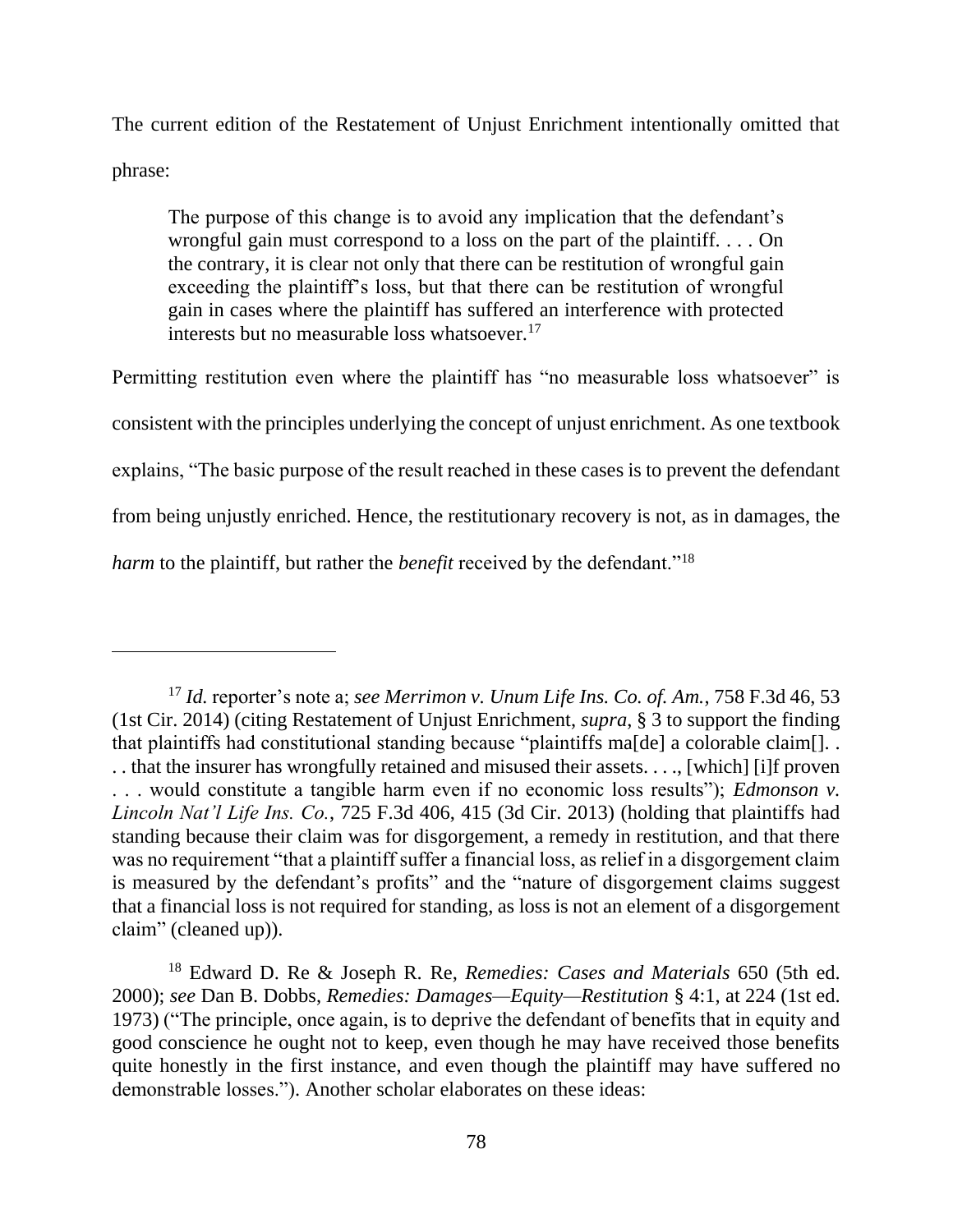Although the standard Delaware formulation frames the doctrine of unjust enrichment as requiring an impoverishment, the Delaware Supreme Court has recognized that unjust enrichment is more flexible. *See Fleer Corp. v. Topps Chewing Gum, Inc*, 539 A.2d 1060 (Del. 1988)*.* In the *Fleer* case, both Fleer Corporation and Topps Chewing Gum, Inc. manufactured baseball trading cards. Topps had an exclusive agreement with the Major League Baseball Players Association to manufacture cards with Major League players. Fleer filed suit against Topps and obtained an order from a federal district court invalidating Topps exclusive agreement on antitrust grounds. The order meant that Fleer could manufacture Major League Baseball cards. But after the court of appeals reversed, Topps regained its exclusive rights.

Relying on a theory of unjust enrichment, Topps sued in this court to obtain an accounting of the profits that Fleer generated while the district court's order was in effect.

John P. Dawson, *Restitution or Damages?* 20 Ohio State L. Rev. 175, 176 (1959) (footnote omitted); *see id.* at 190 ("In fixing the outer limits of quasi-contract restitution the key word, again, is 'benefit' and its meaning, again, is shaped by the context.").

The conception of unjust enrichment as ordinarily defined includes not only a gain on one side but loss on the other, with a tie of causation between them. This conception has been phrased in various ways—"enrichment at the expense of another," "gain through another's loss," or in Keener's phrase (used in connection with liability in quasi-contract) that there must be "not only a plus, but a minus quantity." Actually these components, appearing in an immense variety of situations, are highly variable both in their own content and in their interconnections. The "loss" need not involve any physical diminution or subtraction from the assets of the complaining party; the requirement of loss can be satisfied if a legal protected interest is invaded—*e.g.*, the right of an owner to exclusive use of chattel.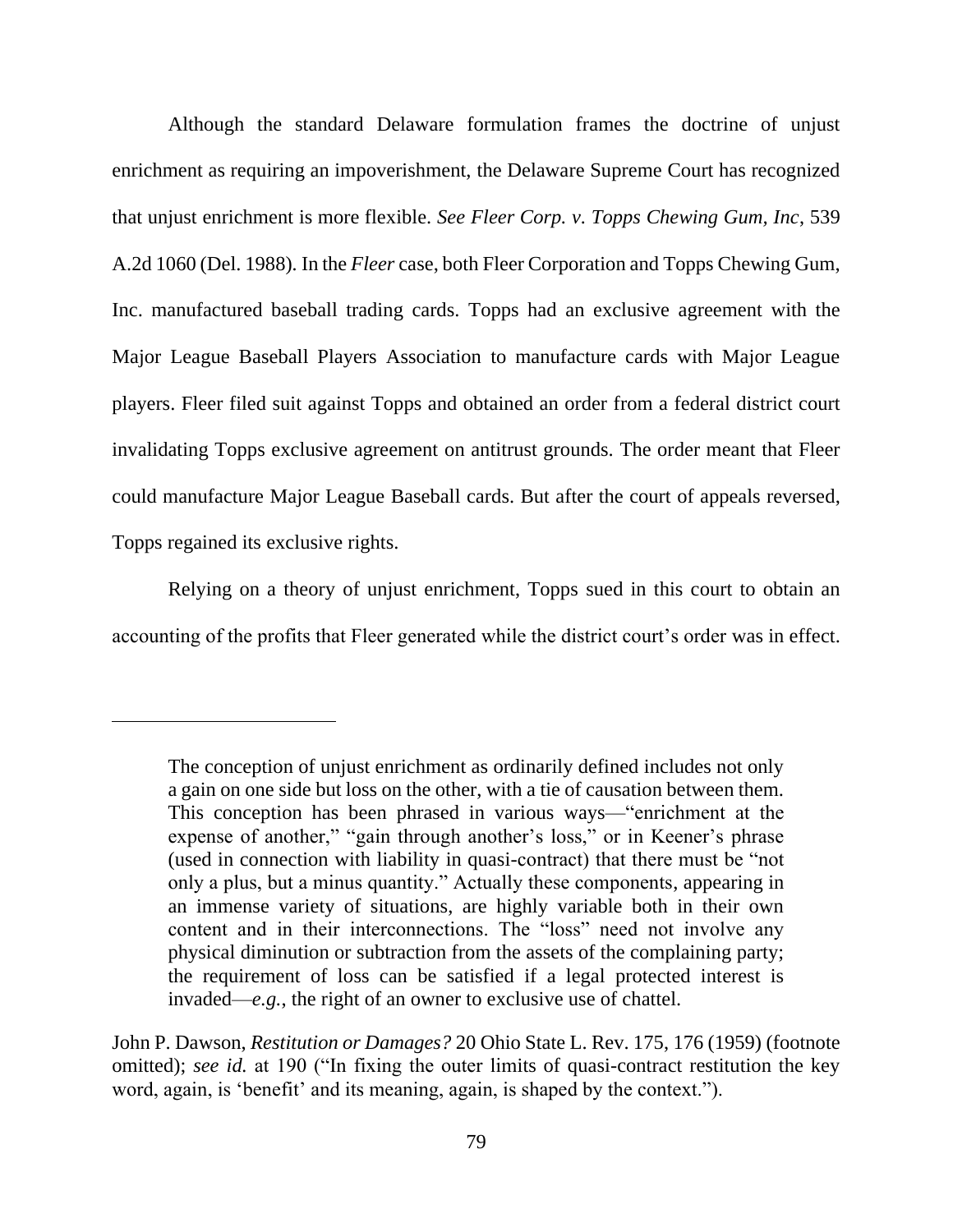*Id.* at 1061. Fleer moved for summary judgment, contending that Topps had not been impoverished because Topps had no right to enforce its contract rights during the period in question. Both this court and the Delaware Supreme Court rejected Fleer's argument. In the section of the analysis pertinent to this case, the Delaware Supreme Court framed unjust enrichment as "the unjust retention of a benefit to the loss of another, or the retention of money or property of another against the fundamental principles of justice or equity and good conscience." *Id.* at 1062 (cleaned up). En route to finding that restitution was available, the Delaware Supreme Court explained that the remedy of restitution could be invoked "even though [the defendant] may have received those benefits honestly in the first instance, and even though the plaintiff may have suffered no demonstrable losses." *Id.* at 1063 (cleaned up); *accord Schock v. Nash*, 732 A.2d 217, 232–33 (Del. 1999) (quoting *Fleer* for the proposition that restitution is available as a remedy for unjust enrichment "even though the plaintiff may have suffered no demonstrable losses" (cleaned up)).

Based on these authorities, this court has cautioned that "the emphasis on 'impoverishment' is not entirely warranted because restitution may be awarded based solely on the benefit conferred upon the defendant, even in the absence of an impoverishment suffered by the plaintiff." *MetCap Sec. LLC v. Pearl Senior Care, Inc.*, 2009 WL 513756, at \*5 n.26 (Del. Ch. Feb. 27, 2009), *aff'd*, 977 A.2d 889 (Del. 2009) (TABLE); *see Schaeffer v. Lockwood*, 2021 WL 5579050, at \*20 n.269 (Del. Ch. Nov. 30, 2021). A leading treatise has observed that to interpret the cases as imposing an invariable requirement to plead and prove impoverishment "would appear to be inconsistent with precedent." 2 Donald J. Wolfe & Michael A. Pittenger, *Corporate and Commercial*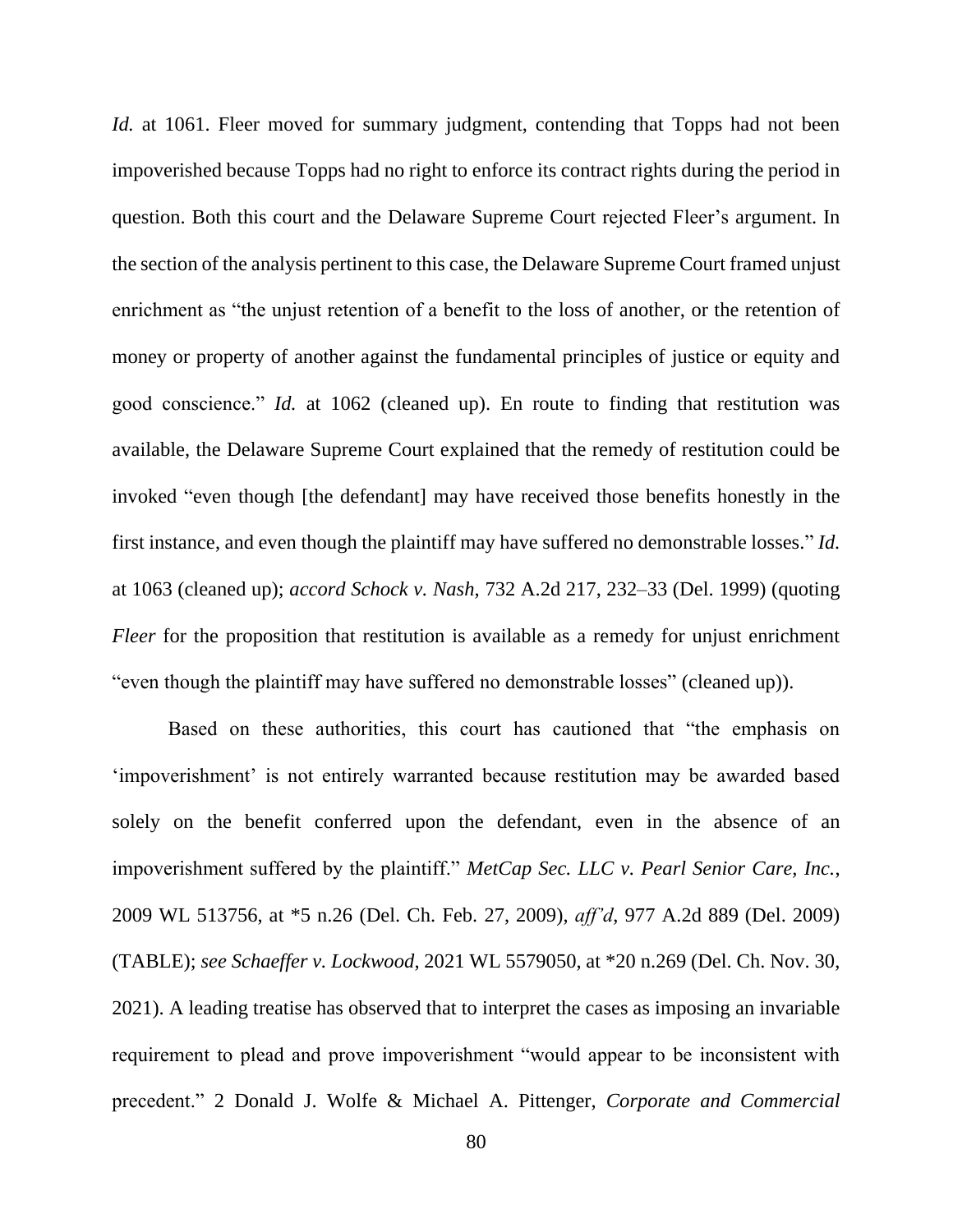*Practice in the Delaware Court of Chancery* § 16.01[b], at 16-19 n.85 (2d. ed. 2021 & Supp.).

Although practitioners regularly cite *Nemec* for the requirement that a plaintiff plead and prove an impoverishment, that decision acknowledges that "'[i]mpoverishment' does not require that the plaintiff seeking a restitutionary remedy suffer an actual financial loss, as distinguished from being deprived of the benefit unjustifiably conferred upon the defendant." 991 A.2d at 1130 n.37. Even under *Nemec*'s formulation of the elements, a plaintiff need not plead a personal "impoverishment" in the sense of a pecuniary loss. Rather, a plaintiff must plead that the defendant received a *benefit*, that the defendant's receipt of the benefit was unjustified, and that there is some connection between the benefit unjustly received and an invasion of the plaintiff's legally protected rights. The claim is about unjust *enrichment*, not the plaintiff's impoverishment. *See* Restatement of Unjust Enrichment, *supra*, § 1 cmt. a ("[T]he consecrated formula 'at the expense of another' can also mean 'in violation of the other's legally protected rights,' without the need to show that the claimant has suffered a loss."). Often, a plaintiff bringing an unjust enrichment claim will have suffered an impoverishment, but the general framing need not imply that a plaintiff must plead and prove an impoverishment.

Here, the plaintiff has proved that the Company has been impoverished. But even if that were not so, the plaintiff has alleged sufficiently that Smith received an unjustified benefit that bears a sufficient relation to the Company's rights.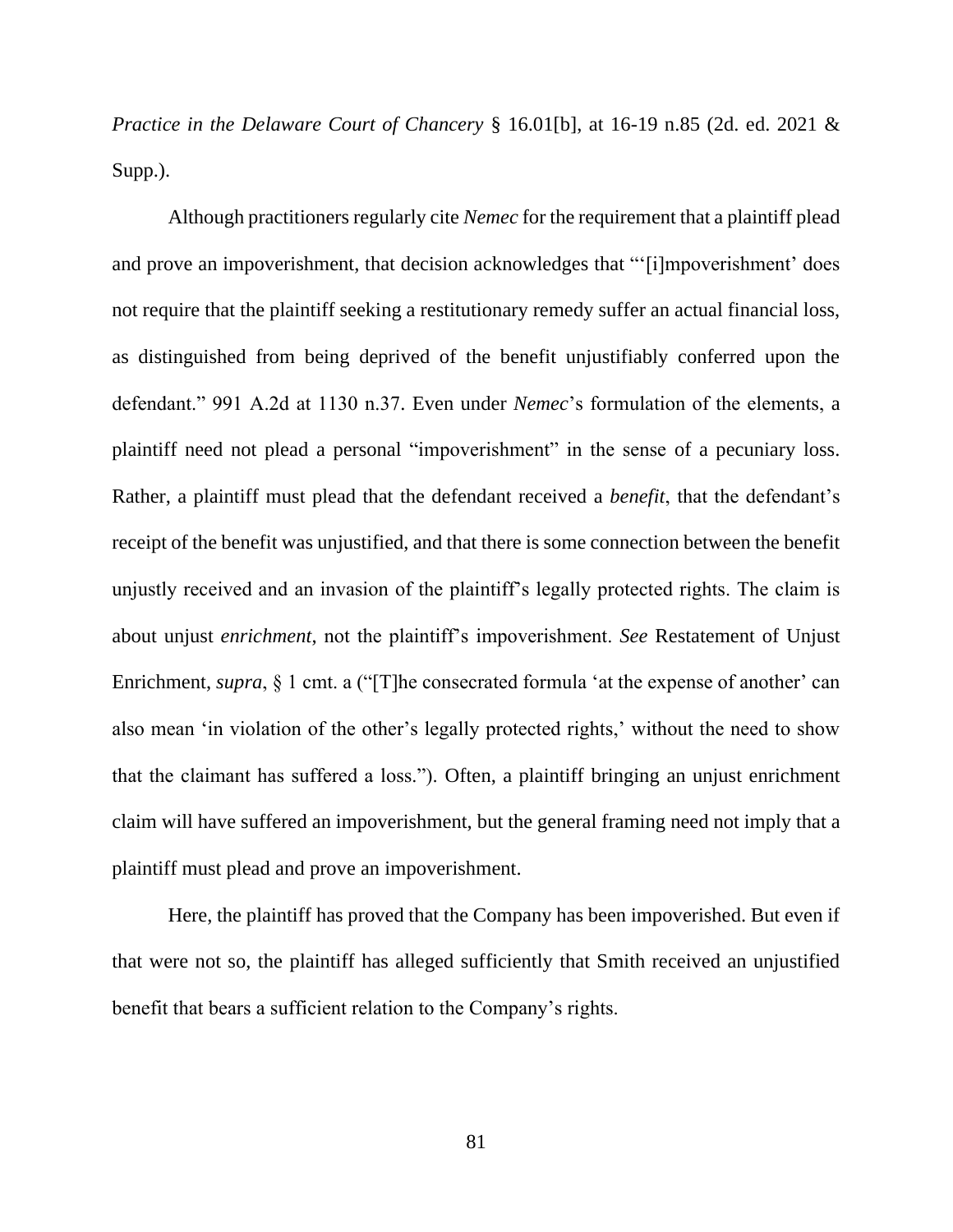#### **3. A Relationship Between The Impoverishment And The Enrichment**

Under the third element of the claim as traditionally framed under Delaware law, there must be a relation between the impoverishment and the enrichment. This case involves a direct linkage, because the rights that Smith gains against the Company come at the expense of the Company. Despite boldly claiming that the plaintiff failed "to allege any element of a claim for unjust enrichment," Smith did not contest this element.

For the reasons stated in the prior section, a better way to frame the second and third elements is to combine them into a requirement that plaintiff plead and later prove a relationship between the challenged enrichment and an invasion of the plaintiff's protected interests. As discussed, an impoverishment is not strictly necessary, and a relationship between the impoverishment and the enrichment is thus also not strictly necessary.

### **4. The Absence Of Justification**

Under the fourth element of the claim as traditionally framed under Delaware law, there must be "absence of justification" for the benefit. Dkt. 6 at 21; *accord* Dkt. 13 at 17. The Complaint plainly pleads an absence of justification. It asserts that in light of the Performance Share Limitation, Smith should not have received the Challenged Awards.

The defendants argue in response that the plaintiff has not challenged Smith's compensation as "excessive," and they assert that the plaintiff "does nothing to explain how fairly earned compensation" can satisfy the "absence of justification" element. Dkt. 13 at 17. That argument ignores the thrust of the Complaint. The plaintiff is not asserting that Smith's compensation is excessive in the abstract. Nor are they contending that the magnitude of Smith's compensation is so great as to constitute waste. The plaintiff asserts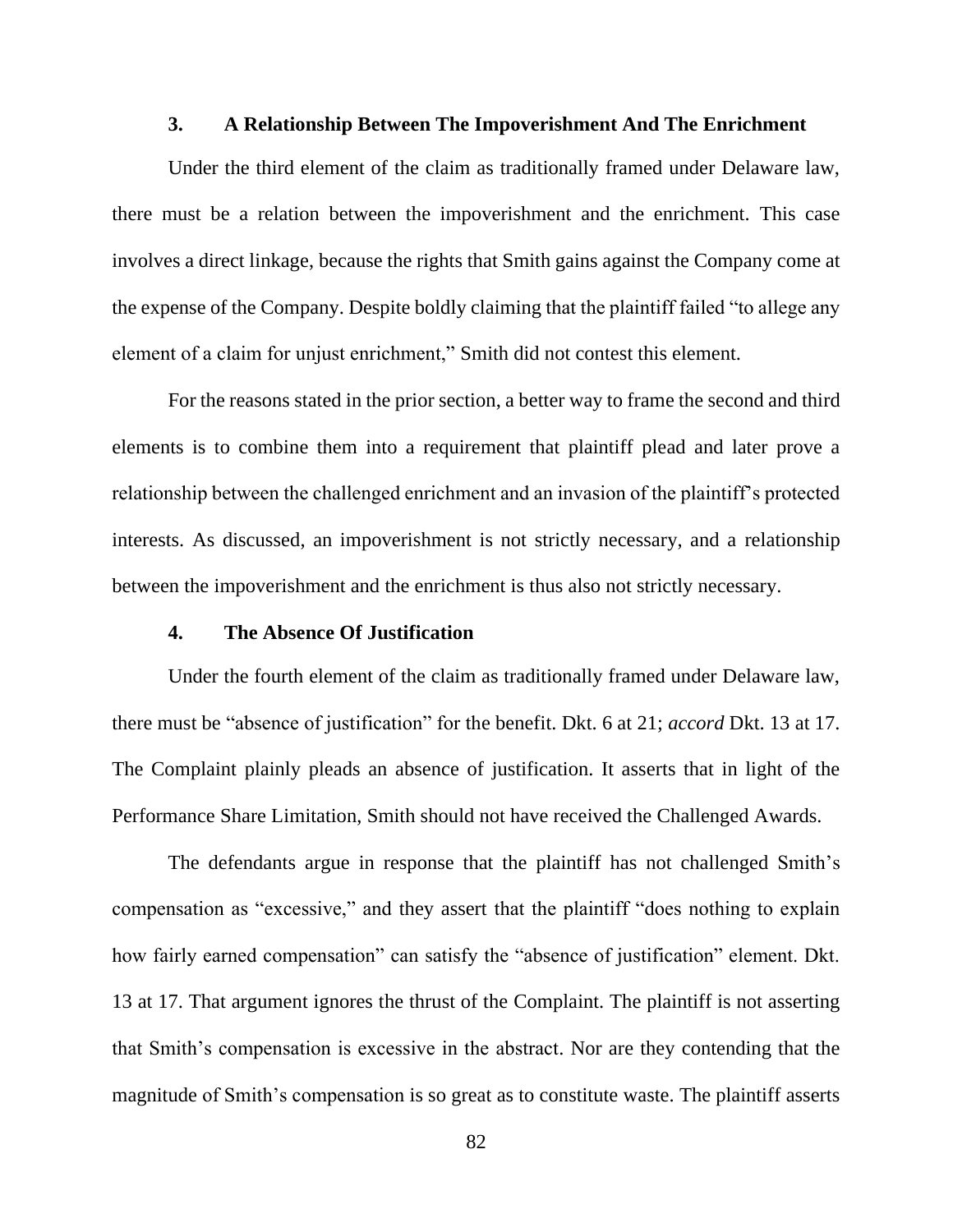that Smith has received an unjustified benefit because the Challenged Awards exceed the Performance Share Limitation. *See* Dkt. 10 at 23. Based on the well-pled facts in the Complaint, it is reasonably conceivable that there was no justification for the Committee's decision to make grants to Smith that exceeded the Performance Share Limitation. It is thus reasonably conceivable that Smith's receipt of the Challenged Awards was unjustified.

## **5. The Absence Of A Remedy At Law**

The only element of the claim as traditionally framed where the defendants have any leg to stand on is the need to plead the absence of a remedy provided by law. The defendants see this argument as a clean winner. The plaintiff has alleged claims for breach of contract and breach of fiduciary duty, so the plaintiff must concede that adequate remedies exist. Indeed, under that reasoning, any plaintiff who pleads a cause of action in addition to unjust enrichment has hoisted itself on its own petard. Only an unadorned complaint asserting a single claim for unjust enrichment would have any chance of success.

The flaw in Smith's argument lies in the simplistic approach it takes to the role that "the absence of a remedy provided by law" plays in an unjust enrichment claim. The Restatement of Unjust Enrichment explains that including that element as an essential component of any claim for unjust enrichment is "simply wrong," a "[p]ersistent error[]," and a "spurious proposition." Restatement of Unjust Enrichment, *supra*, § 4 cmts. c, e. The Restatement of Unjust Enrichment plainly states that "[a] claimant otherwise entitled to a remedy for unjust enrichment, including a remedy originating in equity, need not demonstrate the inadequacy of available remedies at law." *Id.* § 4(2).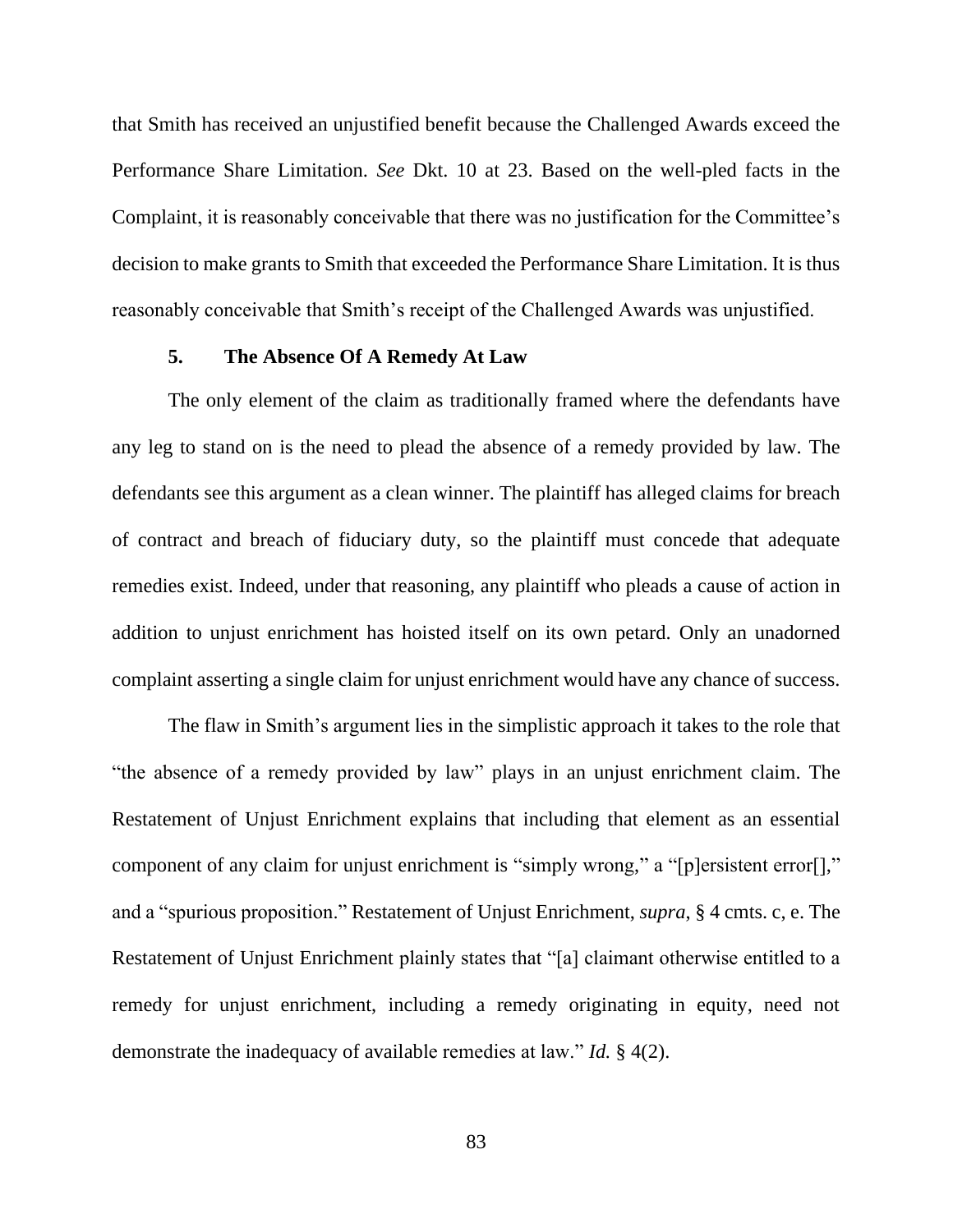The Restatement of Unjust Enrichment is not alone in making this point. A treatise writer agrees:

Restitution is frequently sought where the plaintiff has another remedy, for example an action to recover damages for tort or breach of contract. The availability of restitution is not dependent upon inadequacy of the alternative remedy. This is a historic limitation on the assertion of equity jurisdiction which must be taken into account when restitution is sought in equity, but there is no independent principle that confines restitution to cases in which alternative remedies are inadequate.

1 George E. Palmer, *Law of Restitution* § 1.6, at 33–34 (1978 & 2016 Supp.).

As the treatise explains, the inquiry into whether an adequate remedy exists at law derives from the need to evaluate whether jurisdiction exists in equity. A court of equity is a court of limited jurisdiction, and one source of equitable jurisdiction arises when an equitable remedy is called for because of the absence of an adequate remedy at law. *See Nat'l Indus. Grp. (Hldg.) v. Carlyle Inv. Mgmt. L.L.C.*, 67 A.3d 373, 382 (Del. 2013) ("It is well-established that the Court of Chancery has subject matter jurisdiction where (among other things) a party: 1) seeks an equitable remedy, such as specific performance or an injunction, and 2) lacks an adequate remedy at law."). Put conversely, a court of equity lacks jurisdiction over a matter where the courts of law exercise concurrent jurisdiction if the remedy at law is adequate. *See* 10 *Del. C.* § 342 ("The Court of Chancery shall not have jurisdiction to determine any matter wherein sufficient remedy may be had by common law, or statute, before any other court or jurisdiction of this State.").

A whirlwind historical tour reveals how a concept tied to equitable jurisdiction seeped into the law of unjust enrichment. The early English common law courts developed the concept of unjust enrichment by applying the form of action known as *indebitatus*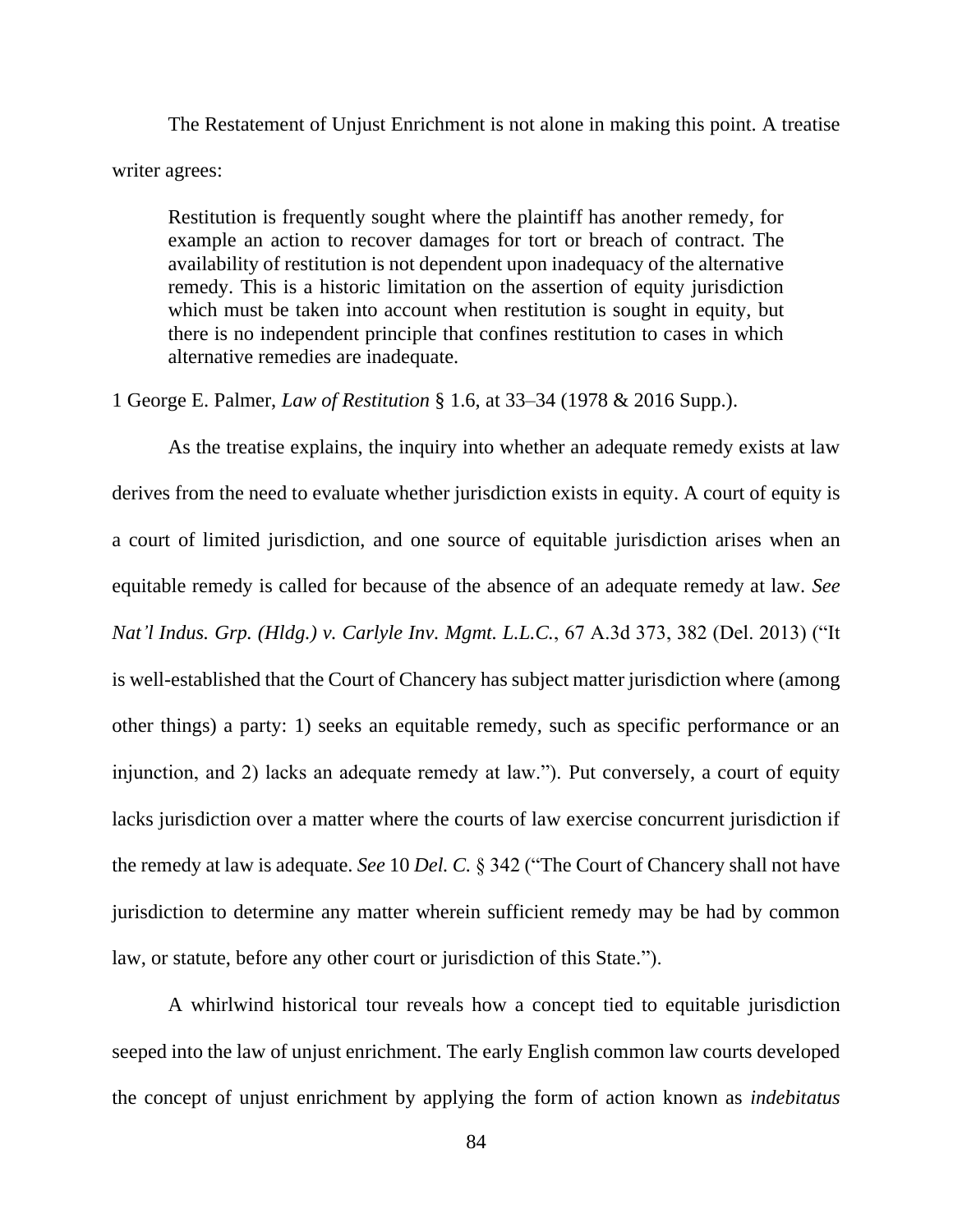*assumpsit*, Latin for "to have undertaken a debt." W.M.C. Gummow, Moses v. Macferlan *250 Years On*, 68 Wash. & Lee L. Rev. 881, 883 (2011) (quoting Michael Lobban, *Contract*, *in* 12 The Oxford History of the Laws of England 295, 564 (Sir John Baker ed., 2010)). In 1760, Lord Mansfield issued the decision that has been recognized as establishing the foundation for unjust enrichment. *Moses v. Macferlan* (1760) 97 Eng. Rep. 676 (K.B); 2 Burr 1005. He issued the decision as a member of the King's Bench, a common law court, and he applied principles of restitution, which were and remain an acknowledged part of the common law.<sup>19</sup>

Nineteenth century American cases correctly recognized that a plaintiff could maintain a claim for unjust enrichment at common law using the form of action known as *indebitatus assumpsit*. <sup>20</sup> During the same period, American courts recognized that a court

<sup>19</sup> *See* Steve Hedley, *Unjust Enrichment*, 54 Cambridge L.J. 578, 578 (1995) ("Restitution has always been part of the common law."); Andrew W. Kull, *James Barr Ames and the Early Modern History of Unjust Enrichment*, 25 Oxford J. Leg. Studs. 297, 302 (2005) (explaining that "the common law incorporates a broad principle of liability based on unjust enrichment" and that the "*legal* side of restitution" is the "part that originated in the action of implied assumpsit"); *see also* James Barr Ames, *Implied Assumpsit*, *in* Lectures on Legal History and Miscellaneous Legal Essays, 149, 162–64, 166 (1913) (chronicling the evolution of what would become unjust enrichment in the common law courts and concluding that assumpsit "competed with equity in the case of the essentially equitable quasi-contracts growing out of the principle of unjust enrichment").

<sup>20</sup> *See Dermott v. Jones*, 64 U.S. (23 How.) 220, 233–34 (1859) (recognizing that "the law now in England and in the United States" is that where one "party has derived any benefit from the labor done," even if the work was not done "in strict accordance with [a] contract," "it would be unjust to allow him to retain that [benefit] without paying anything" and that "an action of indebitatus assumpsit is maintainable"); *Northrop's Ex'rs v. Graves*, 19 Conn. 548, 554 (1849) ("[W]hen money is paid by one, under a mistake of his rights and his duty, and which he was under no legal or moral obligation to pay, and which the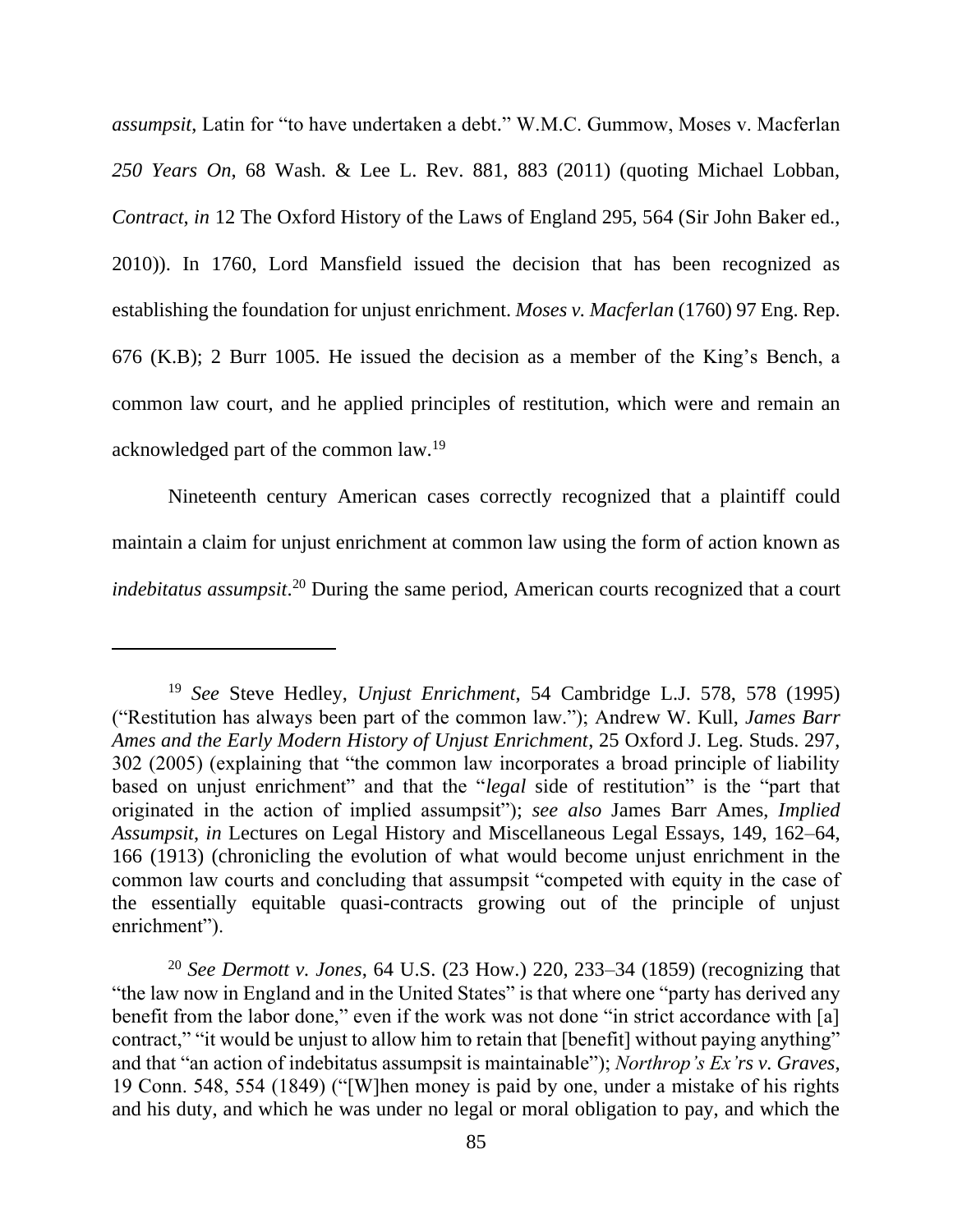of equity also could entertain a claim for unjust enrichment. The catalyst was *Bright v. Boyd*, 4 F. Cas. 127 (C.C.D. Me. 1841) (No. 1,875), where "Justice Story saw himself as expanding a common law concept into courts of equity." *Intellectual History*, *supra*, at 2085–86. In *Bright*, "a purchaser, bona fide and for a valuable consideration," improved property and "greatly enhanced its value," but unknowingly possessed a defective title. 4 F. Cas. at 132. Citing "the general principles of courts of equity," Justice Story explained that

compensation, under such circumstances, ought to be allowed to the full amount of the enhanced value, upon the maxim of the common law, "*nemo debet locupletari ex alterius incommode*" [no one should be enriched by another's misfortune]; or, as it is still more exactly expressed in the Digest, "*jure naturae aequum est, neminem cum alterius detrimento et injuria fieri locupletiorem*" [by the law of nature it is fair that no one with the detriment and injury of another should be made richer].

*Id.* at 133 (emphasis added). Justice Story noted, however, that "the doctrine has not as yet been carried to such an extent in our courts of equity." *Id.* Instead, he cited a number of prominent civil law sources to support the claim. *Id.*; *see Intellectual History*, *supra*, at 2085–86 (collecting additional cases).

After the *Bright* decision, courts of equity entertained claims for unjust enrichment.<sup>21</sup> But because unjust enrichment did not arise in equity and was not a purely

recipient has no right in good conscience to retain, it may be recovered back, in an action of *indebitatus assumpsit*."); *The Intellectual History of Unjust Enrichment*, 133 Harv. L. Rev. 2077, 2084–85 & n. 71 (2020) [hereinafter *Intellectual History*] (collecting cases).

<sup>21</sup> *See generally Intellectual History*, *supra*, at 2081 ("Unjust enrichment was a creature of both common law and equity"); Kull, *supra*, at 306 ("In the pages of the Harvard Law Review, therefore, and presumably in the lecture room, both Ames and Keener were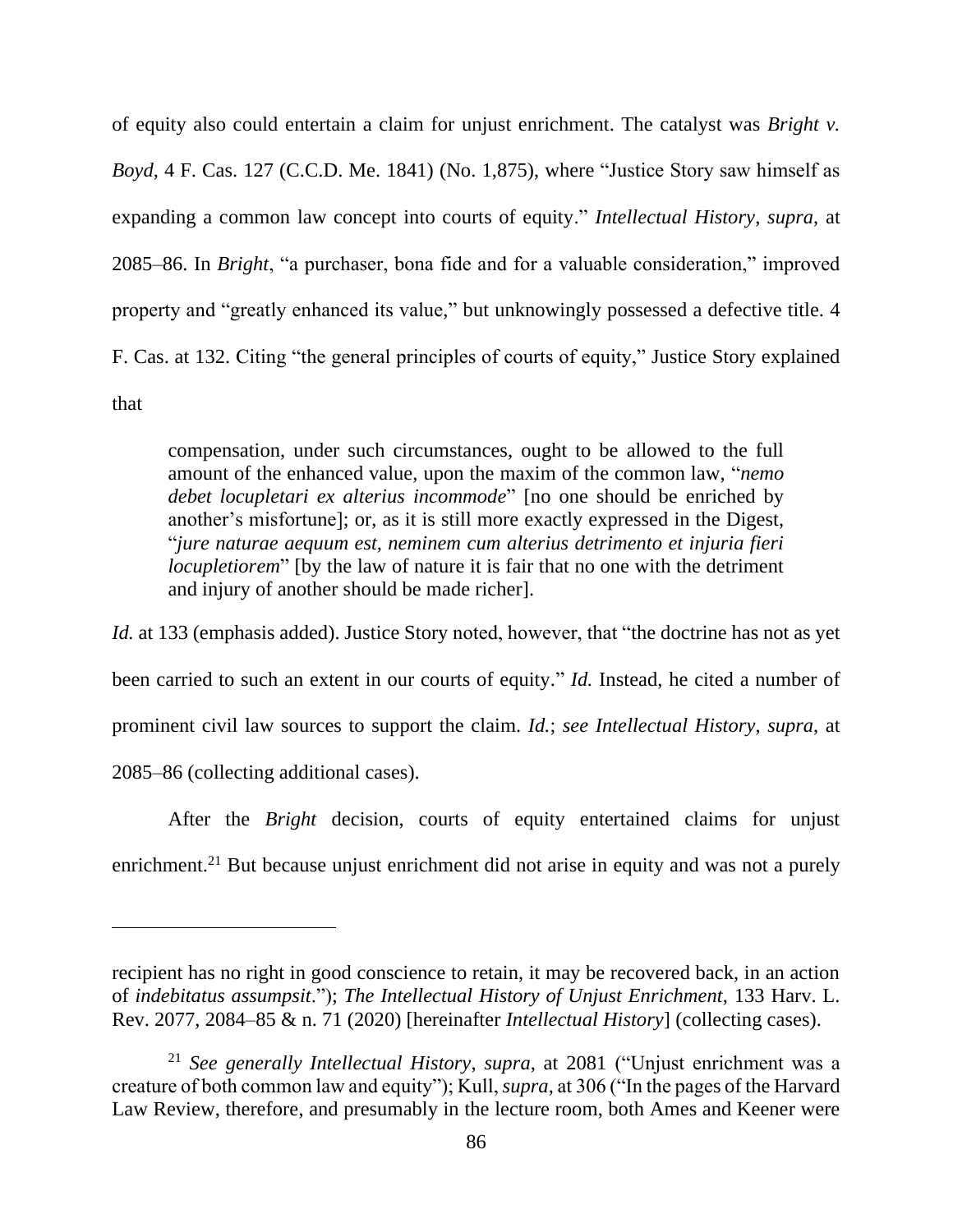equitable claim, a party that sought to assert a claim for unjust enrichment in a court of equity needed to identify a basis for the assertion of equitable jurisdiction. *See* Douglas Laycock, *The Death of the Irreparable Injury Rule*, 103 Harv. L. Rev. 687, 689 (1990). The principle basis was to assert that the plaintiff lacked an adequate remedy at law. *Id.* By contrast, in a case where equitable jurisdiction otherwise existed, there is no need for a plaintiff to plead this element.

Delaware authorities acknowledge these principles.<sup>22</sup> Nevertheless, many decisions have "described unjust enrichment as a cause of action the necessary elements of which include the absence of an adequate remedy at law." Wolfe & Pittenger, *supra*, § 16.01[b], at 16-18 to -19  $\&$  n. 85 (collecting cases). That formulation "is difficult to reconcile with other precedent and historical practices." *Id.*

On several occasions, this court has alluded to the limited role that the absence of an adequate remedy at law plays in the analysis on an unjust enrichment claim. In upholding a claim for unjust enrichment, this court explained that

[i]n the circumstances of this case, where subject matter jurisdiction exists over the unjust enrichment claim under at least the clean-up doctrine, the existence or absence of the fifth element, an adequate remedy at law, is

using the same language at the same time to describe a law of unjust enrichment in which law and equity were conjoined.").

<sup>22</sup> *In re Verizon Ins. Coverage Appeals*, 222 A.3d 566, 577 (Del. 2019) (describing unjust enrichment as a "common law claim[]"); *Chertok v. Zillow, Inc.*, 2021 WL 4851816, at \*6 & n.68 (Del. Ch. Oct. 18, 2021) (same; citing *Crosse v. BCBSD, Inc.*, 836 A.2d 492, 496–97 (Del. 2003), for its "holding that unjust enrichment claims brought with breach of contract claims are legal claims").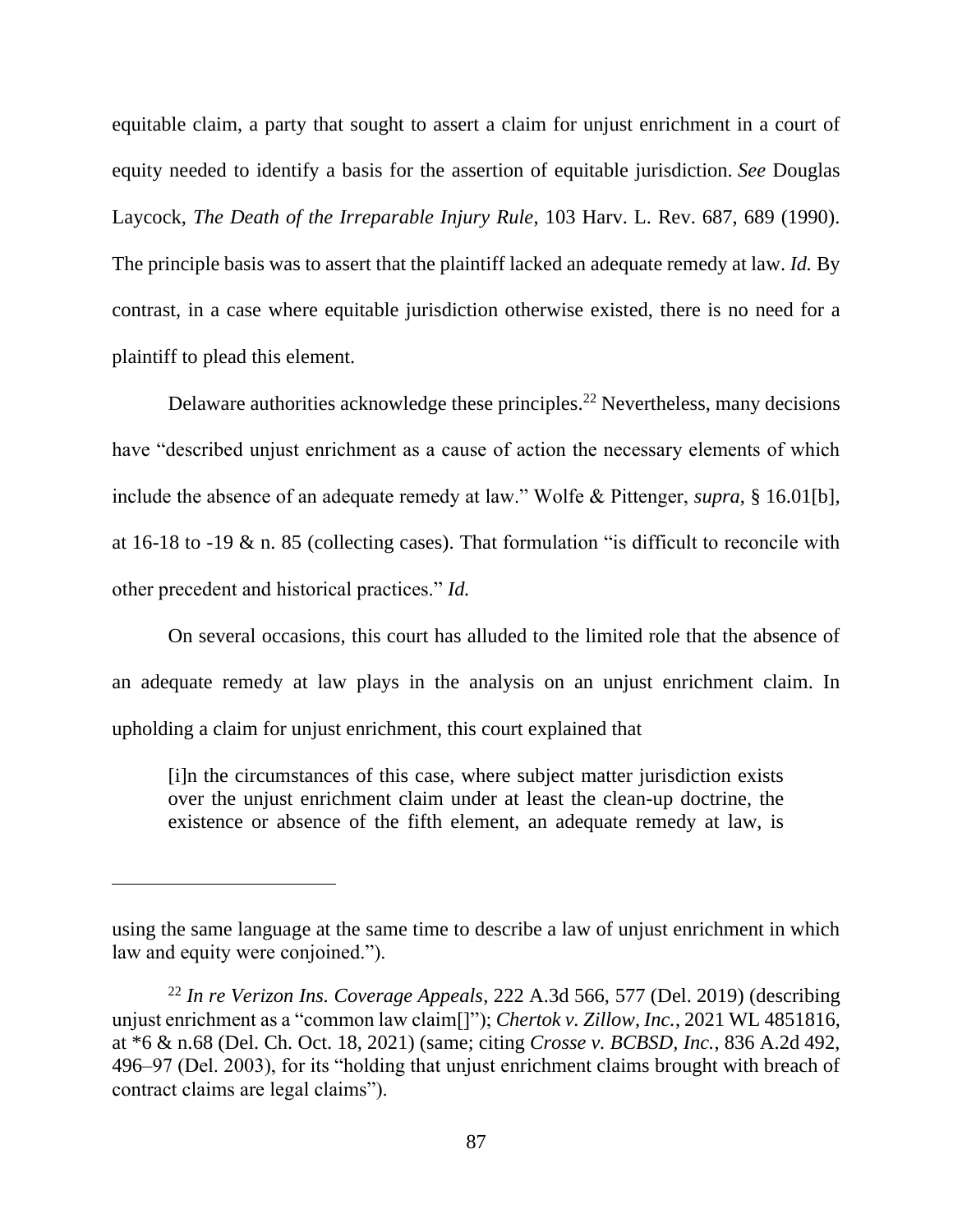immaterial. Depending on the circumstances, unjust enrichment can be thought of as either a legal or an equitable claim.

*B.A.S.S. Gp., LLC v. Coastal Supply Co., Inc.*, 2009 WL 1743730, at \*6 n.61 (Del. Ch. June 19, 2008). Other cases have echoed this observation. *Stevanov v. O'Connor*, 2009 WL 1059640, at \*13 n.74 (Del. Ch. Apr. 21, 2009) (same); *Winner Acceptance Corp. v. Return on Cap. Corp.*, 2008 WL 5352063, at \*13 n.70 (Del. Ch. Dec. 23, 2008) (same). This court similarly has commented that "[t]he lack of an adequate remedy at law is not critical to an unjust enrichment claim because some unjust enrichment claims may be heard in the law courts." *MetCap*, 2009 WL 513756, at \*5 n.26. Rather, that element "is best understood as setting forth the standard for presenting an unjust enrichment claim in equity" when no other basis for jurisdiction exists. *Id.* Notably, if unjust enrichment really required the absence of an adequate remedy at law, then this court would have exclusive jurisdiction over the claim. Yet the Delaware Superior Court decides cases involving claims for unjust enrichments.<sup>23</sup>

With a little digging, it is possible to identify where the "no adequate remedy at law" element entered Delaware's formulation. In a 1996 decision, a master of this court

<sup>23</sup> *See Aureus Hldgs., LLC v. Kubient, Inc.*, 2021 WL 3465050, at \*4–5 (Del. Super. Aug. 6, 2021) (rejecting a defendant's motion to dismiss a plaintiff's unjust enrichment claim; listing the five element test and finding that the complaint adequately alleged facts to satisfy each element); *see also Crosse*, 836 A.2d at 496–97 (characterizing a plaintiff's unjust enrichment claim as an "off-the-contract theory of recovery that accompanies the [plaintiff's] breach of contract allegations" and as being a "legal, not equitable claim[]," and concluding that "[t]he Superior Court typically has jurisdiction to award this form of relief when it cannot hold the parties to a formal agreement but determines that the aggrieved party is entitled to relief for a benefit conferred on the other party").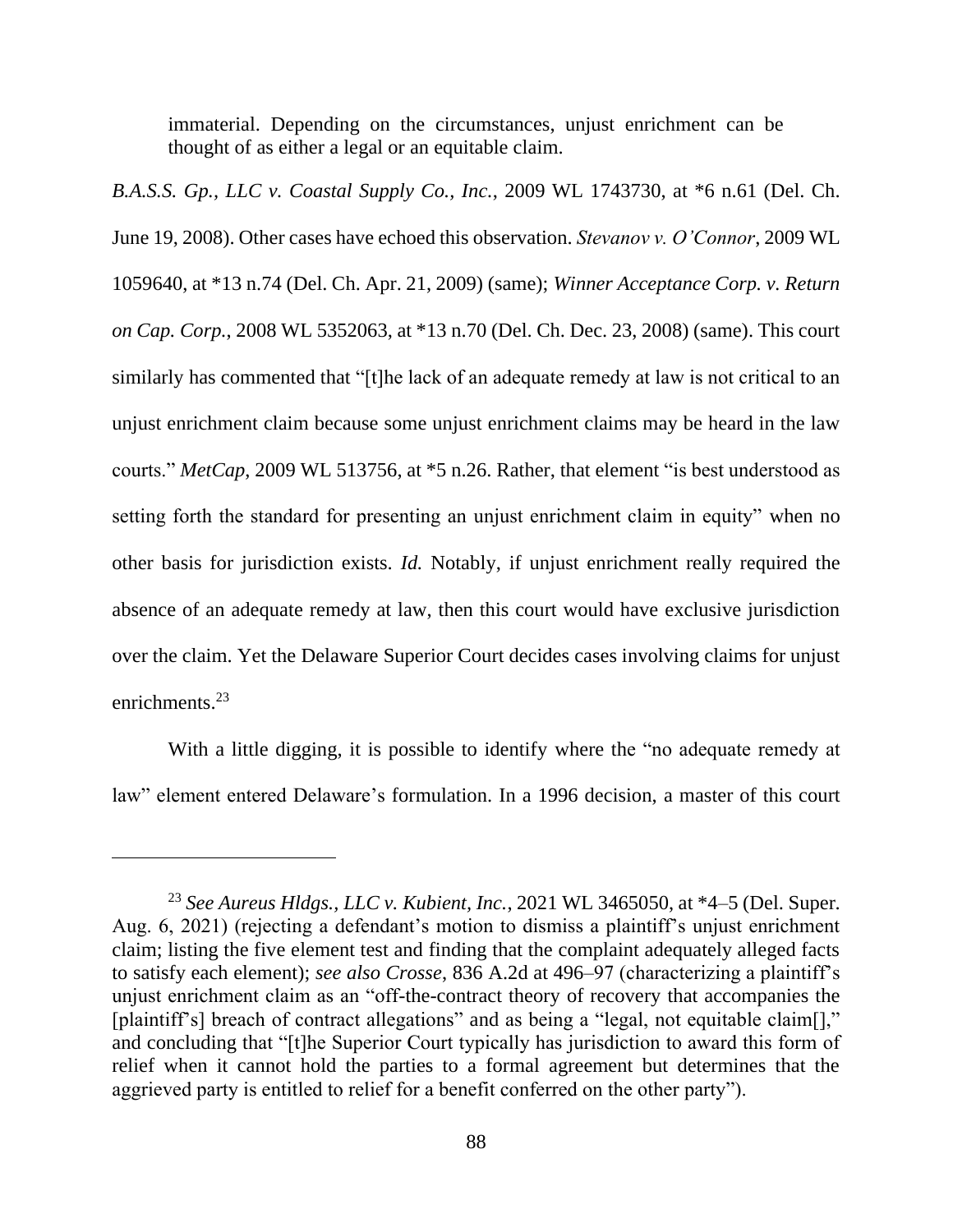considered whether equitable jurisdiction existed in a case where the plaintiff sought a constructive trust over personal property that the plaintiff alleged to own but that the defendant possessed. *Khoury Factory Outlets, Inc. v. Snyder*, 1996 WL 74725 (Del. Ch. Jan. 8, 1996). A "constructive trust is an equitable remedy that is sometimes imposed after presentation of the merits when disgorgement is appropriate." *Oliver v. Bos. Univ.*, 2000 WL 1091480, at \*10 (Del. Ch. July 18, 2000). A basis for equitable jurisdiction therefore existed based on the remedy sought. But rather than resting on that ground, the decision embarked on an inquiry into "[w]hat, then, is unjust enrichment, and when is conduct so unconscionable as to call into play the powers of a court of equity?" *Khoury*, 1996 WL 74725, at \*10–11. To answer that question, the court looked to a 1977 decision from an intermediate court of appeals in Louisiana, which enunciated the five-element test. *Id.* at \*11 (quoting *Abbeville Lumber Co. v. Richard*, 350 So.2d 1292, 1300 (La. Ct. App. 1977).<sup>24</sup> The court expressed doubt about whether there was an enrichment, an impoverishment, or an absence of justification, then held that because the plaintiff sought

<sup>&</sup>lt;sup>24</sup> In *Abbeville*, a father loaned his son money to enable the son to build a horse racing track on property owned by the father, which he leased to his son for that purpose. The son obtained credit from a lumber company and used the credit to purchase supplies. After the son failed to make payments when due, the lumber company placed a lien on the father's property, then sued both the father and son. As one of its claims, the lumber company sought to recover from the father under a theory of unjust enrichment. Applying Louisiana law, the intermediate court of appeals concluded that the lumber company failed to prove it had an "absence of a remedy provided by the law," because the lumber company "clearly ha[d] a remedy against [the son] and the buildings on the premises which admittedly belong to him." *Abbeville*, 350 So.2d at 1300–01. The court also found that "[i]t has not been shown that there is an enrichment to the lessor." *Id.* at 1300.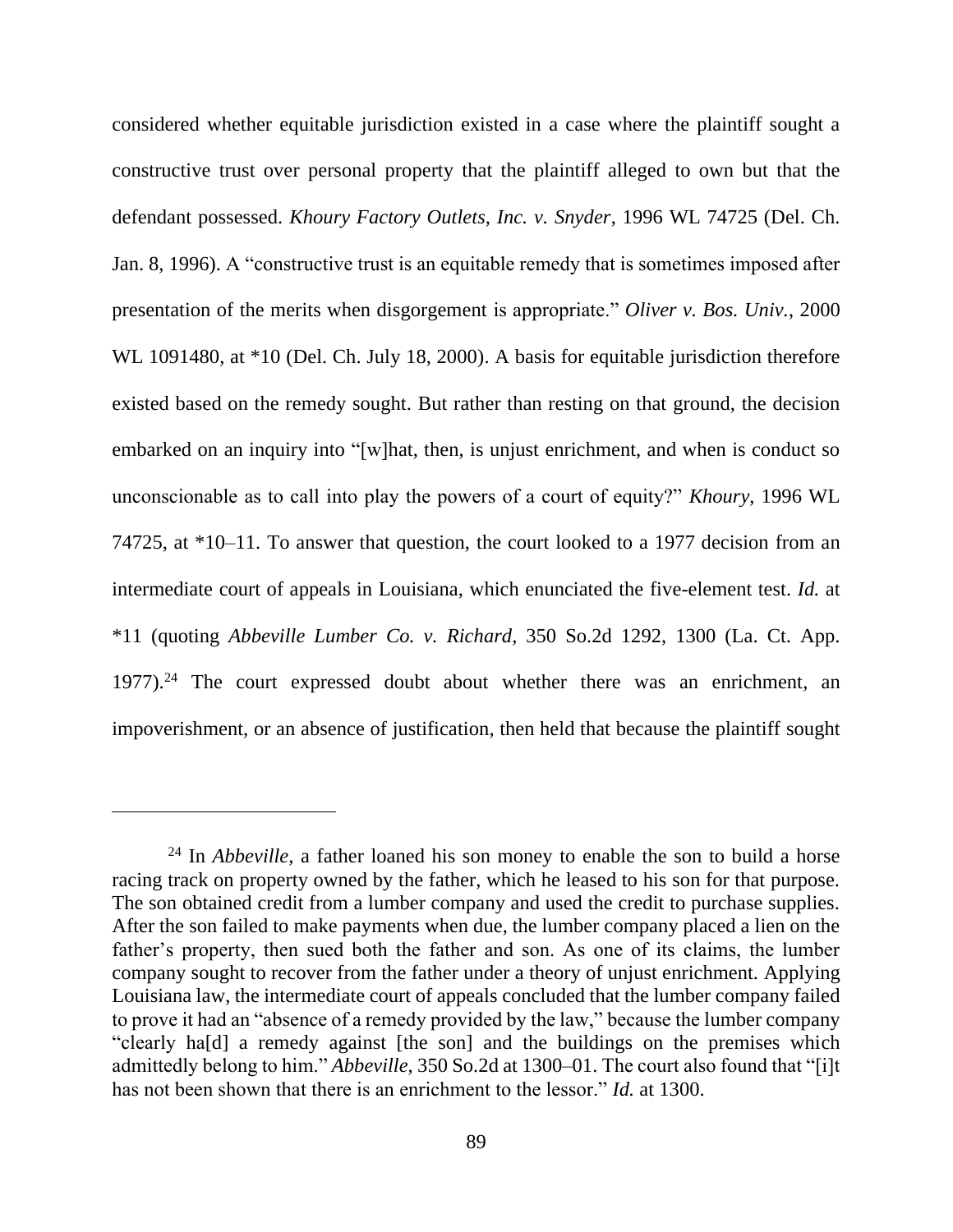"money damages," there was "no absence of a remedy at law," and the court was "without jurisdiction to entertain this cause." *Khoury*, 1996 WL 74725, at \*11.

Louisiana is a civil law jurisdiction, so it is always dangerous for a common law court to rely on Louisiana precedent. The Louisiana decision on which the *Khoury* court relied extracted the five-factor test from *Minyard v. Curtis Products, Inc.*, a 1967 decision from the Supreme Court of Louisiana. 205 So.2d 422 (La. 1967). The question in *Minyard*  was whether a "petition for indemnity" could be brought under the Louisiana Civil Code. Finding "no express statutory remedy," the Louisiana Supreme Court turned to the "civil law action de in rem verso," which it described as "an action for unjust enrichment." *Id.* at 427. For the elements of the claim, the court looked to a decision by France's *Cour de Cassation. Id.* at 432 (citing Cour de Cassation [Cass.] [Supreme Court for Judicial Matters] June 15, 1892, S. Jur I 1893, 1, 281 (Fr.)). In support of the need to establish the absence of a remedy at law, the court cited a provision of the Louisiana Civil Code that "prohibit[ed] a reference to principles of equity in cases which would allow application of more specific legal action." *Id.* at 433. The *Minyard* decision did not address a common law claim for unjust enrichment and understandably had no occasion to consider the proper formulation of that claim.

Through *Khoury*, Louisiana's formulation of the elements of an unjust enrichment claim entered Delaware law. This court relied on *Khoury*'s formulation in *Cantor Fitzgerald, L.P. v. Cantor*, 724 A.2d 571 (Del. Ch. 1998), and *Jackson National Life Insurance Co. v. Kennedy*, 741 A.2d 377 (Del. Ch. 1999). Neither decision explored the formulation of the elements of the claim. The Delaware Supreme Court then relied on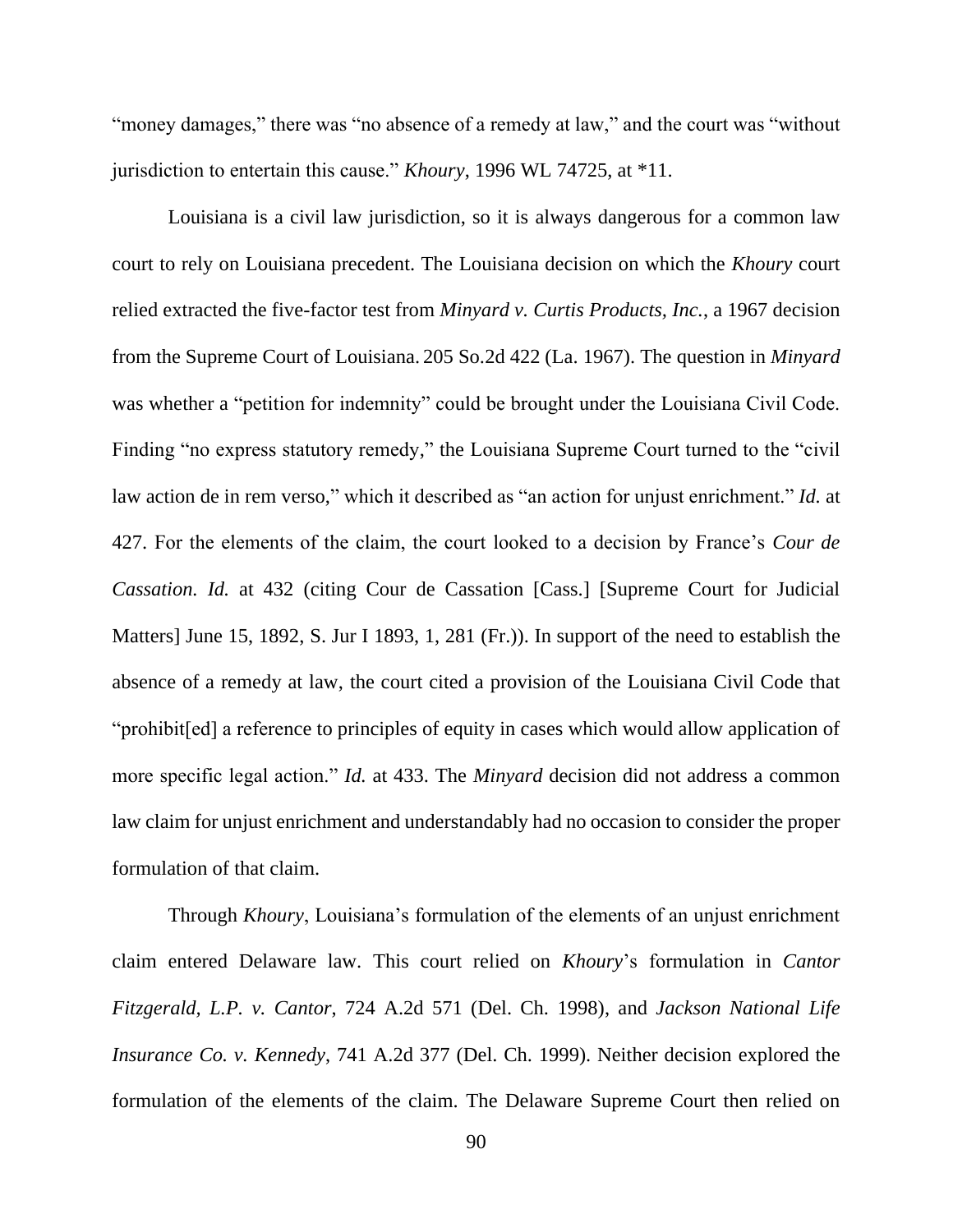*Jackson* and *Cantor* when identifying the elements of a claim for unjust enrichment in *Nemec v. Shrader*. 991 A.2d at 1130. The Delaware Supreme Court treated the formulation as settled. *Id.*

In an enterprise as challenging and multifaceted as the law, there invariably will be jurisprudential missteps. *Khoury*'s framing of the elements of unjust enrichment was one such misstep. The requirement to plead the absence of a remedy at law meandered from France's Cour de Cassation through the Supreme Court of Louisiana to a decision by a Louisiana intermediate court of appeals to a decision by this court on the existence of equitable jurisdiction, where an alternative basis for equitable jurisdiction appears to have existed. Yet even as *Khoury*'s framing of the elements spread into other decisions, rulings like *B.A.S.S. Group*, *Stevenov*, *Winner Acceptance*, and *MetCap* pointed out the incongruity and counseled restraint.

The tension is easily resolved. If a plaintiff seeks to pursue a claim for unjust enrichment in the Court of Chancery and has no other basis for equitable jurisdiction, then the plaintiff must establish the absence of a remedy at law to establish equitable jurisdiction. Colloquially speaking, the absence of a remedy at law can be viewed as an element of the claim. Outside of a dispute over jurisdiction, however, it is not necessary for a plaintiff to plead or later prove the absence of an adequate remedy at law. With this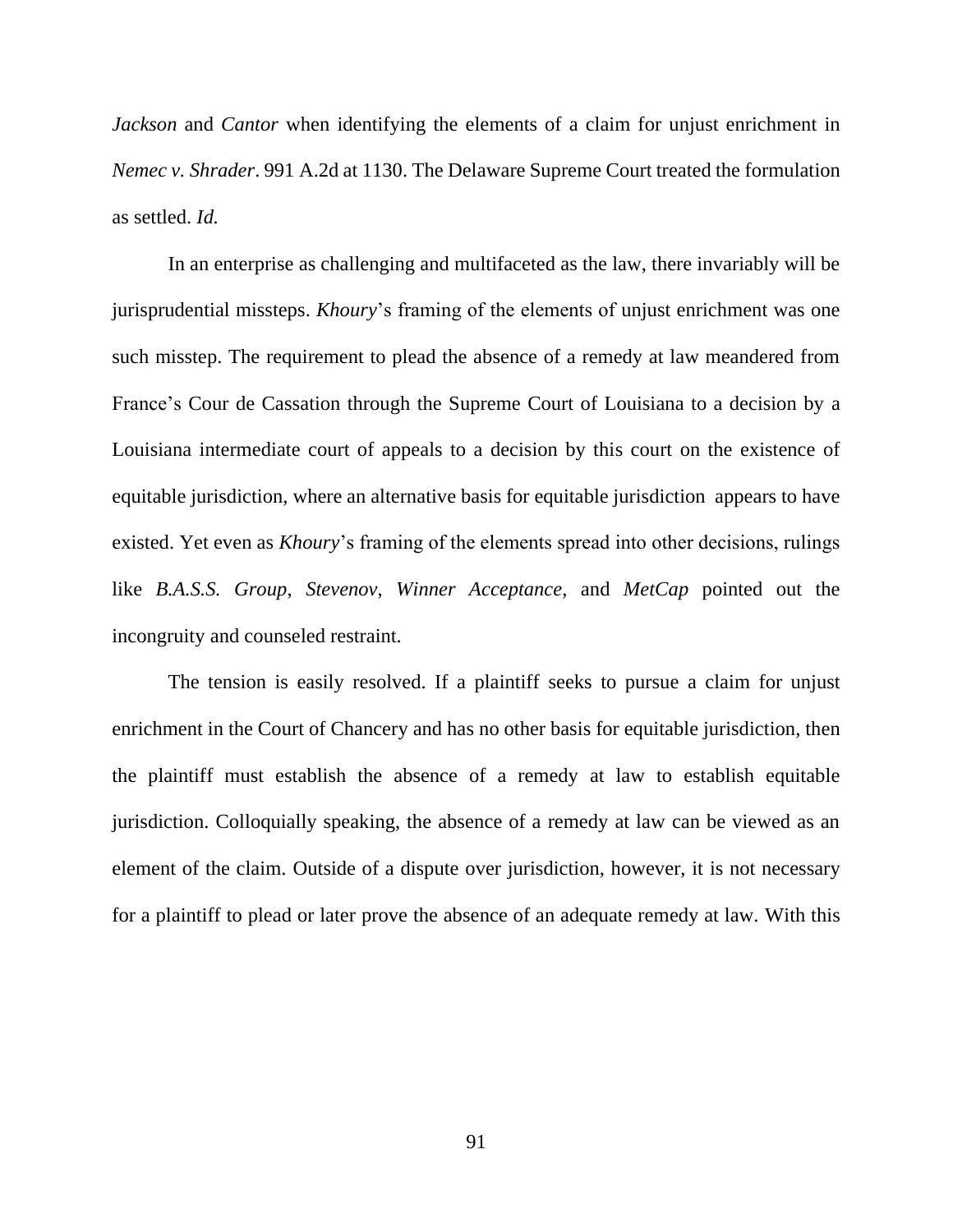point clarified, Delaware law accords with the Restatement of Unjust Enrichment and with other jurisdictions that do not include the fifth element in the framing of the claim.<sup>25</sup>

Accepting for purposes of analysis that the plaintiff's claims for breach of contract and for breach of fiduciary duty could provide him with an adequate remedy, that reality does not defeat his claim for unjust enrichment. The plaintiff has pled adequately that Smith received a benefit, that the receipt of the benefit was unjustified, and that there is a connection between the receipt of a benefit and an invasion of the Company's legally protected rights, embodied here in the form of the 2019 Plan.

<sup>25</sup> *See, e.g.*, *Gordon v. Sig Sauer, Inc.*, 2019 WL 4572799, at \*16 (S.D. Tex. Sept. 20, 2019) (denying a motion to dismiss an unjust enrichment claim on the basis that the plaintiff had an adequate remedy at law because "there is no requirement that a claimant who seeks equitable remedies must first demonstrate the inadequacy of a remedy at law" (cleaned up)); *Jordan v. Wonderful Citrus Packing LLC*, 2018 WL 4350080, at \*5 (E.D. Cal. Sept. 10, 2018) (denying motion to dismiss unjust enrichment claim because it "invoke[d] the fallacy that modern quasi-contract claims cannot lie where other adequate remedies at law exist because quasi-contract claims are equitable"); *Hanley v. Trendway Corp.*, 1995 WL 103748, at \*2 (N.D. Ill. Mar. 6, 1995) ("[T]his Court notes that Illinois courts have rejected the argument that an action for unjust enrichment should always be dismissed where the plaintiff has a full and adequate remedy at law."); *S. Cnty. Post & Beam, Inc. v. McMahon*, 116 A.3d 204, 214 (R.I. 2015) ("The three elements for unjust enrichment and quantum meruit are well settled in our jurisprudence and do not include a requirement that the proponent of the claim prove that it lacks an adequate remedy at law."); *see also Dastgheib v. Genentech, Inc.*, 457 F. Supp. 2d 536, 541–43 (E.D. Pa. 2006) (analyzing whether a plaintiff's unjust enrichment claim was "legal or equitable;" discussing Lord Mansfield's decision in *Moses v. Macferlan* and concluding that the plaintiff's claim was analogous to an action in *assumpsit* and was thus a legal claim); *Reidling v. Holcomb*, 483 S.E.2d 624, 626 (Ga. Ct. App. 1997) ("The theory of recovery for unjust enrichment arises both at law and equity. If this action were exclusively in equity, then appellant's acts and omissions would bar any relief under the maxims of equity." (citations omitted)).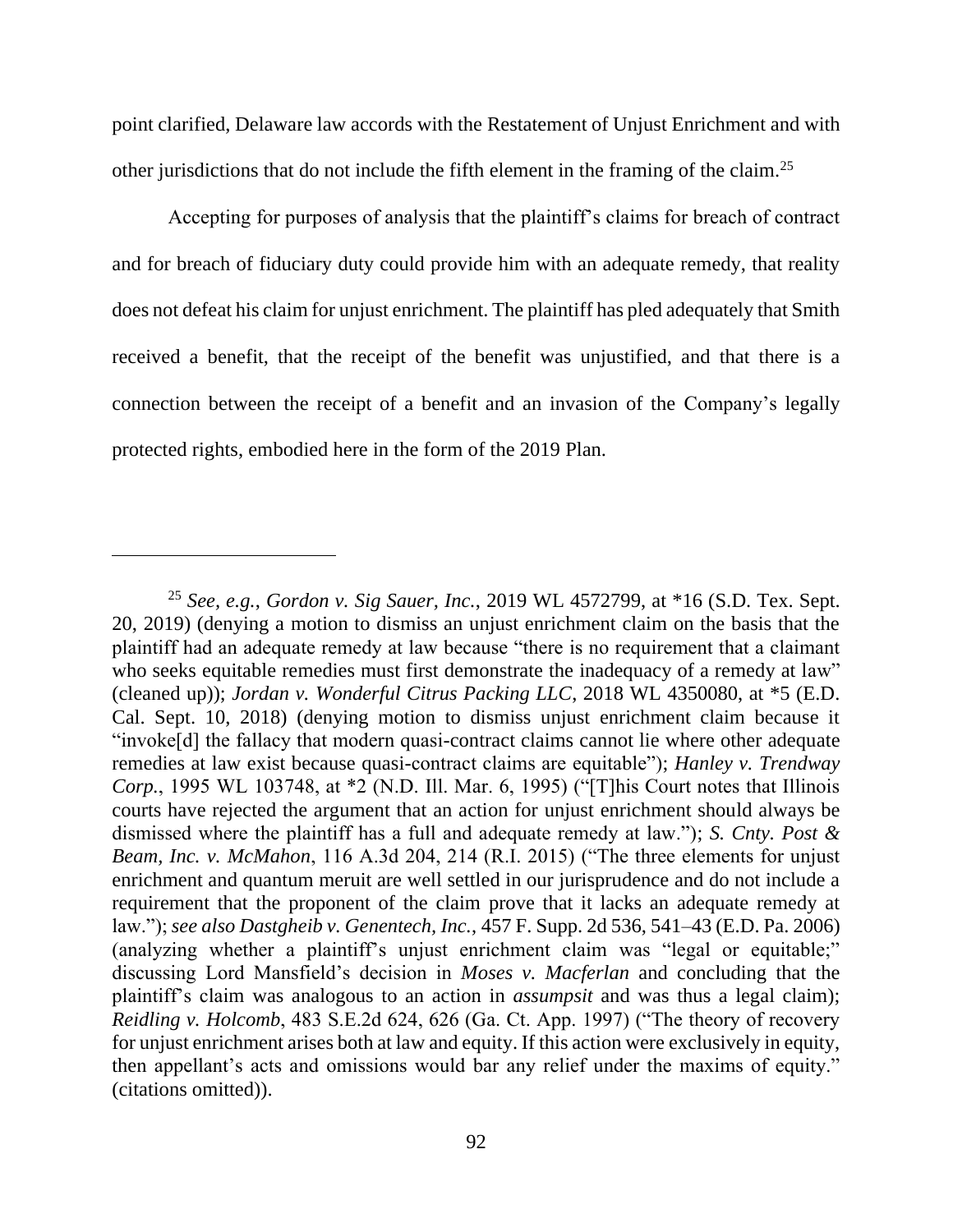### **D. The Ratification Argument**

The defendants' next argument is perhaps their most extreme. They contend that the non-binding, advisory vote on the Say-On-Pay Resolution ratified the Challenged Awards and extinguished the plaintiff's claims. That theory is frivolous.

## **1. Ratification Of The Directors' Authority To Act**

A fully informed vote by disinterested stockholders can have significant effects on a challenge to corporate action. Under Professor Berle's famous formulation, corporate action is twice tested, once for compliance with applicable law and a second time to determine whether the fiduciaries who caused the corporation to take action fulfilled their duties. *See* A.A. Berle, Jr., *Corporate Powers as Powers in Trust*, 44 Harv. L. Rev. 1049, 1049 (1931). Stockholder approval has implications for both types of challenges. Although recent Delaware cases addressing the effects of stockholder approval frequently address the standard of review that will govern a claim for breach of fiduciary duty, this case does not involve a dispute over the governing standard of review: The parties agree that to the extent that the Board exercised discretionary judgment on a matter where the Board had authority to act, then the business judgment rule applies.<sup>26</sup> The question instead is one of

<sup>&</sup>lt;sup>26</sup> The effect of stockholder approval on claims for breach of fiduciary duty has evolved significantly over time, and this decision is not the place to provide a recapitulation. For present purposes, it suffices to say that Delaware cases have long recognized that when a plaintiff claims that the directors failed to exercise due care before committing the corporation to a transaction, then fully informed stockholder approval will extinguish the claim. *See, e.g.*, *Smith v. Van Gorkom*, 488 A.2d 858, 889 (Del. 1985) (subsequent history omitted) ("[T]he merger can be sustained, notwithstanding the infirmity of the Board's action, if its approval by majority vote of the shareholders is found to have been based on an informed electorate."); *Lewis v. Vogelstein*, 699 A.2d 327, 336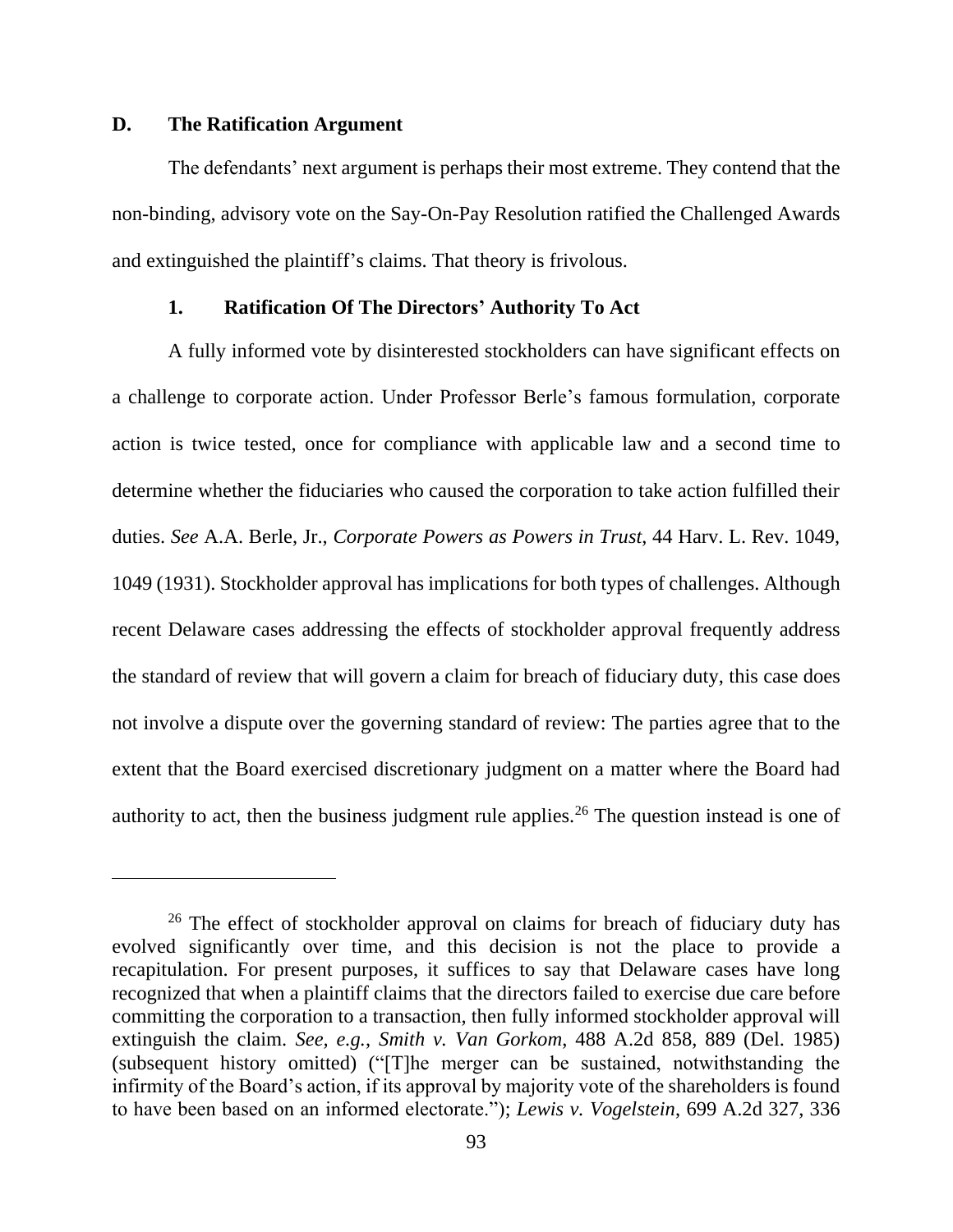authority: Whether the Board had the authority to grant Awards that made more shares subject to the grants than the Performance Share Limitation permitted.

Framed in terms of authority, "[r]atification is a concept deriving from the law of agency which contemplates the *ex post* conferring upon or confirming of the legal authority of an agent in circumstances in which the agent had no authority or arguably had no authority." *Lewis*, 699 A.2d at 334. "As a fundamental proposition, Delaware courts have

n.13 (Del. Ch. 1997) (Allen, C.) ("[I]t has been held, on authority, that ratification of a transaction that is thereafter made the subject of a breach of care claim is effective to defeat such a claim completely."). Language in *Van Gorkom* created confusion about whether a valid stockholder ratification could extinguish a duty of loyalty claim. Ten years after *Van Gorkom*, this court rejected that concept. *See In re Wheelabrator Techs., Inc. S'holders Litig.*, 663 A.2d 1194, 1205 (Del. Ch. 1995). In *Wheelabrator*, the court explained that in its survey of the law, "the ratification cases involving duty of loyalty claims have uniformly held that the effect of shareholder ratification is to alter the standard of review, *or* to shift the burden of proof, *or* both." *Id.* at 1202–03. Since *Wheelabrator*, the law governing the effect of ratification on loyalty claims has continued to develop. Most notably, in *Corwin v. KKR Financial Holdings, LLC*, the Delaware Supreme Court held that if a majority of disinterested stockholders acted on a fully informed basis to approve a merger with a party other than a controller, then the act of stockholder approval results in any claim for breach of fiduciary duty being reviewed using the business judgment rule rather than a more stringent standard of review. 125 A.3d 304, 308 (Del. 2015). The Delaware Supreme Court also has held that in a transaction between a controlled corporation and its controlling stockholder, the combination of disinterested committee approval and majority-of-theminority stockholder approval results in any claim for breach of fiduciary duty being reviewed using the business judgment rule rather than a more stringent standard of review. *Kahn v. M & F Worldwide Corp.*, 88 A.3d 635, 644 (Del. 2014) ("[B]usiness judgment is the standard of review that should govern mergers between a controlling stockholder and its corporate subsidiary, where the merger is conditioned *ab initio* upon both the approval of an independent, adequately-empowered Special Committee that fulfills its duty of care; and the uncoerced, informed vote of the majority of the minority stockholders."), *overruled on other grounds by Flood v. Synutra Int'l, Inc.*, 195 A.3d 754 (Del. 2018); *see In re Tesla Motors, Inc. S'holder Litig.*, 2022 1237185, at \*28–29 & n.365 (Del. Ch. Apr. 27, 2022); *In re EZCORP Inc. Consulting Agreement Deriv. Litig.*, 2016 WL 301245, at \*11 (Del. Ch. Jan. 25, 2016).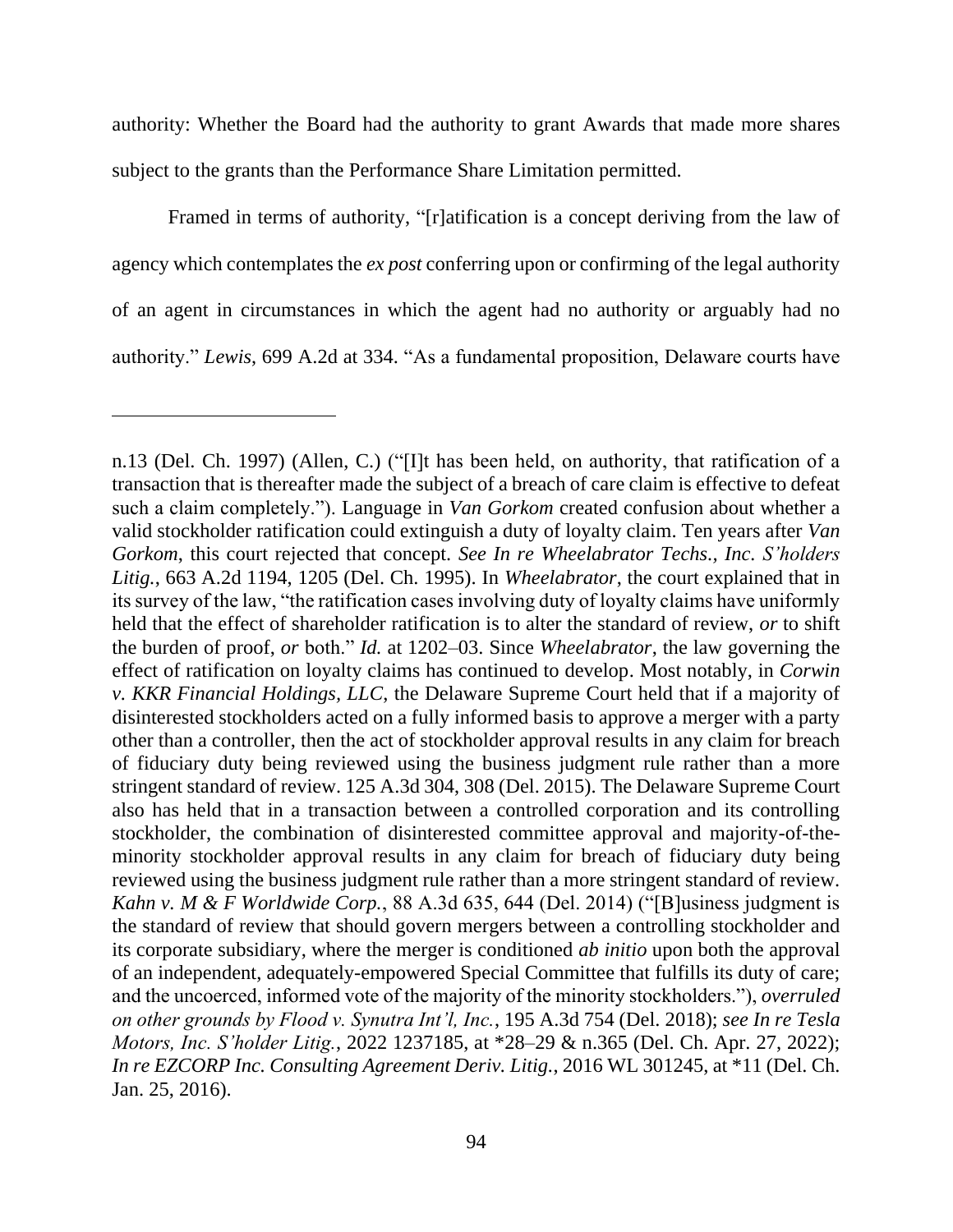held that 'a validly accomplished shareholder ratification relates back to cure otherwise unauthorized acts of officers and directors.'" 1 R. Franklin Balotti & Jesse A. Finkelstein, *Balotti and Finkelstein's Delaware Law of Corporations and Business Organizations* § 7.28 (4th ed. & 2022-1 Supp.) (quoting *Michelson v. Duncan*, 407 A.2d 211, 219 (Del. 1979)). Under these principles, ratification can extinguish certain claims that the board exceeded its authority.<sup>27</sup>

For a vote to have ratifying effect, the stockholders must be told specifically (i) what they are voting on and (ii) what the binding effect of a favorable vote will be. *See* Wolfe & Pittenger, *supra*, § 15.06[b], at 15-61. Taking those points in reverse order, stockholders must understand the specific consequences of a favorable vote. "Shareholder ratification is valid only where the stockholders so ratifying are adequately informed of the consequences of their acts and the reasons therefor." *Michelson*, 407 A.2d at 220. If stockholders are not adequately informed of the consequences of their acts, then the ratification is not valid. If

<sup>27</sup> *See Wheelabrator*, 663 A.2d at 1203 (explaining that ratification will operate as a complete defense "where the board of directors takes action that, although not alleged to constitute *ultra vires*, fraud, or waste, is claimed to exceed the board's authority"). The Delaware Supreme Court has held that the term "ratification" should be "limited to its socalled 'classic' form; that is to circumstances where a fully informed shareholder vote approves director action that does *not* legally require shareholder approval to become legally effective." *Gantler v. Stephens*, 965 A.2d 695, 713 (Del. 2009). Put another way, "'ratification' legally describes only corporate action where stockholder approval is not statutorily required for its effectuation." *Id.* at 714 n.55. The Challenged Awards did not require stockholder approval to become effective, whether under the Delaware General Corporation Law or any other statute. This case thus involves the potential application of ratification in its classic sense.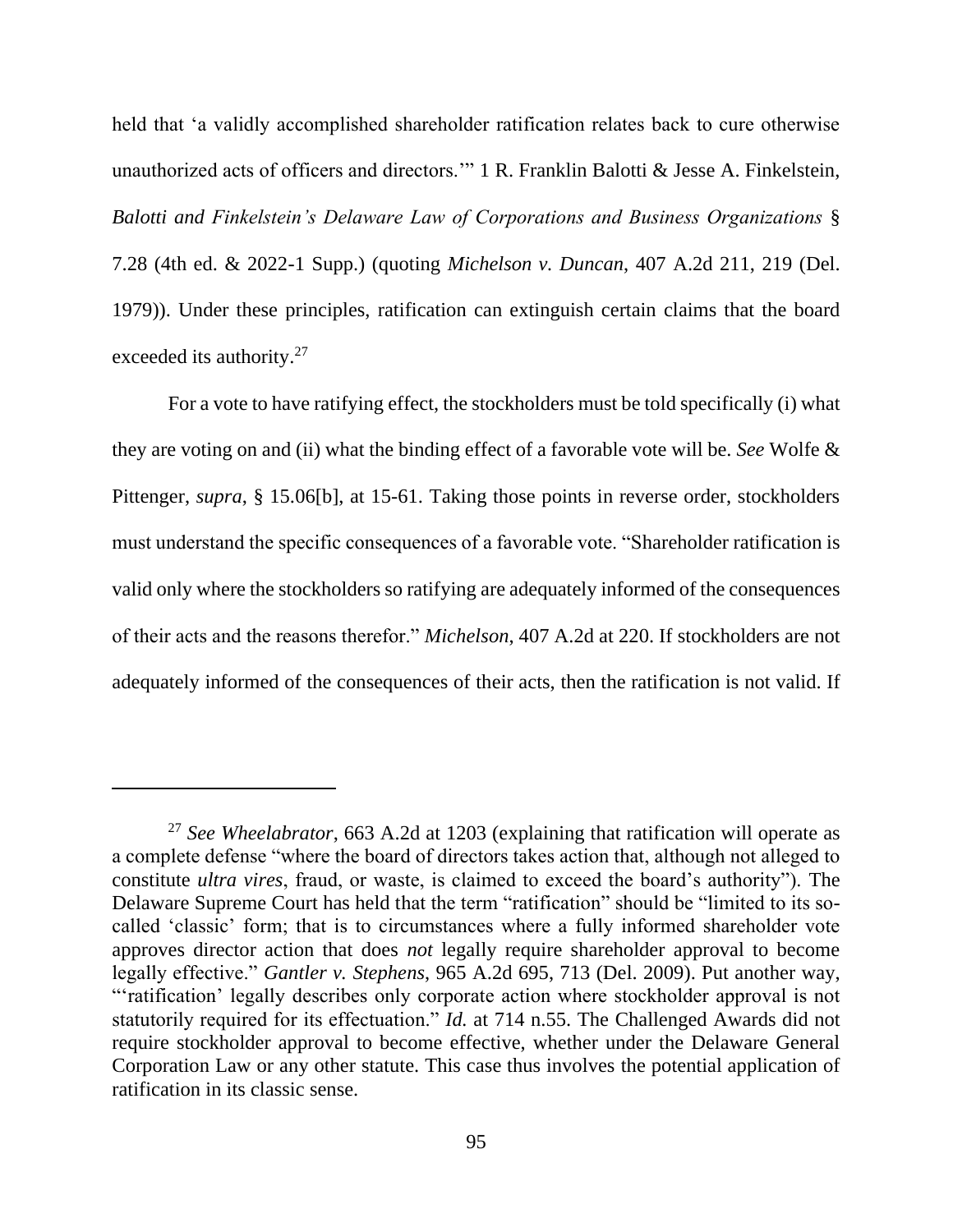the consequences of the stockholder vote are unclear or ambiguous, then the ratifying vote will not have legal effect.

Stockholders also must be presented with a specific decision to ratify. As the Delaware Supreme Court has explained, "the only director action or conduct that can be ratified is that which the shareholders are specifically asked to approve." *Gantler*, 965 A.2d at 713; *see In re Emerging Commc'ns, Inc. S'holders Litig.*, 2004 WL 1305745, at \*31 (Del. Ch. May 3, 2004) ("Shareholders cannot be deemed to have ratified board action unless they are afforded the opportunity to express their approval of the precise conduct being challenged"); *see also In re Santa Fe Pac. Corp. S'holder Litig.*, 669 A.2d 59, 68 (Del. 1995) (rejecting ratification defense where stockholders "did not vote in favor of the precise measures under challenge in the complaint"). By contrast, "[w]hen stockholders know precisely what they are approving, ratification will generally apply." *In re Invs. Bancorp, Inc. S'holder Litig.*, 177 A.3d 1208, 1222 (Del. 2017).

The practice of presenting stockholders with a single vote on multiple items is called "bundling." In a bundled vote, "the shareholders are robbed of expressing a distinct choice with respect to each because their joinder means the package must be approached by the shareholders as an all-up or all-down vote." James D. Cox et al., *Quieting the Shareholders' Voice: Empirical Evidence of Pervasive Bundling in Proxy Solicitations*, 89 S. Cal. L. Rev. 1179, 1191–92 (2016). A bundled vote is thus problematic because stockholders are not given a precise choice. An example of a bundled vote would be a binding resolution in which stockholders were asked to ratify the executive compensation paid to multiple executives. The stockholders would know what they were voting on, and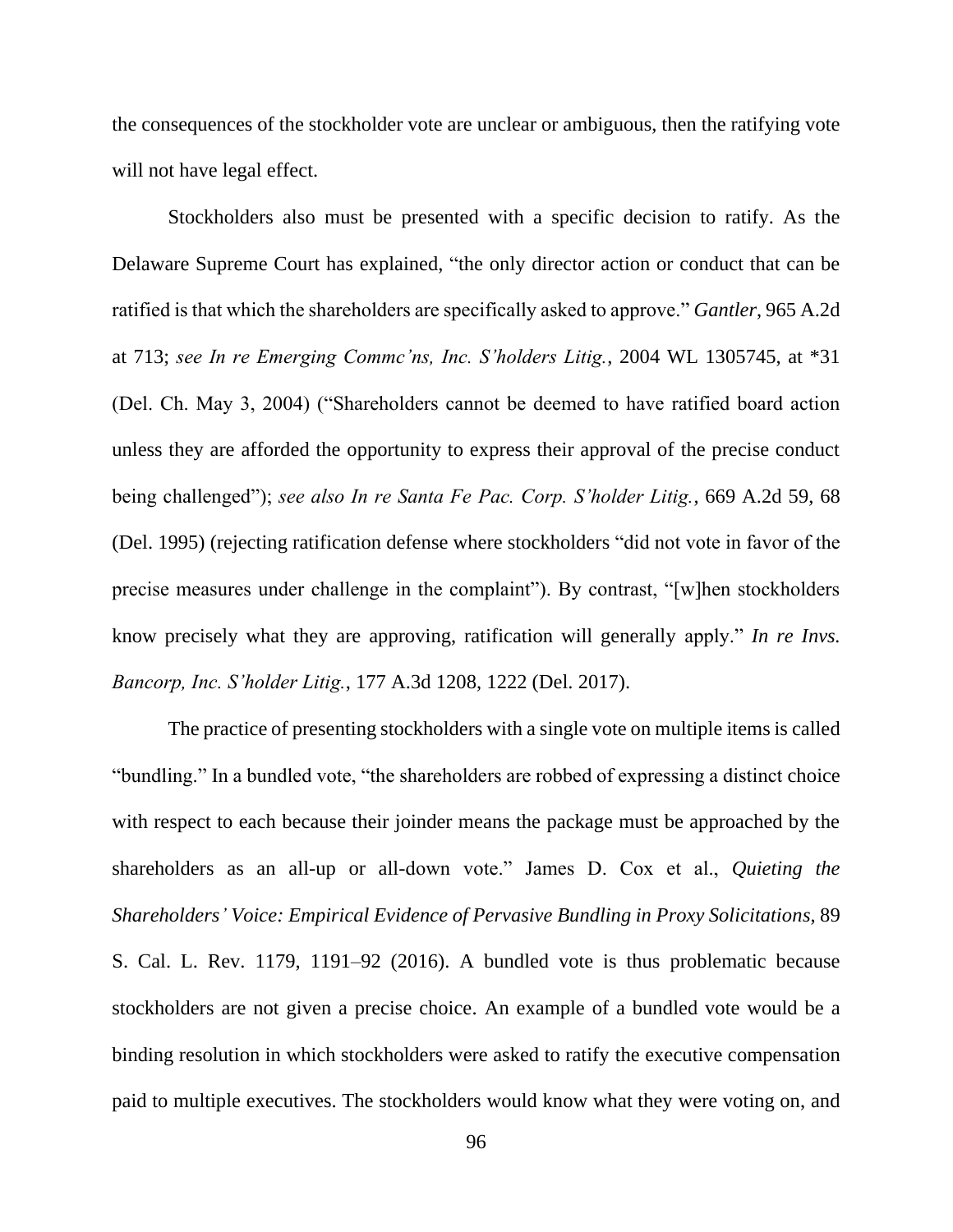they could be told what the effects of the vote would be. A favorable vote would demonstrate that the stockholders approved the compensation in the aggregate and accepted the consequences. The bundled vote would not show that the stockholders had approved the compensation on a particular executive, or a subset of the executives.<sup>28</sup>

that in the absence of explicit guidance from the applicable state law, the actual issue of what constitutes a 'separate matter' for purposes of the two rules is ultimately a question of fact to be determined in light of the corporate documents and in consideration of the SEC's apparent preference for more voting items rather than fewer.

*Koppel v. 4987 Corp.*, 167 F.3d 125, 138 (2d Cir. 1999). The Second Circuit noted that the SEC's intent was to "'unbundle management proposals' and that those individual voting items may well constitute closely related matters." *Id.* (internal quotation marks omitted). In a 2013 decision, the United States District Court for the Southern District of New York further interpreted the antibundling regulations as prohibiting management from proposing multiple charter amendments "by treating [the amendments] as one vote on the restatement of corporate documents, but it may combine ministerial or technical matters that do not alter substantive shareholder rights." *Greenlight Cap., L.P. v. Apple, Inc.*, 2013 WL 646547, at  $*5$  (S.D.N.Y. Feb. 22, 2013) (cleaned up). The court opined that its interpretation comported with the "dual purpose[s]" of the antibundling rules "to permit shareholders to (1) communicate to the board of directors their views on each of the matters put to a vote, and (2) not be forced to approve or disapprove a package of items and thus approve matters they might not if presented independently." *Id.* (quoting Securities Exchange Act Release No. 34-30849, 1992 WL 151037, at \*6 (Jun. 23, 1992)). In 2014, the SEC released a Compliance and Disclosure Interpretation stating that "[w]hile the staff generally will object to the bundling of multiple, material matters into a single proposal . . .[,] the staff will not object to the presentation of multiple changes to an equity incentive plan in a single proposal." U.S. Sec. & Exch. Comm'n, *Compliance and Disclosure Interpretations for Exchange Act Rule 14a-4(a)(3)*,

<sup>28</sup> There are federal regulations that address bundling. *See* 17 C.F.R. § 240.14a- $4(a)(3)$  ("The form of proxy . . . [s]hall identify clearly and impartially each separate matter intended to be acted upon, whether or not related to or conditioned on the approval of other matters, and whether proposed by the registrant or security holders."). In a leading case interpreting what constitutes a "separate matter," the United States Court of Appeals for the Second Circuit held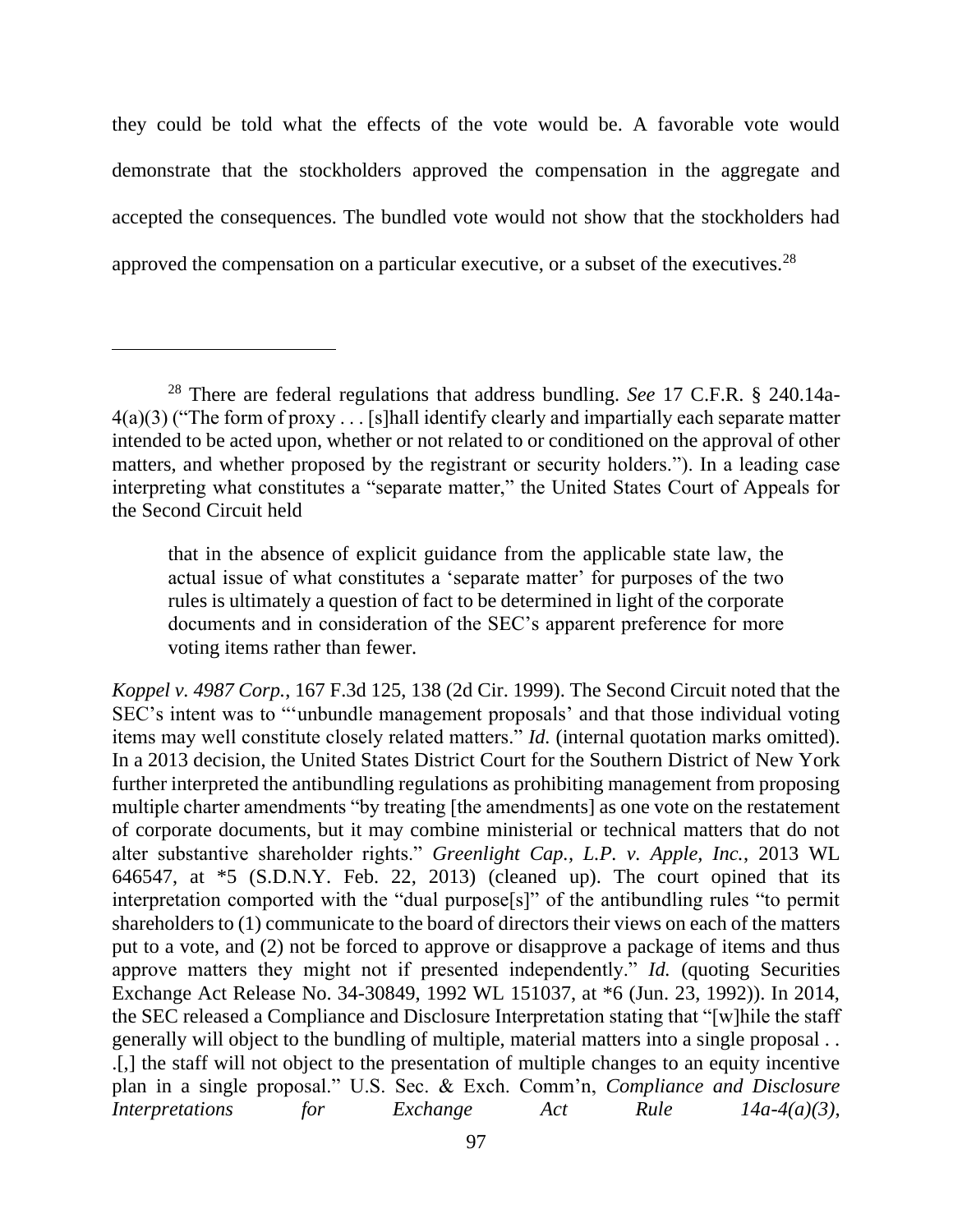# **2. The Say-On-Pay Resolution**

The defendants staked their ratification defense on the explicitly advisory and nonbinding Say-On-Pay Resolution. That argument fails for multiple reasons. Ratification is unavailable because the stockholders cast an "advisory vote" on an "advisory proposal." Ratification is also unavailable because for purposes of the Challenged Awards, the Say-On-Pay Resolution was doubly bundled: The Challenged Awards were just one part of Smith's overall compensation, and the request for an advisory vote combined Smith's overall compensation with the overall compensation of the Company's four other named executive officers. Were that not enough, ratification is unavailable under federal law.

#### **a. Non-Binding Effect**

The Say-On-Pay Resolution could not have any effect because it was expressly advisory. Ratification is only available if stockholders understand the specific consequences of a favorable vote. *See Michelson*, 407 A.2d at 220. If stockholders are told that a vote will not have any effect, then it does not have any effect.

The Company repeatedly told stockholders that the Say-On-Pay Resolution would not have any effect. The 2021 Proxy titled the section on the Say-On-Pay Resolution as the "NON-BINDING ADVISORY VOTE ON COMPANY'S EXECUTIVE COMPENSATION." 2021 Proxy at 93. The 2021 Proxy noted that the purpose of the Say-On-Pay Resolution was to provide the Company's stockholders "with the opportunity to

https://www.sec.gov/divisions/corpfin/guidance/14a-interps.htm (last updated Jan. 24, 2014).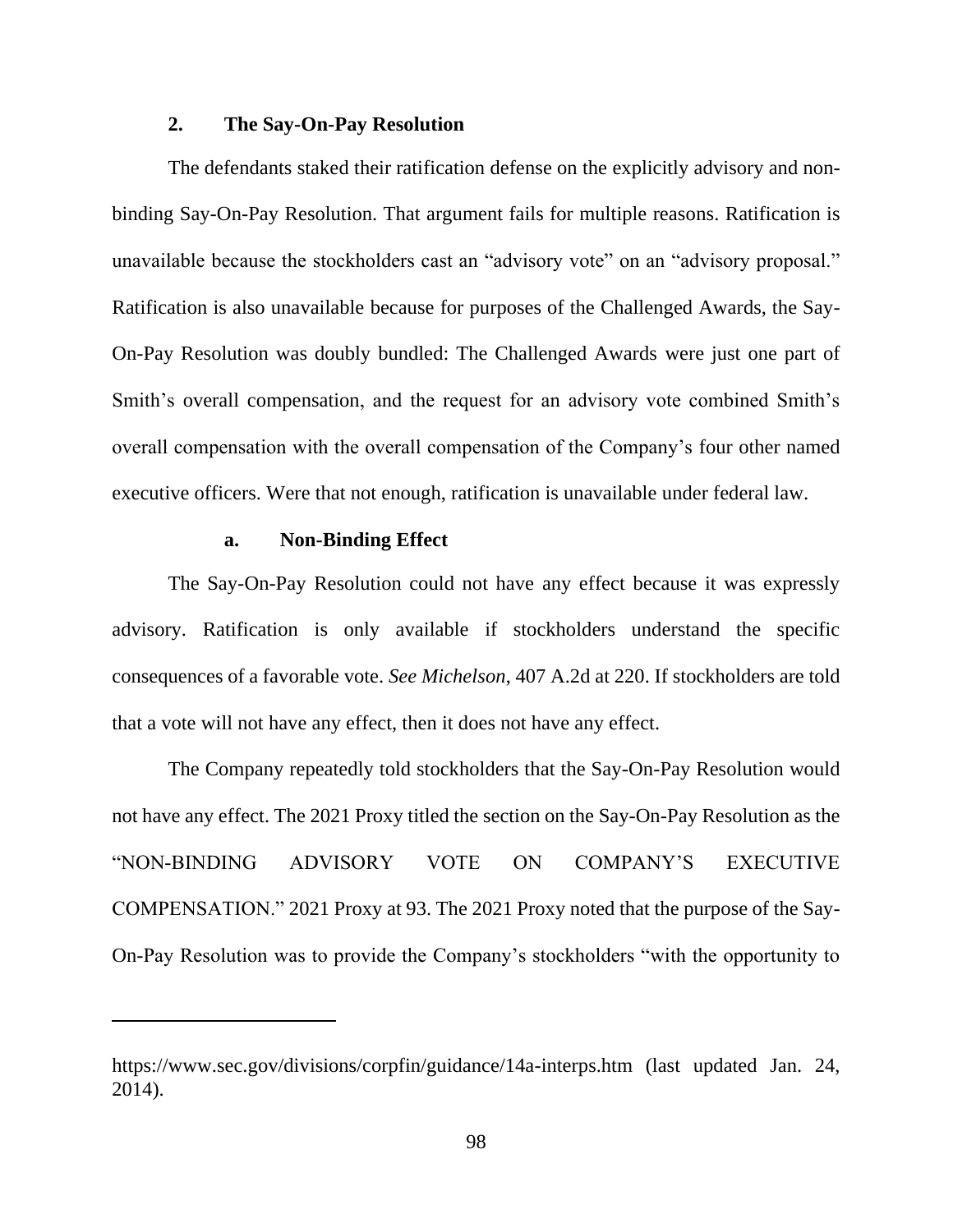vote to approve, on a non-binding advisory basis," the executive compensation of certain officers. *Id.* The 2021 Proxy then explained under the subheading "Effect of 'Say-on-Pay' Vote" that "the Say-on-Pay vote is a non-binding advisory vote only." *Id.* It then reiterated that the "vote on the Company's executive compensation matters will not be binding on our Board of Directors." *Id.* The 2021 Proxy concluded its discussion of the Say-On-Pay Resolution with the following statement, printed in bold and red text: "THE BOARD OF DIRECTORS UNANIMOUSLY RECOMMENDS A VOTE FOR THE ADVISORY PROPOSAL TO APPROVE NAMED EXECUTIVE OFFICER COMPENSATION." *Id.*

To recap, in just one page, the 2021 Proxy told stockholders four times that the vote was non-binding, then added a fifth reminder with the concluding proclamation that it was an "ADVISORY PROPOSAL." Yet despite having told the stockholders that the vote on the Say-On-Pay Resolution was non-binding and advisory, the defendants came into court and claimed that the Say-On-Pay Resolution had the binding effect of extinguishing any challenge to the Challenged Awards. One might have hoped that someone would have thought a little more about that argument.

### **b. Insufficient Specificity**

The Say-On-Pay Resolution could not have ratifying effect because it was not sufficiently specific. Ratification is "available only where a majority of informed, uncoerced, and disinterested stockholders vote in favor of a *specific decision* of the board of directors." *Calma v. Templeton*, 114 A.3d 563, 586 (Del. Ch. 2015) (footnotes omitted). In a transcript ruling, then-Chancellor Bouchard explained that after surveying the law, a ratifying vote is only effective if there is "ratification of a specific decision." *Larkin v.*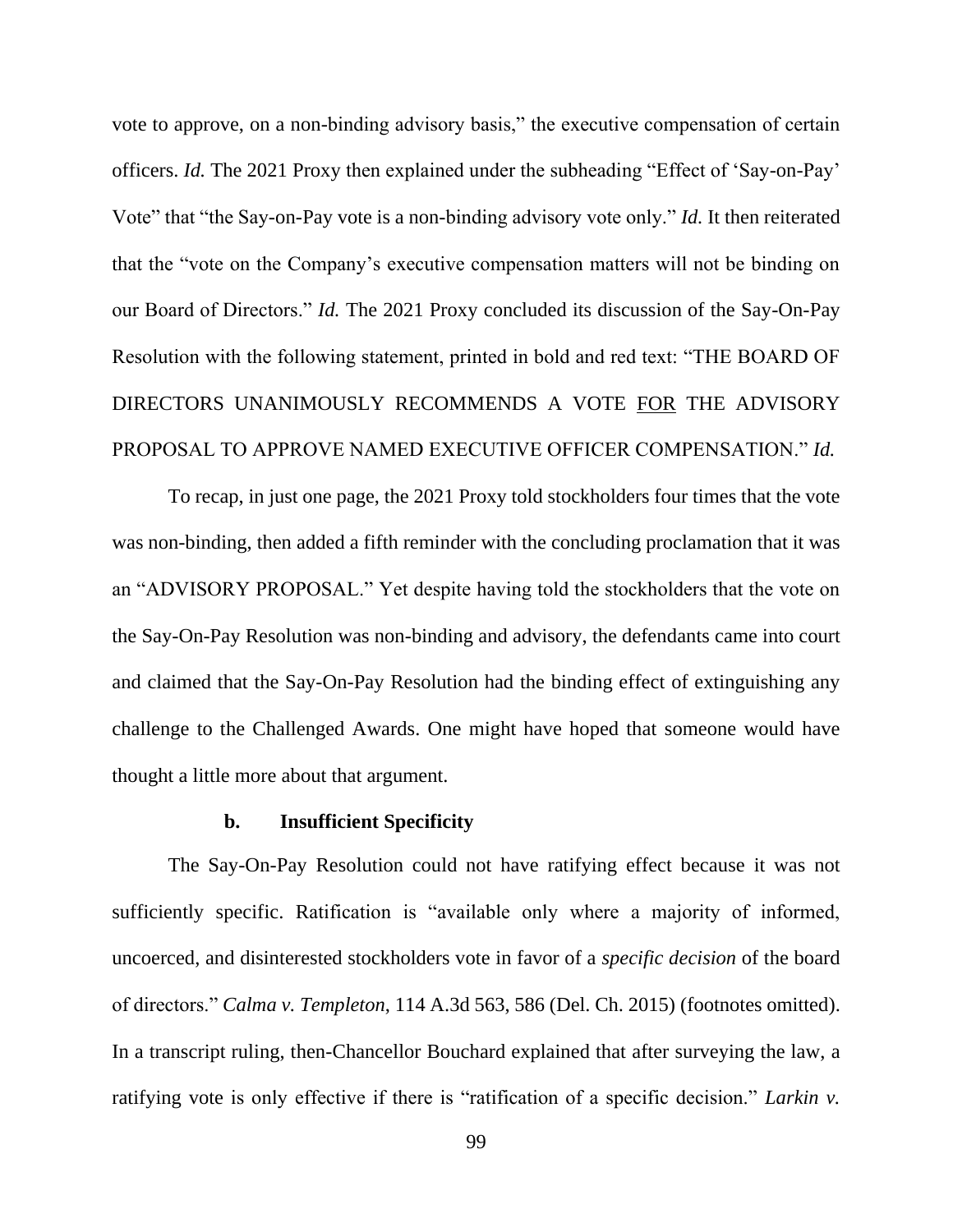*O'Connor*, C.A. No. 11338-CB, Dkt. 29 at 69–70. (Mar. 22, 2016) (TRANSCRIPT). He further explained:

And what underlies that is the notion that there has to be a meeting of the minds, if you will, about what's actually being approved between, on the one hand, the company . . . in terms of what it's doing, and, on the other hand, the stockholders who were asked to vote on something. There's got to be sufficient specificity so there is not ambiguity that they're agreeing to the same thing, basically.

*Id.* at 70; *see* Cox et al., *supra*, at 1186 ("Because consent is a necessary feature for the contractual paradigm and therefore is foundational to corporate law today, the efficacy of proxy voting is of great import; simply stated, because a contract arises when and only when there is a meeting of the minds on the parties' respective undertakings, choice, both free and informed, is central to the relationship owners have to their corporation.").

The Say-On-Pay Resolution did not have the requisite specificity to ratify the Challenged Awards. The Say-On-Pay Resolution did not make clear that the stockholders were ratifying the decision to grant the Challenged Awards. The Say-On-Pay Resolution presented stockholders with the overall compensation for five named executive officers. Dkt. 10 at 23–24. If asked to deliver a binding vote on the compensation as a whole, a favorable vote would have demonstrated that the stockholders approved the aggregate amount. That is a different question than approving a specific component of one executive's compensation that otherwise violated a provision of the governing compensation plan.

To obtain a ratifying vote on the Challenged Awards, the Company would have needed to tell stockholders that (i) there was a dispute over whether the Challenged Awards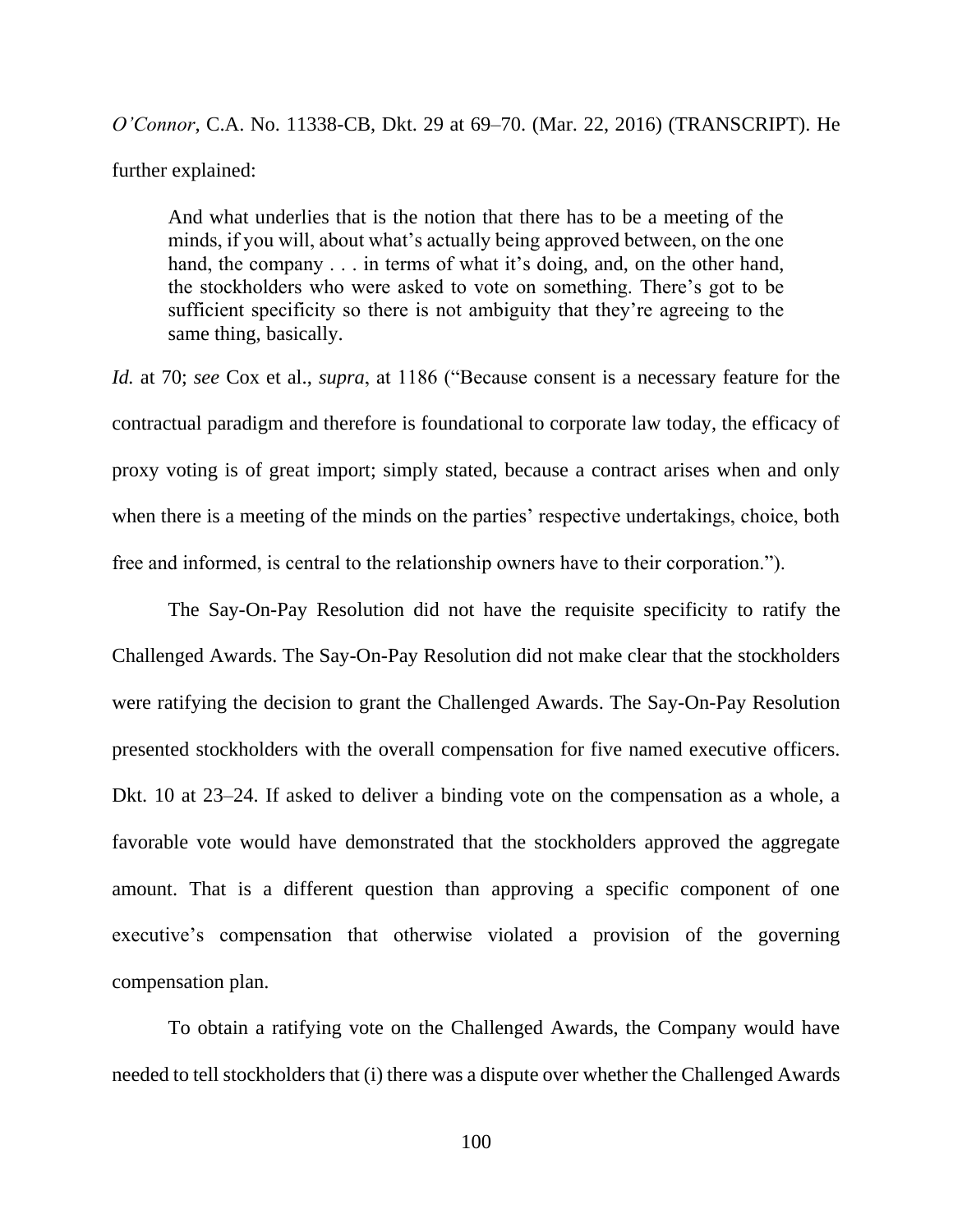complied with the Performance Share Limitation, (ii) the Company was asking the stockholders to ratify the Challenged Awards for purposes of any failure to comply with the Performance Share Limitation, and (iii) if a majority of the disinterested stockholders approved the Challenged Awards, then their action would extinguish any challenge to the Challenged Awards based on a failure to comply with the Performance Share Limitation. The Say-On-Pay Resolution did not begin to approach that level of specificity.

## **c. The Strictures Of Federal Law**

So far, this decision has explained why a non-binding, non-specific resolution like the Say-On-Pay Resolution could not have had ratifying effect as a matter of Delaware law. Federal law supplies an additional reason why the vote could not have ratifying effect.

The Say-On-Pay Resolution was not a special ratifying vote. It was a periodic sayon-pay vote contemplated by the Dodd-Frank Act. *See* Dodd-Frank Wall Street Reform and Consumer Protection Act, Pub. L. 111-203, 124 Stat. 1376 (2010) (codified as amended). Among other things, the Dodd-Frank Act provided as follows:

Not less frequently than once every 3 years, a proxy or consent or authorization for an annual or other meeting of the shareholders for which the proxy solicitation rules of the Commission require compensation disclosure shall include a separate resolution subject to shareholder vote to approve the compensation of executives, as disclosed pursuant to section 229.402 of title 17, Code of Regulations, or any successor thereto.

15 U.S.C. § 78n-1(a) (the "Say-On-Pay Statute").

Although the Say-On-Pay Statute requires a "shareholder vote," the statute states that the "shareholder vote . . . shall not be binding on the issuer or the board of directors of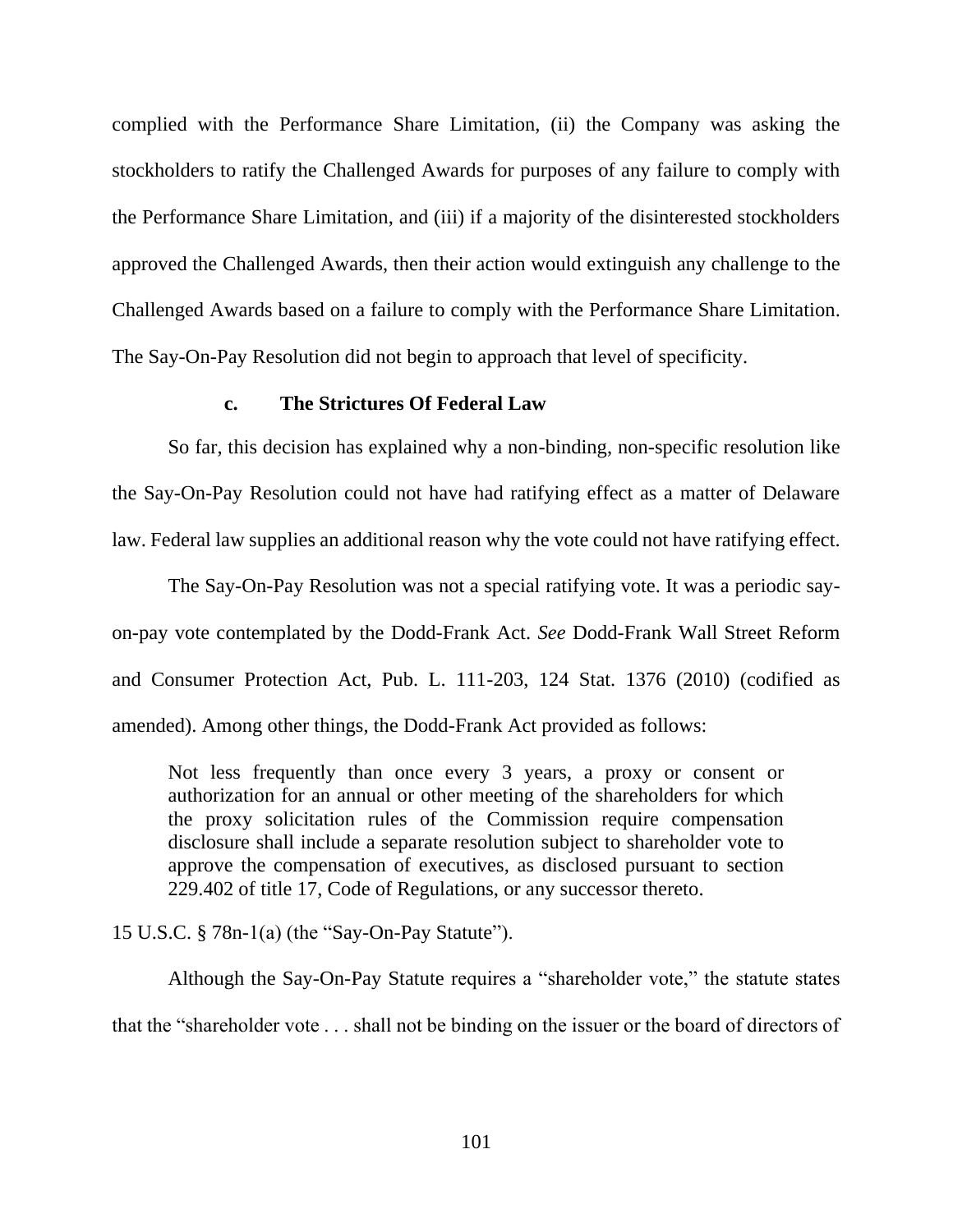an issuer." *Id.* § 78n-1(c). The Say-On-Pay Statute also contains a sub-section titled "Rule

of construction," which states that the

shareholder vote . . . may not be construed

(1) as overruling a decision by such issuer or board of directors;

(2) to create or imply any change to the fiduciary duties of such issuer or board of directors;

(3) to create or imply any additional fiduciary duties for such issuer or board of directors; or

(4) to restrict or limit the ability of shareholders to make proposals for inclusion in proxy materials related to executive compensation.

*Id.* § 78n-1(c)(1)–(4) (formatting added).

Regulatory commentary, treatises, and caselaw uniformly emphasize that a say-on-

pay vote is non-binding.<sup>29</sup> In light of that reality, a series of courts have held that the failure

<sup>29</sup> *See, e.g.*, Shareholder Approval of Executive Compensation and Golden Parachute Compensation, Release Nos. 33-9178, 34-63768, 76 Fed. Reg. 6009, at 51 n. 175 (2011) ("Even though each of the shareholder advisory votes required by Section 14A is non-binding pursuant to the rule of construction in Section  $14A(c)$ ... we believe these votes could play a role in an issuer's executive compensation decisions."); 11 David Tetrick, Jr. & Lisa R. Bugni, *Business & Commercial Litigation in the Federal Courts* § 125:3 (5th ed.), Westlaw (database updated Dec. 2021) ("Companies are required to make disclosures in their proxy statements regarding the say-on-pay vote, including the fact that the vote is nonbinding. Although the vote is not binding, companies will be required to disclose in future proxy statements whether the company considered the results of the most recent advisor vote and, if so, how." (footnotes omitted)); 2 Thomas Lee Hazen, *Treatise on the Law of Securities Regulation* § 10:6, Westlaw (Dec. 2021 update) ("The Dodd-Frank Wall Street Reform Act of 2010 included a mandate that management solicit proxies for non-binding shareholder vote on a resolution seeking shareholder approval of Named Executive Officer (NEO) compensation."); *Greenlight Cap.*, 2013 WL 646547, at \*11 ("Enacted as part of the Dodd-Frank Act in 2010, 15 U.S.C. § 78n-1(a) requires that companies conduct a non-binding shareholder vote on executive compensation at least once every three years."); *S.E. Pa. Transp. Auth. v. Facebook, Inc.*, 2019 WL 5579488, at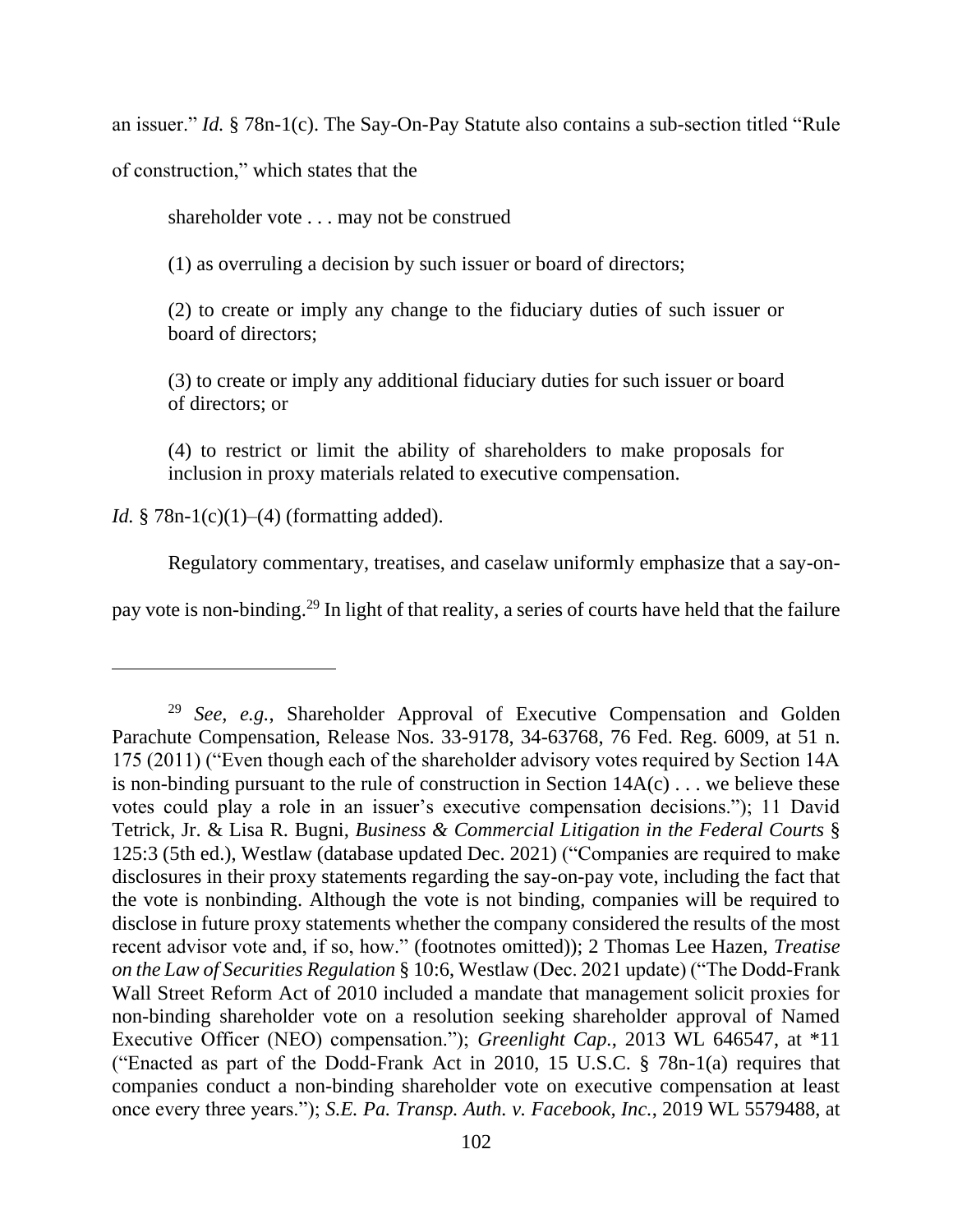of stockholders to approve a say-on-pay resolution does not have any effect on a claim challenging the underlying compensation.<sup>30</sup> The defendants assert the mirror-image proposition. They claim that even though a negative say-on-pay vote has no effect on a challenge to a compensation decision, a positive say-on-pay vote has the effect of extinguishing challenges to a compensation decision. The Say-On-Pay Statute makes clear that a positive say-on-pay vote cannot have that effect.

The defendants notably failed to cite the Say-On-Pay Statute in their briefs. They initially described the vote on the Say-On-Pay Resolution as if it was a binding ratification vote. Not until more than twenty pages later did the defendants acknowledge that the Say-On-Pay Resolution was just that—a non-binding say-on-pay vote.

Setting aside any questions of Delaware law, federal law makes clear that the Say-On-Pay Resolution had no effect on the validity of the Challenged Awards or the directors' compliance with their fiduciary duties.

<sup>\*3 (</sup>Del. Ch. Oct. 29, 2019) (recognizing that the stockholder say-on-pay vote is a "nonbinding" and "advisory" vote).

<sup>30</sup> *See, e.g.*, *Raul v. Rynd*, 929 F. Supp. 2d 333, 346 (D. Del. 2013) ("Dodd–Frank explicitly prohibits construing the shareholder vote as 'overruling' the [b]oard's compensation decision."); *Gordon v. Goodyear*, 2012 WL 2885695, at \*10 (N.D. Ill. July 13, 2012) (rejecting a plaintiff's attempt "to use [a] negative shareholder vote [on say-onpay] alone to rebut the business judgment rule and to excuse the demand requirement and permit her to pursue a breach of fiduciary claim against the directors" because it would "circumvent[] the protections in the statute").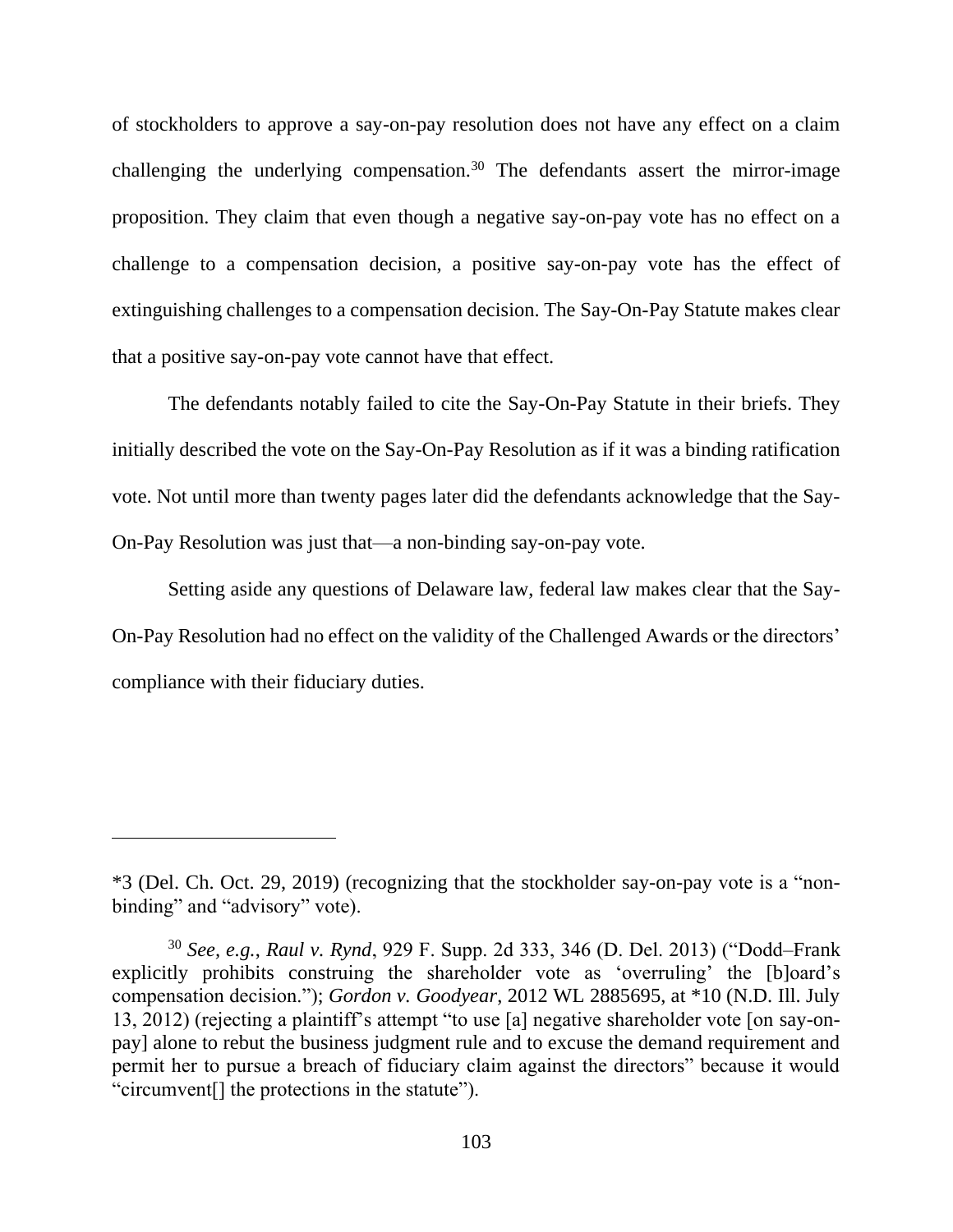### **IV. DUPLICATIVE CLAIMS**

Having determined that each of the counts of the complaint states a claim on which relief can be granted, this decision turns to the final issue that this case raises. According to the defendants, the plaintiff cannot assert either a claim for breach of fiduciary duty or a claim for unjust enrichment because even if the allegations of the complaint support those claims, they cannot "be maintained alongside a breach of contract claim." Dkt. 13 at 23; *see* Dkt. 6 at 24–25. Of course, the defendants maintain that the plaintiff has not stated and cannot prove a breach of contract claim. They nevertheless argue that merely by asserting a breach of contract claim, the plaintiff has made an election that prevents the plaintiff from pleading other claims in the alternative. Under the defendants' modern-day reprise of form pleading, the plaintiff chose a claim for breach of contract and, having made that choice, cannot resort to another.

## **A. A Refresher On Pleading Doctrine**

In language whose significance may have faded with the passage of time, Court of Chancery Rule 2 states, "There shall be 1 form of action to be known as 'civil action.'" Ct. Ch. R. 2. Implemented when Delaware adopted the federal rules, Court of Chancery Rule 2 tracks its federal model. The rule has been characterized as perhaps "the most fundamental rule of all." 4 Charles Alan Wright & Arthur R. Miller, *Federal Practice and Procedure* § 1042 (4th ed.), Westlaw (database updated Apr. 2022).

The adoption of Rule 2 had several important consequences. In the federal system, Rule 2 both merged the separate systems of law and equity and abolished any remaining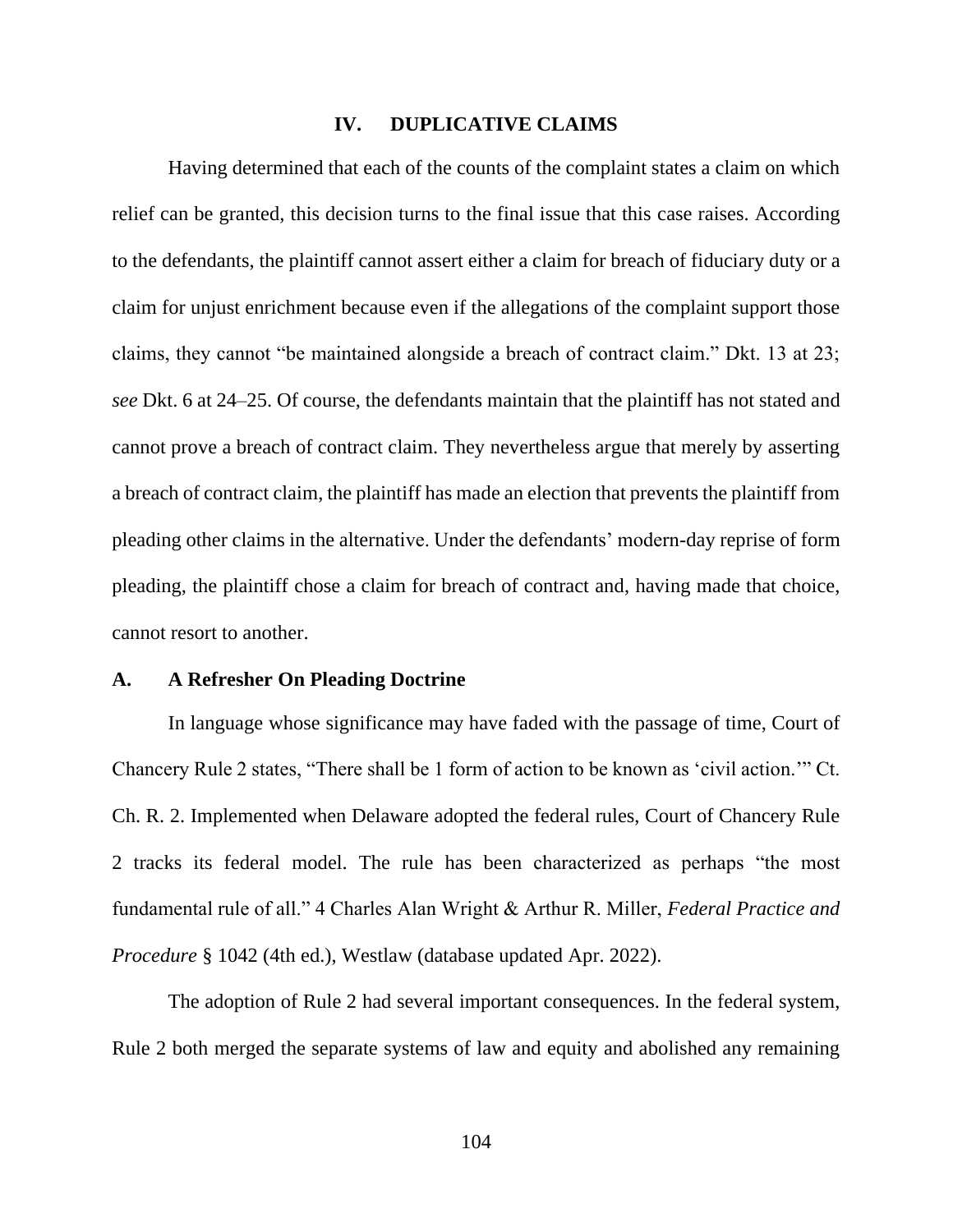vestige of the forms of action. *Id.* §§ 1042–44. In Delaware, which maintained its separate court of equity, Rule 2 did not have the first effect, but it did have the second.

Form pleading developed under the English common law. A plaintiff who wished to file suit in the Court of Common Pleas or before the King's Bench "had to purchase a royal writ . . . to authorize the commencement of proceedings." J.H. Baker, *An Introduction to English Legal History* 49 (2d ed. 1979). The clerks "kept model writs to be copied as requested by individual plaintiffs." Daniel R. Coquillette, *The Anglo-American Legal Heritage* 151 (2d ed. 2004). To bring a case, a plaintiff had to use one of the model writs, although in an exceptional case a clerk could issue a new writ if "consonant with reason and not contrary to the law, provided it has been granted by the King and approved by his council." *Id.* (quoting Henry de Bracton, *De Legibus et Consuetudinibus Regni Angliae*  [On the Laws and Customs of England], fol. 413b).

Under the common law system, a plaintiff "did not, therefore, concoct his own writ. . . . He had to either find a known formula to fit his case, or apply for a new one to be invented." Baker, *supra*, at 51. Over time, however, so many writs arose that a request for a new writ "was seen as something of a grievance." *Id.* By 1300, the available writs were largely fixed. *Id.* If the plaintiff could not find a writ that applied to his situation, then "he was without remedy as far as the king's courts were concerned." *Id.*

The selection of a writ was not only necessary to commence the case.

The choice of writ governed the whole course of litigation from beginning to end, and the plaintiff selected the most appropriate writ at his peril. . . . The classification of writs was therefore more than just a convenience for reference purposes; it was a classification of all the procedures, and in course of time of the substantive principles, of the common law.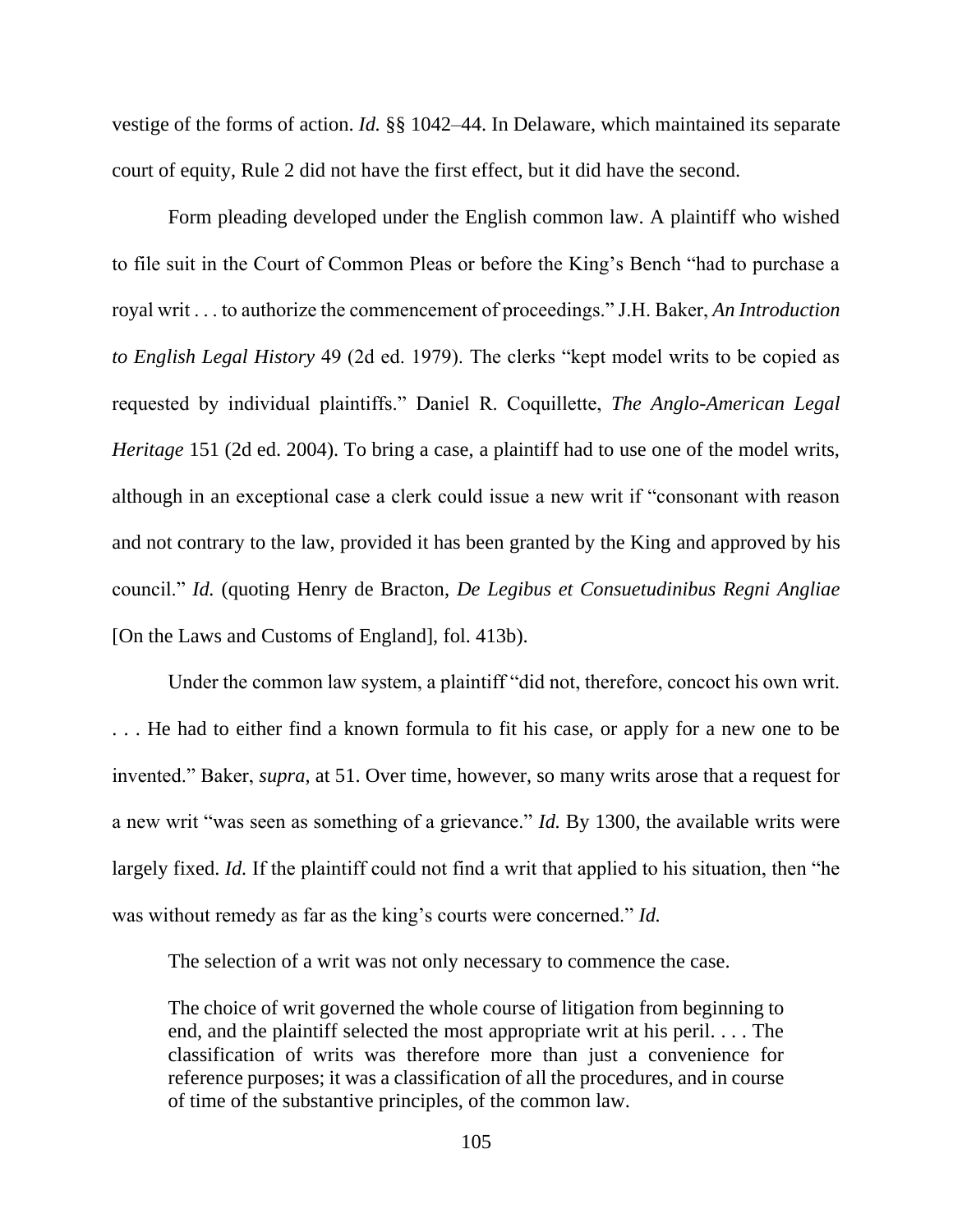*Id.* at 51–52. Because the different writs resulted in the application of different law and procedure, the writs became known as "forms of action." *Id.* at 52. Using a famous dueling metaphor, two commentators emphasized the consequences of choosing a particular form:

[The collection of forms] contains every weapon of medieval warfare from the two-handed sword to the poniard. The man who has a quarrel with his neighbor comes thither to choose his weapon. The choice is large; but he must remember that he will not be able to change weapons in the middle of the combat and also that every weapon has its proper use and may be put to none other. If he selects a sword, he must observe the rules of sword-play; he must not try to use his crow-bow as a mace. To drop metaphor, our plaintiff is not merely choosing a writ, he is choosing an action, and every action has its own rules.

2 Sir Frederick Pollock & Frederic William Maitland, *The History of English Law Before the Time of Edward I*, at 588–89 (2d ed. 1898).

Even as some jurisdictions sought to update their rules of pleading, the plaintiff's obligation to plead a single route to relief persisted under a concept known as the "theory of the pleadings." *See* 5 Wright & Miller, *supra*, § 1219. As with the common law writs, this doctrine required that a complaint "proceed upon some definite theory, and on that theory the plaintiff must succeed, or not succeed at all." *Mescall v. Tully*, 91 Ind. 96, 99 (1883). Once again, the plaintiff had to pick a legal theory at the outset of the case and stick with it. *See generally* Fleming James, Jr., *The Objective and Function of the Complaint: Common Law—Codes—Federal Rules*, 14 Vand. L. Rev. 899, 910–11 (1961).

Under these approaches to pleading, "[a]lternative and hypothetical pleading generally was not permitted." 5 Wright & Miller, *supra*, § 1282. A treatise from the era of common law pleading stresses this point: "Pleadings must not be in the alternative. Where a legal duty imposes the due performance of one thing or another, the pleading must state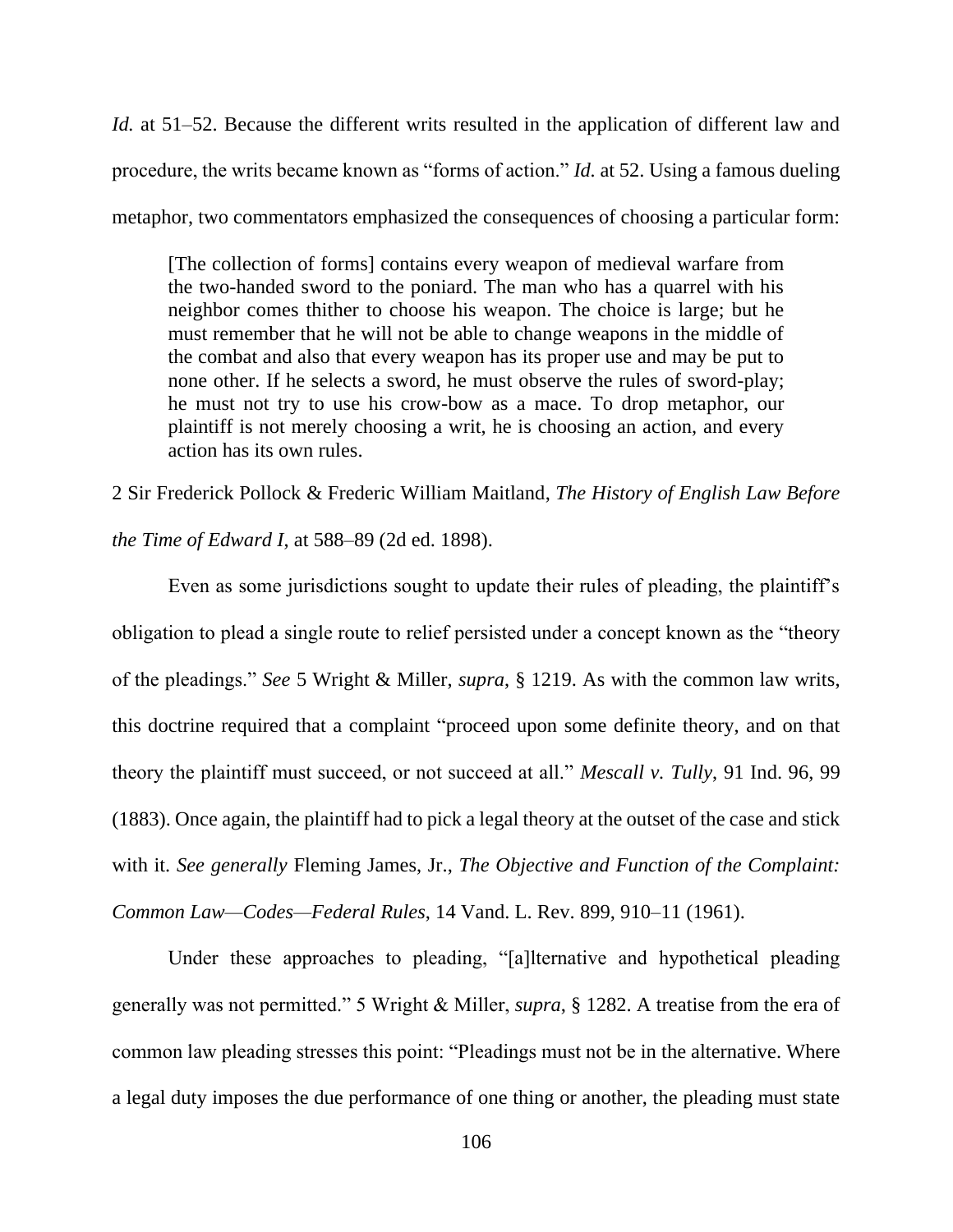that one was performed, and specify which one." Benjamin J. Shipman, *Handbook of Common-Law Pleading* § 321, at 519 (3d ed. by Henry Winthrop Ballantine 1923). The underlying rationale was that a plaintiff needed to plead with "certainty in the hope of apprising the adversary of the precise issues involved in the litigation." 5 Wright & Miller, *supra*, § 1282. But it had many negative consequences:

As a result, a party was required to elect a particular set of facts and a legal theory at the pleading stage. Unfortunately, this forced a litigant to set forth his allegations with a degree of certainty that often was not warranted in terms of the state of the pleader's knowledge at that point in the case. If the facts he asserted in the pleadings were not confirmed by later proof, the action or defense would fail even if the proof demonstrated a right to relief or defense on some other theory.

*Id.*

The adoption of Rule 2 abrogated these concepts. After the adoption of the rule, "the common law forms of action have lost all significance, and it no longer is a basis for objection that the relief sought is inconsistent with the theory of the complaint or that the relief granted was not demanded in the pleadings." *Id*. § 1044.

In Delaware, the adoption of Rule 2 carried particular significance. Unlike the federal courts, the New York courts, and some other states that had moved away from the common law system, Delaware still followed the rules of common law pleading:

Before 1948, Delaware adhered to the common law system of pleading as it had been developed and existed in England at the time of the separation of the American colonies. In England, in 1834, important changes had been made by the Hilary Rules and the later Procedural Acts. But in Delaware, the changes in pleading thereby effected were disregarded and, except for few statutory or constitutional modifications, the common law system of pleading as it existed at the time of our independence was the system of pleading in use. Our practice and procedure were still controlled by the Statute of 27 Elizabeth c. 5 and the Statute of 4 Anne c. 16. Prior to 1948, we dealt with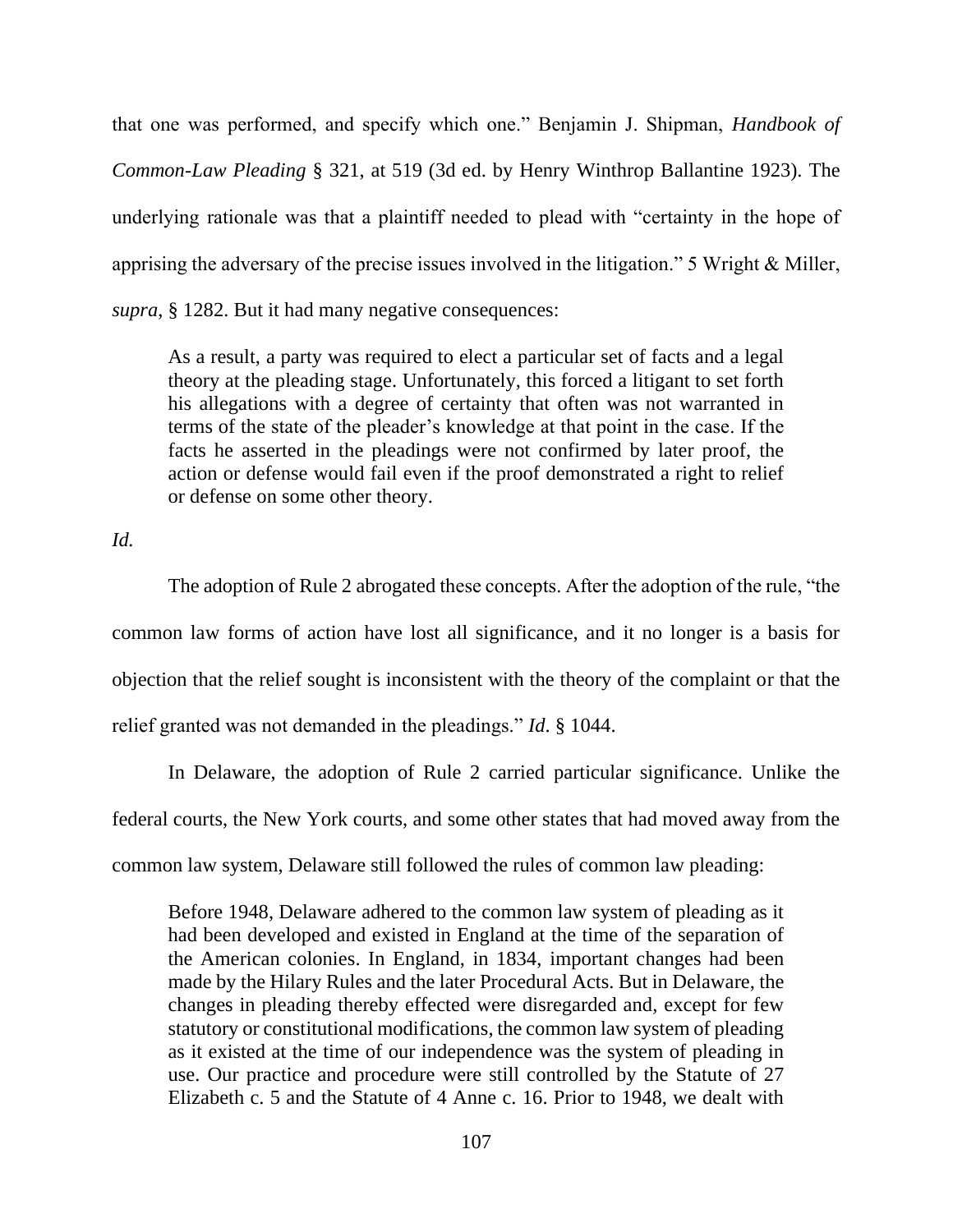the replication de injuria, the similiter, the absque hoc, the negative pregnant and the action of detinue. We concerned ourselves with pleas of nul tiel record and the court was called upon to announce that the opposite party "may not traverse the inducement of a special traverse."

Daniel L. Herrmann, *The New Rules of Procedure in Delaware*, 18 F.R.D. 327, 336–37

(1956) (footnotes omitted). It was in 1948, through the adoption of the Court of Chancery Rules and the analogous Superior Court Rules, that Delaware "shook off the shackles of medieval scholasticism and adopted Rules governing civil procedure modeled upon the Federal Rules." *Id.* at 327 (cleaned up).

Looking back on the adoption of the rules after nearly a decade of use, Chief Justice

Herrmann explained that the purpose of adopting the Rules was "the elimination of the fine

technicalities of pleading." *Id.* at 338. Continuing, he explained that

[n]otice pleading has replaced fully informative common law pleading and it has been stated that the "theory underlying the present rules is that a plaintiff must put a defendant on fair notice in a general way of the cause of action asserted, which shifts to the defendant the burden to determine the details of the cause of action by way of discovery for the purpose of raising legal defenses."

*Id.* at 342 (quoting *Klein v. Sunbeam Corp.*, 94 A.2d 385, 391 (Del. 1952)).

Pertinent to the current case, Chief Justice Herrmann stressed that "[t]he deemphasis upon pleadings and the re-emphasis upon ascertainment of truth is reflected *in the procedure for alternative pleading* and the almost automatic amendment of pleadings." *Id.* at 338 (emphasis added). By contrast, under the common law pleading system that prevailed before the adoption of the Court of Chancery Rules, "inconsistent facts and theories could not be pleaded." *Id.* at 337.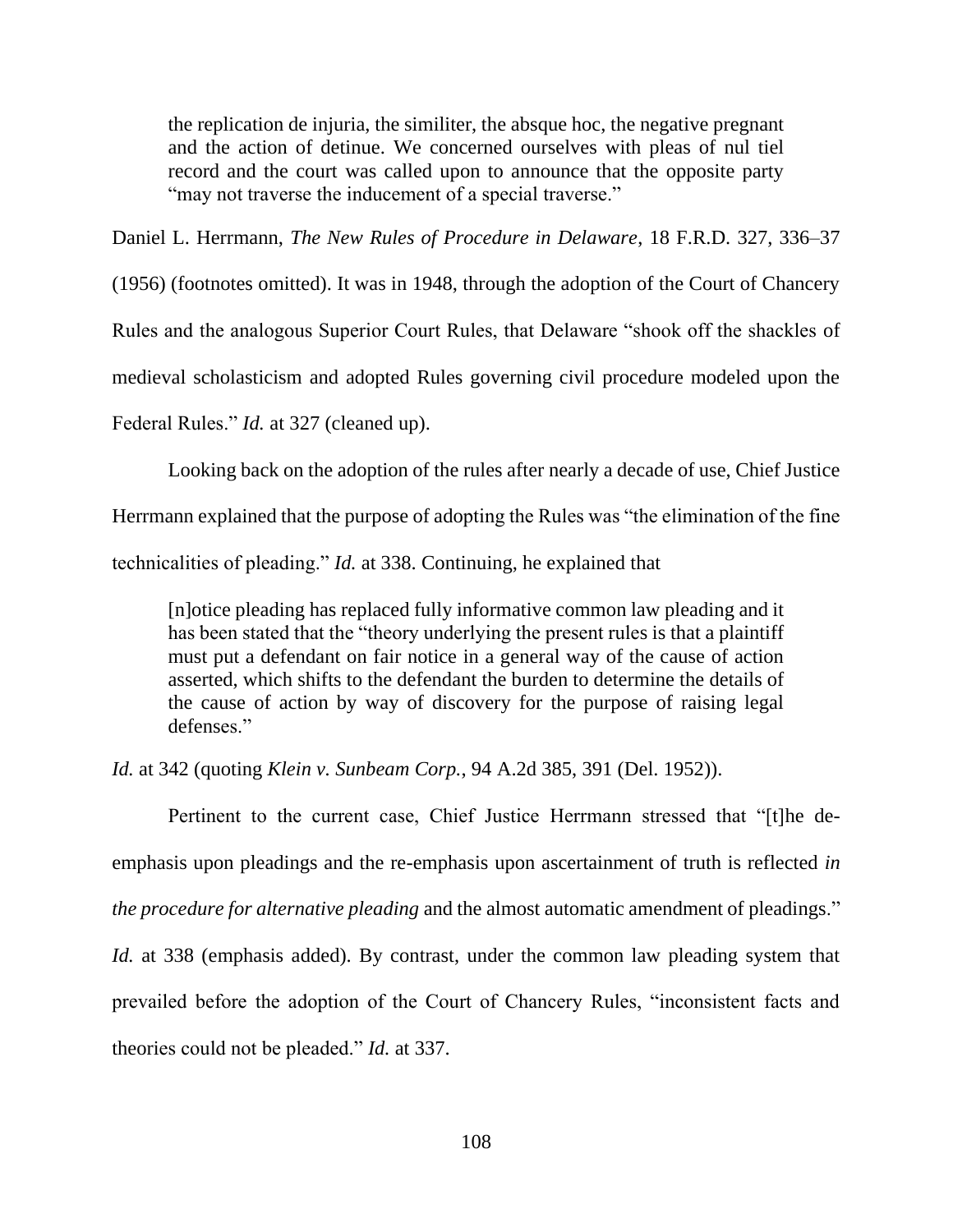The centerpiece of the operative approach to pleading is Court of Chancery Rule 8. Dispensing with any requirement to select or plead a particular cause of action, Rule 8 states: "A pleading which sets forth a claim for relief . . . shall contain (1) a short and plain statement of the claim showing that the pleader is entitled to relief and (2) a demand for judgment for the relief to which the party deems itself entitled." Ct. Ch. R. 8(a). Confirming the abolition of the forms of action, Rule  $8(e)(1)$  states that "[n]o technical forms of pleading or motions are required." *Id.* R. 8(e)(1).

Unlike at common law, Rule 8(e)(2) explicitly permits a party to plead alternative and even inconsistent theories:

A party may set forth 2 or more statements of a claim or defense alternatively or hypothetically, either in 1 count or defense or in separate counts or defense. . . . A party may also state as many separate claims or defenses as the party has regardless of consistency.

Ct. Ch. R. 8(e)(2). The Court of Chancery Rules thus explicitly reject the "single weapon theory" of common law pleading by permitting pleaders "to choose as many theoretical weapons as [they] think [their] case needs." John W. Curran, *Afterthoughts of the Institute on Federal Rules of Civil Procedure at Cleveland, July 1938*, 14 Notre Dame L. Rev. 103, 105 (1938).

## **B. The Contractual Preclusion Argument**

In a throwback to common law pleading, the defendants argue that because the plaintiff sought to plead a claim for breach of contract, the plaintiff cannot maintain a claim for breach of fiduciary duty or a claim for unjust enrichment. As the defendants see it, by attempting to plead a claim for breach of contract, the plaintiff has selected a weapon that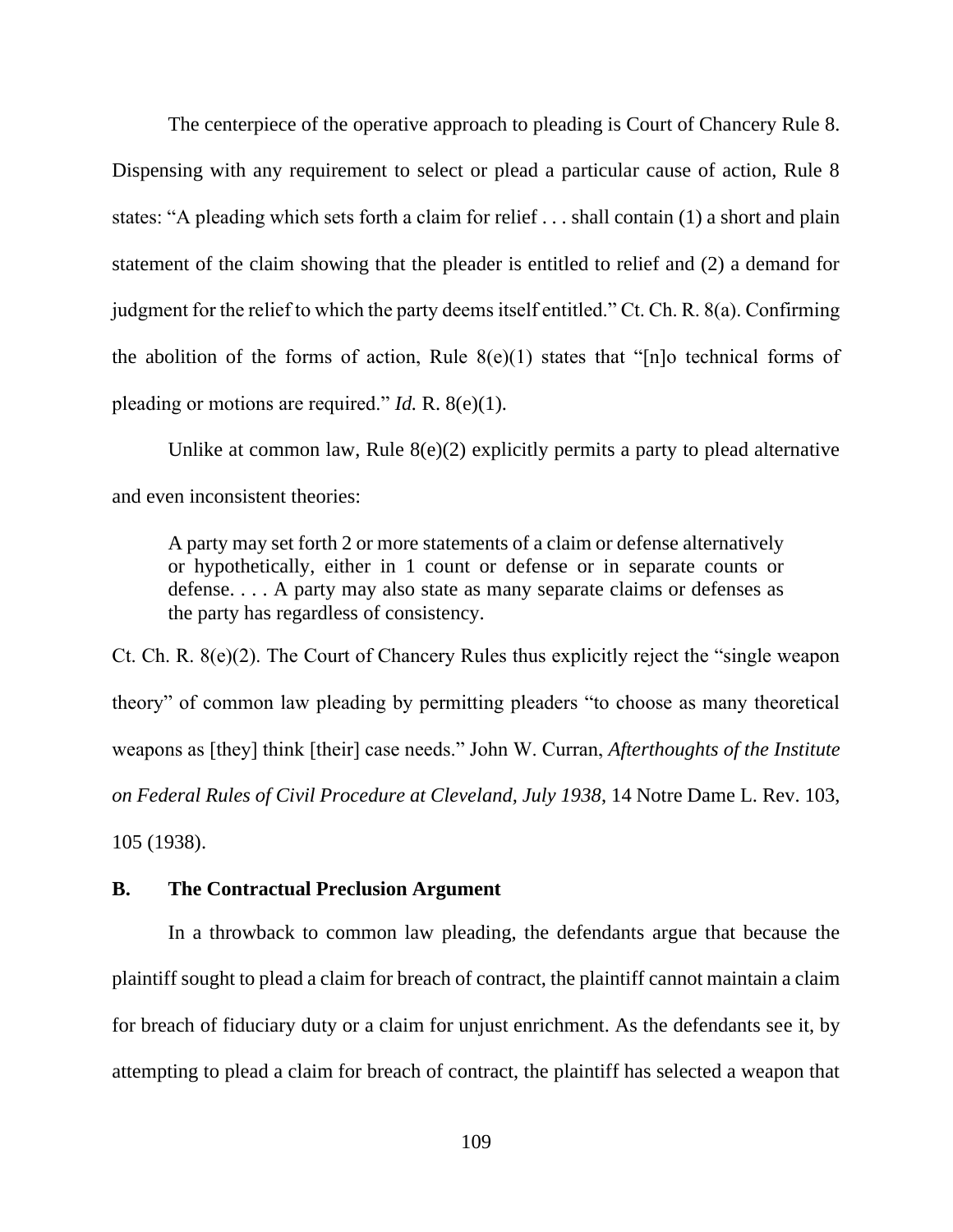precludes resort to others. The defendants say the claim cannot survive pleading-stage analysis, but it nevertheless occupies the field such that the plaintiff cannot advance alternative theories.

No matter how many theories or alternative claims a plaintiff advances at the pleading stage, a plaintiff can recover only a single judgment, and a plaintiff cannot recover duplicative remedies. *See McPadden v. Sidhu*, 964 A.2d 1262, 1276–77 (Del. Ch 2008). It is possible, even likely, that by the time of trial, a plaintiff may be able to establish only certain theories (if any). It may be that proving a particular theory forecloses other theories. For example, in a post-trial decision, this court declined to award relief for unjust enrichment when an express contract governed the relationship. *See ID Biomedical Corp. v. TM Techs., Inc.*, 1995 WL 130743, at \*15 (Del. Ch. Mar. 16, 1995). Subsequently, through reliance on post-trial decisions like *ID Biomedical*, defendants sought to engage the court in similar analyses at the pleading stage. *See, e.g., Kuroda v. SPJS Hldgs., L.L.C.*, 971 A.2d 872, 891 & n.63 (Del. Ch. 2009) (granting a motion to dismiss an unjust enrichment claim; quoting the pleading stage case *Bakerman v. Sidney Frank Importing Co.*, 2006 WL 3927242, at \*18 & n.102 (Del. Ch. Oct. 10, 2006), which in turn cited the post-trial decision in *ID Biomedical Corp.*).

That determination does not need to be made on the pleadings in every case. "A party does not have a right to a pleading stage ruling." *Spencer v. Malik*, 2021 WL 719862, at \*5 (Del. Ch. Feb. 23, 2021) (ORDER). Rule 12(d) states explicitly that pleading-stage motions brought under Rule 12 "shall be heard and determined before trial on application of any party, *unless the Court orders that the hearing and determination thereof be*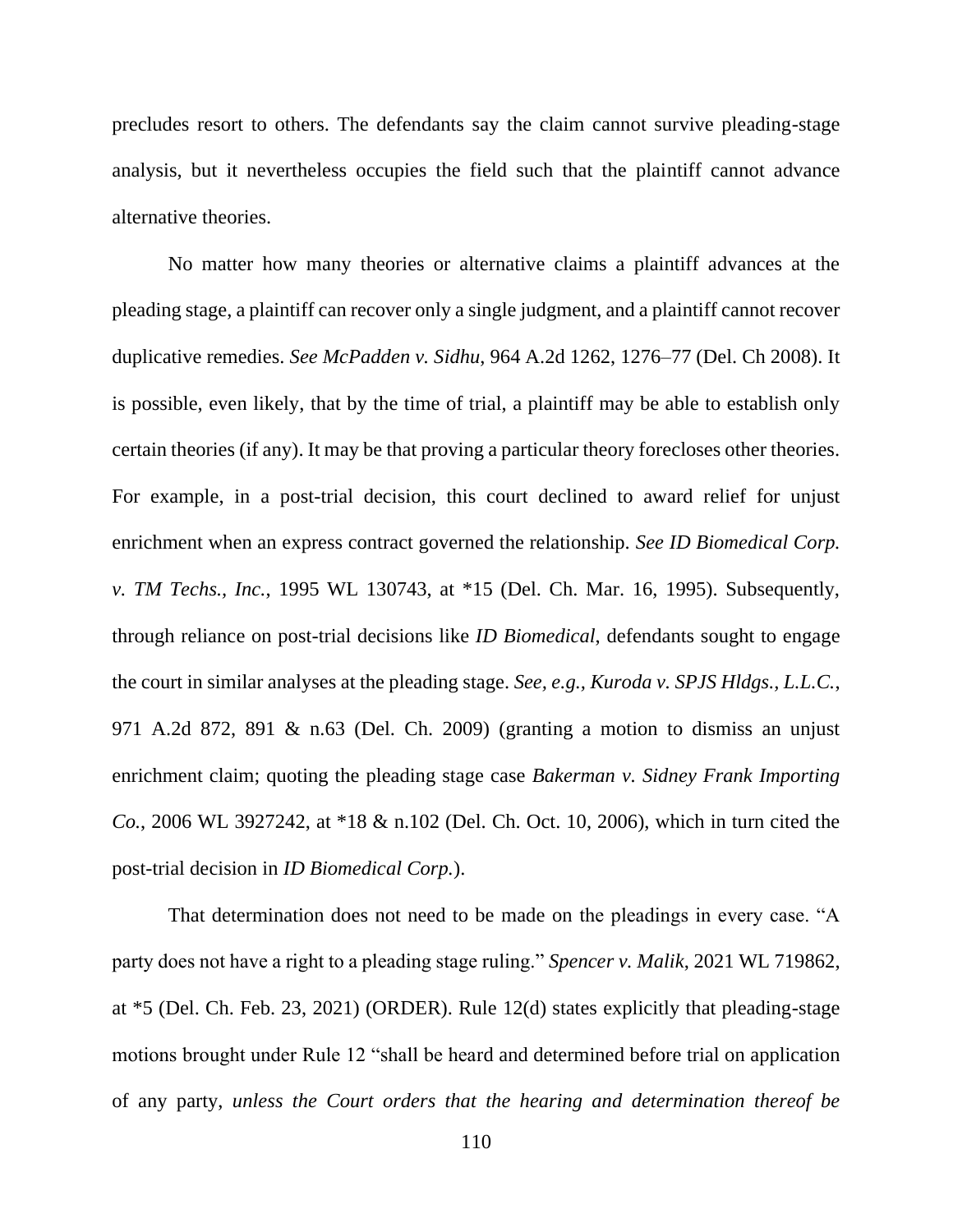*deferred until trial*." Ct. Ch. R. 12(d) (emphasis added)). Likewise, Rule 12(a)(1) states that a court "may postpone the disposition of" a pleading stage motion until a later stage of the case, including "until the trial on the merits.' Ct. Ch. R. 12(a)(1)); *see In re Pattern Energy Gp. Inc. S'holders Litig.*, 2021 WL 1812674, at \*46 & n.612 (Del. Ch. May 6, 2021).

There have been and will continue to be cases where it is beneficial for a court to examine the potential interaction among claims at the pleading stage. Multiple Delaware decisions have engaged in the type of analysis that the defendants seek.<sup>31</sup> The *Pfeiffer* decision is a case involving an equity compensation plan that considered and rejected the type of argument that the defendants advance. *See* 2013 WL 5988416, at \*10.

Pre-trial rulings of that sort can help formulate and simplify the issues for trial. *See* Ct. Ch. R. 16(a); *see also In re Matter of Scot. Re (U.S.), Inc.*, — A.3d —, 2022 WL 1133773, at \*9 (Del. Ch. Apr. 18, 2022) (discussing court's role in case management). But a court is not required to wrestle at the pleading stage with how one claim might interact

 $31$  For examples of pleading-stage decisions analyzing the interaction between a claim for breach of contract and a claim for breach of fiduciary duty, see, e.g., *In re WeWork Litig.*, 2020 WL 6375438, at \*12 (Del. Ch. Oct. 30, 2020); *PT China v. PT Korea LLC*, 2010 WL 761145, at \*7 (Del. Ch. Feb. 26, 2010); *Solow v. Aspect Res., LLC*, 2004 WL 2694916, at  $*4$  (Del. Ch. Oct. 19, 2004). For examples of pleading stage decisions analyzing the interaction between a claim for breach of contract and a claim for unjust enrichment, see, e.g., *Espinoza v. Zuckerberg*, 124 A.3d 47, 66–67 & n.102 (Del. Ch. 2015) (collecting cases); *Calma v. Templeton*, 114 A.3d 563, 591 n.133 (Del. Ch. 2015); *Kuroda*, 971 A.2d at 891; *Bakerman*, 2006 WL 3927242, at \*18–19.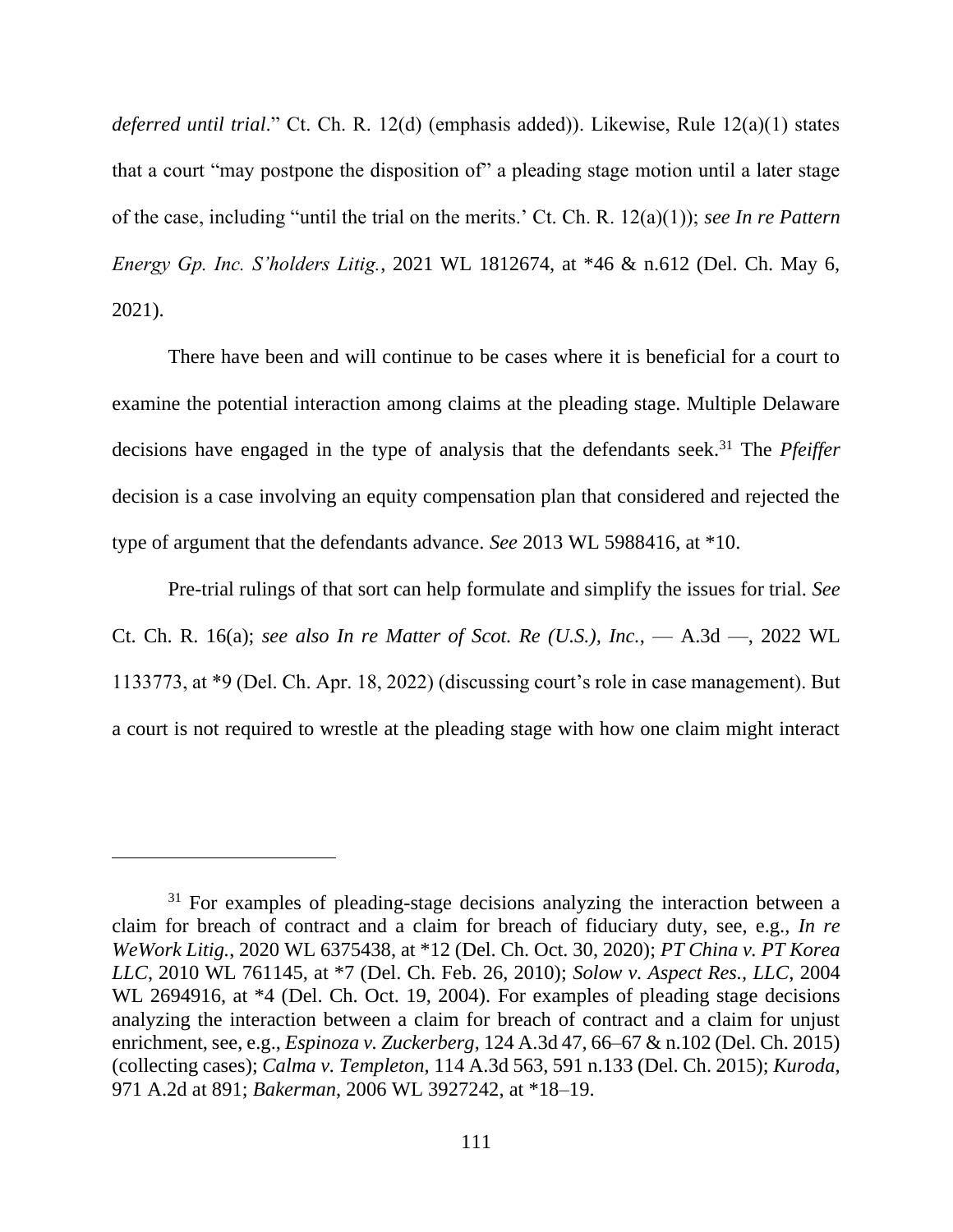with another. "Not all disputes can or should be resolved at the pleading stage." *Spencer*, 2021 WL 719862, at \*5.

The current case does not warrant additional pleading-stage pondering. The plaintiff has alleged facts that support a claim for breach of contract, claims for breach of fiduciary duty, and a claim for unjust enrichment. All of the claims arise from a common nucleus of operative fact, so a pleading-stage ruling is unlikely to simplify discovery or the presentation of the evidence at trial. There is no benefit to be gained at this stage from delving into the alternative theories to assess how they may interact.

If a party obtains summary judgment on a particular claim, then it would be logical to evaluate the implications for other claims in the case. An obvious candidate for summary disposition in this case is the breach of contract claim, where the language is plain and the defendants have not offered a reasonable reading. At that point, it might be worthwhile to see if the other claims could proceed.

Peaking ahead, it seems highly unlikely that a victory for the plaintiff on the claim for breach of contract would foreclose the plaintiff from proceeding with its claims for breach of fiduciary duty. The claim for breach of contract and the claim for breach of fiduciary duty do not wholly overlap. *See Bäcker v. Palisades Growth Cap. II, L.P.*, 246 A.3d 81, 109 (Del. 2021). The 2019 Plan did not create the fiduciary relationship that the plaintiff invokes. Depending on how one envisions the parties to the operative contract, the claims for breach of fiduciary duty will reach different defendants. The claims will support different remedies. The claim for breach of contract is direct and supports a stockholderlevel remedy. The claim for breach of fiduciary duty is derivative and supports a corporate